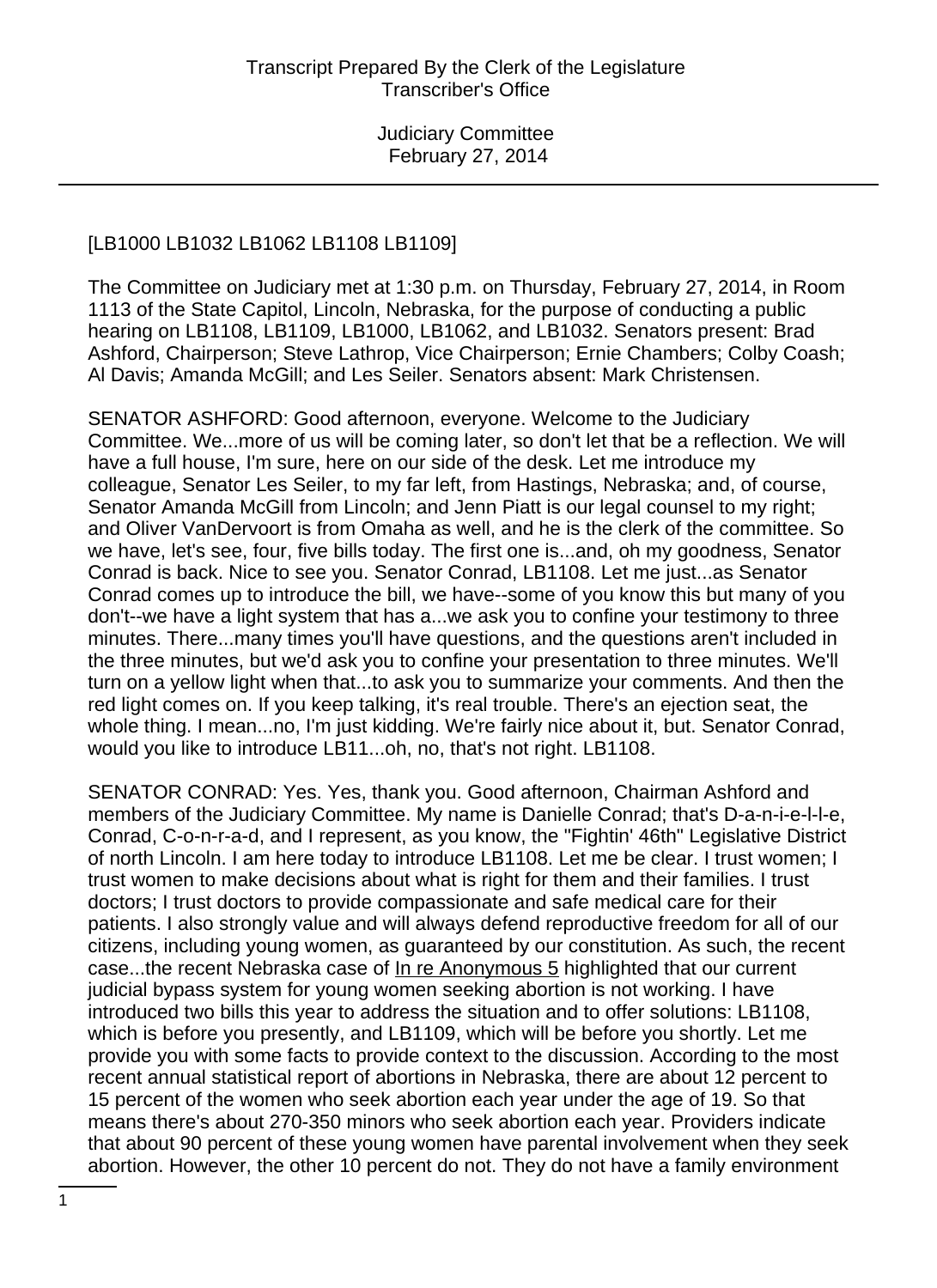Judiciary Committee February 27, 2014

that is supportive or helpful in this or other contexts. The judicial bypass system is supposed to provide pregnant minors seeking abortions with a meaningful and fair alternative to obtaining parental consent when the young woman is the victim of abuse or seeking consent is not in her best interests or when she is sufficiently mature enough to make the decision on her own. Regardless of how we may personally feel about abortion, we can all agree and should agree and, in fact, the Supreme Court dictates, that a judicial bypass system must be available and it must be fair. Nebraska's current legal framework for making this decision requires the judge to determine if the young woman, by a clear and convincing evidence, is both sufficiently mature and well-informed to decide whether or not to have an abortion, taking into account evidence of the young woman's emotional development, maturity, intellect, and understanding. Additionally, as per In re Anonymous 1, a Supreme Court decision from 1997, the Nebraska Supreme Court has interpreted this provision through additional considerations, such as the young woman's ability to handle finances, her work history, and whether or not she lives away from home, relying heavily upon a case out of Utah, in 1986. Clearly, requiring some of these factors to be present is going to render void or meaningless this option for many young women. Most young women do not live away from home nor manage their own finances independently, nor have a significant work history of their own. Thus, I think it is high time we take a fresh look at this legal framework governing these issues, and through this legislation we have the opportunity to provide clarity and guidance to young women, their attorneys, and the judiciary. Going to court is an intimidating process even for the most sophisticated adults. Now put yourself in the shoes of a young woman in a very difficult situation. The judicial bypass system, as it stands today, presents a formidable obstacle to those who need it most. Pregnant teens who need judicial bypass have to work to find a judge, work their way through a confusing legal system, face intense questioning by strangers about the most intimate aspects of their life, their family, and their medical situation. LB1108 states that if a woman has completed the steps necessary to appear at the judicial bypass hearing, which could include navigating the legal system, navigating the transportation system, completing requisite medical counseling concerning abortion, overcoming all obstacles to securing a hearing under this section, and providing the court with a coherent explanation as to why she is sufficiently mature to make the decision herself, she would be presumed sufficiently mature to give informed consent for the proposed abortion unless the court is presented with credible evidence indicating otherwise. The other key component of LB1108 is that it corrects the evidentiary standard for judicial bypass to make the system more fair. Young women bear the full burden of proof when securing judicial bypass. However, there is no reason that we need to impose a higher evidentiary standard for young women than we impose on many other litigants in the civil context. I think it is unfair and unjust to require a higher burden when most other civil actions use a preponderance of the evidence standard. By adopting a clear framework and correcting the evidentiary standard, we have the ability through this legislation to take our thumb off the scale of justice and to allow for meaningful judicial review and the full exercise of a young woman's constitutional rights.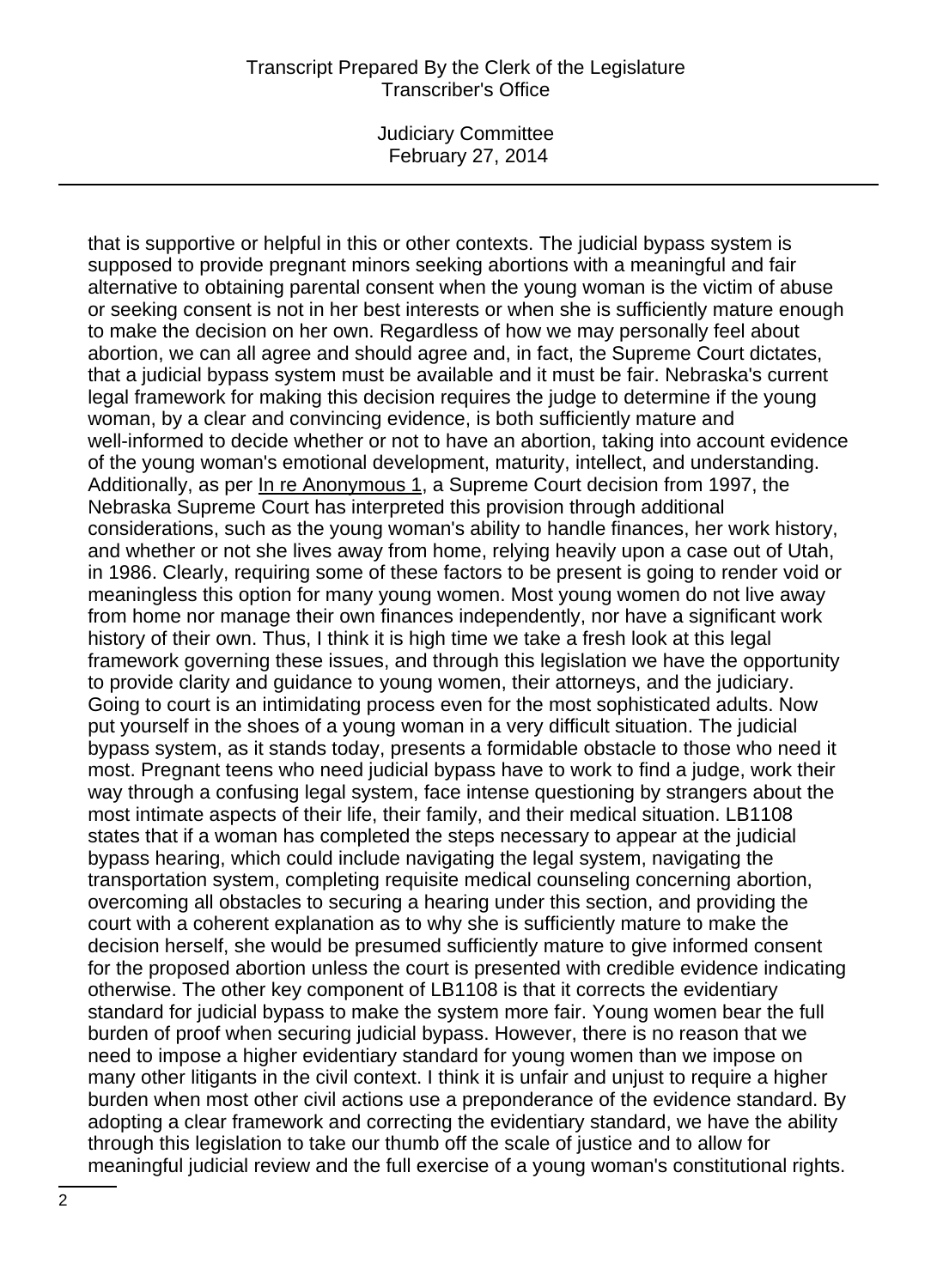Thank you, Mr. Chairman. I'm happy to answer any questions. [LB1108]

SENATOR ASHFORD: Thank you, Senator Conrad. I don't see any questions,... [LB1108]

SENATOR CONRAD: Well, good. [LB1108]

SENATOR ASHFORD: ...but I would like to introduce... [LB1108]

SENATOR CONRAD: I'll be here for a while. [LB1108]

SENATOR ASHFORD: Oh, you'll be here for a bit? [LB1108]

SENATOR CONRAD: Yes. [LB1108]

SENATOR SEILER: Brad, I do have a question. [LB1108]

SENATOR ASHFORD: Yes, Senator Seiler has a question. [LB1108]

SENATOR CONRAD: Sure. [LB1108]

SENATOR SEILER: In your LB1108, it appears to me that you've stricken the clear and convincing evidence rule. [LB1108]

SENATOR CONRAD: That's exactly right, Senator. [LB1108]

SENATOR SEILER: And did you intend to put in a different standard? [LB1108]

SENATOR CONRAD: Yes. It would be the default standard for other civil actions: preponderance of the evidence. [LB1108]

SENATOR SEILER: Okay. But I don't see where that's the default one. [LB1108]

SENATOR CONRAD: And if it would be helpful to the committee, if they would prefer that we specify that in the legislation, that is my intent so I'd be happy to make that technical correction. [LB1108]

SENATOR SEILER: Okay. I thought I read that but I didn't see it in your statute. [LB1108]

SENATOR CONRAD: Yes. Very good. [LB1108]

SENATOR ASHFORD: Thank you, Senator Conrad. I don't see any questions. [LB1108]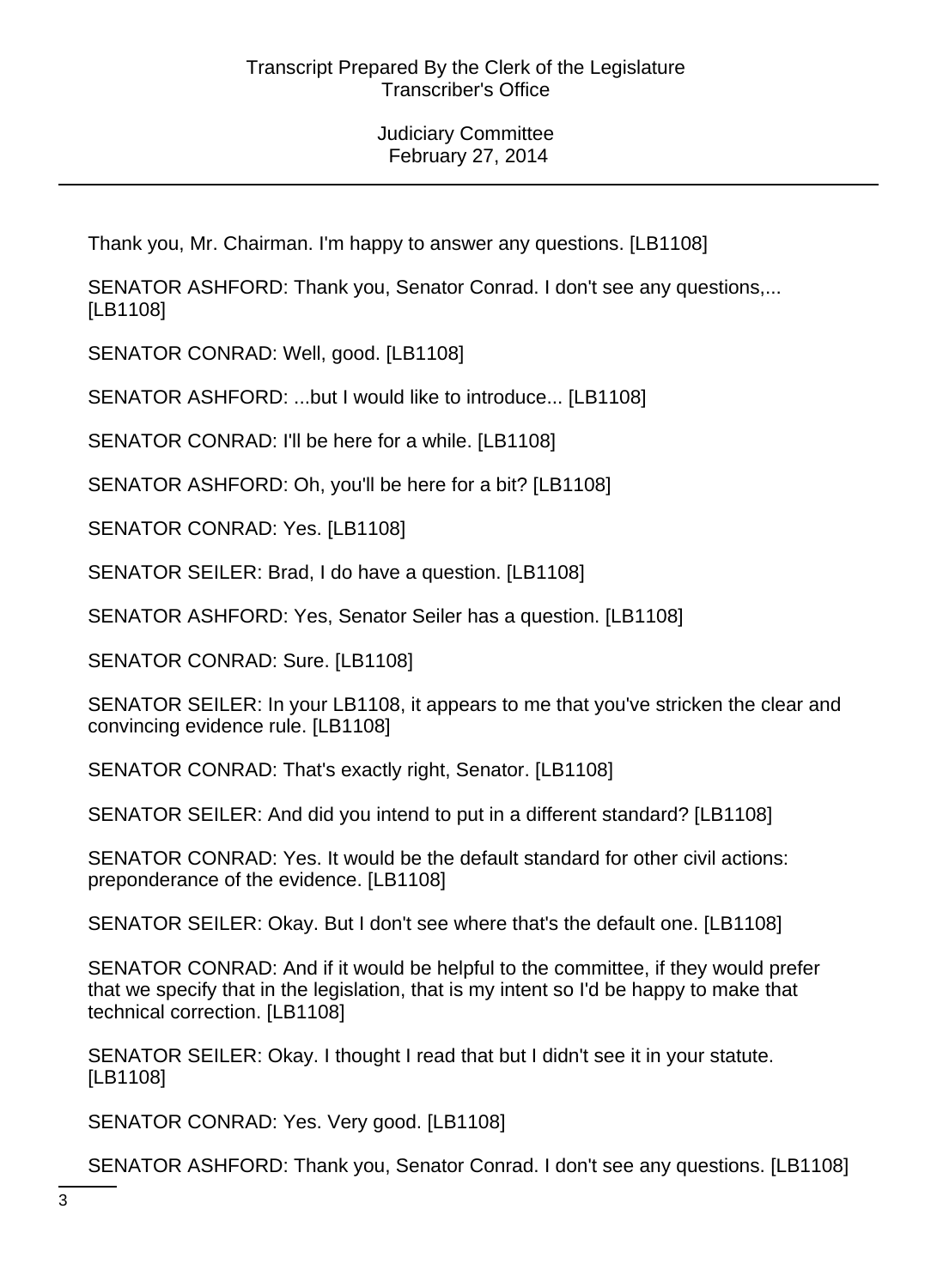SENATOR CONRAD: Okay. [LB1108]

SENATOR ASHFORD: Senator Davis has joined us from Hyannis, Nebraska; and Senator Chambers, Senator Ernie Chambers from Omaha, has joined us as well. Those who are supporting the bill, supporting LB1108? Those opposed to LB1108, against the bill? Those neutral? Anybody want to be neutral? Senator Conrad, do you wish to close, if anything has developed since you were here last (laughter) and you could...that you would wish...? [LB1108]

SENATOR CONRAD: I think I'll let my opening stand and speak for itself. Thank you. [LB1108]

SENATOR ASHFORD: (See also Exhibits 1, 2, 3, 5, and 17) Okay. Thank you, Senator Conrad. Thank you. Okay, now Senator Conrad, LB1109. [LB1108]

SENATOR CONRAD: Yes. Very good. Thank you. Thank you again, Chairman Ashford and members of the committee. My name is Danielle Conrad; that's D-a-n-i-e-l-l-e, Conrad, C-o-n-r-a-d. I represent the "Fightin' 46th" Legislative District of north Lincoln, and I'm here today to introduce LB1109. LB1109 repeals the law on parental consent and changes it back to parental notification for young women seeking abortion. Changing the law from notification to consent with notarization has done nothing to help young women talk to their parents about unintended pregnancy. The only function this change promoted was political and ideological with a clear intent to erect additional undue burdens for young women when they determine abortion is the right decision for them. No law can mandate healthy family communication or stable families. Most often parents know when their daughters are facing an unintended pregnancy, and younger teens are even more likely to involve their parents. Unfortunately, some young women have good reason to fear psychological and physical abuse, and may be rightly concerned about telling their parents about a pregnancy or an abortion, which would precipitate a violent family crisis. By requiring that a parent provide notarized consent, our existing law puts teens in danger and exacerbates unstable and dysfunctional family relationships. It also exposes the most intimate details of a family's life to an unnecessary third party: the notary. Additionally, as noted in my earlier testimony, the recent decision of In re Anonymous 5, decided by our Supreme Court this most recent fall--fall 2013, this case garnered significant negative national attention and provided an unjust result for the young woman involved. Our court found that the young woman at issue was not mature enough to make this decision for herself, but then presumably, the court suggests, the young woman is mature enough to give birth, the young woman is mature enough to become a parent, the young woman is mature enough to decide whether or not adoption is a good path. That just doesn't make sense. At issue in that case was the new parental consent law as applied to some of our most vulnerable young people: foster children. To quote the dissent in that case, the juvenile had no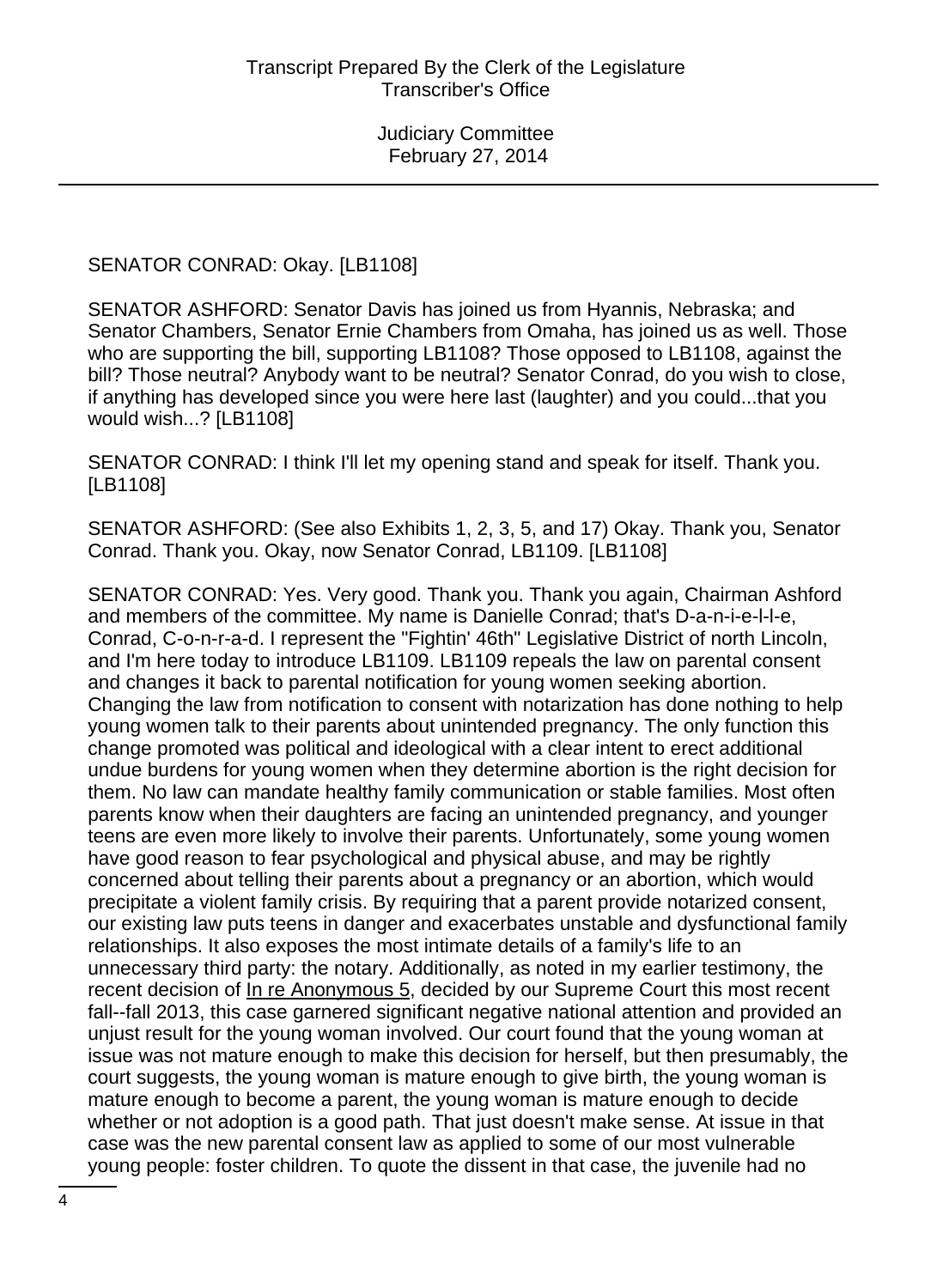Judiciary Committee February 27, 2014

legal parents. Health and Human Services will not consent due to their regulations. The district court required the foster parents to consent, which is meaningless, since they are not considered her parents or legal guardians; thus leaving these young women in a legal limbo, which is a quandary of this Legislature's making. Quite simply, our former system of parental notification served our state well and did not provide an unjust result for young women in the foster care system as this current legal framework has. LB1109 allows for a return to that more sound system. Additionally, a very recent Montana Supreme Court case overturned their parental consent law, which is very similar to ours, on the basis of equal protection and privacy provisions in their state constitution. While we do not have a privacy provision in our state constitution, we do have an equal protection provision, and that's in Article I, Section 3. And the court provided some persuasive reasoning on point that I think might be helpful to your consideration of this bill, and I'm quoting: The act's stated interest and purpose create an unequal and unfair application to pregnant minors who want to terminate their pregnancy when compared to the class of pregnant minors who choose not to do so. Minors can obtain contraception without parental involvement. Minors who choose to continue their pregnancy are free to do so without parental notification or consent. They can obtain any medical treatment including surgical procedures for the pregnancy or the birth of the baby without being required to secure the consent of their parents. They can relinquish their babies for adoption without having to secure the consent of their parents. In conclusion, young women have a constitutionally protected right to decide what is best for them. Regardless of how we individually feel about abortion, we should all agree that the law would not place unnecessary burdens and obstacles in the way of young women as parental consent with notarization does. Let me leave you with a quote from the transcript of LB690 that was introduced in 2011, the bill that changed our system from parental notification to consent with notarization. This is an exact quote verbatim from Julie Schmit-Albin of Nebraska Right to Life who testified in the neutral position on that bill. "From our perspective, I mean we support the effort to go to consent, but for all intents and purposes we feel notification is already consent and...it's already working in that way." I urge your favorable consideration of LB1109. Please help us to return to our former system which was more just, more fair, and provided better results. I'm happy to answer questions. [LB1109]

SENATOR ASHFORD: Okay. Any questions of Senator Conrad? I don't see any. Thank you. [LB1109]

SENATOR CONRAD: Okay. Thank you. [LB1109]

SENATOR ASHFORD: We'll give it another shot here. [LB1109]

SENATOR CONRAD: Okay. [LB1109]

SENATOR ASHFORD: Anybody for the bill here? Anyone against it? Anybody neutral?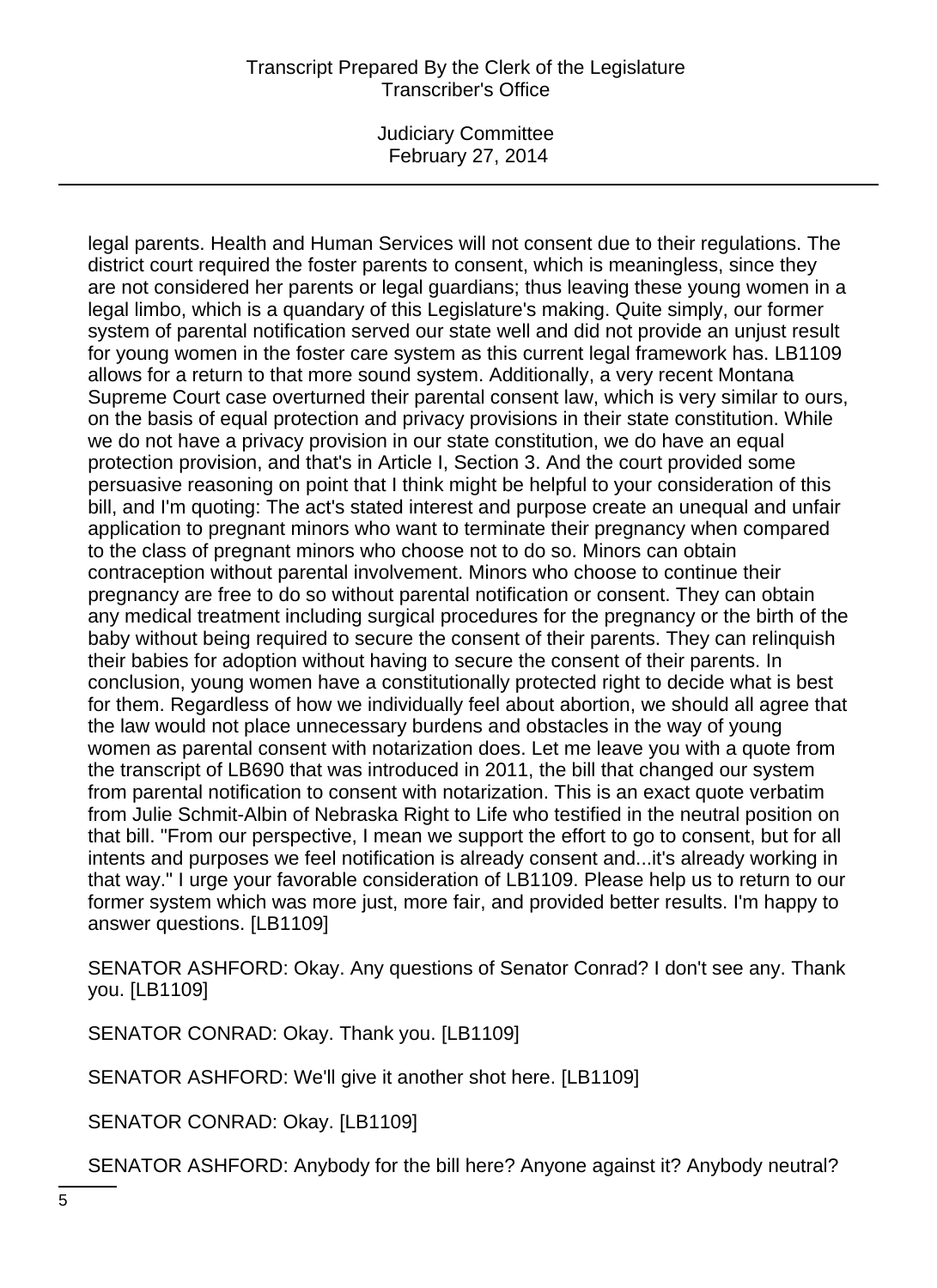Senator Conrad, anything that might have crept... [LB1109]

SENATOR CONRAD: Well, I think we've got two candidates for consent calendar here. (Laugh) Obviously that might not work out, but... [LB1109]

SENATOR ASHFORD: Well, you don't know, you know. [LB1109]

SENATOR CONRAD: You never know. Yes. Well, I thank the committee for your time, your attention, and your consideration of these grave issues that are before our body. The Supreme Court provided us with a very clear opportunity to right the system, and that's what LB1108 and LB1109 is meant to do. So I hope we seize that opportunity and ensure that moving forward our state is more just and more thoughtful. And with that, I thank you. [LB1109]

SENATOR ASHFORD: Thank you, Senator Conrad. [LB1109]

SENATOR CONRAD: This is my last appearance before the Judiciary Committee, so I bid you farewell. [LB1109]

SENATOR ASHFORD: (See also Exhibits 2, 4, 5, and 17) Unless we...well, farewell, and unless we call you back. All right, let's go to Senator Karpisek, LB1000. Senator Coash is here. Welcome, Senator Coash, from Lincoln. [LB1109]

SENATOR KARPISEK: I apologize. I didn't expect those to move so fast. [LB1000]

SENATOR CHAMBERS: Nobody did (laughter). [LB1000]

SENATOR ASHFORD: No one did, Senator. All right. [LB1000]

SENATOR KARPISEK: And I was in Government trying to kick out some bills. [LB1000]

SENATOR ASHFORD: All right. [LB1000]

SENATOR KARPISEK: And got stuck on a McGill bill. [LB1000]

SENATOR McGILL: Oh, come on. Pass it out. [LB1000]

SENATOR ASHFORD: Okay, Russ. LB1000. [LB1000]

SENATOR KARPISEK: Thank you, Senator Ashford and members of the committee. For the record my name is Russ Karpisek, R-u-s-s K-a-r-p-i-s-e-k, and I represent the 32nd Legislative District. LB1000 is a continuation of LB22 from last year, that I'm sure most of you remember, because I raised enough Cain about it and it didn't help; so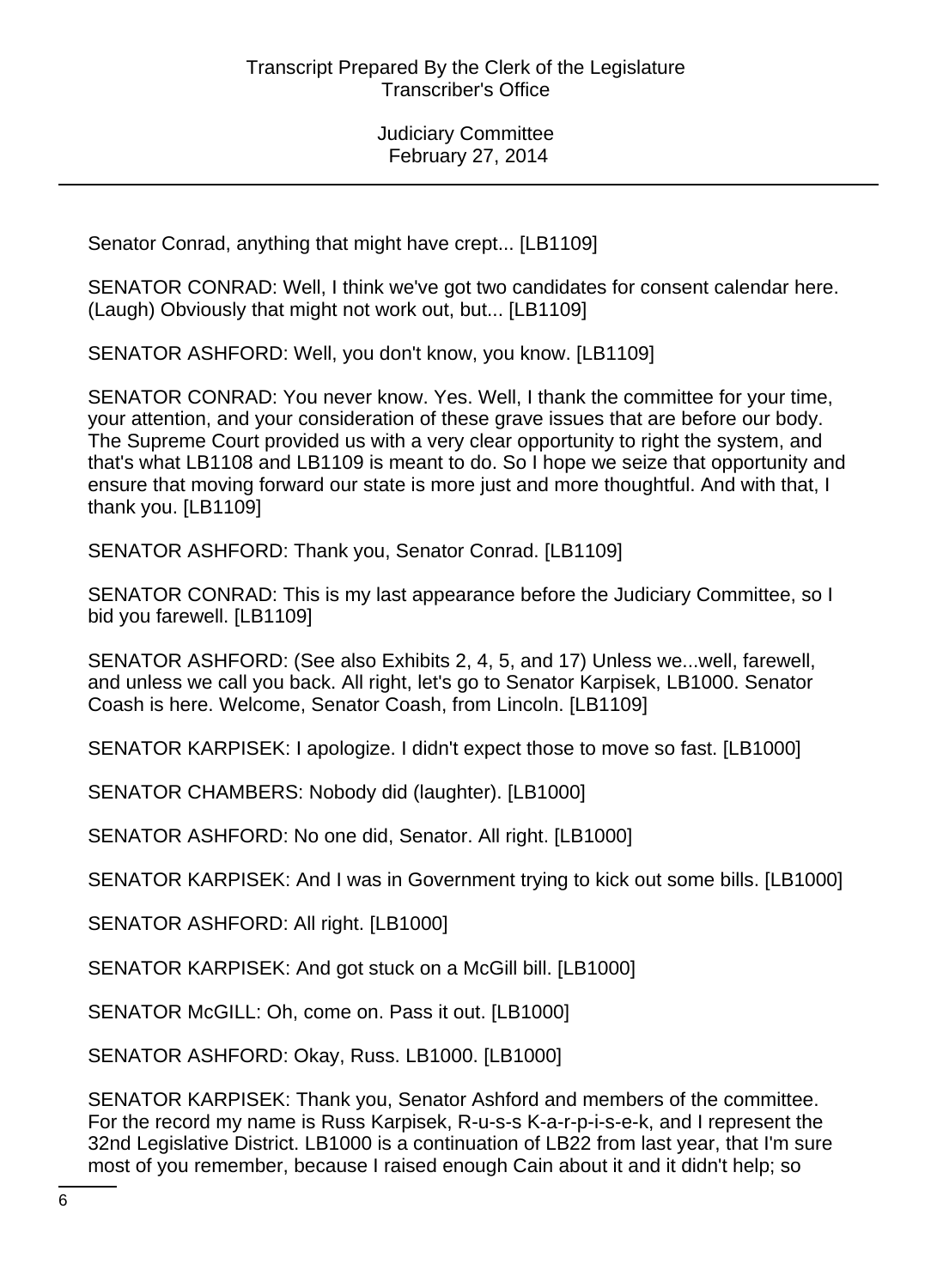Judiciary Committee February 27, 2014

maybe this year I'll try to be nicer but probably not. LB1000 really was a placeholder bill. I have to say, last year, that all the yelling I did about the bar association and things, they did have a group put together to study this issue and I have to say that I am more than happy with the people that have come forward and worked on this whole situation. It's not an easy project. The whole thing is very hard. A lot of emotions become involved, a lot of money becomes involved. My end goal is that what's best for the kids. I want to say that I am a child of divorce, I'm a parent of divorce. I've been through this stuff. It's not fun on either side of that. I think we need to work on people staying married, but that's another subject. Again LB1000 was pretty much a placeholder bill and I was hoping to have an amended version for you today with the parties working together. I have to say we could not quite get there today. But again, I'm very happy with the people that have come together with the Supreme Court and working on some different programs that they're going to have for education for the judges. I think we've moved a long way, and we're not there yet. Senator Chambers is happy that I only have this last one shot at this, but I might just come back, try to just for that reason. I know a lot of people are not happy with this bill because they feel it didn't go far enough. If you do recall, last year, I brought a 50/50 bill, and...well, actually it was 45, but easier to say 50. That went nowhere. I don't think anyone liked that bill. Well, I shouldn't say anyone. Anyone in the body, maybe, or on this committee. That's why I chose LB22. I just think that when two people get divorced and there are children involved, that we should start at the middle and go from there as to who gets how much time with the kids. I feel very, very passionate that we should try to maximize parenting time for both parents; of course, unless there are domestic violence problems, mental issues, distance, all sorts of reasons. The commonsense things, why you wouldn't want a parent with the child, would still come into play. This bill still puts it in the hands of the judge, but we would have a presumption to start at 50/50. There is all sorts of different things that would go into it as to why it wouldn't end up at 50/50. I will tell you just a little bit about the bill that we were trying to negotiate on, but I, hopefully, will have people behind me that will testify. I'm not sure, we might have a little problem on people testifying in favor or neutral or opposed, because they're talking about the bill in front of us, naturally, and there's not another amendment. But we were trying to work on things that just seemed to make sense. One thing that Angela Dunne has brought forward is the fact that if we split 50/50, we usually do a schedule 3, which means we split costs. If marriage ended maybe because of financial difficulty and now we're splitting costs, Dad decides to buy a \$100 pair of jeans and sends Mom a bill for \$50, it intensifies those bad feelings, gets the kid stuck in the middle. I hate to say that it's all about money because it's not, but that is a problem. Those are some of the things that we were working on in this bill. And again, I hope that when Ms. Dunne comes up you'll ask her some questions. Jim Creigh has been working with her. Again, I'm very happy with those people working on this bill. Again, I'm sure we're going to hear from people who are not happy at all with this process because they thought it needs to go further. Even if this bill was in the best shape that I thought it could be, I don't know that we could get it out of this committee. So to say that we would do the 50/50 I think is just absolutely unrealistic, but I'm sure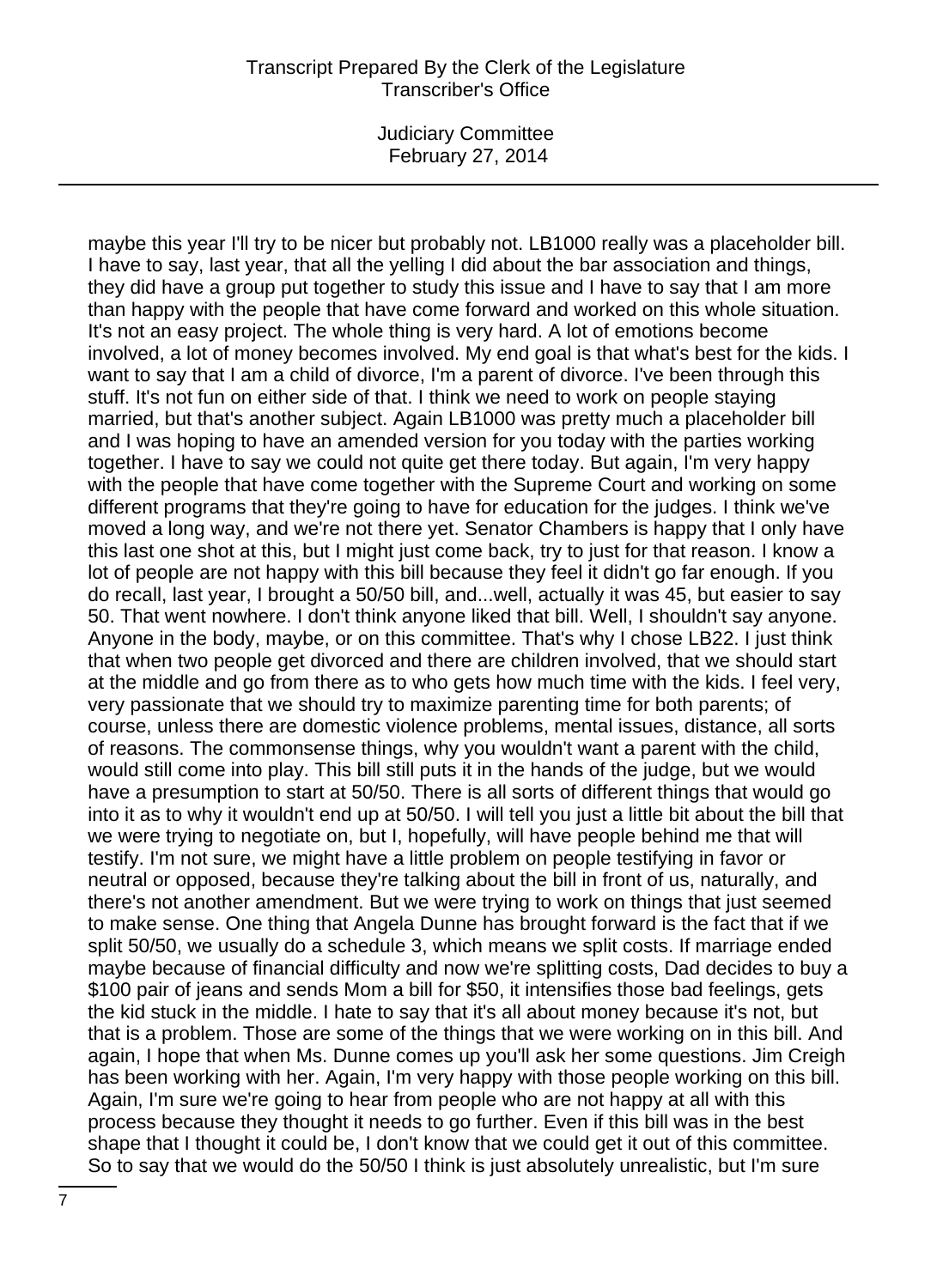that anyone who has a different opinion can tell you so. Again, my whole point in this is I just want kids to spend as much time with each parent, who is fit, as possible. I think it would help our society a great amount. There is much work to be done here. We've moved a little ways. Again, maybe I'll save more for closing and let the people who have really worked on this testify. And I just appreciate your time, and I hope after I'm gone from here that someone will still work on this. I'd be glad to try to answer any questions. [LB1000]

SENATOR ASHFORD: I don't see any questions, Russ. Thank you. [LB1000]

SENATOR KARPISEK: Thank you. [LB1000]

SENATOR ASHFORD: Okay. Those who are supporting the bill. And I understand, I guess, that there are two party...people who are working on the bill from both sides. Is that what you're saying, Russ? [LB1000]

SENATOR KARPISEK: Yes. [LB1000]

SENATOR ASHFORD: Sort of both sides of LB22, for lack of a better definition. [LB1000]

SENATOR KARPISEK: Yes. [LB1000]

SENATOR ASHFORD: Okay, so... [LB1000]

SENATOR KARPISEK: And again, I'm not real sure how they're going to testify, but I hope that you have a little patience with that if they're seeming to come up on the wrong side. [LB1000]

SENATOR ASHFORD: Okay. No, that's fine. All right, those who are for the bill, LB1000, and you can...if you want to qualify that somehow then that's fine too. So come on up, somebody. Okay. [LB1000]

JAMES BOCOTT: Good afternoon, Senators and committee. My name is James Bocott, B-o-c-o-t-t. I'm an attorney from North Platte, Nebraska. I've been practicing law for approximately 17 years, all of those years I've been practicing domestic relations law. I'm happily married to my wife of 19 years and have three wonderful children. I'm not a child of divorce but I have a lot of clients that go through divorce and this is the third time I've sat before this committee to testify on this issue. I'm in support of LB1000 as I anticipate it will be amended. The bill is not perfect now. It won't be perfect when it gets passed. But I've learned to understand that you don't let perfect be the enemy of good, and I think we're very capable of reaching an agreement to craft a bill that is very good and serves the best interests of Nebraska's children. In addition to the things I've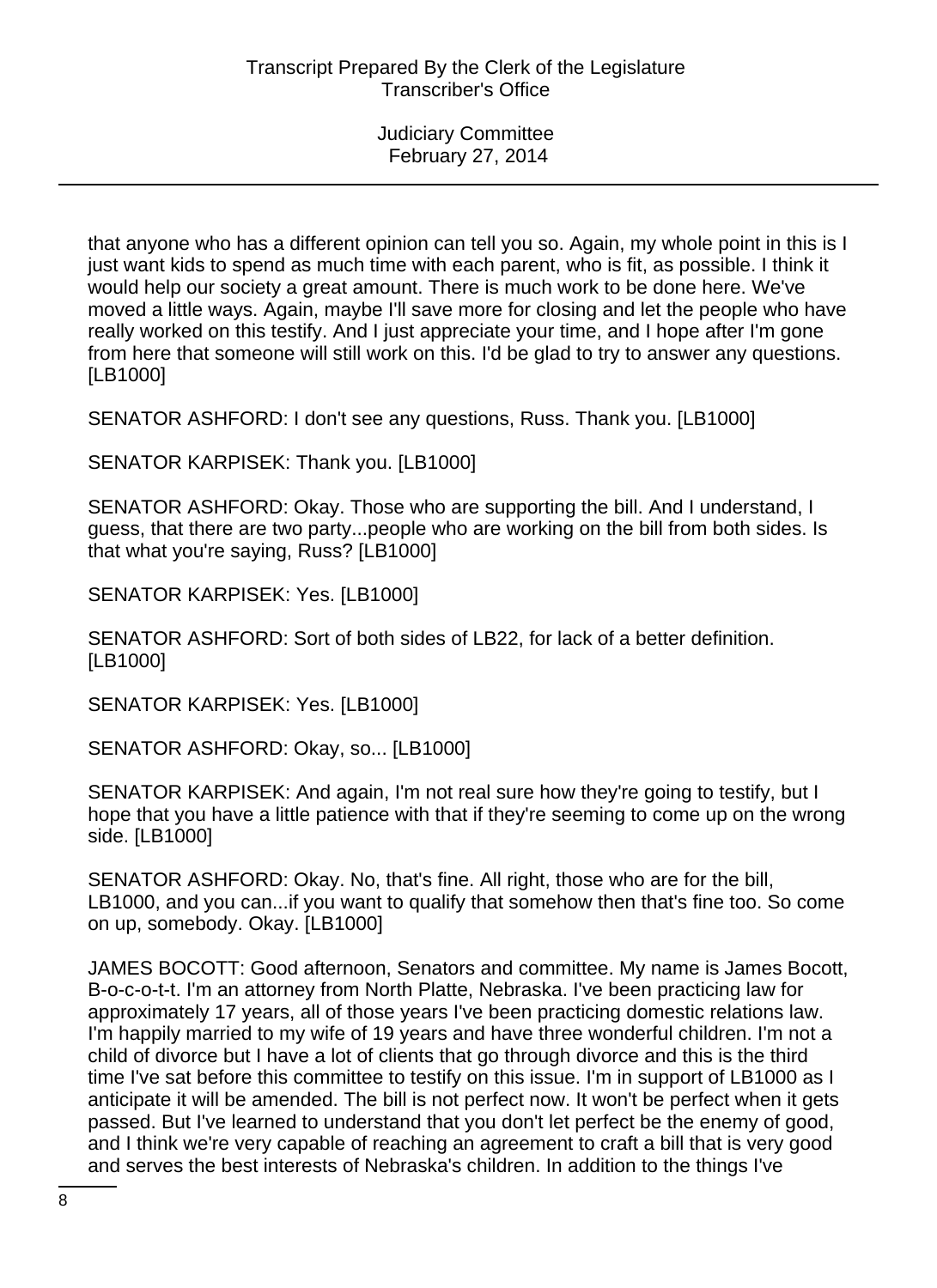Judiciary Committee February 27, 2014

mentioned so far as my qualifications, I've also served as a member of the ad hoc committee on parenting time that was assembled by the Nebraska State Bar Association. I've been studying these issues for approximately three years now and have gained a ton of knowledge. The ad hoc committee allowed us to get together to share experience and knowledge, and I'm not here representing that committee but I would be remiss not to mention the things that we've learned. First of all, the biggest problem with parenting time in the state of Nebraska is you can live in one jurisdiction and be awarded 2 days of parenting time out of every 14, and you can live in another jurisdiction and be awarded 7 days out of 14 under the very same facts and circumstances. That's a problem. Further, you not only have the best interest issue, which is, is that best for children who have seen a father or a mother every day of their life or nearly every day of their life for the past ten years, to only see them every 2 days out of 14? Where does that come from? It comes from just a practice that was developed in the '60s and '70s and how to divide the roles of parents, which has changed significantly over the years. It's outdated. It needs to change. And that was one thing that the ad hoc committee did agree upon, and I feel comfortable saying that, is there needs to be change. So that's the most important thing that I have to say regardless of whether this committee reviews and forwards LB1000 or a similar version, is there needs to be change. We also have equal protection issues with the constitution and how civil rights are being violated on a daily basis in the state of Nebraska. And I don't think any of us are proud of that fact, given that you can have such varying degrees, large varying degrees, in parenting time. So what should we do? We need to take action. I strongly urge this committee to seriously review and consider any amended bill that is forwarded. This is not a novel issue in Nebraska. Laws have been passed in Arizona, Alabama, Arkansas, New Mexico, Illinois, Georgia, Louisiana, Florida, Minnesota, Missouri, and Wisconsin, and there's also laws pending obviously in the state of Nebraska, South Dakota, South Carolina, and many others. It's an important issue to Nebraska's youth and children, and I commend the committee for spending the time to learn about it and to pass something. Thank you. [LB1000]

SENATOR ASHFORD: Thanks, James. Yes, Senator Davis. [LB1000]

SENATOR DAVIS: Just a couple questions, and the first one is just a statement more than anything else, that it seems to me if people are willing to work things out they usually can; and if they put their foot down it doesn't make any difference what they do, it's not going to work out. So no matter how we change these rules, are we going to be able to make people happy? [LB1000]

JAMES BOCOTT: Make people happy. I don't think you're ever going to make them happy, but you can do what's best for the children. There will be people that speak after I do. My job was not to talk about the research. But what's best for the children is for them to spend as much time with each of their parents are possible, and not 2 days out of every 14. That's harmful to children. So whether or not the parents like it is one thing.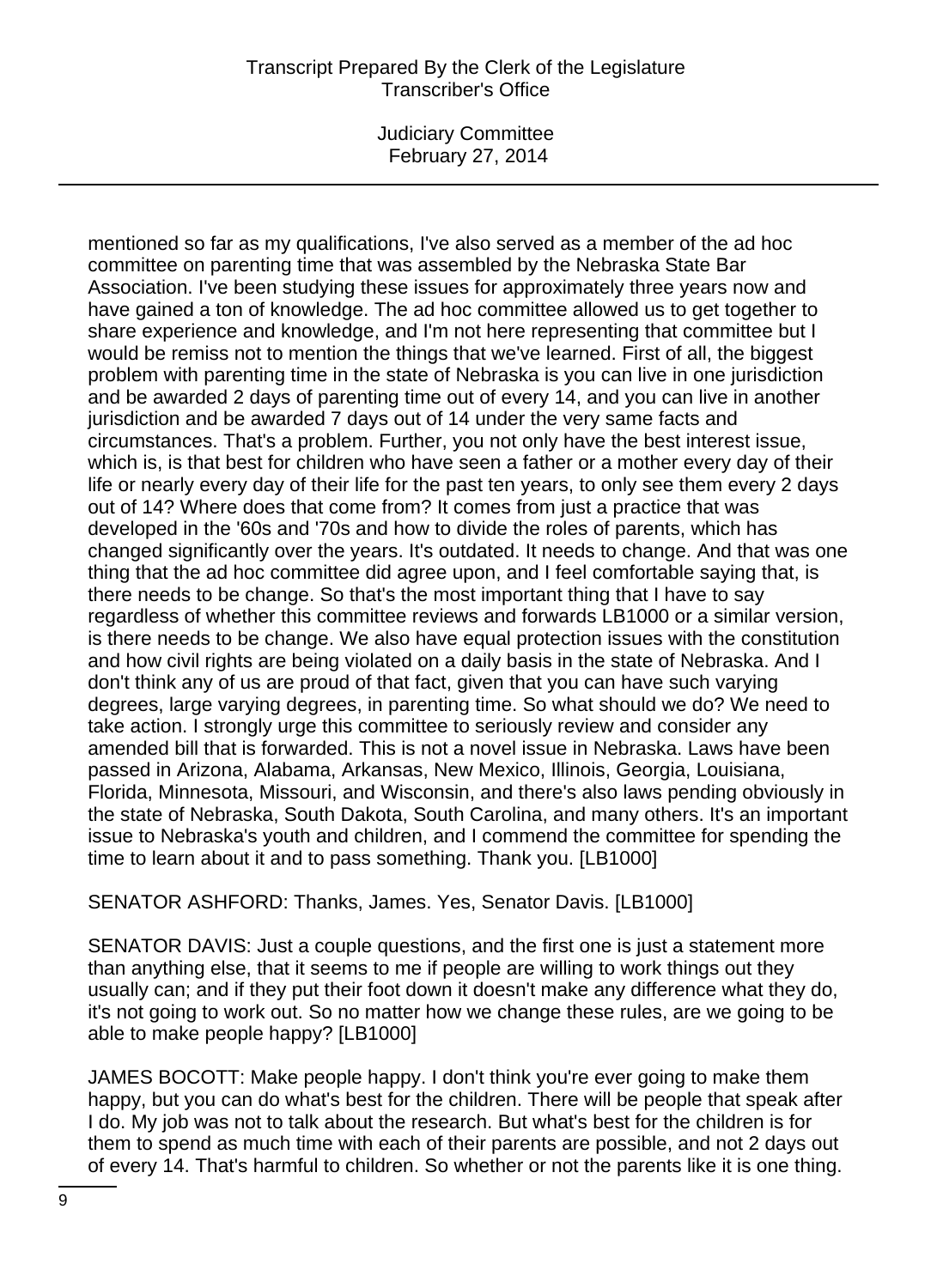They don't like paying support but we tell them they have to do it. They don't like the exchange arrangements that they have, but we tell them they have to do it. And once we tell them they have to do it, they're pretty good about complying. [LB1000]

SENATOR DAVIS: So supposing we have a mother who lives in Valentine and a father who lives in Omaha. How are we going to have equal sharing time with those parents? [LB1000]

JAMES BOCOTT: It's not going to work in those cases, unfortunately. And the drafts that we have been working with show that is a clear exception to the presumption. You just can't do it that way, and so that will be something that rebuts the presumption. [LB1000]

SENATOR DAVIS: Thank you. [LB1000]

SENATOR ASHFORD: Yes, Senator Seiler. [LB1000]

JAMES BOCOTT: Thank you. Oh, yes. Yeah, thank you. [LB1000]

SENATOR SEILER: Wait just a second. I noticed that going through here that if both parties can't agree on a parenting plan, then they each submit one to the court. It doesn't say whether that's under oath or witnessed or notarized or any of the proof of evidence that you would normally see. Is that something that's just overlooked, or by intent? [LB1000]

JAMES BOCOTT: Senator Seiler, I think the reason that is, is because all they're doing is submitting a proposal. They're not making any statements of fact. They're making a proposal, what they think is in the child's best interests. Frankly, I haven't given any thought as to whether that should be something that's acknowledged and under oath or not. Perhaps it should be. But because it's not necessarily a representation of fact but simply something that's aspirational... [LB1000]

SENATOR SEILER: Of course, the facts would be inside the plan as to where they lived and what church they recommend they go to, and all that. That's my...just a question as to whether that should be in there or not. [LB1000]

JAMES BOCOTT: It's an excellent question. Those things that you've just referenced are typically not in the parenting plan, but it's something to be looked at. Yeah. [LB1000]

SENATOR SEILER: Thank you. [LB1000]

SENATOR ASHFORD: Thanks, James. [LB1000]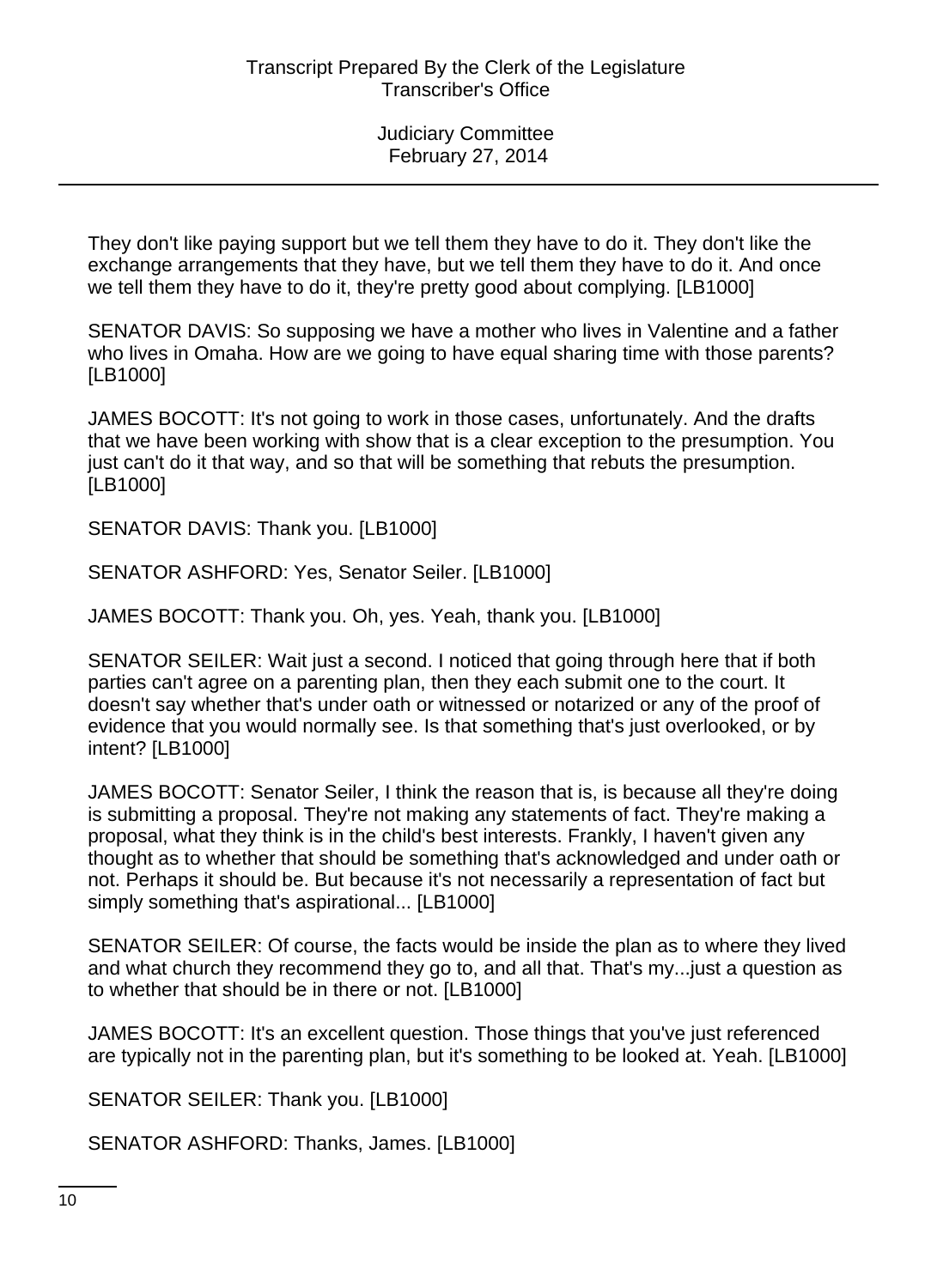# JAMES BOCOTT: Thank you. [LB1000]

SENATOR ASHFORD: The next supporter. [LB1000]

AMY SHERMAN: Good afternoon. My name is Amy Sherman, A-m-y S-h-e-r-m-a-n. I've been a Nebraska resident my entire life and a Nebraska attorney for 20 years, and I've practiced primarily in the area of family law for the last 15 years. I first appeared before this committee on LB76, that was introduced by Senator Hudkins, to make joint legal custody a presumption in Nebraska in January 2007...or excuse me, March 2007. I've appeared again and again over the years since then to try and convince this body to pass a law that makes shared physical and legal custody in the child's best interests as a presumption in custody cases. No one wants their child to go through the pain of the parents' relationship ending. The acrimony between parents in the litigious process of the divorce is damaging to children. The court-ordered absence of one parent, typically the father, from the child adds to the injury, and leads, in my cases, to bad long-term outcomes for children as it relates to their future relationships, their school performance, their emotional health, and their general success incorporating into society as a young adult. When you have two fit parents who want to be involved in their children's lives, the goal should not be to compare them against one another and pick the better of the two and then relegate the other parent to seeing their child four to eight overnights a month. The goal should be to maximize the child's time with each parent. What we should be doing and what I think we are trying to do by passing a law, is to take the battle away from the parents early on in the process. If you create a presumption of relatively equal shared parenting time, then what you do is you put people on an equal playing field going into the process. You take away the incentive for the parents to fight and you put them on equal footing in the court-ordered mediation process, which I think will lead to fewer disputes going through to a trial. Our family law system in this state is broken, and I, for one, am quite tired of working in a broken system where the justice people receive depends on how much money they have, what county they live in, and even what judge, particularly, is assigned to their case in their county. In just the past few months I've wondered again and again how long I can continue to practice family law given this broken system. The frustration I feel as a part of that process is difficult to handle. The process is unjust, it's unpredictable, and it's costly both in financial terms, emotional terms, and most importantly, in terms of the damage that's done to our children. LB1000 is a move in the right direction and I support it. There are issues that I have with the bill in its current form, and I commend the people that worked together, that came originally on opposite sides of this issue, to try and come up with a bill that we can pass. I appreciate your time and I'll answer any questions that you might have. [LB1000]

SENATOR ASHFORD: I don't see any. Thanks, Amy. [LB1000]

AMY SHERMAN: Thank you. [LB1000]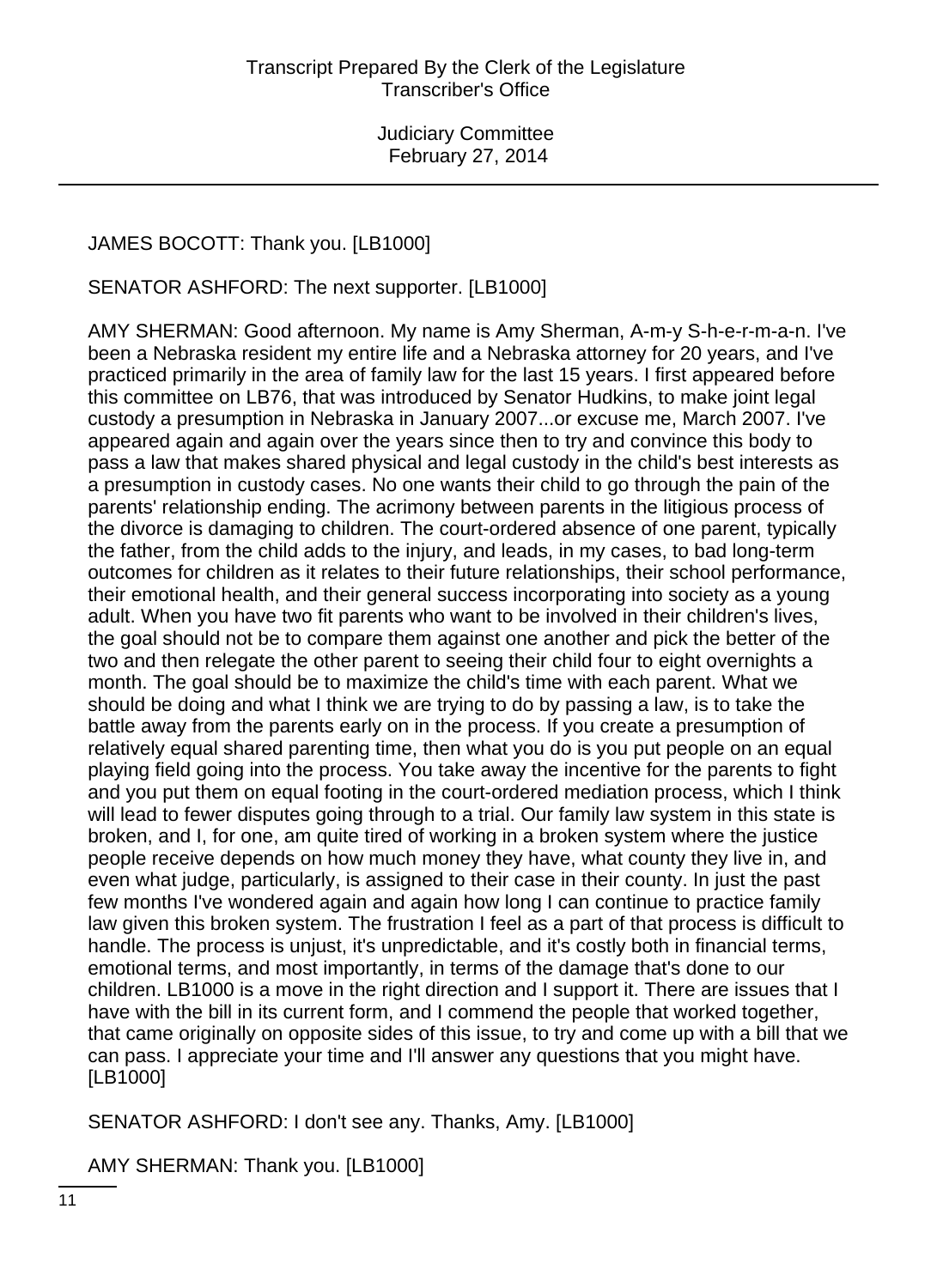SENATOR ASHFORD: James. Jim. [LB1000]

JIM CREIGH: Good afternoon. Thank you, Chairman Ashford. My name is Jim Creigh, which is spelled J-i-m C-r-e-i-g-h. As Senator Karpisek noted earlier, I am one of the people that has been part of working group trying to work on compromise language, and so I'm going to limit my remarks today to some of the broader issues and focus less on the specifics of the bill since it is in flux. [LB1000]

SENATOR ASHFORD: Jim, is somebody going to talk about where you are in your negotiations on the bill? [LB1000]

JIM CREIGH: I can or Angela can. [LB1000]

SENATOR ASHFORD: Okay, okay. [LB1000]

JIM CREIGH: Would you like to have that toward the end? [LB1000]

SENATOR ASHFORD: Well, I mean, that might...I don't want to interrupt your testimony. Go ahead. But, I mean, I think it would be helpful to the committee, realizing where we are in the process, to get some idea of where you're going. But go ahead. Do it. [LB1000]

JIM CREIGH: (Exhibits 7-12) Okay. I'm an attorney in private practice in Omaha and a member of the state bar's legislation committee. I'm also the founder and president of the Nebraska Family Law Association. The problems of our family law system are well known around the state and to this committee. Parenting time bills have been introduced almost every year for the last eight years. These bills all reflect the belief that our current family law system is antiquated, broken, lacks meaningful standards, and harms children. I'd like to update you on three developments that have occurred in just the last six weeks. First, the Nebraska Administrative Office of the Courts published a landmark study on parenting time awards in Nebraska. This study, which was based on a random sample of parenting time awards from 2002 to 2012, found that mothers were awarded sole or primary custody in 72 percent of cases; fathers were awarded sole or primary custody in 13.8 percent of cases; and joint custody with shared residence, which is essentially equal time, was awarded in only 12 percent of cases. The study also found that the average parenting time for noncustodial parents in Nebraska is only 5.5 days per month, while median summer parenting time is 14 days. This means most noncustodial parents have access to their children less than 20 percent of the time. These figures are important because mental health research shows children have significantly poorer outcomes when they spend less than 35 percent of their time with either parent. Children are less likely to finish school, more likely to engage in high risk activities, and more likely to be involved in criminal behavior than if they have two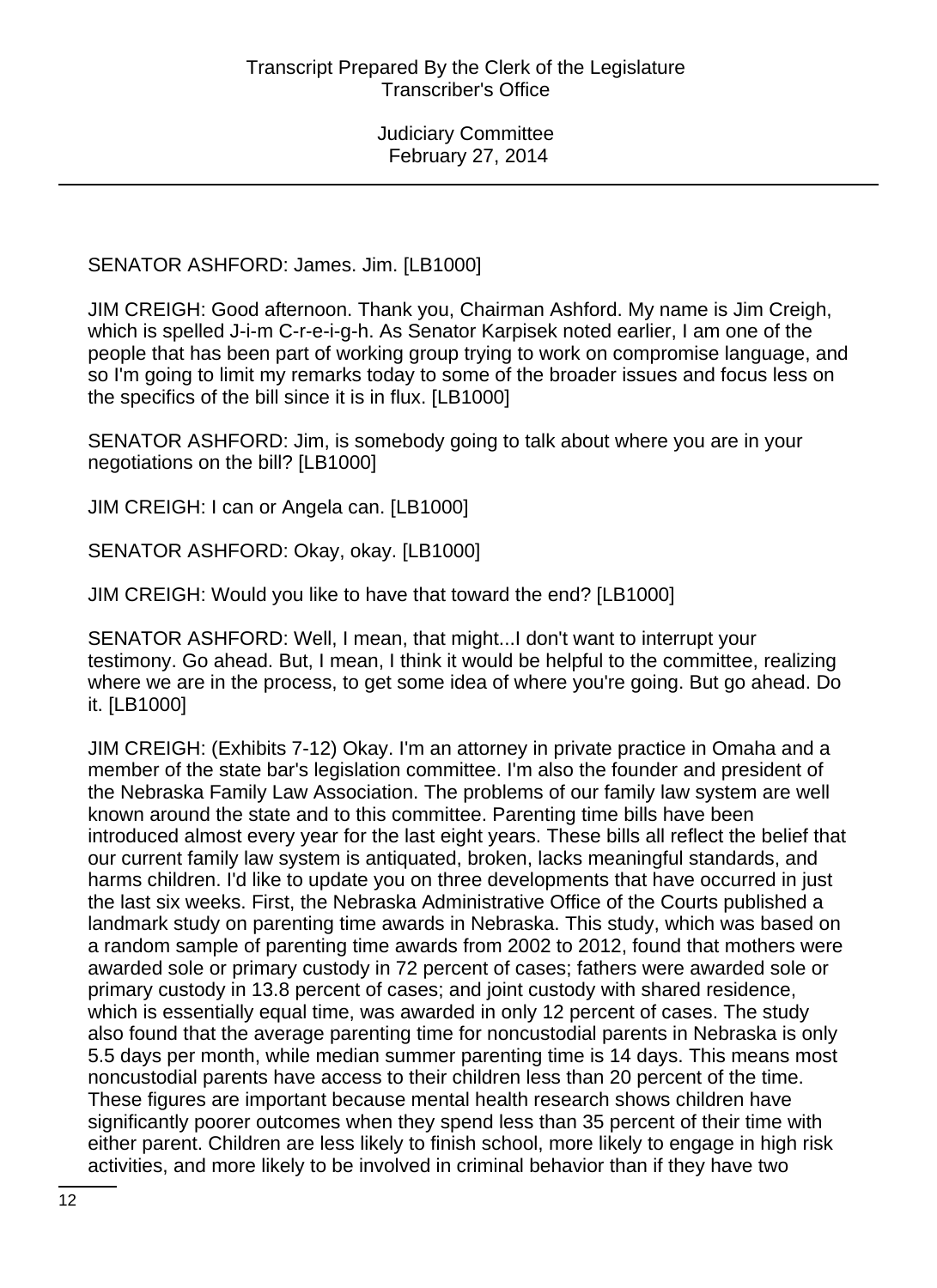Judiciary Committee February 27, 2014

parents actively involved in their lives regardless of whether their parents are living together. It's a reflection of that research that the Charles Drew Medical Center and Legal Aid of Nebraska started a program in north Omaha about two years ago to help fathers navigate the family law system. The average Nebraska parenting time award is significantly below this important threshold, which means thousands of Nebraska children every year are placed at risk for poor lifetime outcomes--outcomes that are entirely preventable. The study also examined the prevalence of domestic violence in high-conflict cases. Even using a very broad definition of the term "verified," the study found verified domestic violence in only 5.9 percent of cases, and found only 12 percent of cases could be characterized as high conflict. Second, the Scottsbluff Star Herald editorially endorsed LB22, a bill which was introduced last session, and which is the model for LB1000. You all have a copy of that editorial before you. That editorial notes, and I quote, "Children need both parents in their lives. In cases where parents can't remain together, fathers deserve better justice than they're getting. This is..." [LB1000]

SENATOR ASHFORD: Jim, do you have a third point? [LB1000]

JIM CREIGH: Yes. [LB1000]

SENATOR ASHFORD: Why don't you go to that. [LB1000]

JIM CREIGH: And then, third, two weeks ago the American Psychological Association published an important study which was reviewed and endorsed by 110 leading mental health experts around the world. The primary focus of the article was on overnighting by young children, which the study recommends. The study also found, "Parenting plans that provide children with contact no more than six days per month with a parent, and require children to wait more than a week between contacts"--which I would note is the most common parenting plan award in Nebraska currently--these awards "compromise the parent-child bond. It deprives children of the type of relationship and contact that most children want with their parents." This is consistent with more than 33 mental health studies that have been published over the last five years, all of which show that shared parenting arrangements provide the best outcome for children and that sole custody arrangements, which are, again, still the most common in Nebraska, are actually harmful to children. [LB1000]

SENATOR ASHFORD: Thanks, Jim. Do we have any questions of Jim? Seeing none, thank you, sir. [LB1000]

JIM CREIGH: Thank you, Senator. [LB1000]

SENATOR ASHFORD: Okay, next. Let me ask this here: How many are here that want to talk for the bill; that are for the bill? Okay. And how many are not for the bill or against the bill? Okay. Here's what I'm going to do. You and Jim were discussing a compromise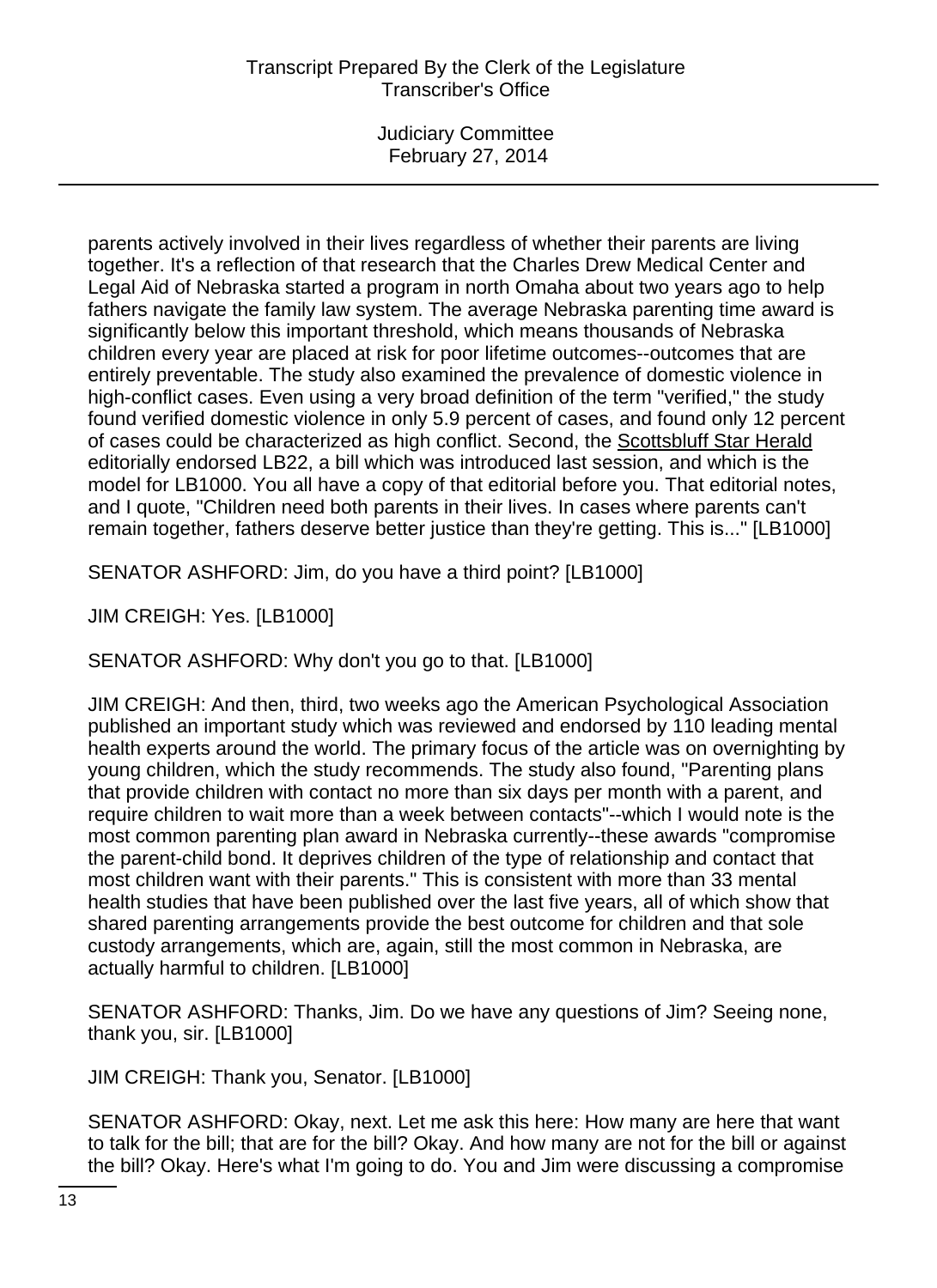or...I'm going to ask you to come up next only because I think it would give us some framework as to what you've discussed. And then if the committee has questions of either of you, we can work it that way. Why don't you come on up and...? This is a little out of the normal order, but I think it will be helpful. [LB1000]

ANGELA DUNNE: (Exhibit 13) Thank you, Chairman Ashford. My name is Angela Dunne, A-n-g-e-l-a D-u-n-n-e. I'm the managing partner of Koenig/Dunne Divorce Law. I've been a divorce lawyer for 15 years. Don't hold that against me. I'm also a parent of divorce. I have joint physical and legal custody with my coparent for my two brilliant little girls who are nine and seven. I first want to thank Senator Karpisek for continuing to be invested in this issue and bringing the issue to the table repeatedly. It's an important one, I think we all believe that, and I thank him for his courage and commitment. I also thank this committee for the hours you have spent on this issue. This isn't what you do every day, and I can't imagine how exhausting it must be to plunge into the divorce world kind of unawares; but you've committed several hours, you've read multiple documents, and I really appreciate that. I represent both mothers and fathers equally, so I just want to make that clear. I represent moms and dads. I work in paternity cases, divorce cases, and modification cases, all which are directed by the Parenting Act. I'm testifying in a neutral capacity today because I agree that change should occur within the Parenting Act. I disagree that LB1000 is an adequate answer. So to answer your question about the collaboration that's been occurring, I, too, served on the ad hoc committee. I'm not testifying today representing that committee, because our committee kind of came to the conclusion that there needs to be change, we just don't know what to do, right? So I'm been working with Jim Creigh, James Bocott, the two gentlemen who have testified here today. The crux of the issue to begin with, so where we had two sides, one side was we need the presumption. I disagreed with that because I didn't want that to be in lieu of the best interests of the children. So the theory behind it is balancing a parent's right to parent with also making sure that we're paying attention to the best interests of the children. So just to give you an idea of where both sets were coming at this issue, that was the main distinction. We have agreed in looking at an amendment that there should be 19 factors for the court to consider in the best interest analysis; we have agreed on a minimum parenting time floor; and we've agreed that there should be factors for how parents...or for the court to assess how are parents treating each other; and we also agree that there should be incentive for good behavior within the confines of the Parenting Act. We agree that there should be judicial findings in any court order. Whether it's a temporary order or a final order, if it's court-determined, the judiciary or the judges should be giving us their reasons. We agree with that. We also agree that child support should be unhooked from counting the days. This really seems to be the biggest challenge that we have. We agree with that. We just don't know how to fix it. What we do know is the Nebraska support...or the Supreme Court child support commission is convening this year. We're hopeful that they'll be able to....do you want me to continue? [LB1000]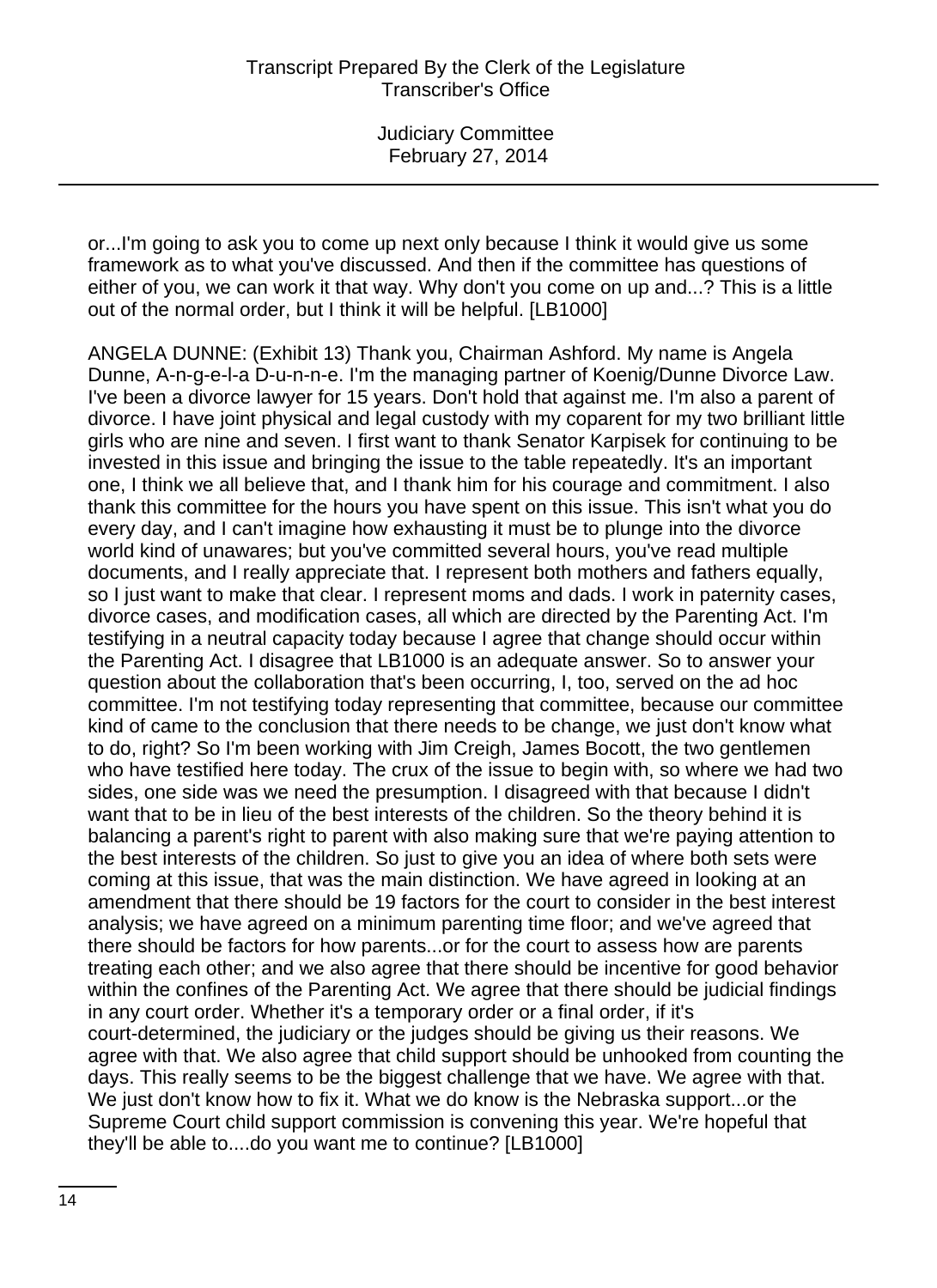SENATOR ASHFORD: I do. Just...another two minutes and then... [LB1000]

ANGELA DUNNE: Yes...to address the child support issue, because the part that was not understood, under the current structure of the Parenting Act and how the guidelines play into it, if you create a presumption of 50/50 time, you automatically take every case into Worksheet 3. Senator Karpisek referenced that. That means child support is significantly reduced and it requires parents to expense share, and he talked about some of the disasters that we see. So we've seen a real reluctance from our judges to get into the area where that guideline would be required. So to give more time, because they are afraid of the disaster of what happens with the constant battle that then occurs, which is really not good for children. So the primary issue that we can't figure out how to best do it is calculate the child support such that it's not attached to time, because that seems to be harmful. I'm hopeful that the commission will be able to look at that this year. So we're trying to now create language so that we're not setting every case up for a Worksheet 3, but to identify factors again for the court to consider impoverishment of children, economic resources that are available to parents, those types of things. So that's where we sit right now. [LB1000]

SENATOR ASHFORD: Okay. So let me just see if I understand this. You have 19 factors--that's a lot of factors, but, I mean, it's good you've got the...so you've got 19 factors, and those you generally agree on what those are, is that correct? [LB1000]

ANGELA DUNNE: We do agree. [LB1000]

SENATOR ASHFORD: So...and you want...and you're thinking about...well, you'd have to have a finding, the court would have to issue findings on the statutory...if they're relevant, the statutory criteria. And then...but what you haven't come to an agreement on is how to disassociate parenting time from the sheet, which has been... [LB1000]

ANGELA DUNNE: Yes. That's the primary area. We are also...we agree that domestic violence cases should then be treated with a separate structure. Those cases should be treated differently; we just don't know yet what that should look like. [LB1000]

SENATOR ASHFORD: Okay. And... [LB1000]

SENATOR SEILER: Excuse me. [LB1000]

SENATOR ASHFORD: Go ahead, Senator Seiler. [LB1000]

SENATOR SEILER: Wouldn't that look like a criminal case to me,... [LB1000]

ANGELA DUNNE: Well... [LB1000]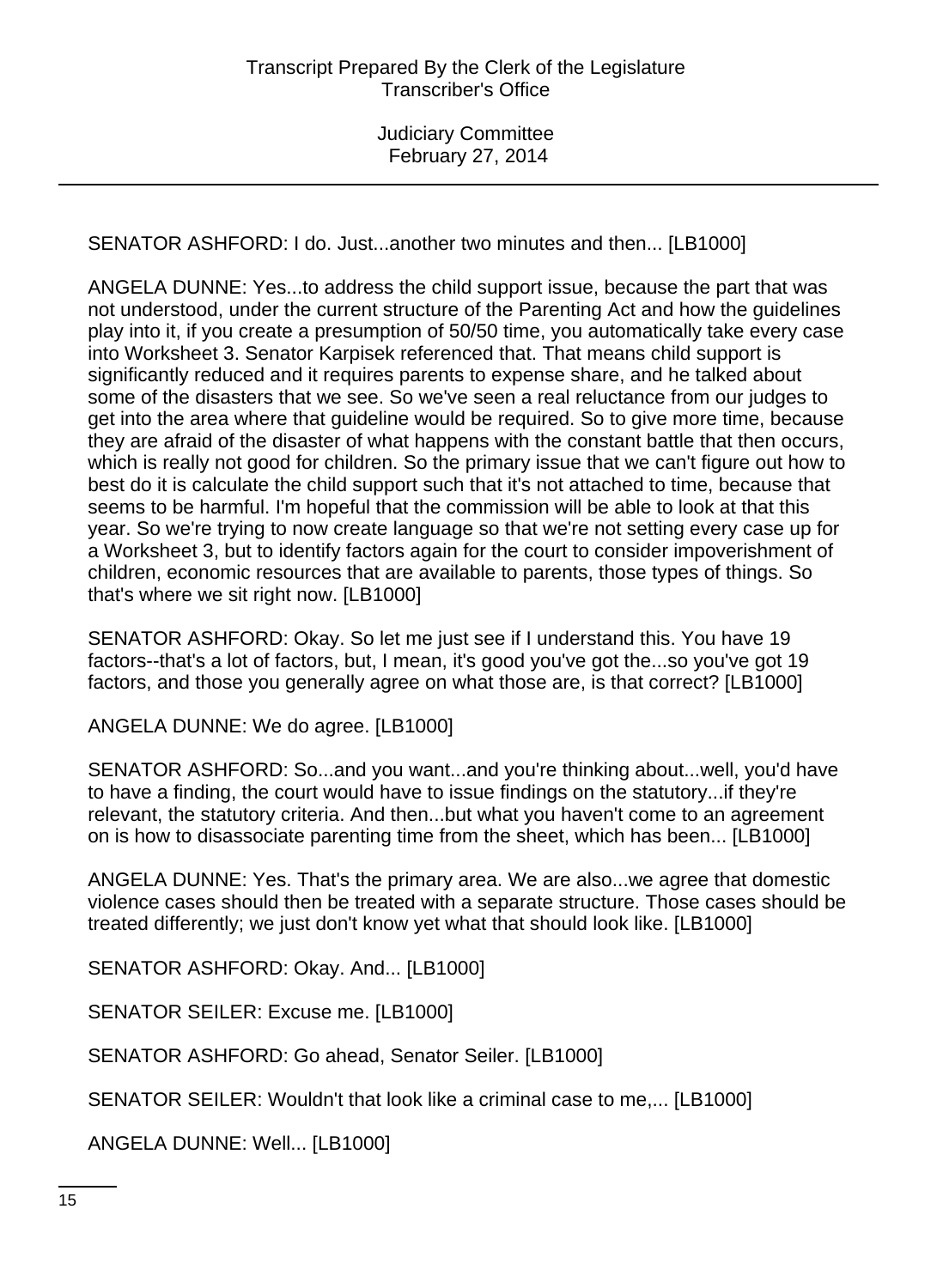SENATOR SEILER: ...if you've got domestic violence? You wouldn't handle that in a divorce case. You would handle it over on the criminal side. [LB1000]

ANGELA DUNNE: Well, it's true that the actions are held...or are dealt with in the criminal side, but you can't ignore the impact on children within the home,... [LB1000]

SENATOR SEILER: I understand that. [LB1000]

ANGELA DUNNE: ...because very often you don't have one parent then go to jail. There's still coparenting. So we believe that should be looked at. And it's one of those exceptions where we did geography, some of the other issues, where we've agreed that that's an exception. We just don't know exactly what that framework should look like. [LB1000]

SENATOR SEILER: Okay. [LB1000]

SENATOR ASHFORD: And this...just as I...let me just say this. As Jim and I talked about this for the last couple of years, I mean, my...what I had thrown out was something like this, where you break this down. I know we talked about Illinois and we talked about South Dakota, where we break this down and you have...into its component parts, and then you have a finding, the court has to go through all that and come up with a finding. So from that...in that way it seems like you...you know, you're heading in the right direction, at least as far as I'm concerned. Okay. How much...I mean, where are you? [LB1000]

ANGELA DUNNE: We spoke for two hours yesterday. We...so we have another draft that I think is very close to being in amendment form. It's just getting our schedules together and... [LB1000]

SENATOR ASHFORD: Okay. Okay. [LB1000]

ANGELA DUNNE: Any other questions? [LB1000]

SENATOR ASHFORD: I don't see any. [LB1000]

ANGELA DUNNE: Thank you for your time and attention. [LB1000]

SENATOR ASHFORD: Well, thank you for all your work. Why don't we move into the...go back to those supporting the bill LB1000, and then we'll go to the opponents, and then if there are any neutral testifiers. Okay, Ron. [LB1000]

RON KAMINSKI: My name is Ron Kaminski. The last name is K-a-m-i-n-s-k-i, born and raised in Nebraska. Address is 8040 Chicago Street, Omaha, Nebraska 68114. Just to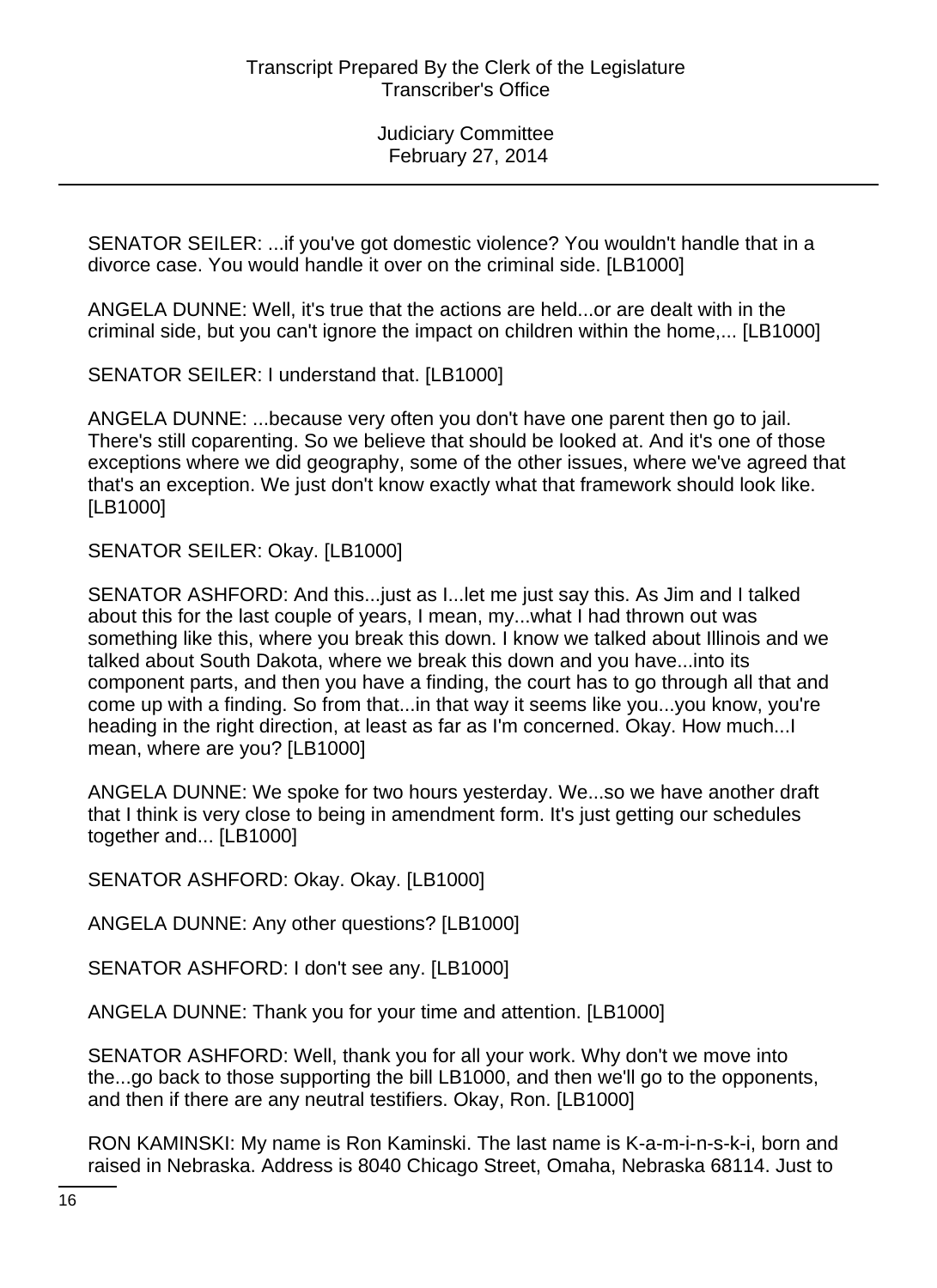Judiciary Committee February 27, 2014

let everybody know here, I am here on a personal basis and I'm not representing any organization that I work with. I'm really frustrated. Another year. Another year of delay. Another year of inequality for our children and our communities. Let's be realistic about this. We're over a month into session and we are now just starting to talk about equal parental rights in Nebraska this year. I find it quite demeaning. I find it really, really bad and I'm really ashamed of this process. I've been told lies. I've seen procrastination tactics. I've seen the concerns about elected officials worried about next elections, and nothing has been done. We are now talking about a compromise less than 24 hours before this committee hearing. How is that equality? How is it? It's not. This is just another delay tactic. This bill is not going to be voted out of committee. This vote is not going to be debated. This bill is not going to be debated on the floor of the Legislature. It doesn't matter what people say in court, it's...there is no equality in it at all. My son, Noah Kaminski Rhoades, was brought into court by his mother as a witness against me a couple years ago. My son, I commend him. He knows what I'm doing, fighting for equal time with him. He had the guts to get on the stand and talk about being abused, hit with hangers, being pushed up against walls. He has the guts. I challenge this committee to have the guts to address this issue instead of more procrastination, more delays, and more inequality for our communities. [LB1000]

SENATOR ASHFORD: Hold on, Ron. Just for the record, two years ago we sat down and discussed this issue, or a year and a half ago, with Jim. And I told you at that time that what, at least as far as I was concerned, it was a year ago that what I wanted to see was a proposal that broke down the criteria and the factors and how you were going to handle the child support issue. It sounds like that is what, at least, you're talking about now, so. [LB1000]

RON KAMINSKI: It... [LB1000]

SENATOR ASHFORD: Just so we all understand each other...just a second. Just so we all understand each other, I respect your being here and I respect what you're telling us as far as your own personal story. But as far as this committee is concerned, you know, as Chair I made it I think very crystal clear to those who advocate for this that I needed to see certain things in order to move forward. And it sounds to me like that that...at least, you're making an honest attempt to do that. I don't quarrel with your personal story, but I just want it just for the record so we understand that. [LB1000]

RON KAMINSKI: Well, and Senator, I agree with that a little bit, but the bottom line is we're...it's February 27, 2014, right? [LB1000]

SENATOR ASHFORD: We're still sitting here, aren't we? [LB1000]

RON KAMINSKI: We're still sitting here and nothing has been done. Nothing has been accomplished. [LB1000]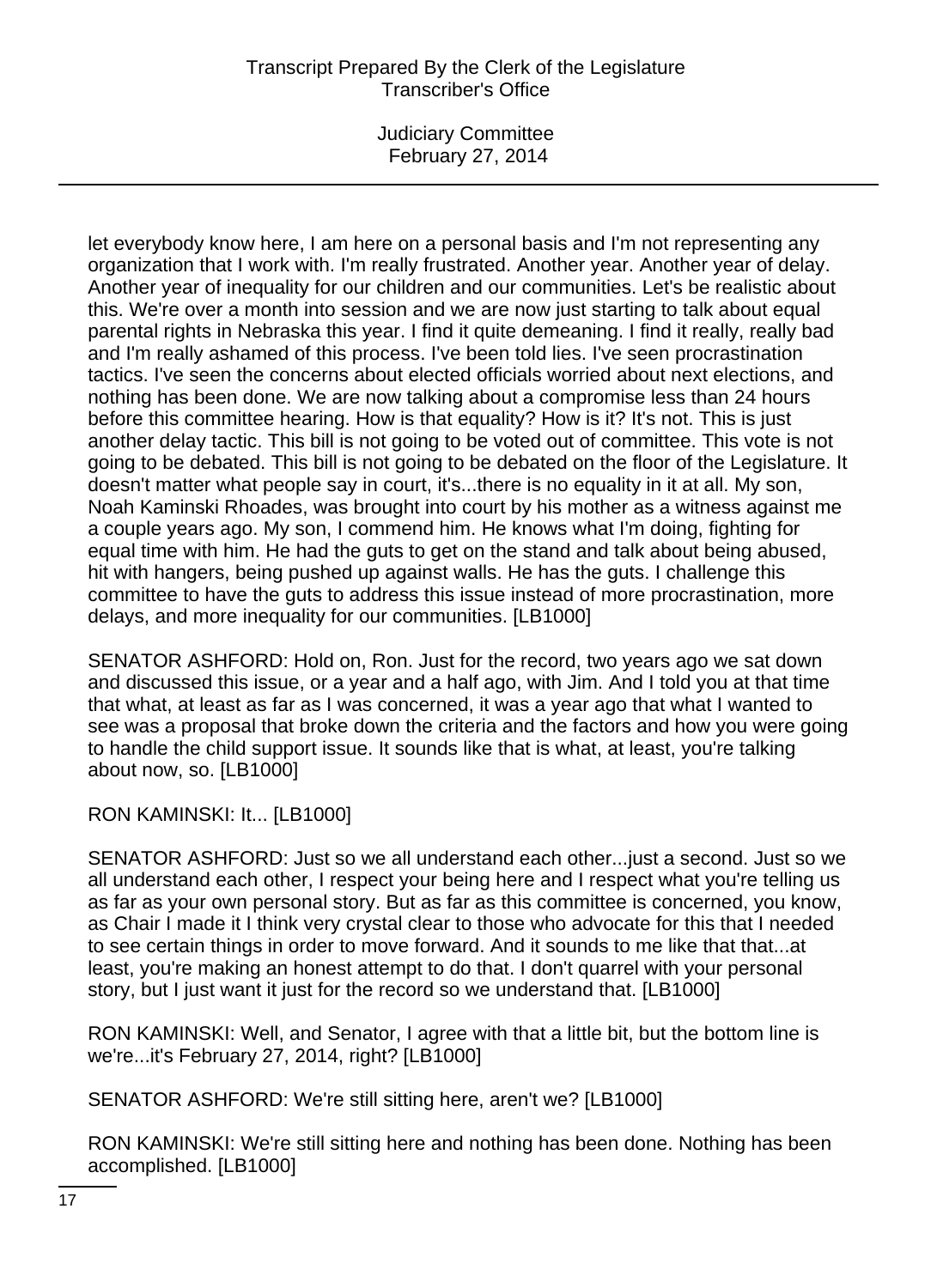SENATOR ASHFORD: Well, it sounds like Jim and...it sounds like there's been some...that Angela and Jim have made some progress. I don't want to quarrel... [LB1000]

RON KAMINSKI: Realistically, Senator, do you think that this bill is going to be voted out of committee and debated? [LB1000]

SENATOR ASHFORD: Ron, that's not...I don't know what the committee is going to do with the bill. [LB1000]

RON KAMINSKI: I mean, let's be honest about it. [LB1000]

SENATOR ASHFORD: Well, no, let's...let me just tell you, I appreciate your story and we're going to wait to hear from Angela and Jim and see what they come up with. So thank you. Thanks, Ron. [LB1000]

RON KAMINSKI: I would like to thank the senators, the four senators, Senator Seiler, Senator Christensen, Senator Coash, and Senator Lathrop for voting to get this bill out of committee last session. I commend them for their leadership. [LB1000]

SENATOR CHAMBERS: And I'll say sometimes when people approach a committee, they should remember--I'm not talking to you; you've dismissed yourself--you should keep in mind what your purpose is when you come here. We all understand that when people have personal problems those things go very deep with them, but sometimes a person can overplay his or her hand in the wrong setting. This is a committee hearing where we accept information that people give. Committee members, if some of them choose to answer questions, they might engage in that. I will not; that's not the nature of it, and those who have been here know that. And sometimes they presume on the good will of the committee and go beyond what they should. [LB1000]

SENATOR ASHFORD: Next supporter. [LB1000]

EDDY SANTAMARIA: My name is Eddy Santamaria, S-a-n-t-a-m-a-r-i-a. We live in an era of converging gender roles. Fathers and mothers have demanding careers in which both care and work towards a goal of giving their children a better future. If and when a dissolution of marriage does happen, our present laws rewinds today's conditions to an archetype of decades past. It is like watching black-and-white reruns of Leave It To Beaver rather than all of us know the truth that we sit in our living rooms with flat screen TVs watching episodes of Modern Family. Equality and family role and equality to parent our children is a national phenomenon demanding social change equally, if not stronger, to other movements that have brought awareness and change in the history of this great nation. States like Arizona, Arkansas, Florida, Minnesota, North Dakota, are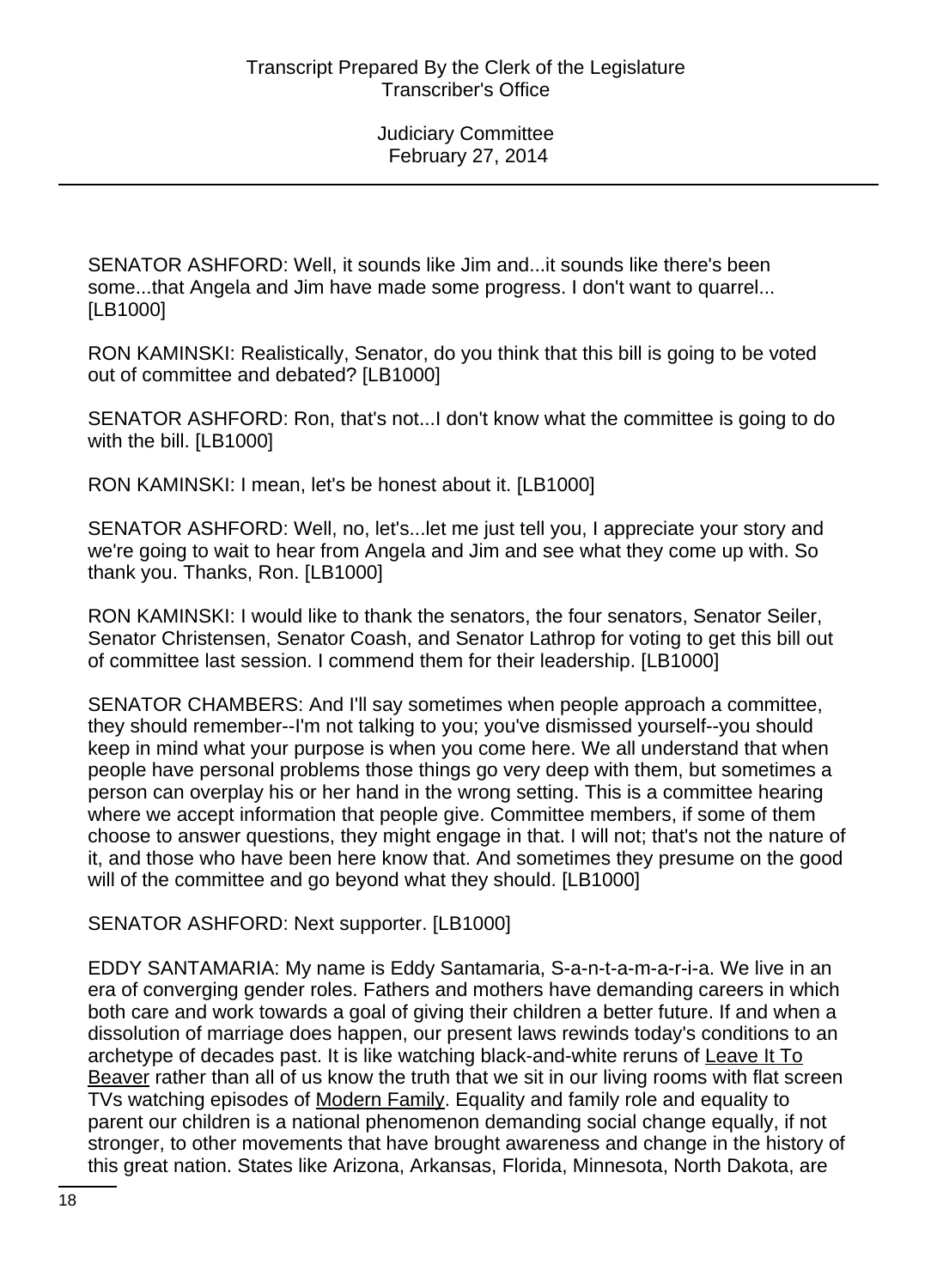Judiciary Committee February 27, 2014

at the forefront of this much needed change. In these states the public legislative bodies and officers of the court are working together to bring forth shared parenting laws that help the families that have been destroyed by the current system. Here in our great state of Nebraska we must create legislation that denotes a rebuttal presumption that children will be with both parents equally. Even though LB1000 does not affect me directly as presently written, I support any efforts to put the children of divorced families first and to uphold the constitutional right of the parent-child relationship. In my humble opinion, LB1000 needs to be modified to include the following objectives and ideas. I'm not an attorney. This bill needs to be giving the power back to the families, not the judges. The parents must complete a parenting plan that works for their particular family as part of the filing for a dissolution of marriage. Temporary orders can go on for years and become the basis for the final decrees. This bill must require that an equal playing field needs to be the beginning. It is to the individual parent to give up this constitutional right; no one else. This bill needs to hold the noncooperative parent accountable. Parents unwilling to work on the shared parenting shall be subject to fines and could lose their parenting time. This will generate and manage an income for future programs and send a clear message of collaboration to all divorced families. Make parents communicate, because divorce does dissolve the bond between husband and wife but does not dissolve the family unit. Children of divorce need both parents equally after all they have to endure of no fault of their own. This will eliminate high-conflict cases and the violence that comes after the winner takes all is selected under the current system. First right of refusal shall be mandating all parenting plans, and it should be up to the parent to reject it. A parent must have the authority to give up the rights to shared parenting. If he or she feels that this personal decision is in the best interests of his or her children rather than having the courts dictate such an outcome after costly litigation, the parenting plan must remain flexible. As family dynamics do change over time, the proposed bill must go further in having parents file something...file a yearly parenting plan much like we do with taxes. An administrative fee can be paid to manage this filing effort. The bill needs to be retroactive, requiring all divorced parents to file a new parenting plan within 6 to 12 months. This will yield yearly data that will be used to track the success of this effort. It will also provide necessary revenue to run the filing program and administer aid to children in divorce via divorce counseling in schools and more public education. This bill needs to initiate reform of the family court system, mediators, counselors, judges that only administer divorce family custody issues. We have immigration court. Why not have family courts? No judge wants to be part of this divorce cases and their opinions are subject to tradition rather than following the law or in the best interests of the family and children. I would like to encourage everyone to join together and do what is right for our children, that is having fit parents act like parents and look after their children and not themselves. I support the efforts of this committee and those that have much and larger knowledge than I do. Thank you for your time. [LB1000]

SENATOR McGILL: Thank you very much for coming and testifying today. Are there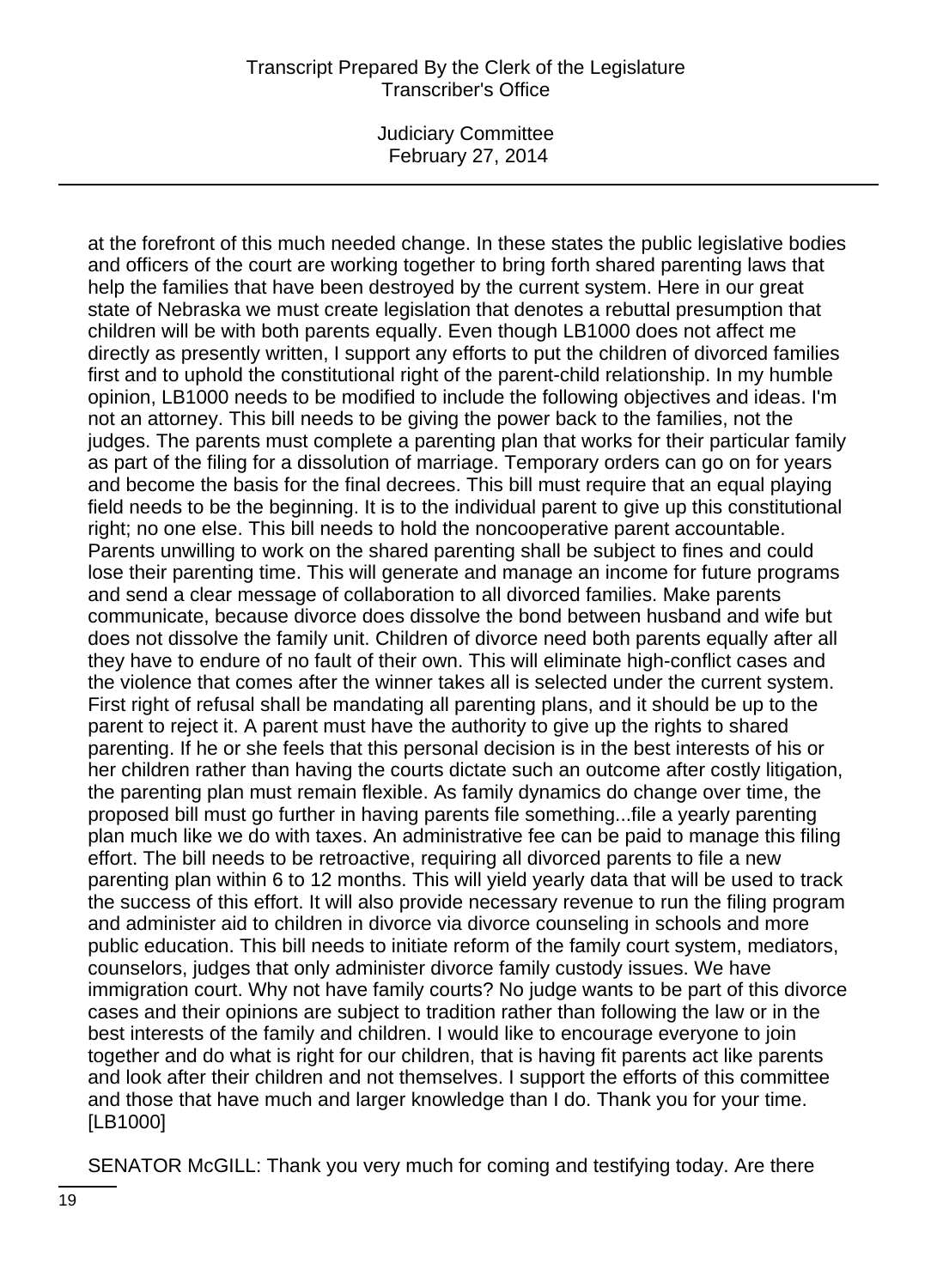any questions? I don't see any. Thank you very much. Next testifier. [LB1000]

DUSTIN BECKER: (Exhibit 18) My name is Dustin Becker; that's D-u-s-t-i-n B-e-c-k-e-r. I'm a licensed stockbroker for TD Ameritrade. I've been doing volunteer work since 2008 in family law and gender equality issues. I'll try and paraphrase my testimony. I have a written copy that I'll get each of you, but I'll try not to repeat previous testimony. One issue that I don't think we've addressed at this hearing is the issue of now that the study has come out showing the vast difference of resolutions of cases between men and women in Nebraska, I think we need to be concerned about taking some action...this committee taking some action this year, or we could potentially open up taxpayers to things like civil rights violation litigation against the state of Nebraska, things of that nature, because the study has shown, you know, a vast difference between women getting custody and men getting custody. I think that's one issue that I don't think we've brought up at this hearing. That should be considered as well so that we can push something through. You know, maybe LB1000, as it's currently written, is not the solution, but hopefully it sounds like there's a process in the work to get those issues ironed out. So hopefully, we can get this moved out to the floor so that at least we can address this issue before we open up taxpayers to, you know, potential litigation. Again I think most of my other testimony kind of repeats stuff that's already been addressed so I'll leave that to what is in writing. [LB1000]

SENATOR McGILL: All right. Thank you for your perspective. Senator Davis. [LB1000]

SENATOR DAVIS: Just a question, Mr. Becker. You're saying you think there's maybe a civil rights violation because you as a parent can't work something out with your own spouse and, therefore, the court has to make a decision as to how to resolve that? [LB1000]

DUSTIN BECKER: No, I think that it's...there are more issues with being that we do receive Title IV funds. I think there's issues where receiving federal funds you may...you know, if you can prove that there is a gender discrimination component overall in Nebraska, that's kind of what my concern is. [LB1000]

SENATOR DAVIS: But isn't it true that if you could work out an arrangement with your spouse and go to the judge and say, this is what we want to do, the judge would probably affirm that. [LB1000]

DUSTIN BECKER: In most cases, yes. [LB1000]

SENATOR DAVIS: In most cases. So it's because you're not able to resolve your own conflicts with your spouse that the judge ends up getting involved in the first place. [LB1000]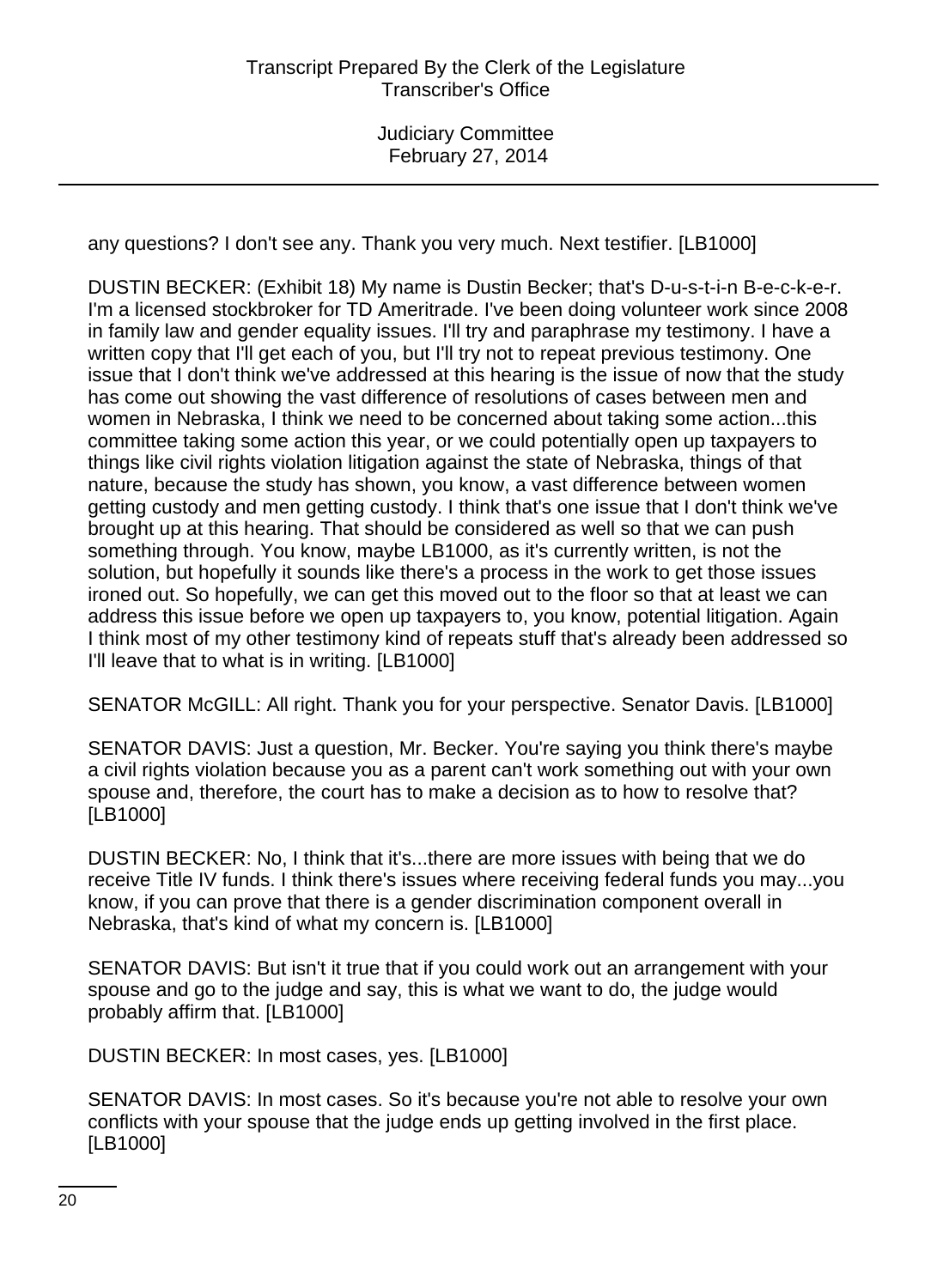DUSTIN BECKER: Correct. [LB1000]

SENATOR DAVIS: Thank you. [LB1000]

SENATOR McGILL: All right. I don't see any other questions. Thank you very much for coming down. Next testifier. Go ahead. Say and spell your name for us, to start. [LB1000]

RAY KEISER: All right. Thank you. My name is Ray Keiser, R-a-y K-e-i-s-e-r, out of Fordyce, Nebraska. I want to thank Senator Ashford, who is no longer here right now, but...and the rest of the committee for taking time to hear our testimony today. This has been very interesting. I had a nice neat little speech all written up and a lot of what we were going to cover in here is still applicable, but there's a lot of things going on behind the scenes here that I think overrides a lot of what I had written up. We all realize that changes are needed and that the sole reason we are here is because of the children. So we need to sit down and figure out how we can get this bill put through, get it out to the floor so it can be addressed, so these amendments and these changes can be placed in there so the compromise can go through, because at the end of the day it's all about the children. There has been some questions brought up with how do parents, you know, living in Valentine versus Omaha. At the time they were married they lived in the same house. And when parents make choices, there are consequences to every one of those choices. If you choose to move away, that's a consequence of moving away is not being able to see your child, things like that, that are going to have to be resolved. But those are choices that parents made that they're going to have to come up with the resolution on. By doing a shared parenting or a 50/50 bill, you're going to create an environment where people will start ceding, they will go back and forth, they will work together, because if one person, as in today's court cases, the majority of court cases, has everything to lose and nothing to gain, why would they mediate; why would they go and do anything, because alls they are is going to lose. So if we go out there and get the presumption that you have everything to lose and everything to gain, you're more apt to come together and work together. The issue on child support, that's pretty self-explanatory and maybe it's because where I'm from and where I grew up at. I grew up on a farm. You can lead a horse to water but you can't make him drink. And why are you going to fight that horse to make it drink? It either wants to or it don't. The same thing could be done here. We can both come together with a compromise and by putting this bill from the Judiciary out onto the floor it gives us an opportunity to put together a compromise to get this moved on, because the people we are truly here for are the children, and they deserve to have something out there for them. Parents aren't able to resolve conflicts because of the current structure. We have the process in place, started today with LB1000, not perfect but started, to where we can actually do something for the children. I thank you very much for your time today and I'm open up to any questions. [LB1000]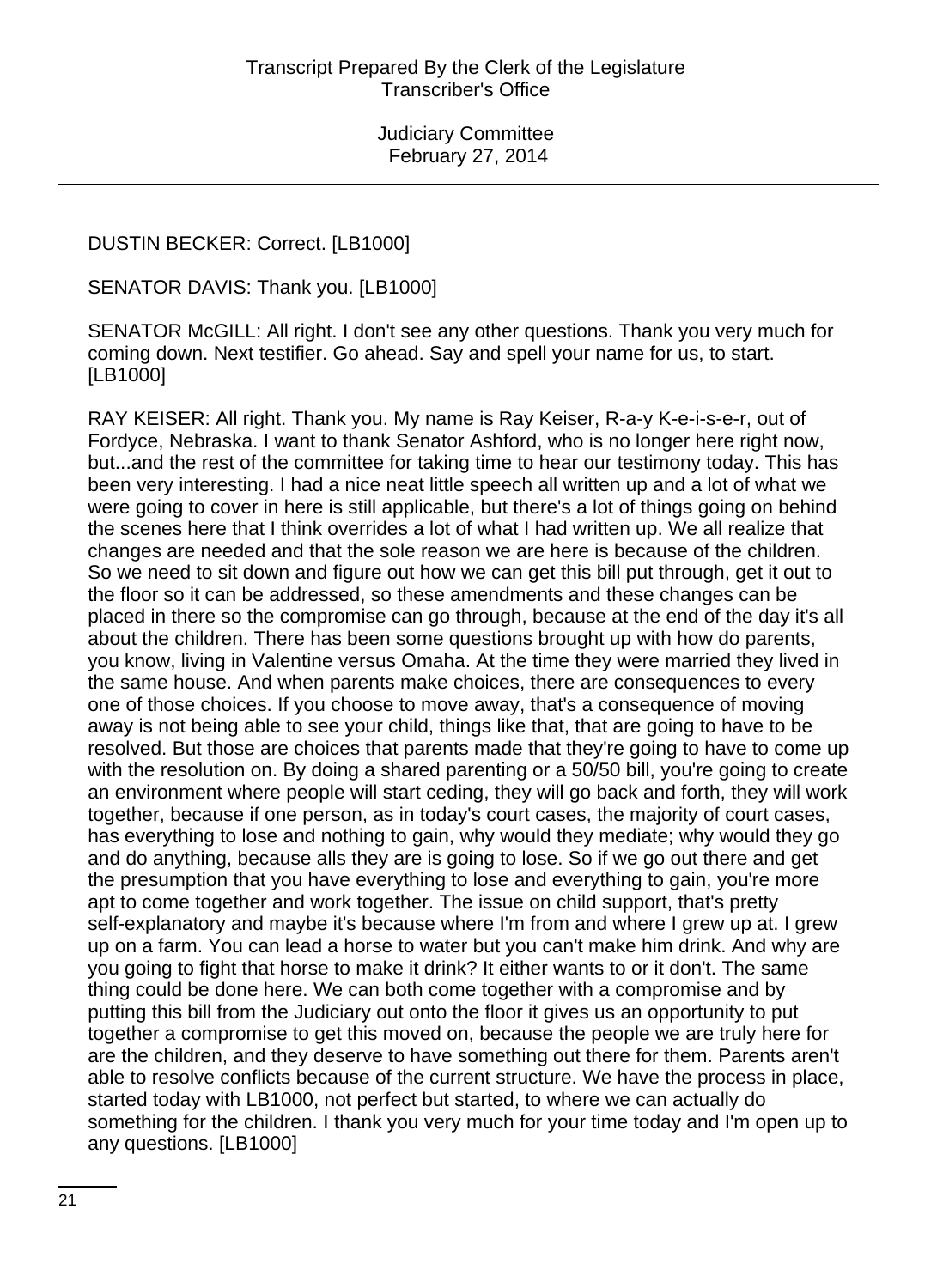SENATOR McGILL: Any questions from the committee? I don't see any. Thank you very much. [LB1000]

RAY KEISER: Thank you. [LB1000]

SENATOR McGILL: Is there anyone else here to testify? Oh, here we go. [LB1000]

FELICIA KEISER: Hello. My name is Felicia, F-e-l-i-c-i-a K-e-i-s-e-r, and that was my father. You guys could probably hear my heart thumping from the microphone. But I am here to represent the children in divorce because I'm 19 years old so I am right out of it. Just got through the hardships and I'm here to fight for the children. I'm a student at UNL, majoring in Spanish. I was ten years old when my parents decided that they just couldn't get along any longer. I was ten years old when my idea of family was destroyed, ten years old when I had to look at the terrified faces of my six- and four-year-old brother and sister, watching our world fall apart. Ten years old when I took on the role of being the shield and staying strong for them. Ten years old when we were ripped from our father's protective shield. In turn, I had to face my mother's wrath alone. The judge gave my mother full custody and power and control of everything. To me it appeared that he did so without question or thought. I knew Mom had money but it was not used for us. She had new clothes, colored hair, and jewelry, while during the really bad snow year we had shoes with holes in them and no good winter coat. Dad has to buy us things that we needed. I knew that my parents went to mediation; however, even at that young age, I knew that is very useless. Mom had everything, so why would she work with my dad? At age 16 I testified on the stand, asking the judge to change his custody rulings to Dad being the sole custody caregiver or, at least, joint custody. I needed more time with my father. The guardian ad litem did nothing to help us, and the same judge accused me of lying on the stand while testifying. I had documented several cases of abuse by my mother and reported this to the judge. He brought up irrelevant and painful items that made me very emotional, such as a childhood friend passing away a few months before. How did he know that? To me it didn't matter what I said. He already had his ruling. In my experience, both parents are needed in a child's life; especially in a young girl's life she needs her father. The past two weeks I worked with the communications group at the university and we researched studies on the correlation between well-being and adolescence and joint custody. Mom didn't allow me to go to a counselor, but once I got to college I started counseling on my own, and that is why I am able to stand here today. Counseling gave me the confidence and I am who I am today because of all my experiences with the divorce. While my life would be different if we had joint custody from the start, it's sadly too late for myself and my siblings. We truly do not want any other child to go through what we did and I'm very, very passionate about standing up for children in divorce and being their voice. I appreciate your time and attention. Any questions? [LB1000]

SENATOR McGILL: Yeah, are there any questions? I don't...Senator Seiler. [LB1000]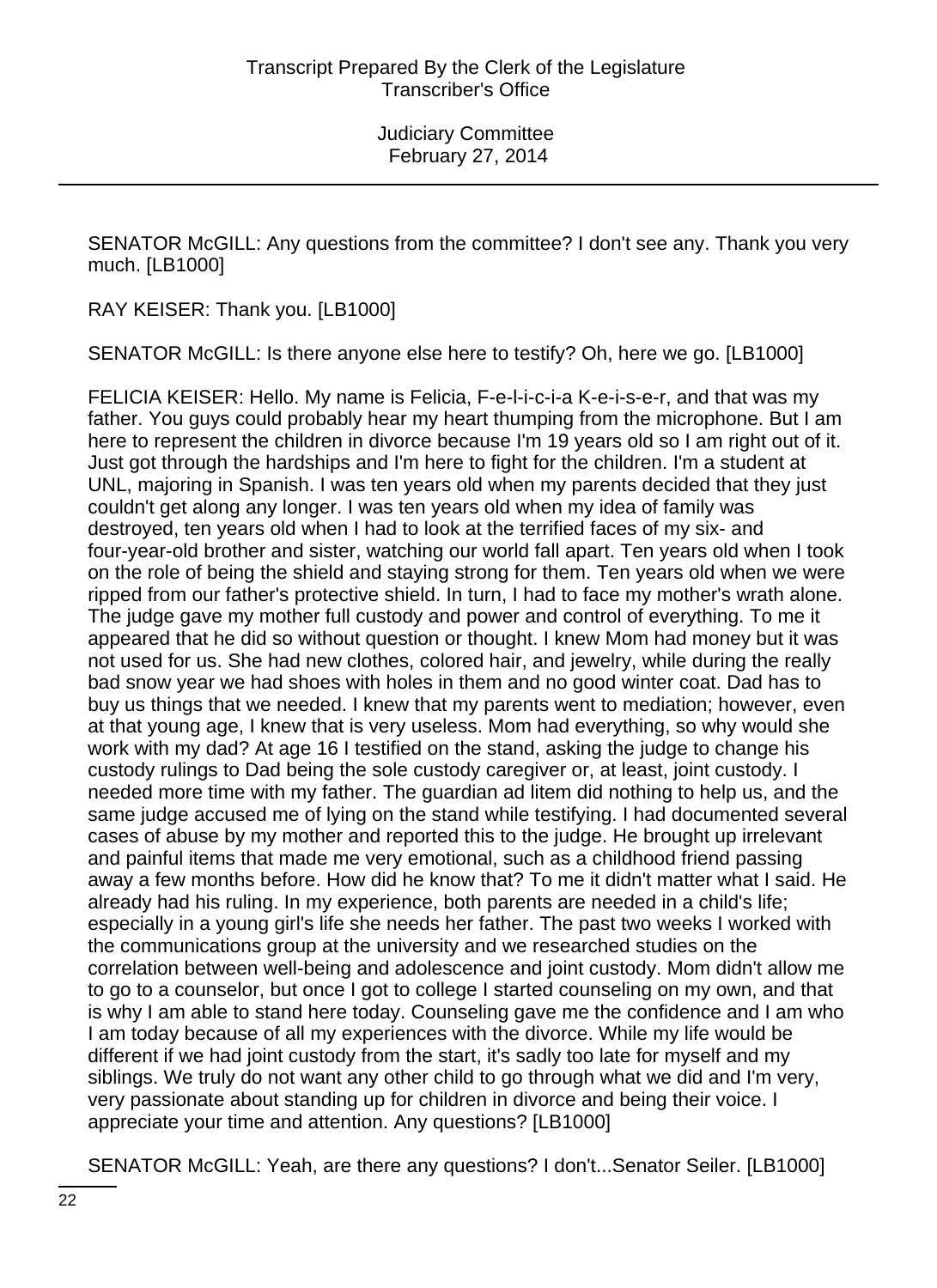SENATOR SEILER: I'd like her to...I'd like to thank you for coming and giving the children's view. Thank you. [LB1000]

FELICIA KEISER: Yes. It's definitely necessary. [LB1000]

SENATOR McGILL: Yes, it's good to see you again, so thank you. [LB1000]

FELICIA KEISER: Thank you. You too. Thank you. [LB1000]

SENATOR McGILL: Next testifier. [LB1000]

BRAD CATLIN: My name is Brad Catlin and I'm a teacher from southeast Nebraska. And we've hit a lot of things today, and I'm honestly shell-shocked. We come in today looking at LB1000 and I am in support of the bill. I don't even know the verbiage at this point. I guess what I'd like to convey to the committee is our children need our parents. It should be that straightforward. You bring a child into this world, you take care of them, you raise them. The state shouldn't pull them out of your hands. I teach and I see students and I hear students and I hear the stories. You see kids showing up without proper hygiene, you see kids showing up without proper nutrition, you see children...you hear stories of them having to help pay electric bills. You hear stories of them helping support a parent's gambling habit. You hear all these stores and when you see it directly you report it to the authorities. The authorities fix it. They're supposed to go and see, with child protective services, that the children be removed from the home, but a lot times that doesn't happen. Those kids stay put. And then I look at on my side of things. When I was still a dad, you know, I take care of them, I changed them, I dressed them, made them breakfast, got them to those activities. Yet my children were forcibly removed from home? It's just totally broken. The presumption is we are all parents. I have just as much right to my children as my wife does. It's frustrating that we are bogged down with the finances part of it. The presumption is we are both parents; we both raise the children. But at this point we're bogged down with 19 points of concession on finances? And I'm of the opinion right now, keep it as is, keep the finances the same, I'll continue to pay the child support. Give me my kids, give me time with my kids. That's all I'm asking. Fix this thing for crying out loud. It's not an issue of I'm the bad guy. It's not an issue of any of these guys are bad guys. But if you look at the numbers, you look at, what, 70-some percent of women are apparently much better than the fathers, and there only ten or so guys that are good at this? At what point is this not a civil liberties thing? At what point should I forcibly have my children taken away from me for no reason? There's no preponderance of evidence. There's no reason to have them gone. LB80, last year, we made it even tougher for the state to pull kids out of the house. Well, it was your dad; well, too bad, there's just gone. That's how it is. We need to fix this. This isn't a matter of worrying about the finances, I'll pay it, what it takes I'll pay it. If the numbers stay the same, the numbers stay the same. Just put them in my house, for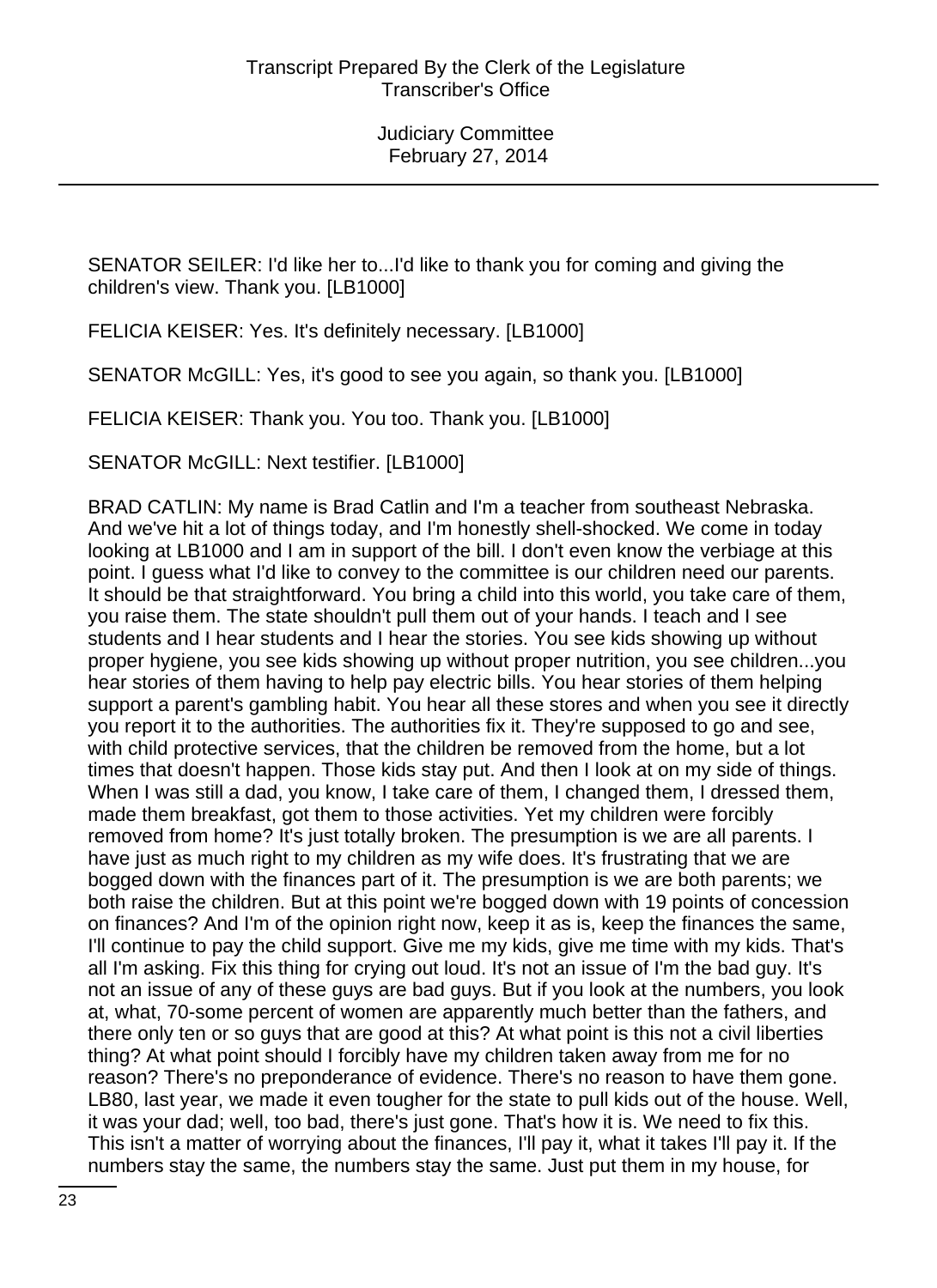crying out loud. I love my children. And it's frustrating. Last year I sat here, I tried to sit here. I got to sit two rooms away and watch it on TV, didn't get to say a word. This is how it works? This is how the Legislature works? And I'll leave here and we'll be talking about saving cougars somewhere? It's crazy. This is an important issue. This needs addressed today, not cougars, not forcing consolidations. Dealing with children needs addressed now, because every year that relationship with my children it erodes a little more and a little more. And here I am only year two. How many guys have had this happen to them forever? How many children grow up without a dad? Is that what we want? Is that making Nebraska solid? Is that making us good? I would like to ask, why do we not have...why are we so opposed to it in this committee? Why are we opposed to fixing this? [LB1000]

### SENATOR ASHFORD: Next supporter. [LB1000]

DAVID KIRKPATRICK: Thank you. My name is David Kirkpatrick, D-a-v-i-d K-i-r-k-p-a-t-r-i-c-k. I live in Omaha. I sent you an e-mail a while back. Thank you for responding back to me. I'm a 59-year-old grandfather to four granddaughters. I'm divorced four times in the state of Nebraska. You can't call me a quitter. My first divorce was in June of '91. My son Chris was two and a half years old. My parenting time was defined as every other weekend from 10 a.m. Saturday to 10 p.m. Sunday--72 hours a month. In almost 16 years, I've missed one visit with him. Chris would wait anxiously for me to pick him up. He got upset and was hurt when I was late. I found out later that he wanted more time with me but his mom said, no, it's what the court set and that's the way it is. Today my son is 35 years old. He lives in Crete. He has a wonderful career, wife, home, four daughters. He and I have a great relationship but there's still some things missing. There's a hole, if you will, from the time that we missed as he was growing up. In my second divorce of June of '85, my daughter Rachel was 22 months old. They were allowed to move to Florida. My parenting time was defined as twice per year at Mom's expense, or I could drive to Florida as often as I wanted to, to see my kids. Now how realistic is that? By the time Rachel was a teenager I had spent less than 30 days with her. When she was 13 years old I finally signed away my parental rights to her, because, quite honesty, she came up here and said I don't know you; I know you're my biological father, but I'm sorry, my dad lives in Florida. Communication stopped and I did not see her for six years. Our relationship was patched up in about 2003, but fell apart again in 2008, and I have not heard from her since. Fortunately, I have no children in my third divorce, my third marriage; and my fourth divorce, we separated in 2008. We agreed on 50/50 parenting until my ex-wife met her attorney to where she was scolded by him that that was the worst thing she could do because they could get more child support out of me the less time that I had with the kids. The temporary order gave me Wednesday and Thursday of week one; Thursday, Friday, Saturday, Sunday of week two. We observed that for a year until the final order, which is what we observe today: every Wednesday, every other Friday, Saturday, Sunday, every other week, from school dismissal until school begins. It's not bad but it's not 50/50. [LB1000]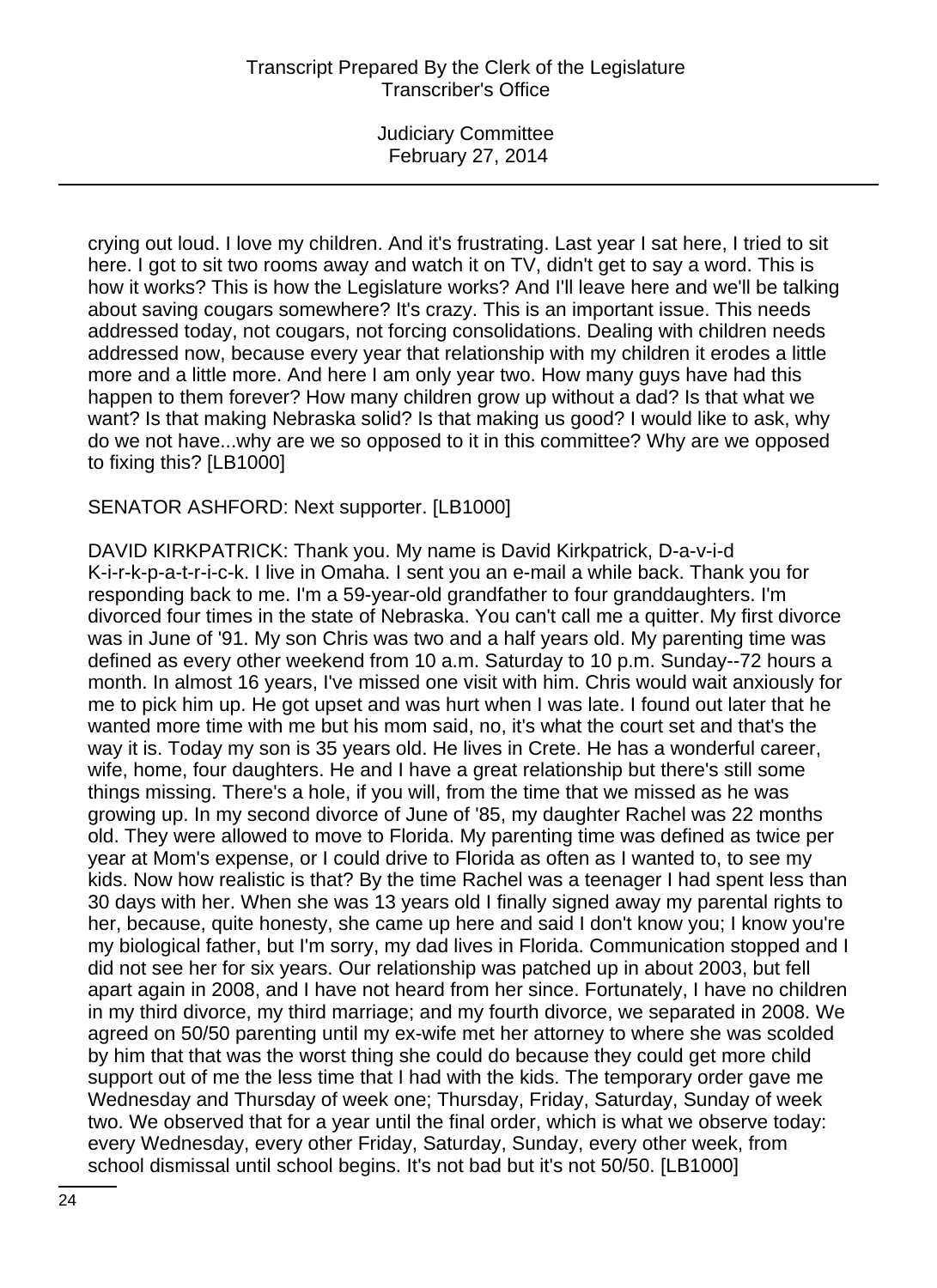SENATOR ASHFORD: David, thank you. I think we've...we're going to have to watch the red light so we give everybody a shot at talking. [LB1000]

DAVID KIRKPATRICK: Okay. [LB1000]

SENATOR ASHFORD: I don't see any questions, so thank you. [LB1000]

DAVID KIRKPATRICK: Thank you. [LB1000]

SENATOR ASHFORD: Next supporter of the bill. [LB1000]

JOE TRADER: Do this off of a smartphone these days. My name is Joe Trader, J-o-e T-r-a-d-e-r. I'd like to thank the members of the Judiciary Committee and our supporters in attendance for their support and attention for the best interests of the child. That term, the best interests of the child, has been the basis for determining the future of our children. But like most of our judges' decisions, it lacks any real integrity, guideline, or statistics needed in an accurate decision, ultimately harming our children. For example, children who live absent their biological fathers are on average: at least two to three times more likely to be poor, to use drugs, to experience educational, health, emotional, and behavioral problems, to be victims of child abuse, and to engage in criminal behavior than their peers who live with equal parenting time; 90 percent of homeless and runaway children are from fatherless homes; 63 percent of youth suicides are from fatherless homes; 80 percent of rapists with anger problems come from fatherless homes, 14 times the average; 71 percent of all high school dropouts come from fatherless homes, 9 times the average; 75 percent of adolescent patients in chemical abuse centers come from fatherless homes, 10 times the average. Daughters of single parents without fathers involved are 53 percent more likely to marry as teenagers, 711 percent more likely to have children as teenagers, 164 percent more likely to have a premarital birth, and 92 percent more likely to get divorced themselves, which could alleviate some of the previous abortion concerns that Ms. Conrad brought up in her bills earlier. Somehow these statistics are ignored or never even known, and year after year the domestic violence groups in Nebraska continue to steer your direction away from these facts. Well, I challenge any one of them sitting in this room today to compare their manuals of opposition to our manual of knowledge. And I ask those members in front of me who claim to be working for bettering our juvenile system: What am I missing with these facts? How do we expect to better our prisons without this knowledge? In the last years, since LB22 was introduced, we have made no attempt in slowing down. Instead we have brought attention to years of inaccurate information our domestic violence groups have been regurgitating for years. In fact, over 12,000 studies would prove equal parenting actually decreases child abuse and lowers conflict. Men are actually 7 percent more times the victims of domestic violence and concluded 81 percent of protection orders are unnecessary or based on false allegations. I'll speed this up. Regarding your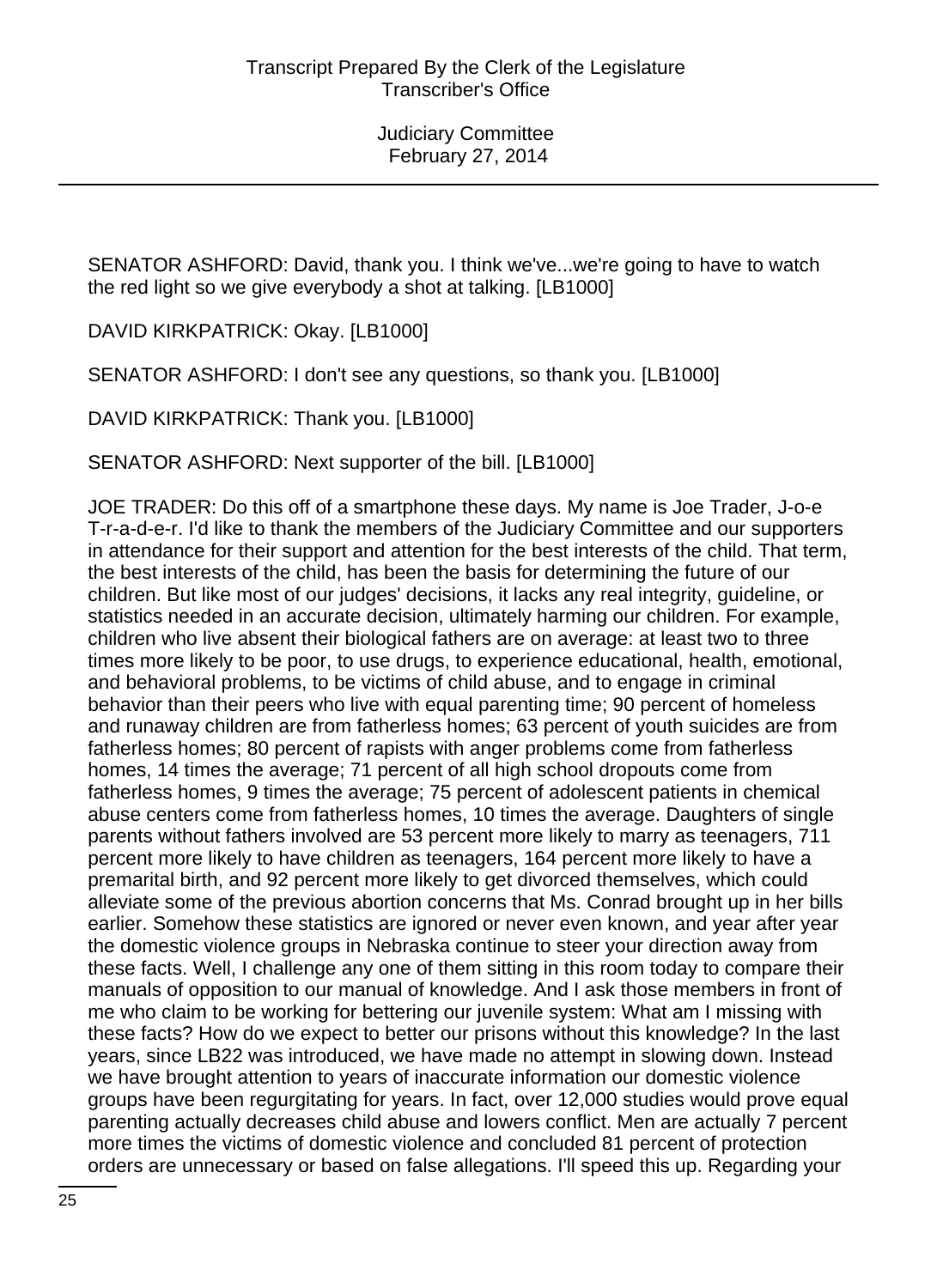opinions as far as the child support goes, I must remind you that it is you and the lawyers who continue to be concerned about how an equal parenting bill will affect child support. Many would pay more for time with our children actually. But there are problems with the child support systems, and if you actually analyze the outdated and unfair child support percentages, you will see that child support actually increases the poverty level. There are 35 million noncustodial parents who are behind on child support, which equals out to be a billion-dollar issue, leaving 20 percent of custodial parents in poverty as well. Sixty percent are minorities from poor communities where many lived without fathers or have been in prison reflecting the many absences of a father. [LB1000]

SENATOR ASHFORD: Joe, thank you. [LB1000]

JOE TRADER: They cannot find stable employment... [LB1000]

SENATOR ASHFORD: Joe, thank...sorry. Let's see if there are any questions. [LB1000]

JOE TRADER: It's time to realize the biggest civil rights issue in Nebraska since the '60s. It's clearly time to reform and police our family court system, and until we do our children continue to be harmed. Thank you very much. [LB1000]

SENATOR ASHFORD: Thanks, Joe. Any questions of Joe? I don't see any. Thank you. Next supporter? Do we have any opponents, people against the bill? Yes, yes, there are some. So you can come up and sit in the front if you want, if it's easier, or just stay where you are, either one. Let's have those who are against the bill come up. Yeah, you can just...if you want to sit in the front row or closer, and then we can... [LB1000]

LAURA McCORMICK: Do you want me to come up to speak? [LB1000]

SENATOR ASHFORD: Sure. [LB1000]

LAURA McCORMICK: Okay. There you go. Thank you. Hello, my name is Laura McCormick, 7414 Valley; I'm from Omaha. Let's talk about what I'm not. I'm not a drug addict, I don't drink, I'm not a prostitute, I'm not a criminal. I'm a person who was a hands-on parent, a stay-at-home parent, from '94 to 2010. I complied with the court order voluntarily on October 20, 2010, which is the last time I regularly saw my son who was 14 at the time. I retained full parental rights and my decree specifies that I have visitation. I've never been permitted to exercise my court-ordered visitation. I'm here today to speak in opposition of this bill. The reason I don't support it is because I think it's a Band-aid. There are serious systemic dysfunctions in the district court, particularly in Douglas County. Our family courts are in dire need of systemic reform and nowhere in this state is this need more apparent than Douglas County. Douglas County is the source of nearly 35 percent of all the domestic relations cases heard statewide. The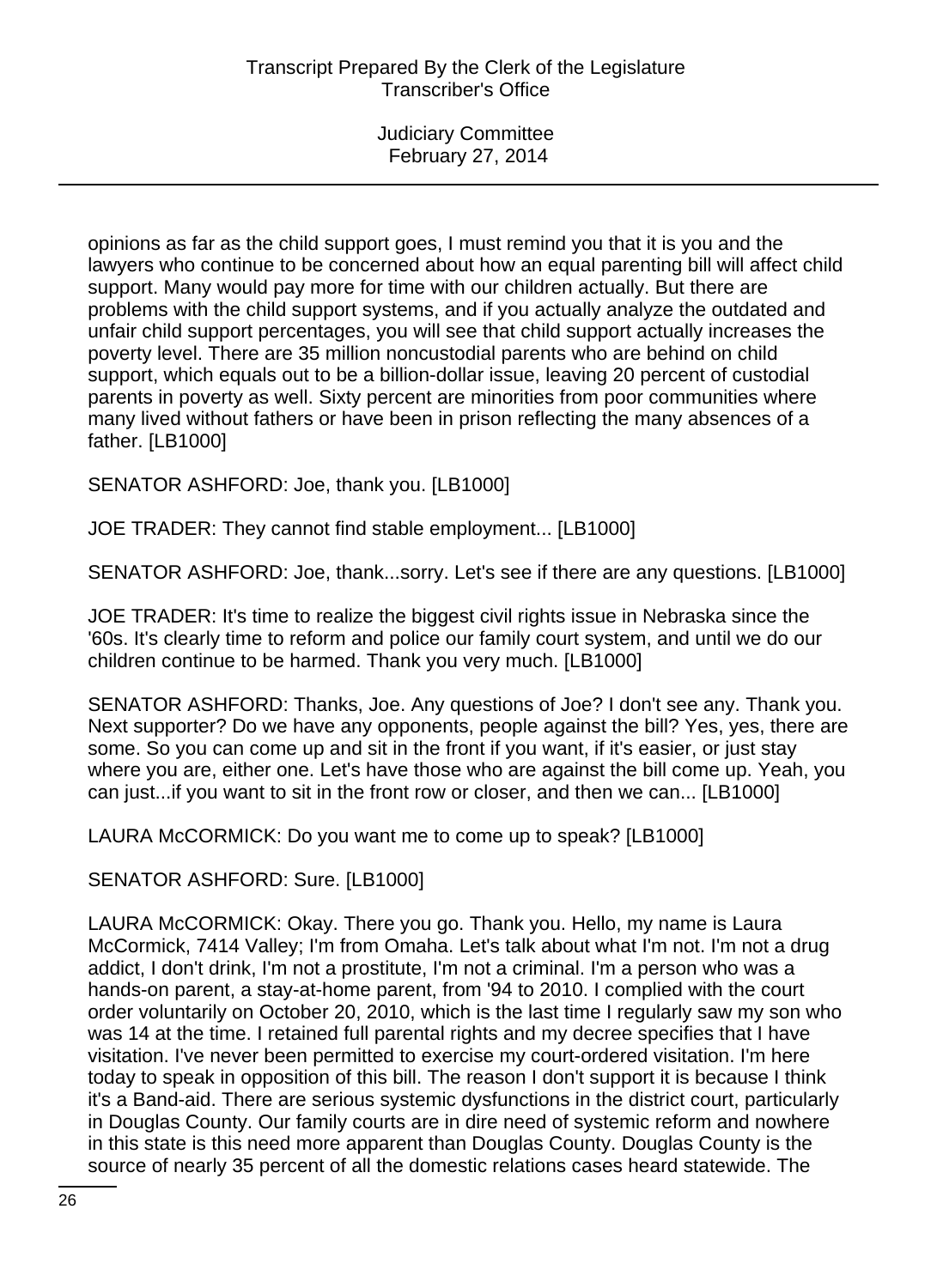Judiciary Committee February 27, 2014

closest county in terms of caseload is Lancaster County, where 15 percent of the domestic relations cases were filed in 2013. For some strange reason the report that you all are referencing, the sample size was 392 cases. Fewer than 60 of those cases came from Douglas County despite the fact that we lead the state in case filings. There were numerous points I believe that were identified in the report. Some of them have to do with things like the defendants not appearing in court with representation. I believe that a lot of those problems are also related to the serious deficiencies in the way family courts work. I am not guessing that anyone here is going to have a single question for me, despite the fact that I am a participant in a high-conflict divorce. I know firsthand what it's like. I know all the money that has been spent. I'm well acquainted with many other people who share my problems. I don't know what the solutions are. I do know that I think there needs to be much more reform taken than a 50/50 joint custody presumption. And I guess my question would be, what stops a judge from making that presumption right now today? Why isn't that something that a judge can do today? [LB1000]

SENATOR ASHFORD: Thank you, Laura. Next opponent. [LB1000]

ROBERT SANFORD: (Exhibits 14) Good afternoon, Senator Ashford and members of the Judiciary Committee. My name is Robert Sanford, R-o-b-e-r-t S-a-n-f-o-r-d, and I am here today on behalf of the Nebraska Domestic Violence Sexual Assault Coalition in opposition to LB1000. The coalition is a membership organization consisting of 21 domestic violence and sexual assault service providers throughout Nebraska. We have previously come before this committee from time to time in opposition to legislation that appeared to create a presumption of joint custody. The position we have taken and still take is not in opposition to joint custody in general, but instead to the presumption that ties the hands of the courts because we believe joint custody should not be the starting point when domestic violence is present in a relationship, creating a power imbalance and controlling dynamics. At first glance, LB1000 seems to be a rather innocuous proposal. After all, it simply suggests that an order of joint legal custody and equal parenting time is favored and it simply suggests that the court is encouraged to adopt a parenting plan that provides for joint legal custody. LB1000 also suggests that the court is encouraged to require the parents to consult with one another and attempt to reach agreement on major decisions regarding parenting functions. This is not a solution in relationships where domestic violence is present, as it can create an unsafe situation for the victimized parent, and reaching agreement is not likely to occur. The question in my mind is whether the vague language being added will result in anything other than an increase in litigation when divorce itself creates a contentious environment. Does the proposed language of LB1000 create more controversy for the appellate courts? Will the vague language that suggests and encourages the trial judges consider adopting joint custody further exasperate the judicial branch? Can this constant litigation of suggestions be a tool for an abusive partner to maintain control over the victimized parent by drawing out the court process? If so it is probably safe to conclude that at the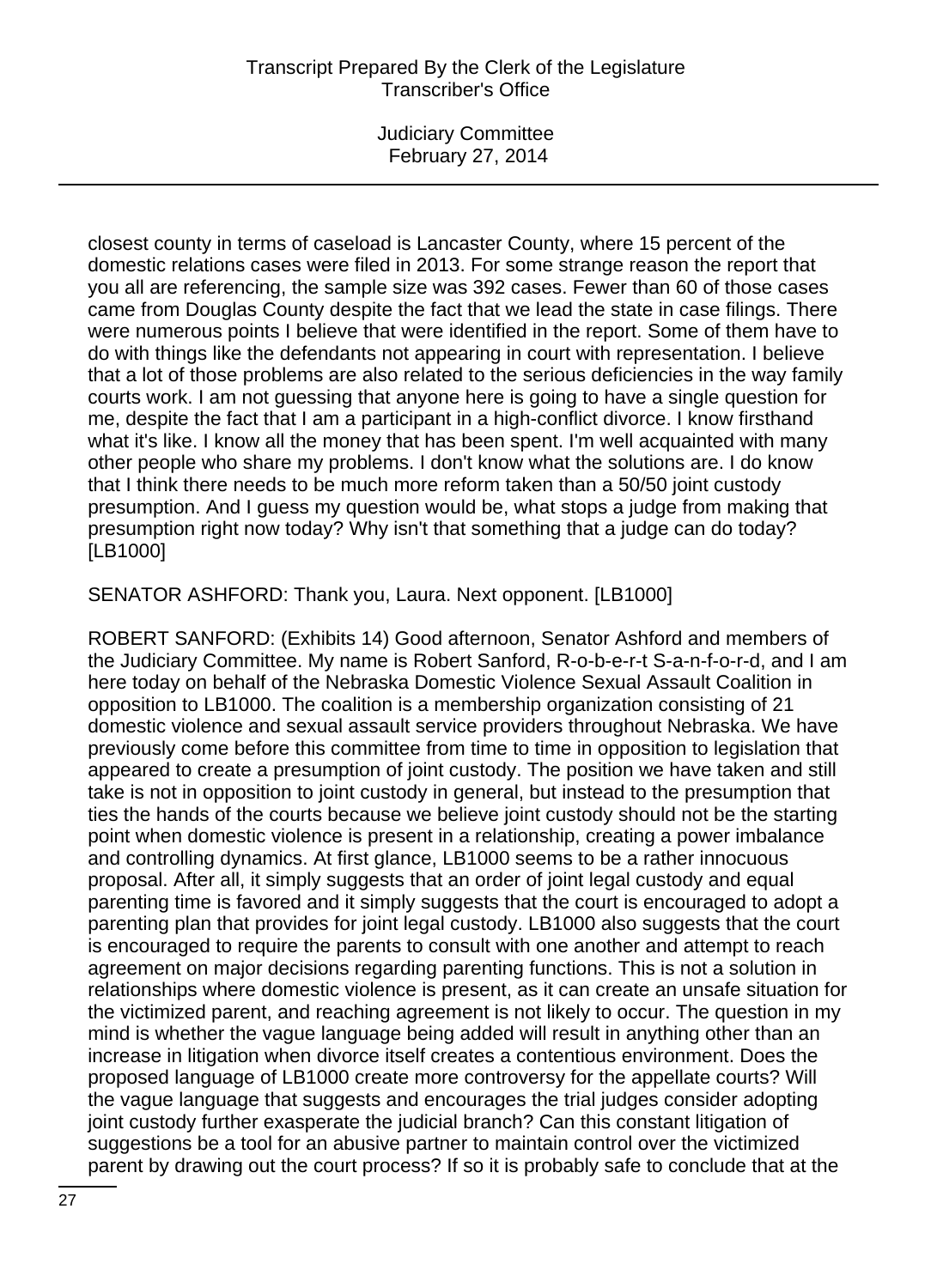Judiciary Committee February 27, 2014

end of the day we have done nothing to solve the underlying problem. Finally, I think it is important to note that paragraph 8 that beings on page 7 is troubling for any parent who is attempting to protect their child. When a parent is faced with the immediate need to protect a child from harm they are put into a place where they face being charged with abuse and neglect or being held in contempt and sanctioned for interfering with parenting time. People gifted with the ability of making sound decisions would probably say these things shouldn't be considered for purposes of sanctions under this subsection. However, there seems to be a growing trend toward self-representation and with that we lose the usually sound and rational judgment of an attorney telling a parent that the other parent was right to protect the child. Again, this could create unnecessary litigation in the courts. Because this bill does not seem to fully consider the impact specific to these cases involving domestic violence and because it appears to codify vague considerations we ask you to opposed this legislation. Thank you. [LB1000]

SENATOR ASHFORD: Any questions of Robert? I don't see any. Thanks. [LB1000]

ROBERT SANFORD: Thank you. [LB1000]

SENATOR ASHFORD: Next opponent. [LB1000]

SARAH FORREST: (Exhibit 15) Good afternoon, Senator Ashford and members of the Judiciary Committee. My name is Sarah Forrest, S-a-r-a-h F-o-r-r-e-s-t, and I am the policy coordinator for child welfare and juvenile justice at Voices for Children in Nebraska. This is not the first time that I've been before you on a similar bill, and I guess I would just like to start by thanking Senator Karpisek for his passion in looking at how we can change the Parenting Act and make necessary reforms. I think a lot of the testimony we've heard today has illustrated, and a lot of the reports that have come out in the past year have illustrated that we still have a long ways to go in making sure that we have a child custody system that works for all of our Nebraska kids and families. But we at Voices for Children are here in opposition to LB1000 because we don't feel that the bill in its current form is the solution that we need. Specifically we have concerns which mirror our concerns from that last year which mirror our concerns from the year before that really this contains a de facto presumption of joint custody. And that concerns us for a couple of reasons. First, one size doesn't fit all in child custody cases, and we feel very strongly at Voices for Children that the best interests of children need to be the center of our child custody law and decisions that are made. Kids are unique and family circumstances are unique, and we should not start out with a presumption in all cases that may in fact not be beneficial to some children and families. Second, I think it's been talked about but this would have a huge impact on the economic stability of families and children unless we work on modifying our child support system and making sure that there aren't any unintended consequences there. It's also worth noting that joint custody impacts families' and parents' eligibility for public benefit programs like Aid to Dependent Children and childcare subsidies. And so that's just something else to be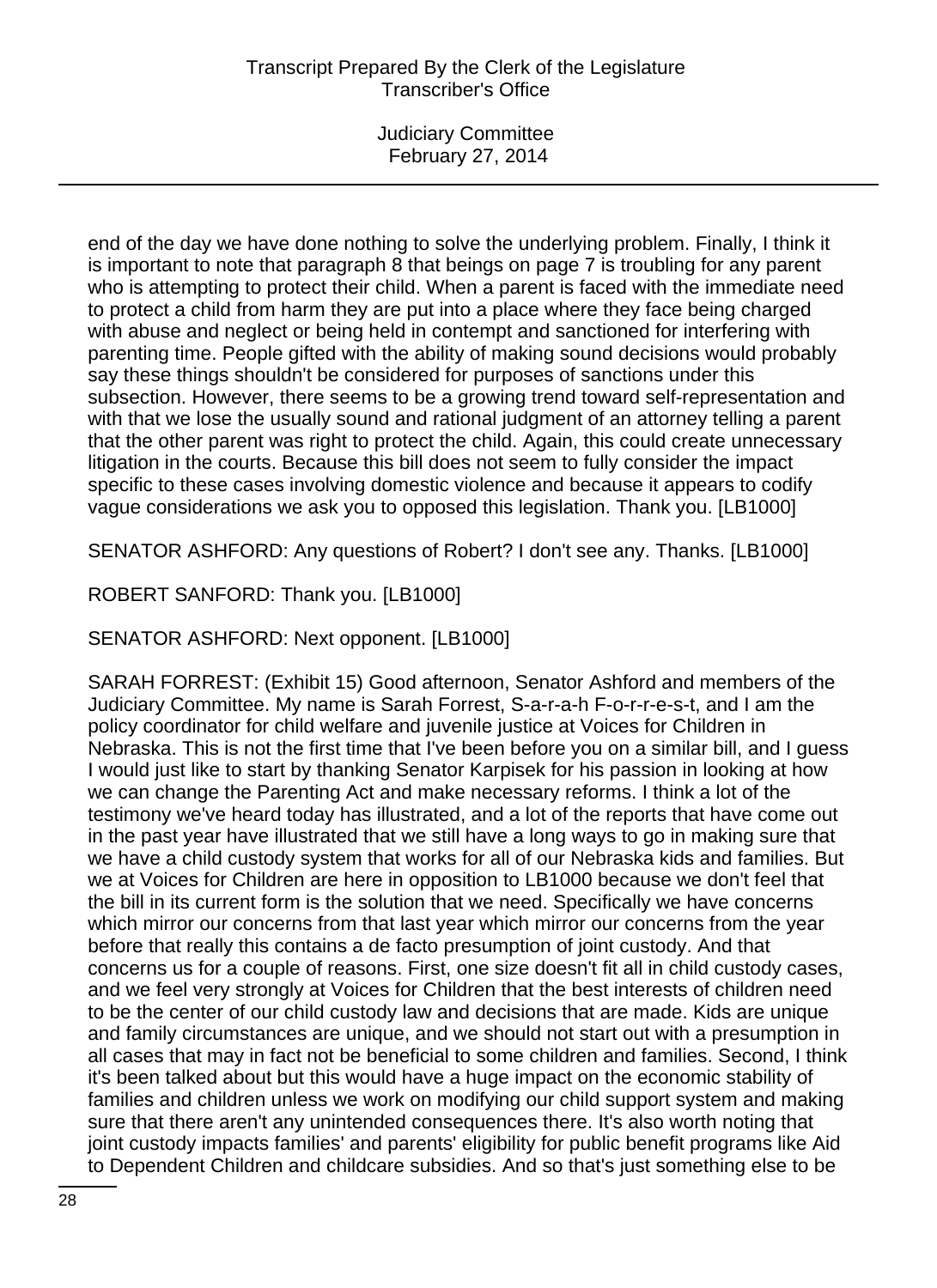conscious of as many of Nebraska's children in single-parent households live in poverty. And then you've also heard concerns about those cases where there are safety concerns for children and families who are involved with domestic violence. And so we would just ask that that also be a specific consideration, and that's not in this current form of LB1000. So we're happy to look at this going forward. We appreciate all the work that's been put in by this committee, and I would be happy to answer any of your questions. Thank you. [LB1000]

SENATOR ASHFORD: I don't see any questions, Sarah. Thanks. [LB1000]

SARAH FORREST: Thank you. [LB1000]

SENATOR ASHFORD: Next opponent. [LB1000]

TARA MUIR: (Exhibit 16) Good afternoon, Senator Ashford and all the committee members. I echo the many thanks. This issue is so important and the time we're investing here... [LB1000]

SENATOR ASHFORD: Time out just a second. You've got to give us your name and... [LB1000]

TARA MUIR: Oh, I'm sorry. My name is Tara Muir, T-a-r-a M-u-i-r. I am the executive director of the Domestic Violence Council, a private nonprofit organization which brings people together in Omaha and Douglas County area to end domestic violence. Again, thank you all for this time. I've had some of the conversations with the work that we're trying to get to a compromise on, and I do want to be a part of that moving forward. The Domestic Violence Council opposes LB1000 because in other states these kinds of friendly parent provisions create additional safety risks for victims of domestic violence and their children. Provisions may encourage the court to misread true allegations of intimate partner abuse as unfriendly false allegations and to rationalize unworkable and even dangerous contact between the parties in the spirit of forced cooperation. We need to understand that the time after separation is a new stage in the batterer's abusive behavior, not the end. While the criminal court is aggressive in creating a record and holding abusers accountable, the family court system is much more interested in compromise and equity. The abuser in criminal court is a perpetrator, in family court he is usually a good enough parent. But again we need to understand that the time after separation is a new stage in the abuser's abusive behavior, not the end. Attached to my testimony are only a few of the many stories I have heard over the past couple of years of the challenges victims face when they have to fight to protect their children in family court. These women were brave enough to write their story to illustrate the points I've just made, particularly about the continuing abuse during and after the custody battle but too scared to come here in person, given there are pending custody hearings as there always is, and the fear of how going public will infuriate the other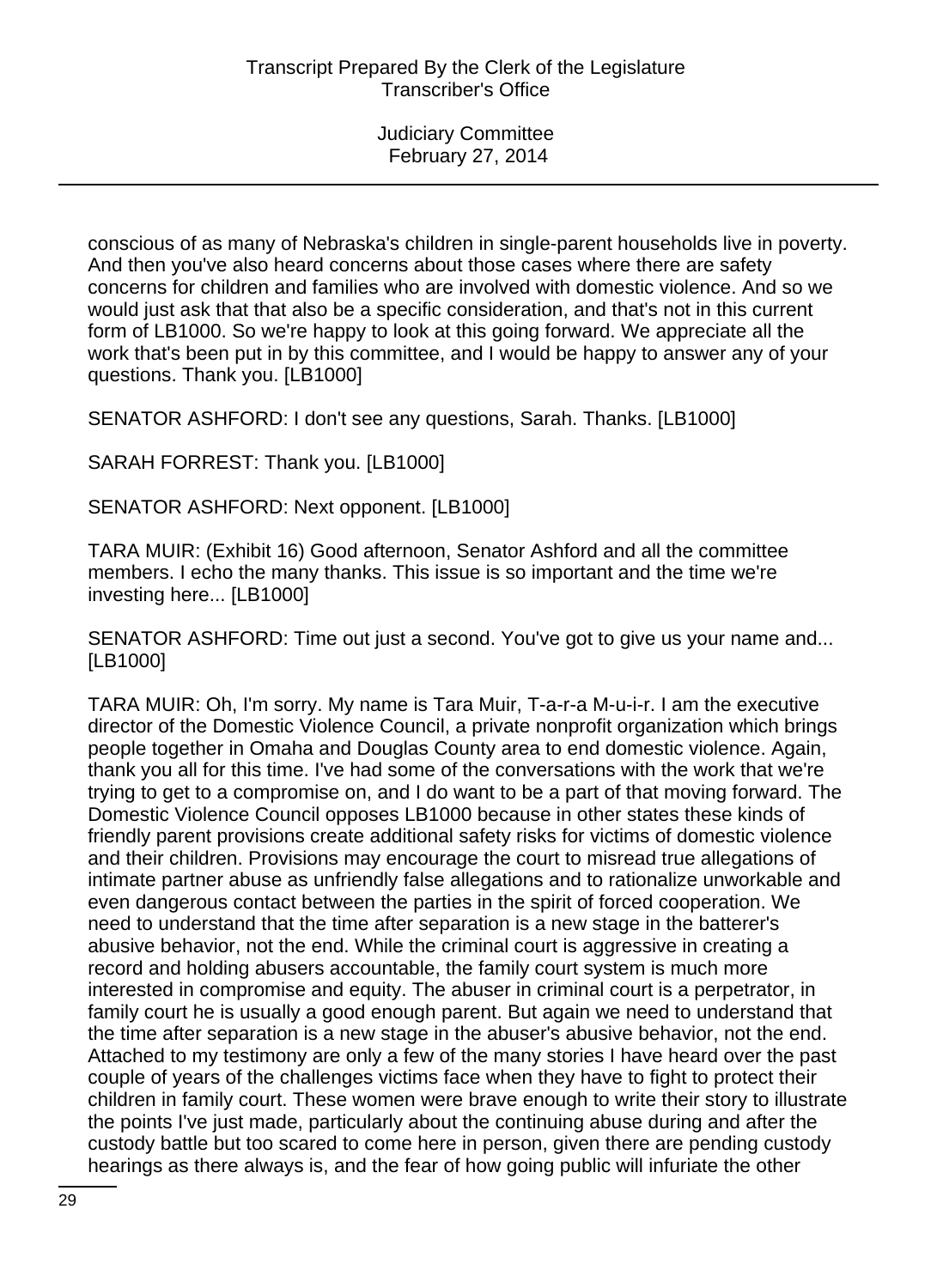Judiciary Committee February 27, 2014

party. These stories reflect violence, the sexual abuse, terror and torture, and the nice-guy facades that often go with it. It is important to mention for the record that some who don't get their way in an individual custody battle often join efforts that push legislation like this and joint custody presumptions. These same efforts also publish survey data and some of them were quoted here claiming men and women are equal in perpetrating partner violence, which is inaccurate and misleading. They often claim that virtually all practice in the domestic violence arena reflects a concerted, anti-male political campaign, including the passage of the federal Violence Against Women Act. Douglas County is the recipient of a lot of those federal VAWA dollars and that county alone has cut its intimate partner homicide rate in half since 1997, and no man has died at the hands of a female intimate partner since 2003. The DVC is very interested, as I said, in collaborating with all the interested parties. I'm a mediator by nature. I want to sit down and let's work this out. I'll leave you with...I've made only one copy... [LB1000]

SENATOR ASHFORD: Tara. Tara...okay. Do you have something... [LB1000]

TARA MUIR: ...of some solutions instead of a position. [LB1000]

SENATOR ASHFORD: Okay. Good. Good. We love solutions. [LB1000]

TARA MUIR: Thank you for your time. [LB1000]

SENATOR ASHFORD: Okay, thank you for your testimony. Any questions? I don't see any. Thanks. Anyone else opposed to the bill? How about neutral? We had one neutral earlier. Senator Karpisek. [LB1000]

SENATOR KARPISEK: Thank you, Senator Ashford and the committee. I really appreciate the time. I want to go back over...I said I was a child of divorce and a parent of divorce. When I was a child it was roughly 50/50. I lived with my dad, and my mom drove 200 miles round trip twice a week. She had sole custody and let me decide to go back home and live in Wilber. So I don't want anybody to think that I have sour grapes. I have 50/50 time with my kids, a week at a time. I'm not sure what's for supper yet. I think it might be roast if I get out of here in time. Mr. Bocott brought up different districts have different results. That Supreme Court study we saw, Lancaster, Douglas, Sarpy County did a good job of 50/50 time. Out west, I think maybe it was District 12, there was zero, absolutely zero. Now I understand there's distance involved there. There's maybe more of a transient lifestyle out there, maybe working beet fields, whatever it is. I get that. But zero? I think that's a real issue. My thing is for a good mom or a good dad to all of a sudden, maybe by no fault of their own, one or the other parents decides they don't want to be married anymore, and you just went from being 50/50 partner with your spouse to take care of your kids and now you get to see them four days a month and a couple times on Wednesday nights. That's not good for kids. Again my focus here is kids. I don't often want to thank...or get to thank many people, because I'm sort of a lone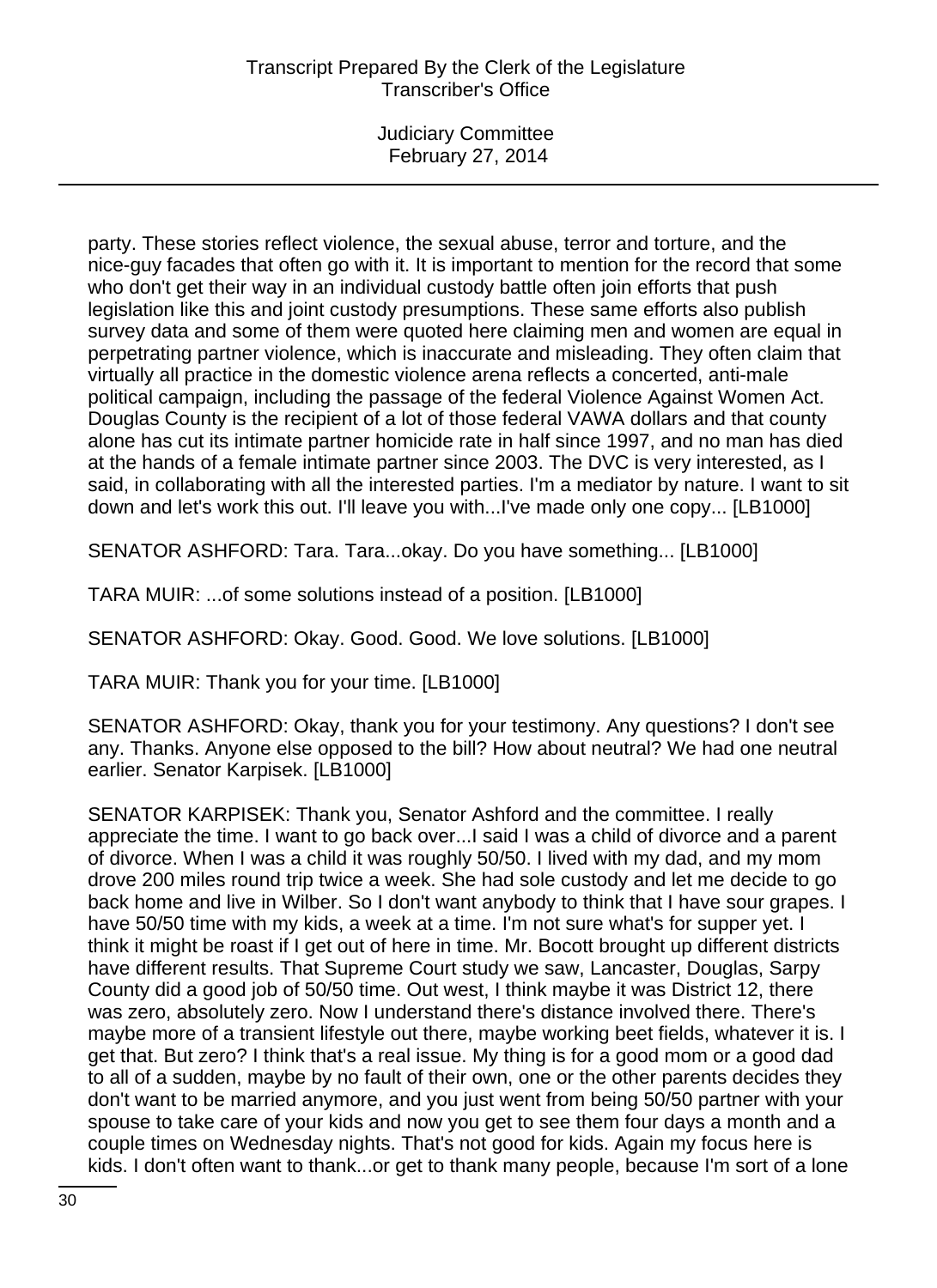Judiciary Committee February 27, 2014

wolf myself, not as much as Senator Chambers but close. Mr. Bocott has been great. Angela Dunne and Susan Koenig, when they came to my office and we talked for quite a long time, I didn't cry but it was close. Someone finally listened from the other side, and we could talk about things and try to find some common ground. I cannot, cannot tell you how much I appreciate that and how much it means to me. Voices for Children have been wonderful through this whole process the last two years. They have...we don't always agree but that's okay. They're trying to help and trying to get the best thing for kids. Jim Creigh and Chris Johnson have been wonderful too. I agree with Angela on unhooking child support and overnights. I know Senator Chambers has had the problem that some of this, a lot of it, is just deadbeat dads don't want to pay child support. If they don't want to pay child support, I couldn't agree more. But hooking the two together, I think we heard too, then it's a fight for time and it's the money. If it's really about the time, then let's make it about the time. When do grandparents have time to be with these kids? If Dad only sees them, or Mom sees them four days a week, when do the grandparents come in? That's really tough. Now for my rant, because I always have to have one, and I already started it in the back of the room and I may finish it on the way out, not one...I haven't moved my office in six years. Mr. Sanford says he wants to work and Ms. Muir wants to work. This bill was put in January 21. Have I got a phone call, an e-mail, a text, or in person? No. All they want to do is keep this up and be a problem. They do nothing except try to make every divorced guy seem like a rapist and a child molester, and I'm tired of it. Just because somebody, a wife or a husband, doesn't want to be married anymore is no reason to not have as much time with your kids. I think we just had a Supreme Court finding, 5 percent of these cases were domestic violence, even using a pretty broad explanation of verified. I am very disappointed in those people that they don't come, but in the back of the room they say, oh yeah, I want to...I'll come work with you. I don't know. That Supreme Court study showed a lot. The bar association bringing this study group together, as much as I yelled about them last year I can't say enough about them this year. I appreciate what they've done and I do apologize that I don't have a bill that's ready for you, and I apologize trying to work off LB1000 because I know that's hard for the testifiers and the committee, but we just couldn't quite get there, but I think that we can. And I hope by the end of the year we can, and if not I hope that the committee and the body keeps moving on this because it is very important. Thank you so much for your time. I very much appreciate it. [LB1000]

SENATOR ASHFORD: Thanks. Thanks, Russ. [LB1000]

SENATOR CHAMBERS: And people need to know that from the standpoint of those who are interested in this kind of legislation, Senator Karpisek would make Superman look like Mr. Milquetoast. For people like me who tend to be opposed to it, he is one of the biggest pests I've ever dealt with in my life (laughter). But I like him. I admire his stick-to-itiveness, the attempts he makes to bring people together. If you're dealing in the physical world, and you have oil in this container and water in this one, there's no problem. When you put them together, even if you shake it up then the oil is going to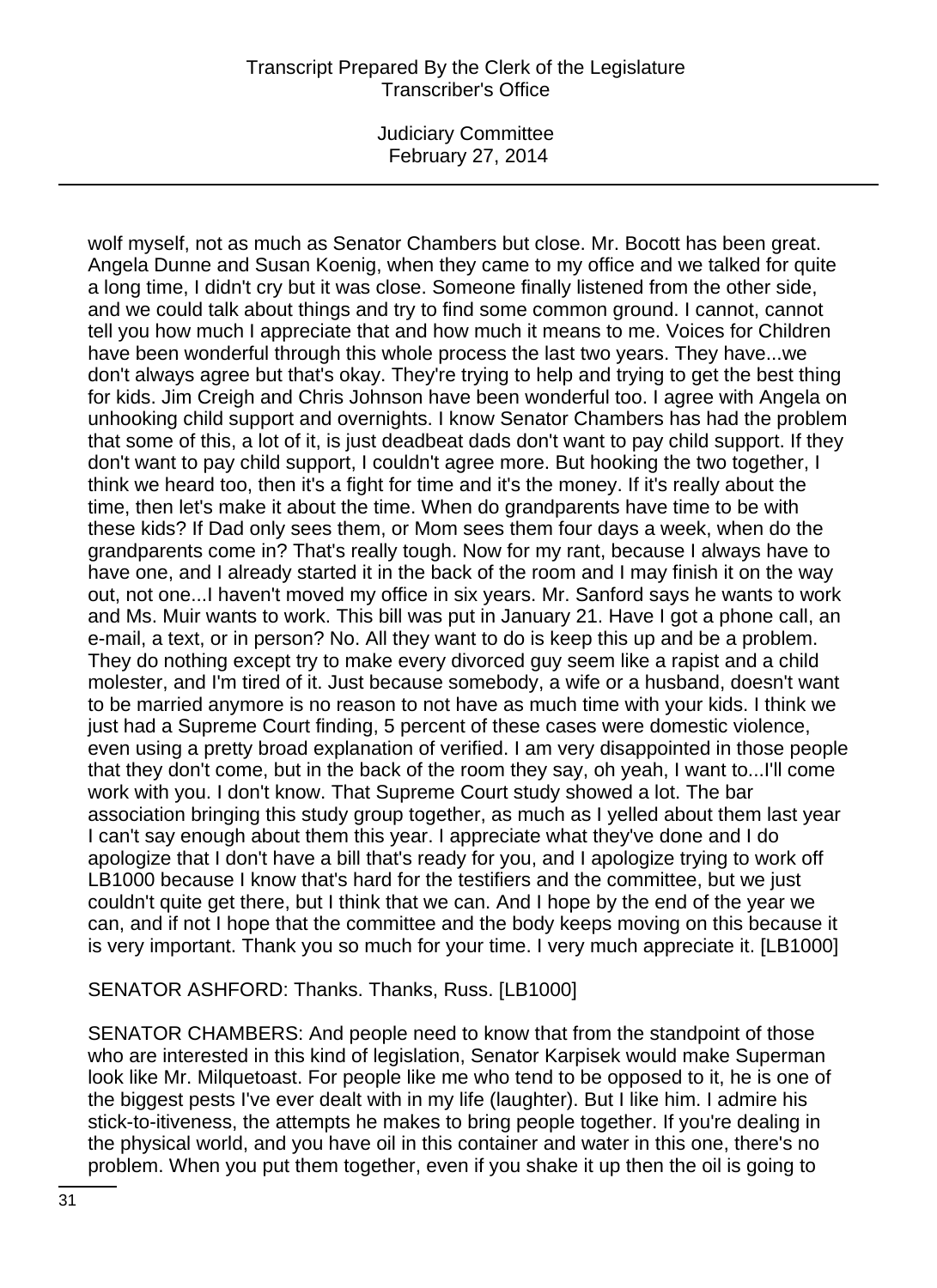Judiciary Committee February 27, 2014

rise to the top, the water to the bottom. But if you can find an emulsifier then you can break the oil into small enough particles so that they can blend with the water. Senator Karpisek has tried to be an emulsifier when on the one hand you have a group who are very sincere and dedicated to their point of view and a group on the other side who are equally so but they're different. The most difficult thing of all is to try to be a bridge over those troubled waters, because before it's over there's going to come disappointment, frustration, and that one trying to be the bridge may wind up catching it from both sides at the same time. Senator Karpisek has not quit. There are times which, if I could have taken advantage of the way he was catching it from those he was trying to help, we wouldn't have this bill here today, but he kept his eye on what he was trying to do. And I'm saying this for a reason. A senator can only do so much. A senator can offer a bill, can talk to his or her colleagues, can have a hearing, bring people to the hearing, but that senator does not control what happens to that bill. If he could, the people who support this bill would have had what they wanted some time ago. And Senator Karpisek, I just feel I needed to say that. [LB1000]

SENATOR KARPISEK: Thank you. I appreciate that. [LB1000]

SENATOR CHAMBERS: Even though none of it's true. (Laughter) I'm kidding, I'm kidding. I'm mean it all. [LB1000]

SENATOR ASHFORD: Well, I...thanks, Russ. I hope these...this group can very, very quickly, if there is something to be done, that it be very quickly done, so. [LB1000]

SENATOR KARPISEK: We will keep working. Again thank you so much for your time. This was my last bill to introduce for my eight years, so I'm pretty happy to go out on this one. Thank you. [LB1000]

SENATOR CHAMBERS: Can I quote Shakespeare? Ahh, parting is such sweet sorrow. [LB1000]

SENATOR KARPISEK: I'm not gone yet. (Laughter) [LB1000]

SENATOR CHAMBERS: Okay. [LB1000]

SENATOR ASHFORD: (See also Exhibits 6, 17, and 19) All right, thank you all. Senator Lautenbaugh is next with LB1062. Why don't we wait two seconds here. Go ahead, Brent. [LB1000]

BRENT SMOYER: All right. Good afternoon, Mr. Chairman and members of the committee. My name is Brent Smoyer, B-r-e-n-t S-m-o-y-e-r, here on behalf of Senator Lautenbaugh. He sends his regrets. He's actually going to be going on a fact-finding trip for the National Popular Vote, I believe, this weekend, with a number of other senators.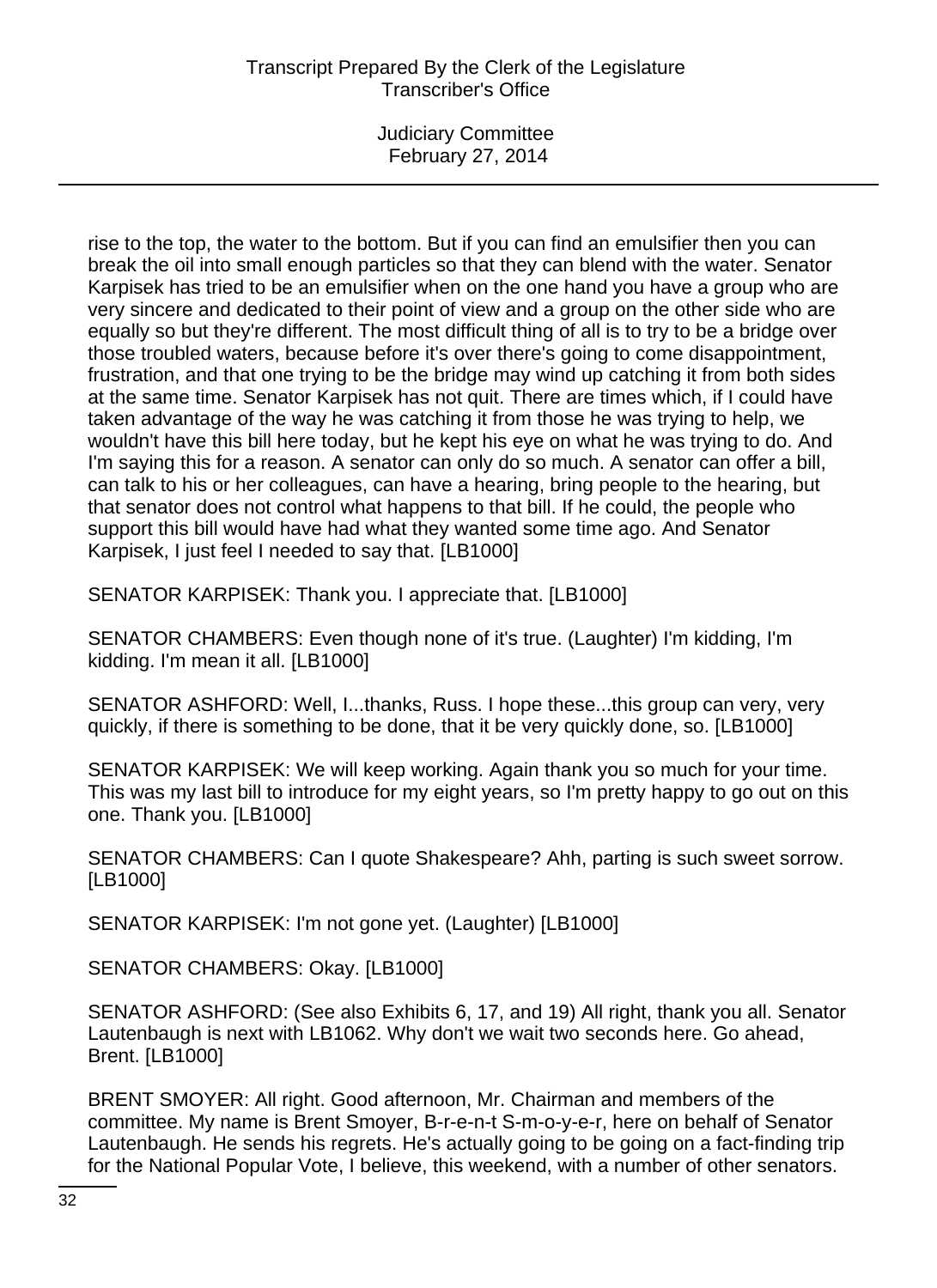Judiciary Committee February 27, 2014

Unfortunately, he has to spend time in Arizona this weekend, which is...you know, I feel for him. It's a tough life. So he is off traveling and I am here to introduce LB1062. LB1062 is actually a redux of a bill that was brought back in 2012, LB804, which was brought to address concerns prevalent in the city of Omaha and in an effort to add bite to current statutes requiring automobile insurance. Current statute only allows for a citation to be written when people are involved in an accident and it's their fault and they're not carrying proper automobile insurance. This ticket, a Class III misdemeanor, up to \$500, is a minimal punishment and does not reflect the seriousness of the need to carry auto insurance and, with it, that one's operator's license. LB1062 would, in addition to the Class III misdemeanor citation, would require the immediate impound of an uninsured vehicle involved in an accident. By immediately impounding the uninsured vehicle and holding the vehicle until proof of registration and insurance can be provided, the punishment becomes monetarily much more painful. Between the towing and the daily impound fees there's a distinct financial disadvantage to not carrying basic automobile insurance coverage. To require such information is not unheard of. It operates in various forms and degrees in states like California, Connecticut, Louisiana, Arizona, Florida, Texas, the Carolinas. I could go on ad nauseam. This legislation is essentially, in Senator Lautenbaugh's mind, regarded as common sense. It's a chance, an opportunity, to convince people who would normally skip over the concept of automobile insurance and require them to carry it. And, of course, the punishment hurts enough that it's just cheaper to carry it. Add to that the current rise in the number of people who are choosing not to carry insurance for convenience sake, and it becomes a massive liability to law-abiding drivers on the road. It has been noted by the Car and Truck Dealers Association that, well, what happens if someone is test-driving a car, is involved in an accident? Of course, then it's impounded; it's not really their car, etcetera; and, of course, they would not have insurance because it's not their car. And so Senator Lautenbaugh is amenable to an amendment to allow an exemption for any car that's within a car sales inventory to not be impounded but instead be returned to the car dealership. That pretty much concludes the basics of the bill. Very simple, straightforward. I do believe we had some folks, maybe, who were supposed to come in from Omaha to help testify, because this was, again, somewhat at their behest. I would be open to I guess any clarifications you might need or anything of that nature; otherwise, I think that covers it. [LB1062]

SENATOR COASH: Senator Ashford. [LB1062]

SENATOR ASHFORD: Yes. Senator Coash. [LB1062]

SENATOR COASH: Brent, I don't want to...we don't usually drill the staff on this. [LB1062]

BRENT SMOYER: Of course. [LB1062]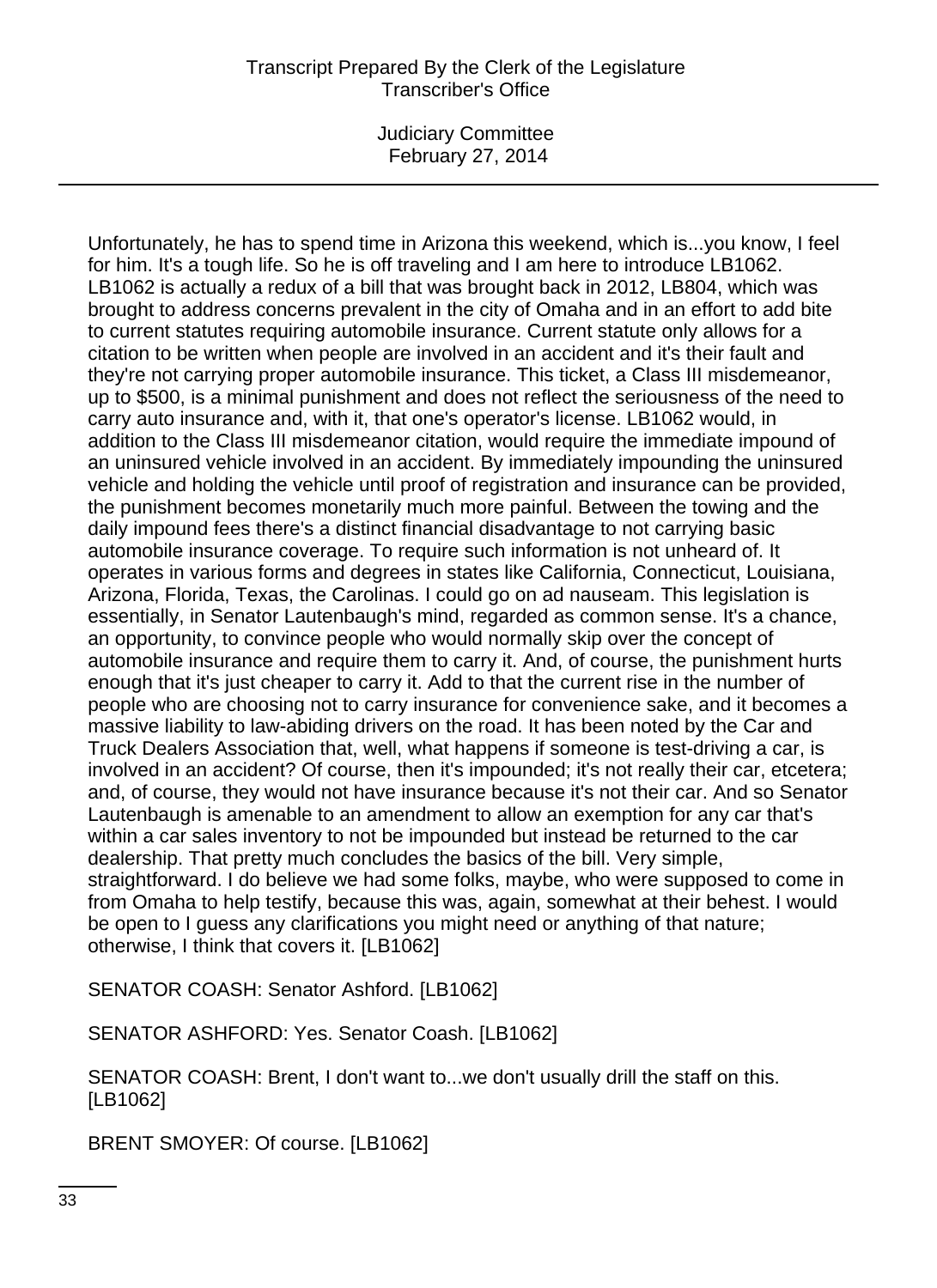SENATOR COASH: But is there somebody from...my questions are about the city of Omaha. [LB1062]

BRENT SMOYER: Sure. [LB1062]

SENATOR COASH: Do we have representatives from Omaha or not? [LB1062]

BRENT SMOYER: Ah, you know, again that was... [LB1062]

SENATOR ASHFORD: Anybody from Omaha, raise their hands. No, you don't...that's all right. [LB1062]

BRENT SMOYER: Wow. And see there's the scary part, is we were in contact with Omaha but somewhere in the last week and a half we had not gotten any calls returned, so I'm actually personally a little disappointed that they're not here, but I do know the intent was for them to be here to try and answer questions. [LB1062]

SENATOR COASH: Okay. Well, I'll tell you what, I'm just going to ask these questions and they're on the record. [LB1062]

BRENT SMOYER: Sure. [LB1062]

SENATOR COASH: And if you know you can answer, I wouldn't expect you to if you don't. [LB1062]

BRENT SMOYER: Happy to help in any way I can, Senator. [LB1062]

SENATOR COASH: But then they're on the record, and if the city of Omaha truly cares about this maybe they'll read the transcript or do something and get these answers, but. [LB1062]

BRENT SMOYER: Sure. [LB1062]

SENATOR COASH: Do you know much the city of Omaha charges to get a tow, when they tow a vehicle? [LB1062]

BRENT SMOYER: For a tow, it's my understanding that their rates run the same as the...similar to the towing services in Lincoln. [LB1062]

SENATOR COASH: Which would be? [LB1062]

BRENT SMOYER: So anywhere between about \$100 and \$250, depending on the vehicle. [LB1062]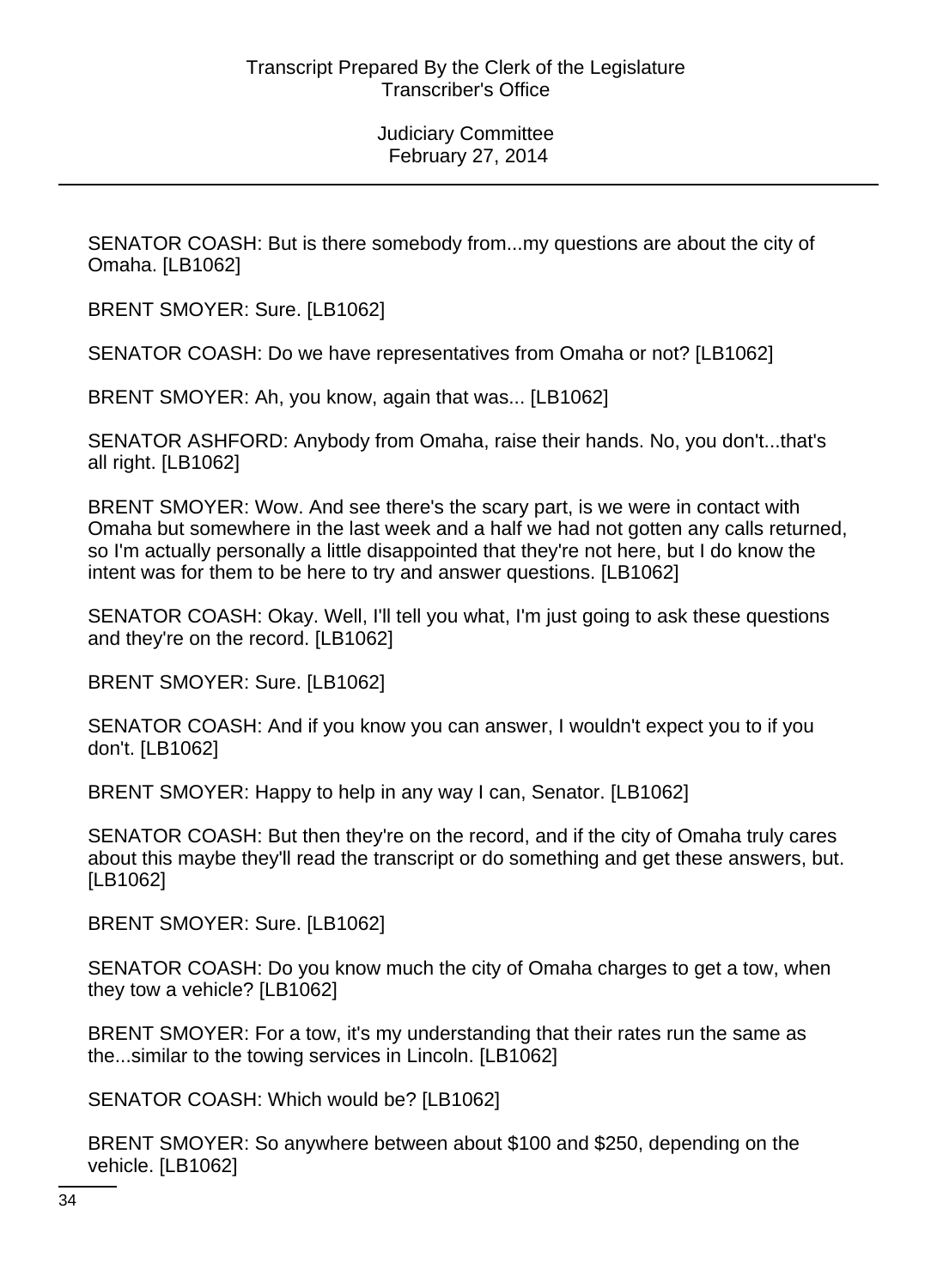SENATOR COASH: \$100 to \$250. Okay. [LB1062]

BRENT SMOYER: Yep. [LB1062]

SENATOR COASH: What about for storage of a towed vehicle? [LB1062]

BRENT SMOYER: Storage, I'm not sure of their daily rate. Again I can only go from personal experience here in Lincoln when I parked in the wrong spot, but it was about \$40 a day I believe would be the going rate traditionally. [LB1062]

SENATOR SEILER: Senator, there's some storage and towing costs on the fiscal note. [LB1062]

SENATOR COASH: I've seen the fiscal note which relates to that, but that's the State Patrol's... [LB1062]

SENATOR SEILER: Okay. [LB1062]

SENATOR COASH: ...and I'm interested in the city of Omaha, because that's... [LB1062]

BRENT SMOYER: Sure. And Senator, I...yeah, I am going again mostly with my allegorical knowledge, but I certainly can also find you these answers if you'd like. [LB1062]

SENATOR COASH: Well, if the city of Omaha wants this bill to move, then I suppose they'll answer these, because I'll just give you my opinion on the record. I think this is a money-maker for the city of Omaha, and I think that's what this bill is about for them. Not for Senator Lautenbaugh. [LB1062]

BRENT SMOYER: Right. [LB1062]

SENATOR COASH: But I think for the city of Omaha they see this as a cash cow and this is what they're doing. So thank you. [LB1062]

BRENT SMOYER: Sure. True. All right, thank you. [LB1062]

SENATOR ASHFORD: Yes, Senator Chambers. [LB1062]

SENATOR CHAMBERS: The trouble sometimes with a staff member rather than the senator bringing a bill is that the questions that I would ask I will not ask of a staff member, and I don't want you to feel that I'm slighting you or saying you're incapable or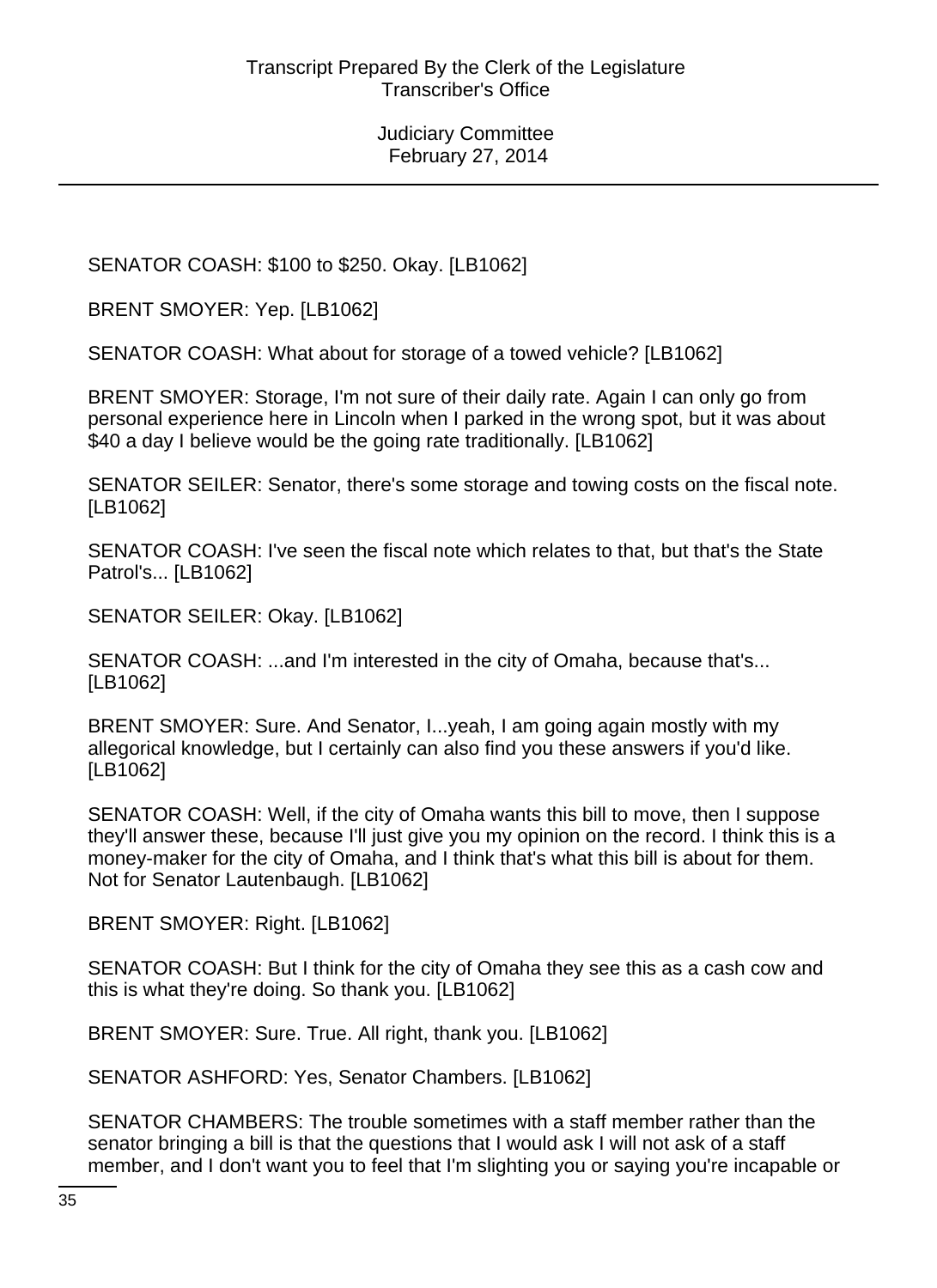anything like that. I do have very serious questions but I'm not putting them to you, so that's why I won't... [LB1062]

BRENT SMOYER: Certainly. Well, thank you, Senator. I do appreciate that. [LB1062]

SENATOR CHAMBERS: Oh, so you don't mind? [LB1062]

BRENT SMOYER: Well, no, that you're not slighting me at the same time... [LB1062]

SENATOR CHAMBERS: Oh, okay. (Laugh) Okay. [LB1062]

BRENT SMOYER: ...that, you know, you aren't taking me to the woodshed, so to speak. [LB1062]

SENATOR CHAMBERS: Gotcha. Okay. [LB1062]

BRENT SMOYER: But again I know Senator Lautenbaugh and, of course, the city of Omaha would be happy to answer any questions if you guys would like to just let us know what those questions would be at your convenience. [LB1062]

SENATOR CHAMBERS: Okay, that's all that I have. [LB1062]

SENATOR ASHFORD: Thanks, Brent. Do we have anybody here that wants to testify for this bill? Anybody against it? Any neutral? Okay. Do you wish to close? No. All right. [LB1062]

BRENT SMOYER: Thank you very much. [LB1062]

SENATOR ASHFORD: Thank you, Brent. Senator Kintner has LB1032. It's the last bill of the day. [LB1062]

BRANDON BENSON: He should be on his way. I can see if I can find him. [LB1032]

SENATOR ASHFORD: Okay. Senator Kintner. [LB1032]

SENATOR KINTNER: (Exhibits 20-22) Good afternoon, Chairman Ashford and the committee. My name is Senator Bill Kintner, B-i-l-l K-i-n-t-n-e-r. I represent Legislative District 2. LB1032 deals with informed consent in abortion facilities. Current Nebraska informed consent laws provide crucial information concerning the abortion procedure. This information includes risks, alternatives such as adoption, the long-term consequences, as well as the physical development of the unborn child. LB1032 seeks to add another important piece of information to our informed consent laws. That information deals with coercion. It is illegal for anyone to force a woman into having an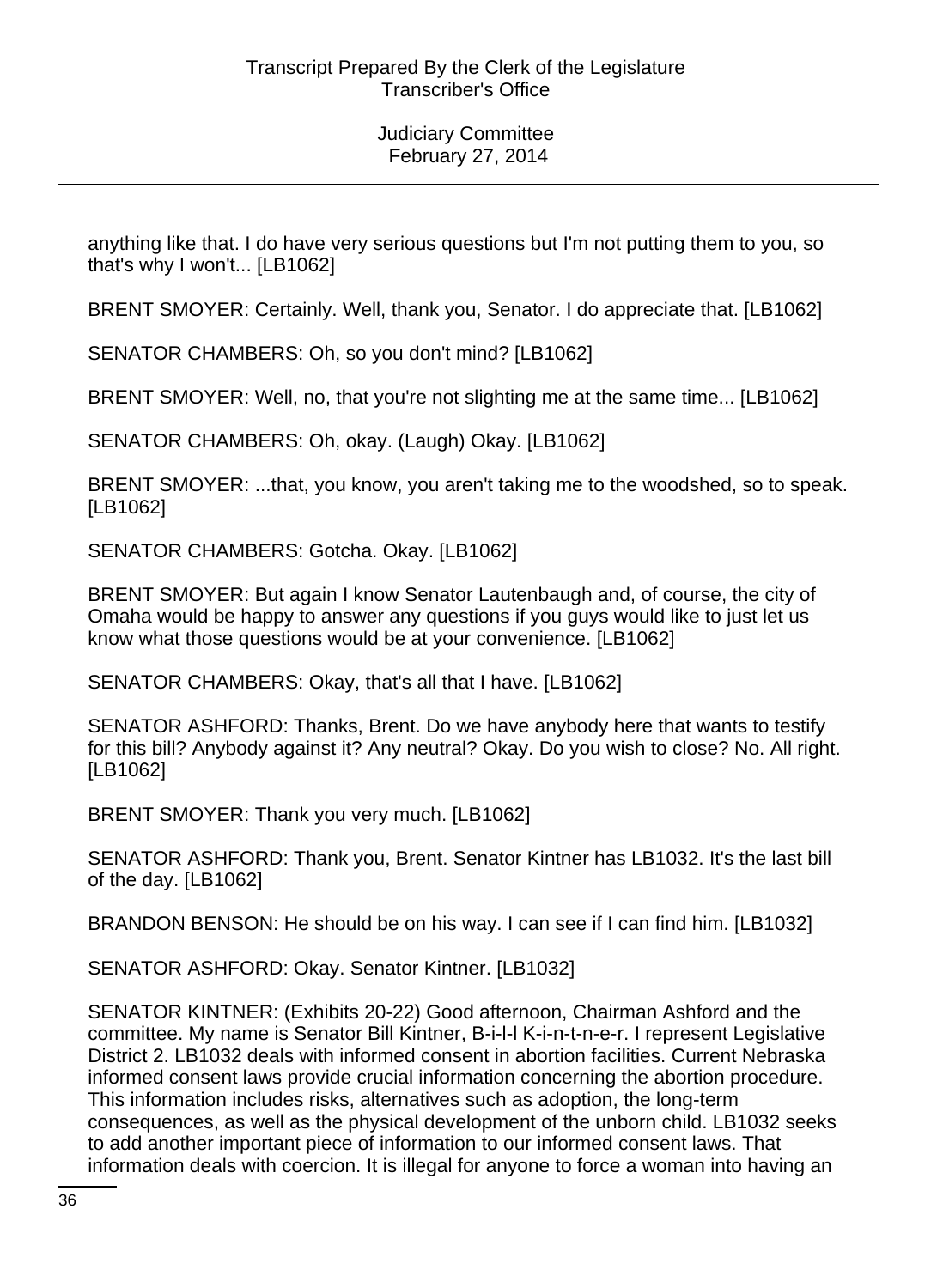## Transcript Prepared By the Clerk of the Legislature Transcriber's Office

Judiciary Committee February 27, 2014

abortion, and abortion cannot be performed without her voluntary consent; and a woman is entitled to legal protections if she feels that she is being threatened. This information should be displayed on a required sign in facilities that perform abortions. A facility that does not post a sign would be fined \$10,000 for each day that it is not posted. We have actually further defined what facilitates this requirement...and how it would pertain to...this bill and AM1943, which you have been provided with. This amendment changes the original bill so that hospitals and private health clinics or facilities are not included in the signage requirement. My intention with this amendment is that we want to ensure that possible coercion cases are being prevented in the facilities where abortions most frequently occur. Similar legislation has been passed in four other states. We also know that the Supreme Court has upheld informed consent laws going back to Planned Parenthood of Southeastern Pennsylvania v. Casey. The Supreme Court said in the Casey ruling that the state has in interest in protecting unborn human life, and it further stated the state "may express profound respect for life" and also "take measures designed to ensure that the woman's choice to abort is informed." We know of cases across the country of women being forced by boyfriends, spouses, parents, and others to have abortions against the woman's will. In these cases women are threatened with violence, withdrawal of financial support, loss of housing, even violation of employment and other legal agreements. In my opinion, this is one of the worst forms of coercion and that it could happen because it affects the lives of the woman considering an abortion and that of the unborn child as well. A woman already has a tough enough decision to make as it is without having to face threats from others. I know that abortion is a sensitive subject. I think everyone is in agreement that we want to see fewer abortions taking place, and I am saddened that there are cases out there where abortions don't need to be performed because of situations where a woman was threatened to the point that she went through with an abortion that she did not want to have. It's sad that there are women dealing with this sort of abuse. I think if we can save a life, maybe many lives, and at the same time stop an abusive situation a woman is going through, then we will have done a good thing. LB1032 does exactly that. I appreciate you listening to my testimony. I'd be happy to take any questions. There are certainly people behind me with more technical experience and actual experience in the situations we're talking about right here that can answer questions too. [LB1032]

SENATOR ASHFORD: Senator Chambers. [LB1032]

SENATOR CHAMBERS: Senator Kintner, if I understood you correctly, you said that this is one of the hardest decisions that a woman would have to make. Did I understand you to say that? [LB1032]

SENATOR KINTNER: Yes. I think it is. [LB1032]

SENATOR CHAMBERS: And did you say she should not be subjected to this kind of pressure when it comes to making that decision; it should be freely made by her? Is that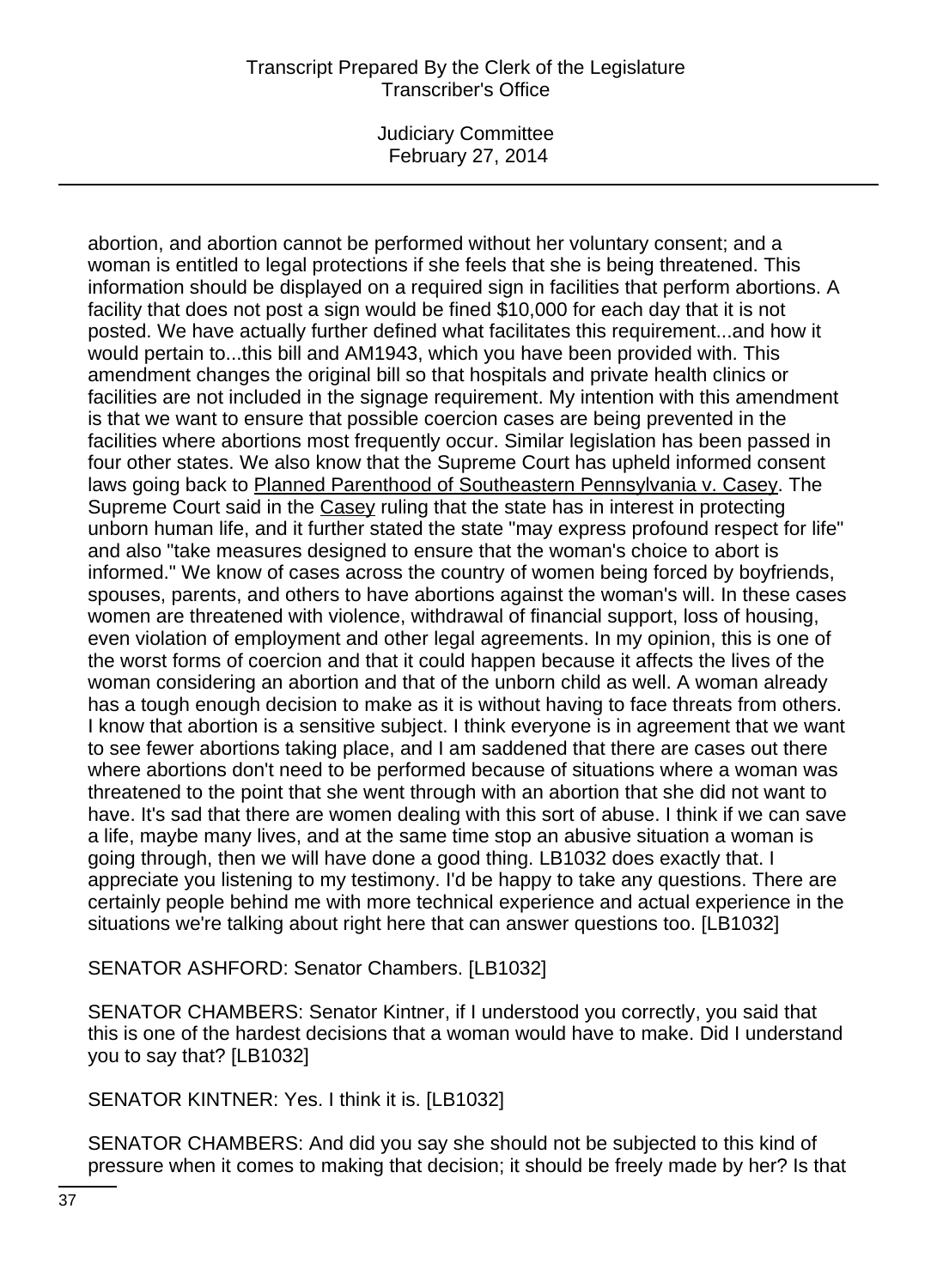what you said? [LB1032]

SENATOR KINTNER: Yes. And by law she can make a decision either way, yes or no. [LB1032]

SENATOR CHAMBERS: Then you're opposed to these people surrounding abortion clinics where a woman goes by choice and they scream and holler at her and try to find any means they can of coercing her and not to have an abortion. You're against that too, aren't you? [LB1032]

SENATOR KINTNER: Absolutely. [LB1032]

SENATOR CHAMBERS: Okay. At least you're consistent. Now what is the penalty if one of these signs is not posted? [LB1032]

SENATOR KINTNER: Ten thousand dollars per day. [LB1032]

SENATOR CHAMBERS: Are you embarrassed to bring something like this? Who asked you to bring it? [LB1032]

SENATOR KINTNER: No. This is life we're dealing with. [LB1032]

SENATOR CHAMBERS: Who asked you to bring it? [LB1032]

SENATOR KINTNER: This is not, you know, a no smoking sign. This was brought to me by Nebraska Right to Life. [LB1032]

SENATOR CHAMBERS: And is this on the books in some other state as a law, did you say? [LB1032]

SENATOR KINTNER: Yes, there's four other states and they have different penalties. It could have been \$5,000, it could have been \$2,000. I said, let's go \$10,000. [LB1032]

SENATOR CHAMBERS: And you're not embarrassed? [LB1032]

SENATOR KINTNER: Not one bit. [LB1032]

SENATOR CHAMBERS: That's all that I have. [LB1032]

SENATOR KINTNER: Okay. [LB1032]

SENATOR ASHFORD: Yes, Senator Seiler. [LB1032]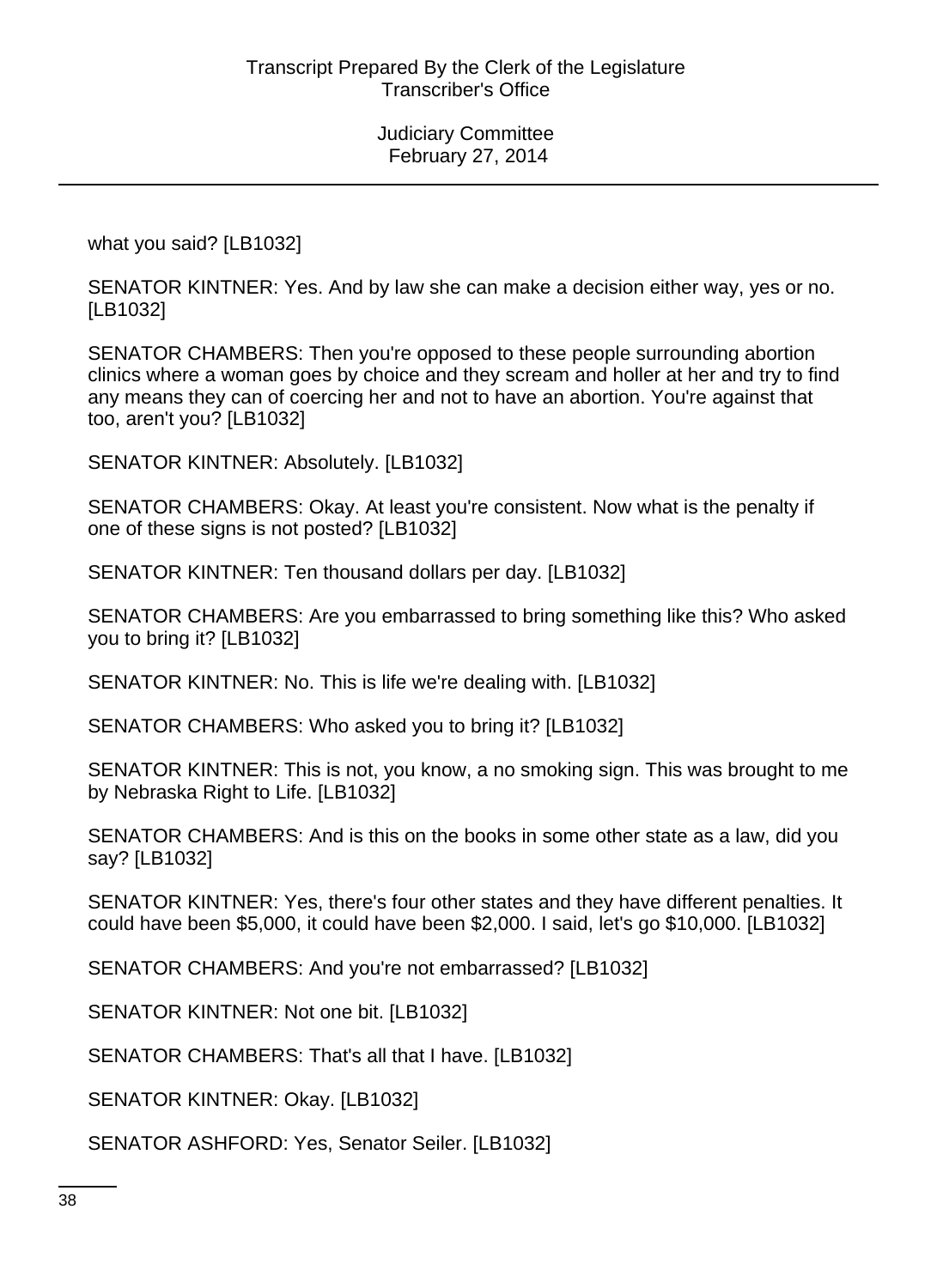SENATOR SEILER: Maybe I misunderstood you when you said this is for hospitals, or not for hospitals? [LB1032]

SENATOR KINTNER: Not for hospitals. The amendment that I have added just takes out hospitals and doctors' offices. [LB1032]

SENATOR SEILER: Okay. We're on the same page then. Thank you. [LB1032]

SENATOR ASHFORD: Thanks, Bill. [LB1032]

SENATOR KINTNER: Okay. [LB1032]

SENATOR ASHFORD: Supporters of the bill? [LB1032]

JEANNIE PITTAM: (Exhibits 23 and 24) Thank you, Senator Ashford and the Judiciary Committee. My name is Jeannie Pittam; that's J-e-a-n-n-i-e P-i-t-t-a-m. In 1970, before the Roe v. Wade court decision was passed, I was facing an unplanned pregnancy. I was 19 years old and living at home. My home life was filled with physical and verbal abuse, and when I told my father I was pregnant, he became very angry and told me that he would not allow me...allow my "bastard child," his word, to live under his roof; and I realized that meant me too. I immediately knew my financial security, emotional support, and remaining in my family home was in jeopardy. My mom has a local doctor arrange the abortion in Kansas. Did I walk into that facility? Yes, I did. But emotionally I was frightened and I believed I had gone too far to turn back. I've told you my story, but what is exactly coercion? According to Webster's Dictionary, coercion means "to restrain or dominate by nullifying individual will." Being dominated by anyone who has monetary, physical, or emotional control over a frightened teenager or a young woman facing an unplanned pregnancy is a devastating experience. Currently I co-lead post-abortion recovery groups through the Lincoln CPC, Crisis Pregnancy Center, and I understand that coercion comes in different forms, and I've heard the heartbreaking stories of dozens of women of all ages who felt coerced by abortions by those closest to them; most often, their boyfriend, husband, or parents. One woman from Nebraska personally shared her story of coercion through sobs of grief and regret while attending a group. She explained that when she cancelled her abortion appointment, she knew her boyfriend would be furious, because she couldn't go through with it; so furious, in fact, that when she admitted she had cancelled her appointment, he grabbed a handgun and pointed it at her stomach and threatened her that if she didn't take care of the problem, he would. She felt so threatened that she immediately made another appointment and aborted the child she wanted. Coercion is a fact. And women, regardless of their age, often feel powerless in their circumstances and feel forced to comply. According to the definition I just mentioned, coercion means "to restrain or dominate by nullifying individual will"; so she feels compelled to carry out the will of someone else. Her voice is silenced and her fears of being emotionally and financially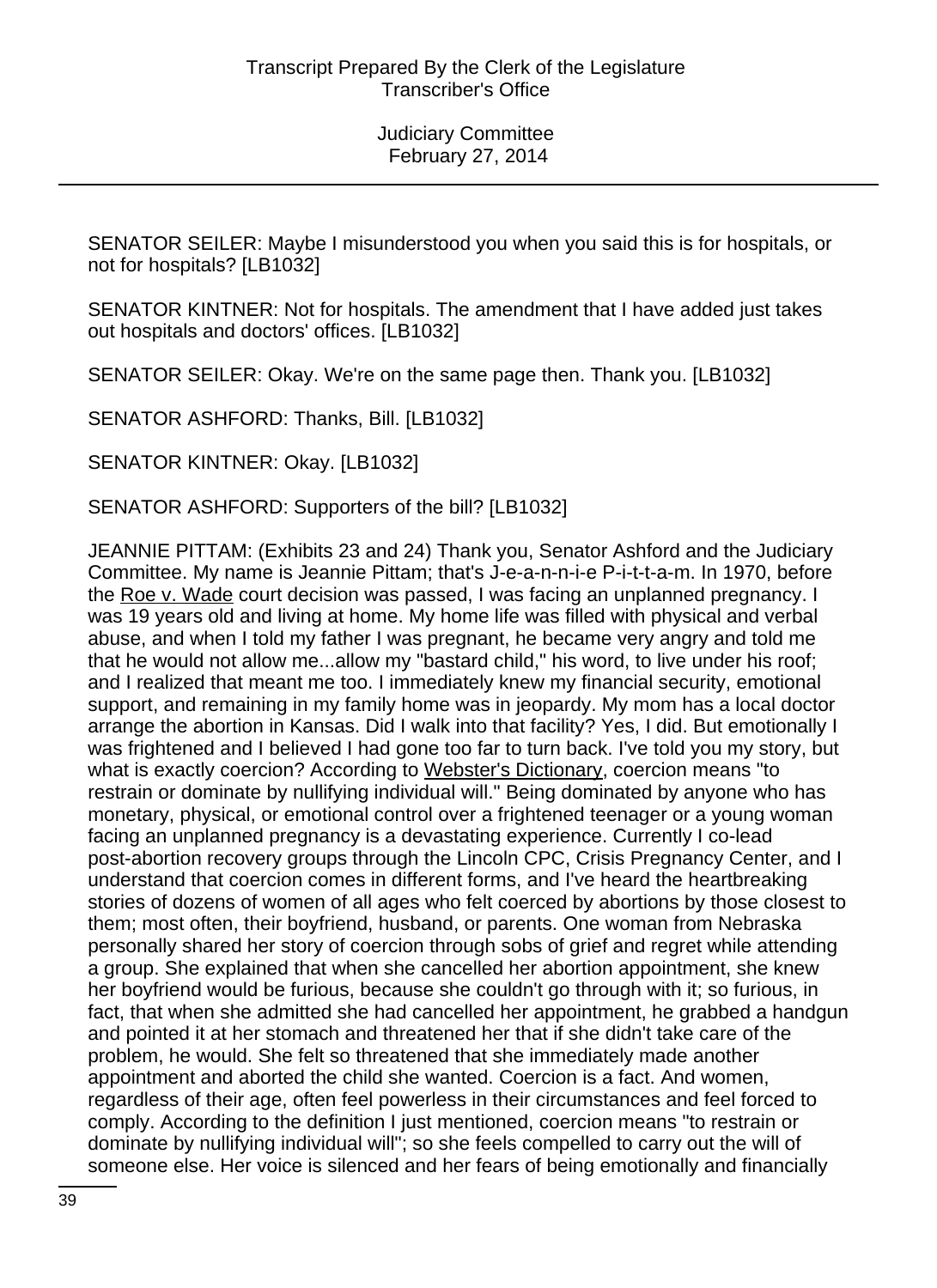abandoned, or physically threatened if she doesn't comply, are terrifyingly real. According to the Elliot Institute, who conducts research on abortion, the leading cause of death in pregnant women is homicide. I'll repeat that: The leading cause of death in pregnant women is homicide. This is shocking. And 65 percent of post-abortive women interviewed felt pressured to abort. I am here to give voice to my story and for the women I personally have met, but please consider the women who face this life-and-death situation every day throughout Nebraska. Where can they turn? [LB1032]

SENATOR ASHFORD: I'm going to ask you to...see if we have any questions. [LB1032]

JEANNIE PITTAM: Okay. [LB1032]

SENATOR ASHFORD: Yes, Senator Davis. [LB1032]

SENATOR DAVIS: Ms. Pittam, I have to commend you for coming today. Thank you very much. Do you think placing these signs would have been a deterrent for you if you had walked into the abortion clinic in Kansas, with all the pressure that you had? [LB1032]

JEANNIE PITTAM: Would it have made a difference in my...? [LB1032]

SENATOR DAVIS: Um-hum. [LB1032]

JEANNIE PITTAM: I don't know. That was 43 years ago. I did not have the resources that are available today of the many different places women can go. [LB1032]

SENATOR DAVIS: Lots of things have changed, I agree. [LB1032]

JEANNIE PITTAM: A lot of things have changed. I wouldn't...I wasn't in a situation where I could sit in a lobby for anywhere from one to three hours, maybe four hours, before I was called back into the consultation room. I didn't have that. I was brought in, I went through my medical exam, a psychiatric exam, and went right in through...with my abortion. I didn't have that time frame. I didn't have that ability to really concentrate on what I was doing. I just know I was doing something...I just had no option. So thank you for your question. [LB1032]

SENATOR DAVIS: Um-hum. Thank you. [LB1032]

SENATOR ASHFORD: Thank you. [LB1032]

SENATOR CHAMBERS: Just one question. [LB1032]

SENATOR ASHFORD: Yes, Senator Chambers. [LB1032]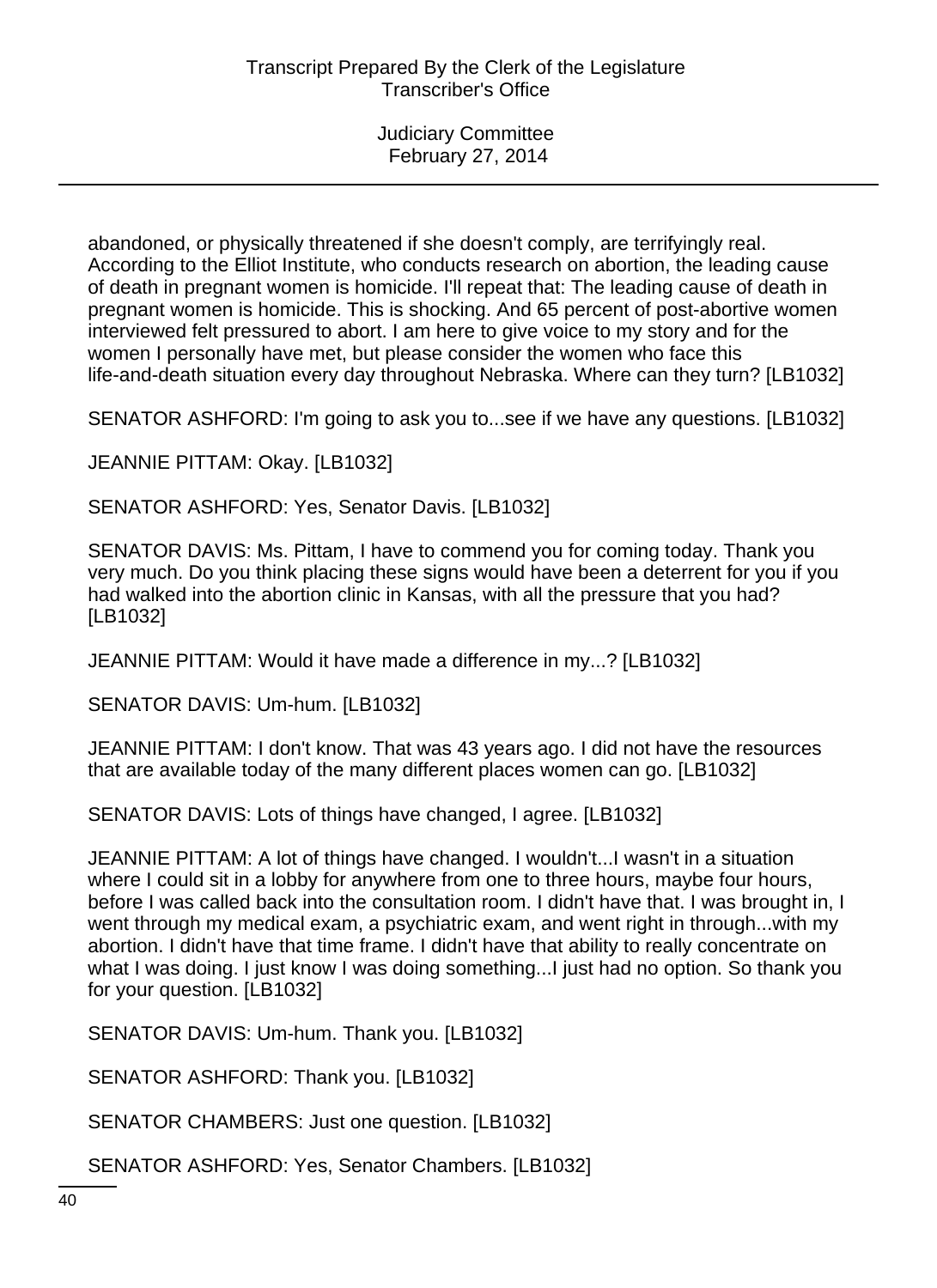SENATOR CHAMBERS: Should a girl be coerced into carrying a pregnancy to term if she doesn't want to? [LB1032]

JEANNIE PITTAM: Should a girl be coerced? [LB1032]

SENATOR CHAMBERS: Yes, into carrying a pregnancy to term if she does not want to carry it to term? [LB1032]

JEANNIE PITTAM: No woman should be coerced. [LB1032]

SENATOR CHAMBERS: Okay. Thank you. [LB1032]

JEANNIE PITTAM: It should be given freely and voluntarily, but never... [LB1032]

SENATOR CHAMBERS: Thank you, and that's all that I had. [LB1032]

JEANNIE PITTAM: Okay. [LB1032]

SENATOR ASHFORD: Thank you, Senator Chambers. Thank you, ma'am. Next supporter. [LB1032]

OLIVIA GANS TURNER: (Exhibit 25) Mr. Chairman, members of the committee, thank you for involving all of us today. My name is Olivia Gans Turner. I am actually here from Washington, D.C. I represent a national organization called American Victims of Abortion; those are women like myself who have been through the abortion experience. Sometimes the men who are the fathers of those children are also part of our organization. We are those who can speak about our abortion experiences. Today is of particular significance for me as I sit here supporting LB1032, because exactly 33 years ago today I aborted my only child. I had my abortion under the duress of my baby's father who, as an unwed college student, both of us were frightened, he perhaps even more so than I, because he made it absolutely clear that he would not support me or this baby if I went through with the pregnancy. I then decided to encourage his support, and to make him happy I would seek an abortion. It meant that I went to four different abortion providers at that time in the state of New Jersey. Each one of those individuals, all separate and disconnected from each other, told me in various terms that I was stupid, childish, irrational, immature, and in the case of the Planned Parenthood advisor who actually got me to the abortions, who finally did the abortion on February 27, 1981, I was told that I was incapable of thinking clearly because I was pregnant. On the day that I had my abortion, I did it because I wanted that nightmare to end. I felt so broken, so belittled, so unheard that I had nowhere else to turn. I had said repeatedly I was not comfortable with this decision. I felt my baby's father felt strongly about it but I was ambivalent and frightened and afraid that it was not the right thing for me to do. Not one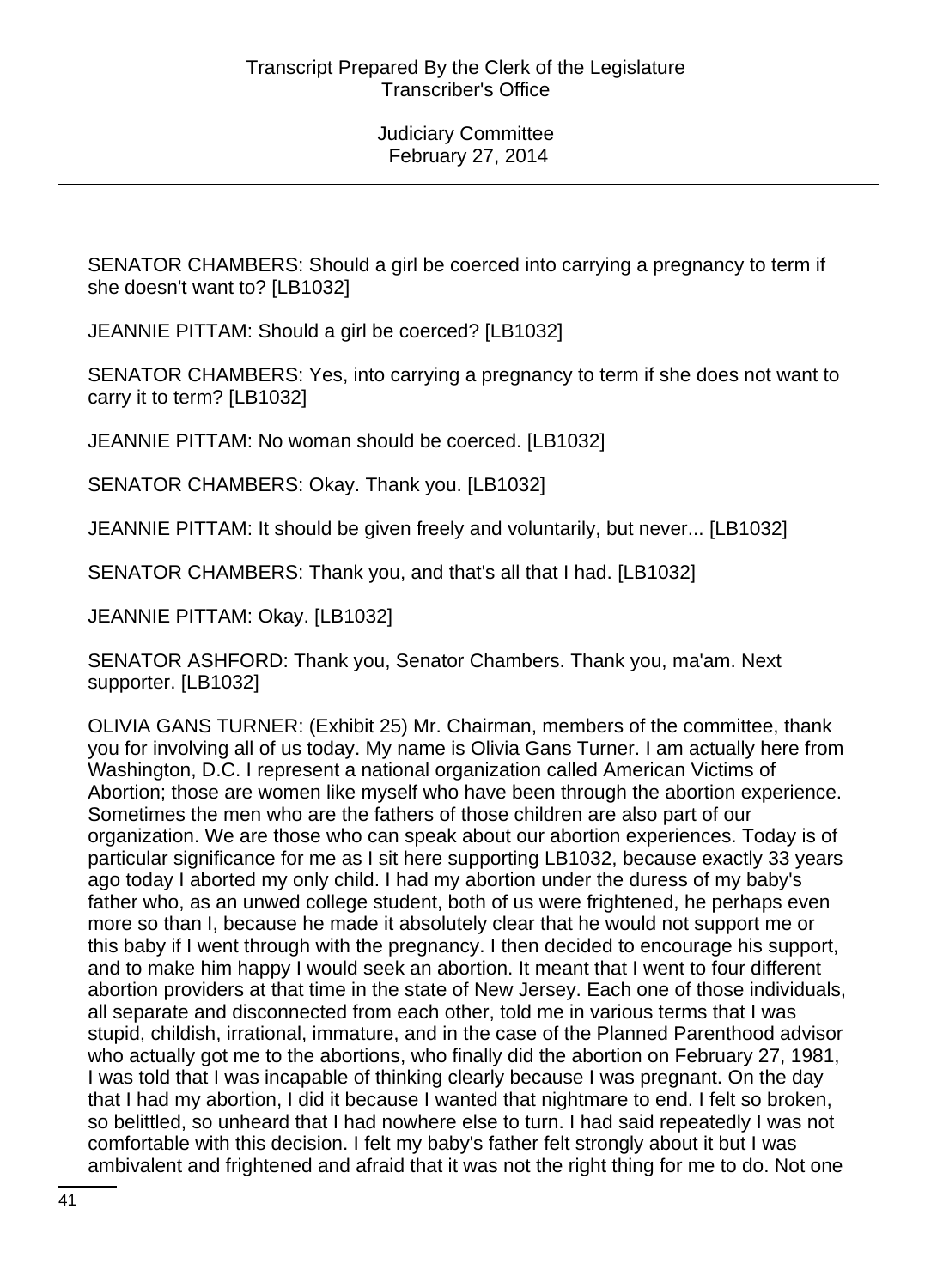# Transcript Prepared By the Clerk of the Legislature Transcriber's Office

Judiciary Committee February 27, 2014

of the individuals I spoke to heard me. I look at LB1032 as an opportunity for the women of Nebraska to be heard. It makes sense. It is a reasonable and moderate provision. It doesn't force anyone to do anything except that it requires our abortion providers to put in place in this state some kind of protection so women who might be facing coercion, either from a parent, a counselor, a family member, or a boyfriend, or perhaps the abortion staff itself, to think again and say, I don't have to do this; I can make another decision; I can walk out of here and perhaps there will be help for me. I have since spoken in all 50 states and 17 countries abroad. I have heard stories like mine repeated again and again and again. I have listened to women who do not think anyone is willing to listen to them, including their state legislators, to understand that in the abortion process there is an enormous amount of manipulation and coercion, most of it intended to make sure we go through with an abortion, because there's money to be made over our lives and our children. I ask you to support this bill and to make sure that something as simple as a protective sign is placed somewhere where I might have seen it and made a different decision for myself and my child. Thank you for your attention. [LB1032]

SENATOR ASHFORD: Thank you. Do I have any questions? Yes, Senator Davis. [LB1032]

SENATOR DAVIS: So you went to several abortion facilities... [LB1032]

OLIVIA GANS TURNER: Yes, I did, Senator. [LB1032]

SENATOR DAVIS: ...but you didn't actually get that done at that particular place, although they encouraged you to do so. [LB1032]

OLIVIA GANS TURNER: I went to two separate abortionists, two private, freestanding abortionists, who did it in their own offices. I went to a Planned Parenthood facility. They were unable to do it, because by the time I got to that point I was nearing the fourth month of my pregnancy; it was coming to the end of my third month. That facility only did them up through the end of the third month. They referred me to an abortionist in a city nearby, a town nearby, who was doing them after that point in his office. So each of these individuals were separate places, and each one of them individually told me the same thing, that I was too foolish and too irrational and too childish to make an appropriate decision. And I was 21 years old at the time. But I was too stupid to make the right decision for myself in spite of my declaration again and again that I was not sure that this was a good decision for me. [LB1032]

SENATOR DAVIS: And so I'll ask you the same question I had asked before. [LB1032]

OLIVIA GANS TURNER: Yes, please. [LB1032]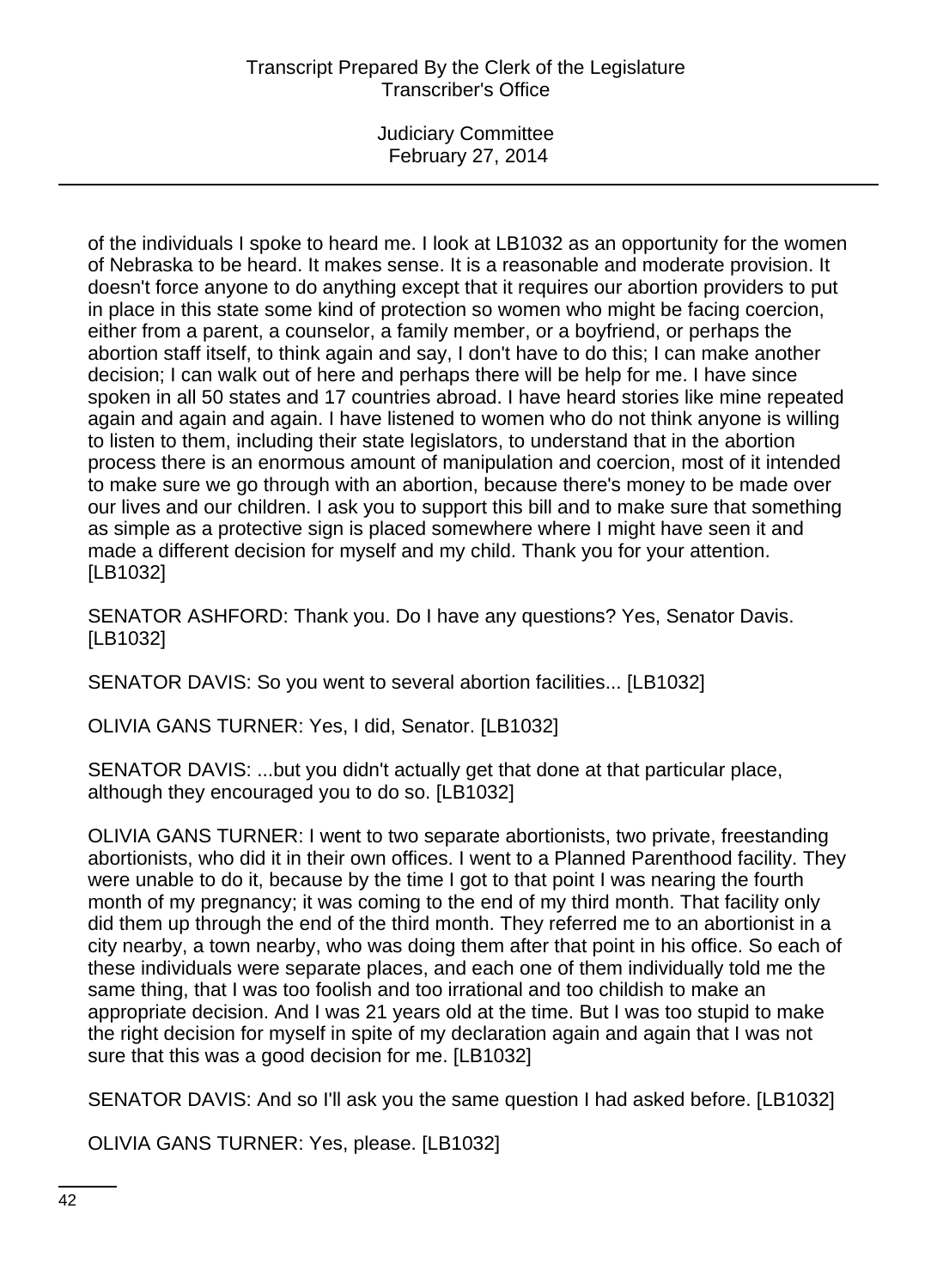SENATOR DAVIS: Do you think a sign like this would make a difference? [LB1032]

OLIVIA GANS TURNER: Two things, Senator. I do believe that had I heard or seen anything at that time that acknowledged that there was such a thing as coercion or pressure, emotional or physical, I might have found the courage within myself. I believe strongly that I would have found the courage if any one in any way had sent the message to me at that moment: You don't have to do what someone else tells you to do, even if it's the father of your child. If I had seen that sent to me emotionally at that point, I think I would have found the courage to walk out. Secondarily, I believe strongly in the work that I've done all these years throughout the United States, including visits I've made here to Nebraska in the past. I believe strongly that it would have also created a climate within the abortion facilities that I went to, the four different places, that perhaps, just perhaps, would have created an environment where they themselves would have realized perhaps the kinds of statements they were making to me, that degraded me and humiliated my ability to know my own desires and needs, might have been curtailed a little bit on their part because they would have known that I could see that and put two and two together. [LB1032]

SENATOR DAVIS: A lot of things have changed since 1980. [LB1032]

OLIVIA GANS TURNERS: Oh, yes. [LB1032]

SENATOR DAVIS: Do you think that we're doing a better job in this country of telling young women that they have options? I mean, is the support system better than it was 33 years ago? [LB1032]

OLIVIA GANS TURNER: I think it's much better, mostly because of the efforts of volunteer pro-life people who have made it their business to provide pregnancy resource centers throughout all 50 states, where women can go free of charge. Unlike my situation where money had to be put on the table before my baby could die, these facilities and these operations and these programs create an environment where women are not asked for anything but rather asked, what can we do for you? And I think that has made a difference. Unfortunately, because we know that in this state, for instance, alone, there are upwards of 200--almost 200 a month--200 abortions a month still in Nebraska. That means 200 women perhaps aren't hearing that message. So if any of those nearly 200 women are women like myself who have an angry boyfriend or an embarrassed parent or a social worker who says, you know, hey honey, you're too poor for this; you know, if any of those women are women like that, perhaps they will bring down the numbers a little more. [LB1032]

SENATOR DAVIS: Do you know if any abortion clinics ask those kind of questions? [LB1032]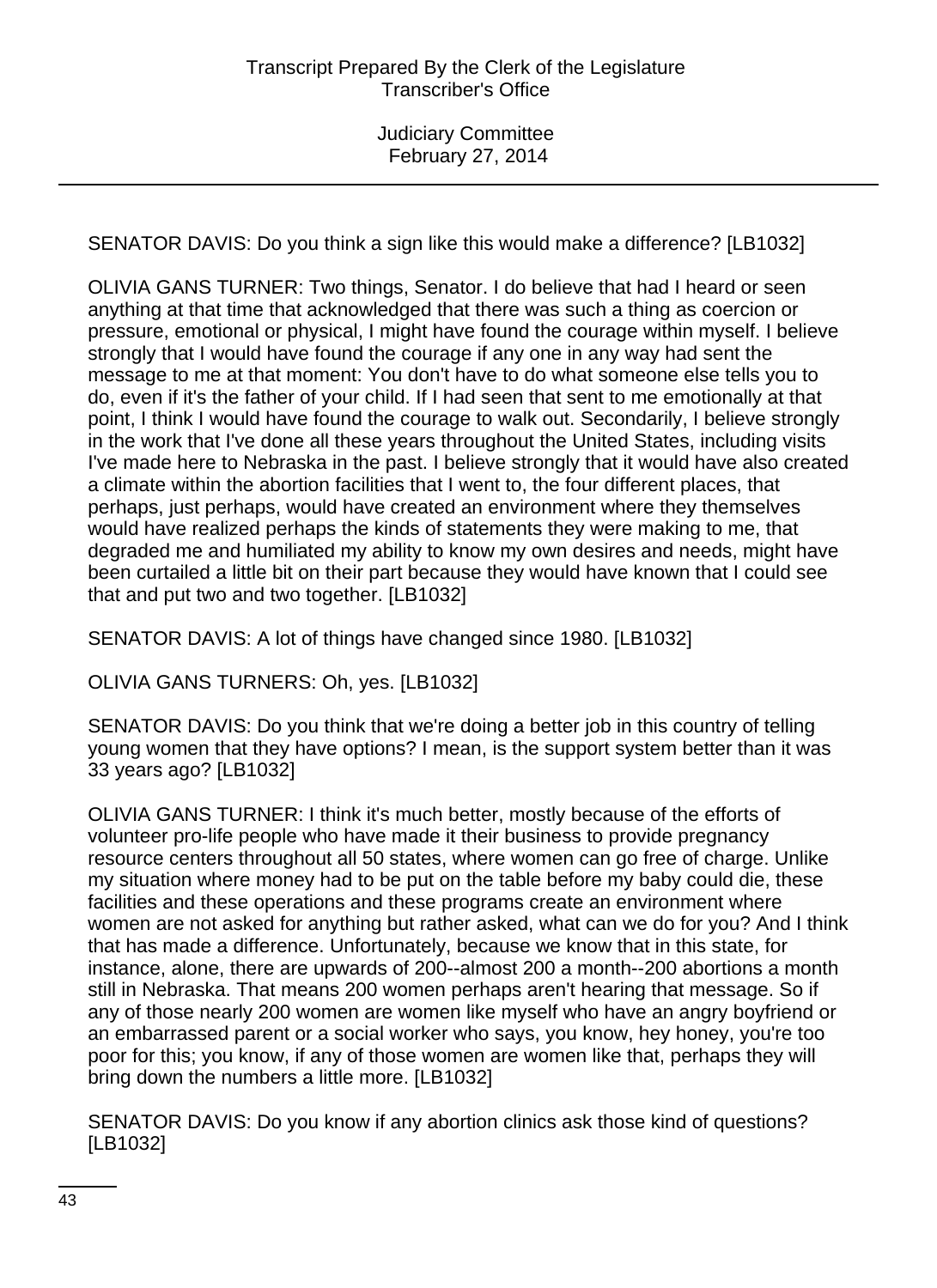OLIVIA GANS TURNER: I don't. I couldn't give you numbers, Senator, on abortion facilities that ask those kind of questions. I will give you this: I am not one of those in the movement who says everybody in the pro-abortion business is just a wicked, wicked person. I believe after all my years of working in this area around the United States, I believe strongly--and abroad--that there are people who go into this because they believe somehow this is actually beneficial for women, going through this experience, or having an abortion legally is good for women. So I will give credit that there are some who want to do us a favor and be of service to us. But unfortunately, in the other part of my life, is all the years of listening to women who secretly, privately come up to me--and I'm honored to have heard their quiet private whispers--saying I didn't think I had any choice; I wasn't given any other option. And so that being the majority of my experience, I would say the other, where there might be those handful of individuals who try to do something different, try to direct in another direction, or listen to people like me actually saying, I don't want to do this, are rarer than those who disregard comments like mine. So that's my concern. [LB1032]

SENATOR DAVIS: Thank you. [LB1032]

OLIVIA GANS TURNER: Thank you, Senator. [LB1032]

SENATOR ASHFORD: Thank you. [LB1032]

OLIVIA GANS TURNER: Any other? Thank you again, gentlemen and lady. [LB1032]

SENATOR ASHFORD: Okay, next supporter. [LB1032]

GEOFFREY FRIESEN: (Exhibit 26) The name is Geoff Friesen, G-e-o-f-f F-r-i-e-s-e-n. I live at 7927 Yellow Knife Drive, District 26, Lincoln, Nebraska. I'm an associate professor at the university; husband and father. I'm here representing myself. [LB1032]

SENATOR LATHROP: A little louder if you don't mind. [LB1032]

GEOFFREY FRIESEN: Yeah, I support this bill, and I support this bill without any reservation, without any embarrassment, because it might have made a difference for me. Twenty-one years ago I sat in the waiting room at the Omaha Women's Clinic with the woman who is now my wife, and her father. This sign might have made a difference for me. For us it could have been a lifeline to the outside world informing us that we could not be forced by all four of our parents to do something that she and I did not want. I think it might have made a difference for her father when she came back into the waiting room in tears and said I don't want to go through with this. And rather than saying, you will go through with it and you will go back there, it might have clarified a legal...a boundary that he could not legally cross. And I think it might have made a difference for the workers who, when she said, no, I don't want to do this, instead of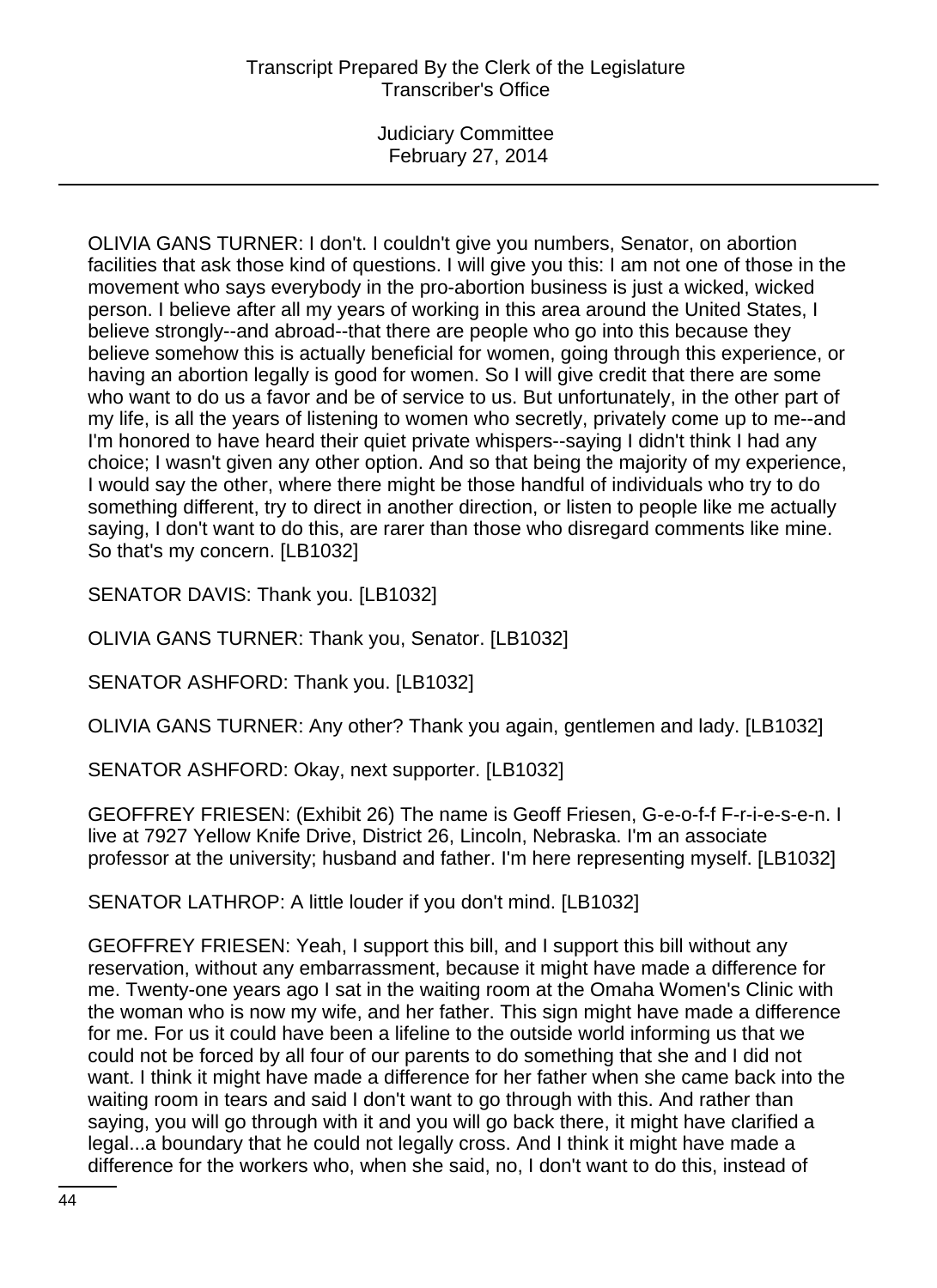# Transcript Prepared By the Clerk of the Legislature Transcriber's Office

Judiciary Committee February 27, 2014

forcing her down, injecting her with morphine, restraining her and forcing a gas mask on her face, they might have said, we cannot and we will not do this to you if you have not freely given your consent. And it lastly, might have made a difference for our child who we loved and wanted and might be alive today. So this issue, I don't see this issue as about access to abortion or preventing a woman who wants an abortion from getting one. This is an issue about preventing someone else who wants a woman from having an abortion, from forcing her to do so against her will. That's what this issue is about. It's untrue that advocating for women always means advocating for abortion, and I think this is an issue that makes that lie transparent, because here advocating for women and advocating for abortion are directly opposed. So either you support a woman's right to say no to an unwanted medical procedure or you don't. And if you don't, I would ask you, why is it that I am opposed to a woman's right to say no to an abortion that she does not. Forced and coerced abortion is not just a problem in China; it's a problem here in Nebraska, and it's a problem we should not tolerate, especially not here. [LB1032]

SENATOR ASHFORD: Yes, Senator McGill. [LB1032]

SENATOR McGILL: This isn't a question. I just want to make a statement real quick, because, you know, I can't speak for every location currently, but in terms of times changing and situations being different, I do know of someone in the last couple of years who had an abortion at an Iowa clinic, and she was asked three different times through the process, are you sure you want to do this; are you sure...? In fact, to the point where she was irritated. And so I do want to let people know that...I mean, I can't speak for every Planned Parenthood or every location, but I do believe there have been improvements in this. Because like you, I don't want anyone coerced either way. It should be a choice that they're making themselves and God and their families in an upright way. [LB1032]

GEOFFREY FRIESEN: I don't think every woman... [LB1032]

SENATOR McGILL: Yeah, I just wanted to throw that out there. [LB1032]

GEOFFREY FRIESEN: Yeah, I don't think every woman is coerced, but I think... [LB1032]

SENATOR McGILL: Yeah. [LB1032]

GEOFFREY FRIESEN: ...it has happened and it still happens. But I'm glad that they have those safeguards, or for that individual. [LB1032]

SENATOR McGILL: (Laugh) Yeah. [LB1032]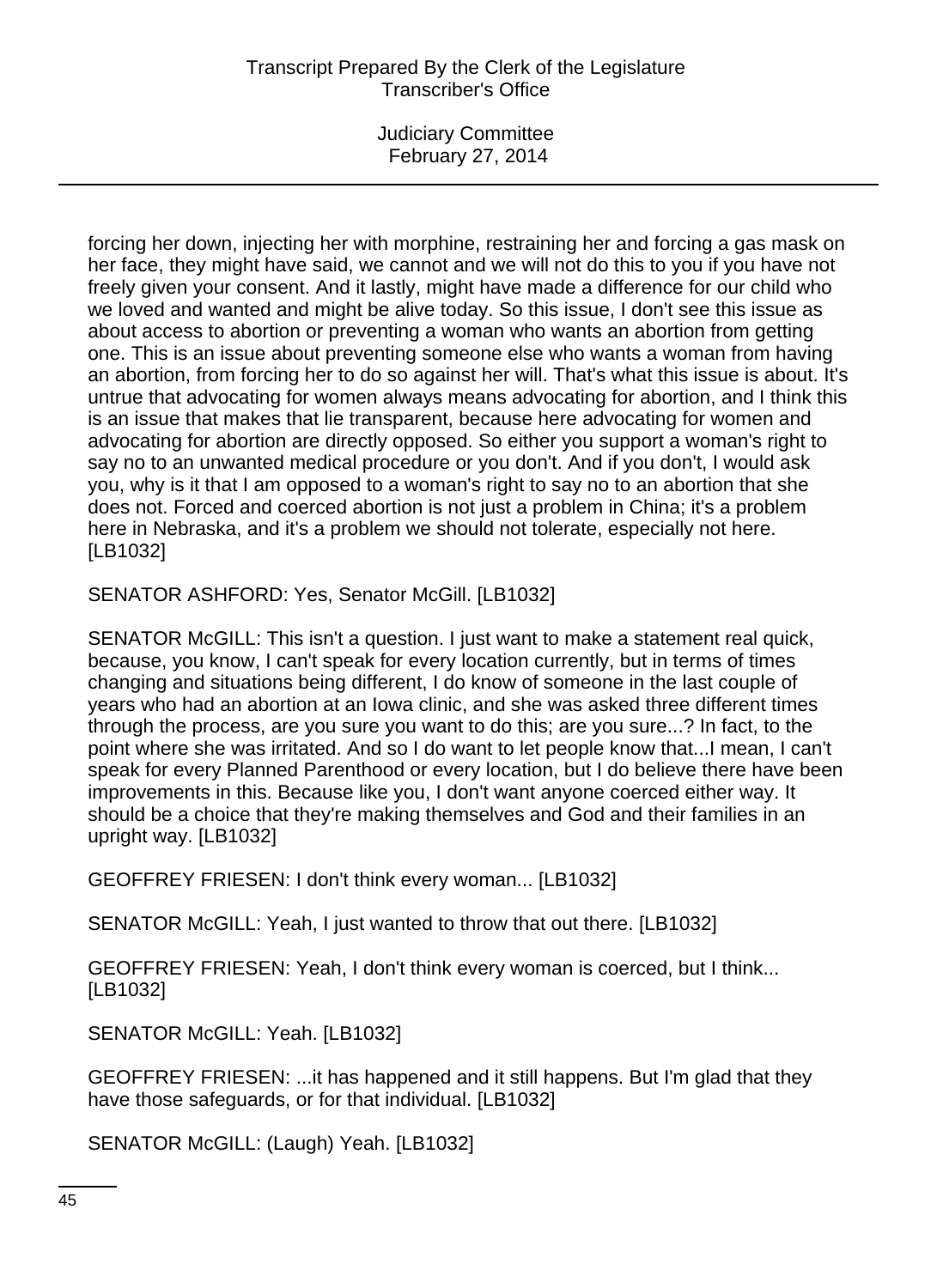### SENATOR ASHFORD: Okay. Thank you. [LB1032]

GEOFFREY FRIESEN: Thank you. [LB1032]

JULIE SCHMIT-ALBIN: (Exhibit 27, 29, and 30) Mr. Chairman and members of the committee, my name is Julie Schmit-Albin. I'm the executive director of Nebraska Right to Life, the state affiliate to the National Right to Life Committee in Washington, D.C. We support LB1032 as an effort to help ensure that women and young girls know that they cannot be coerced or forced into having an abortion. LB1032 also informs women in abortion facilities that an abortion cannot be performed on them without their freely given and voluntary consent. This is accomplished with the posting of uniform signage in Nebraska's three abortion facilities. The signage of 72-font legible size would be posted in every waiting room and patient consultation room, and I would direct you to the proposed language of the signage in Section 2. There is also a picture in the back of your handout that I'm going to give you of the basic size that it turns out to be. Laws similar to LB1032 are enforced in Oklahoma, Tennessee, Louisiana, and North Dakota. And as I stated, there's a photo attached from Tennessee where they have nine abortion facilities where this is in place. Such signage would strengthen our informed consent for abortion policy. Rather than just signing off on a paper presented to her by the abortion facility that she's been read her rights in this regard, she'll have an opportunity to see it before she goes to the procedure room. Sometimes a woman or a girl's coercer is sitting with her in the waiting room and perhaps she'll be in a consultation room without that coercer present where she would have the ability also to see the signage, and it might bolster her knowledge that she cannot be forced into having an abortion; and importantly, will let her know that the abortion facility cannot perform an abortion on her if she expresses that she has not given her consent but is being forced instead. Forced abortion or coerced abortion is one of the abortion industry's dirty little secrets. We have heard from post-abortive women and men here who confirm that abortion can involve pressure, coercion, and even violence against pregnant women. Coercion often involves the threat of physical harm, blackmail, or other acts in order to force a pregnant girl or woman to have an abortion. According to researcher David Reardon--and some of that information was handed to you by Jeannie Pittam--of the Elliot Institute, women give these reasons, among others, for undergoing abortion: forced by their mother, father, husband, or boyfriend; lack of support from their social network; persuaded or pressured by an abortion facility director...or staffer. I would also direct you to a handout that's attached to my comments from Life Dynamics in Denton, Texas. It's an organization which has done an exhaustive compilation of women and young girls who were not just threatened but they were actually murdered. Every single case in this 26 pages were women and girls who were murdered because they did not undergo the abortion that their coercer desired. These were cases that were confirmed with court records and media reports that the reason for the murder was that the woman was refusing to go along with the abortion. And it doesn't even touch on all the cases where people are beaten or abused otherwise, and lived through it, either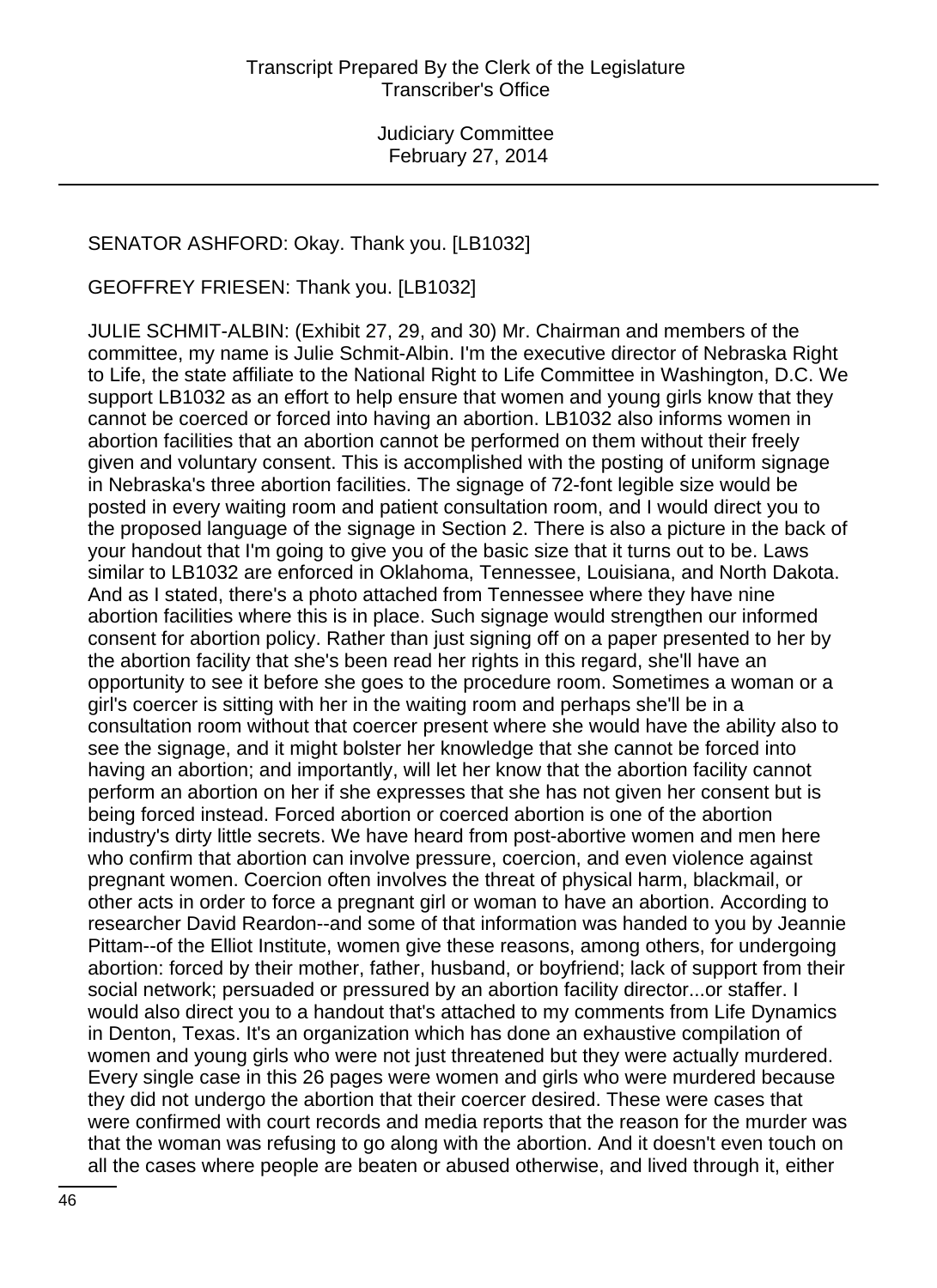having the abortion or not having the abortion. I am also submitting for the record the testimony of Pam Tabor McCabe, who is a Lincoln Right to Life sidewalk counselor and has been for over 20-some years outside the Lincoln Planned Parenthood abortion facility, and she has seen a lot and could not be here today; but she wanted her testimony presented. So I'd urge you to pass this reasonable approach to bolstering our abortion policy. Thank you. [LB1032]

SENATOR ASHFORD: Yes, Senator Chambers. [LB1032]

SENATOR CHAMBERS: Ms. Schmit-Albin, do you think a girl's parents should be allowed to coerce her into carrying a pregnancy to term when she chooses not to do so? [LB1032]

JULIE SCHMIT-ALBIN: I think under Roe v. Wade she has the ability not to be coerced. [LB1032]

SENATOR CHAMBERS: I'm asking for your opinion. [LB1032]

JULIE SCHMIT-ALBIN: My opinion is that... [LB1032]

SENATOR CHAMBERS: In your opinion... [LB1032]

JULIE SCHMIT-ALBIN: ...under Roe v. Wade she has the ability not to be coerced. She has the right to choose the abortion on her own. [LB1032]

SENATOR CHAMBERS: Are abortions legal? [LB1032]

JULIE SCHMIT-ALBIN: Yes. [LB1032]

SENATOR CHAMBERS: This is an attempt to enforce a law, isn't it? You want to make these entities, whatever they are, part of the law enforcement machinery, don't you? [LB1032]

JULIE SCHMIT-ALBIN: Well, just like airlines have to give you the spiel about the oxygen mask falling down every time you get on a flight, just like bars have to put up information about fetal alcohol syndrome... [LB1032]

SENATOR CHAMBERS: But... [LB1032]

JULIE SCHMIT-ALBIN: ...because it regards someone's health... [LB1032]

SENATOR CHAMBERS: But a person... [LB1032]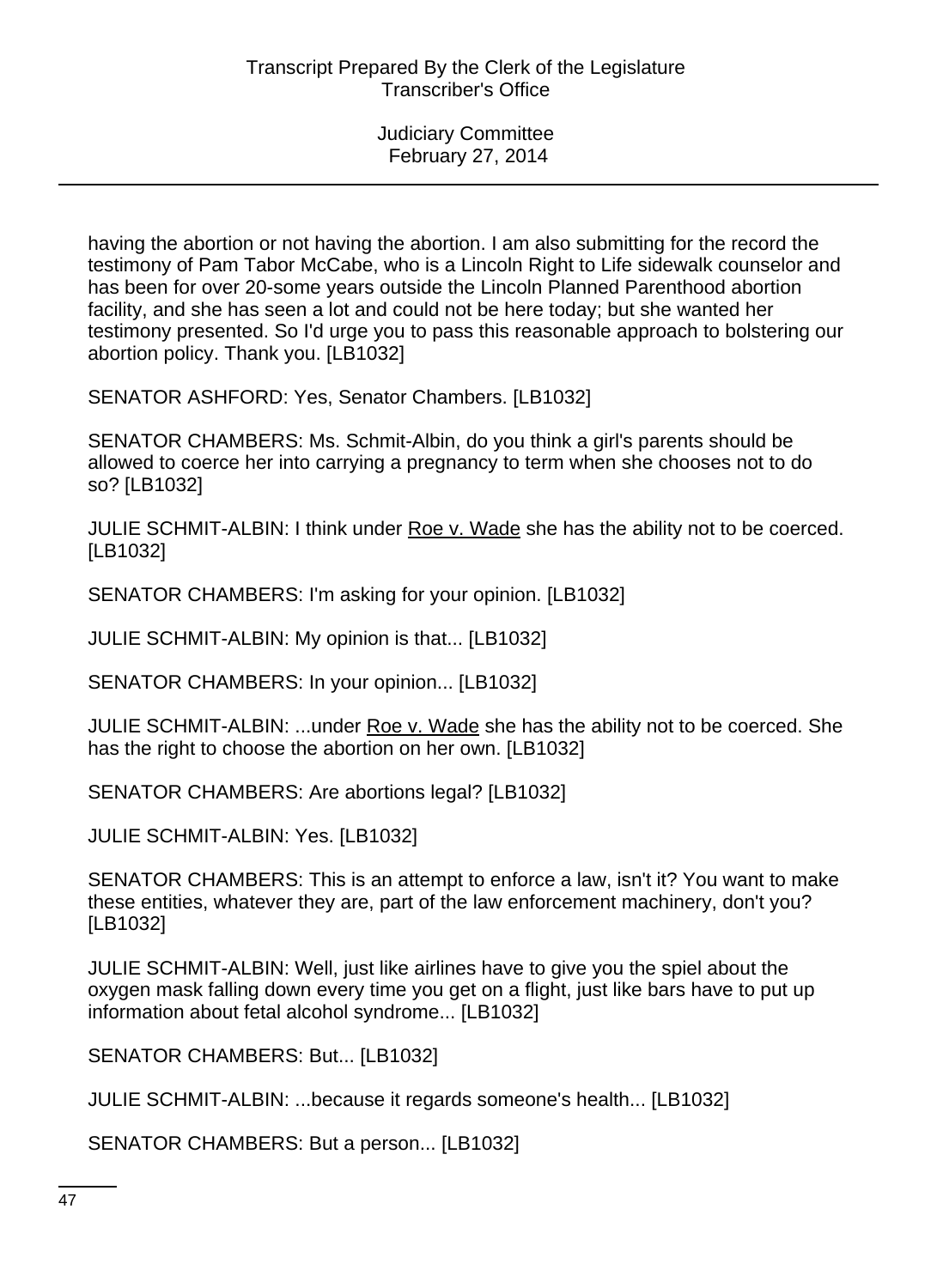JULIE SCHMIT-ALBIN: ...and safety. [LB1032]

SENATOR CHAMBERS: ...who is going to get out alcohol may be warned that if you are underage you're not going to get it here. The question I'm asking you, you're attempting to make these facilities a part of the enforcement machinery where abortions are concerned, aren't you? [LB1032]

JULIE SCHMIT-ALBIN: They already are directed under our informed consent statute to provide certain information that is not getting to these young women. The '93 law is not working. [LB1032]

SENATOR CHAMBERS: That's not what I'm asking you. Are you...I'll phrase it that way: Are you trying to make these entities a part of the law enforcement machinery? [LB1032]

JULIE SCHMIT-ALBIN: I would again state that it's the policy of the state of Nebraska, from '93 on, that they already are in that position, Senator. [LB1032]

SENATOR CHAMBERS: Let me ask you a different question. Can a girl be compelled or coerced into having a hysterectomy against her will? [LB1032]

JULIE SCHMIT-ALBIN: I don't know. [LB1032]

SENATOR CHAMBERS: I don't have any more questions. Thank you. [LB1032]

JULIE SCHMIT-ALBIN: Thank you. [LB1032]

SENATOR ASHFORD: Julie, just one question. When we passed the '93 law, the informed consent law, I think...I can't recall at that time what the number of abortions in the state was, but I believe it's my understanding that the numbers of abortions have gone down by about 50... [LB1032]

JULIE SCHMIT-ALBIN: They have. [LB1032]

SENATOR ASHFORD: ...50 percent, something to that effect. [LB1032]

JULIE SCHMIT-ALBIN: It's not quite that, Senator, but they have plummeted considerably since the early '90s. Yes. [LB1032]

SENATOR ASHFORD: Right. And informed consent probably does have something to do... [LB1032]

JULIE SCHMIT-ALBIN: At the time there was a booklet, a booklet form, that the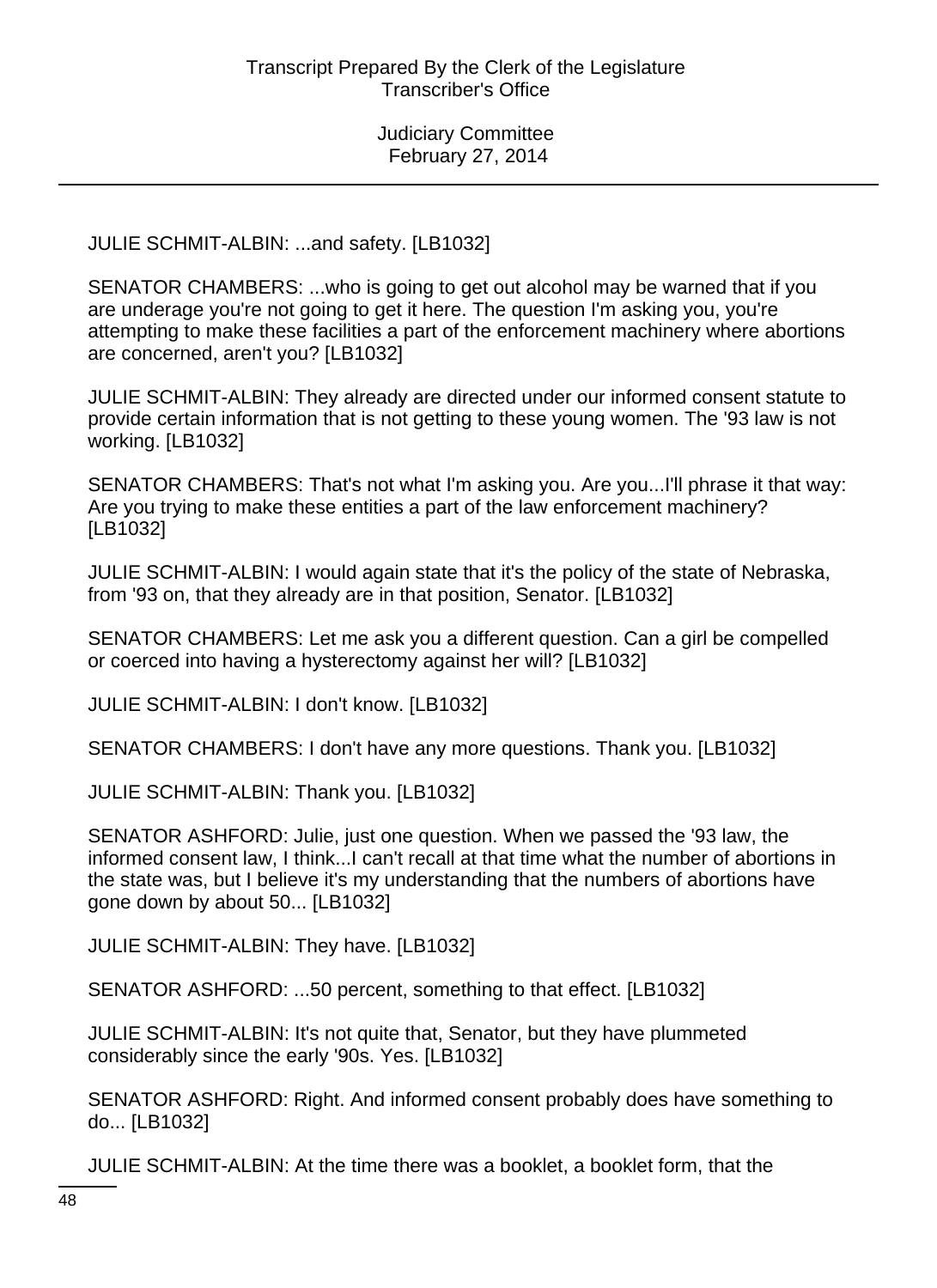abortion facilities were to provide with all the information under that law regarding risks, alternatives, fetal development. That is not getting out into the hands of people who need it because of the advent of technology. And we're just asking the state to get more current and provide the information that really should be there. [LB1032]

SENATOR ASHFORD: Okay, thank you. Senator Davis. [LB1032]

SENATOR DAVIS: Thank you. Julie, this is the size of the poster, is that right? [LB1032]

JULIE SCHMIT-ALBIN: Actually they have a poster in Senator Kintner's office. I didn't think we could use props, so; so we didn't bring it down. [LB1032]

SENATOR McGILL: (Laugh) [LB1032]

SENATOR DAVIS: Okay. I thought some reference was made to the size of this document. [LB1032]

JULIE SCHMIT-ALBIN : It's 72-font...this is it, Senator, I'm sorry. I hadn't passed my information out. But this is the photo from Tennessee and it's generally...you can see where the woman's head is. So it is pretty sizable and legible, and... [LB1032]

SENATOR DAVIS: Okay, do you... [LB1032]

SENATOR McGILL: Pass it around. [LB1032]

JULIE SCHMIT-ALBIN: Sure. [LB1032]

SENATOR DAVIS: This law is in effect in some states. [LB1032]

JULIE SCHMIT-ALBIN: North Dakota, Louisiana, Tennessee, and...I always forget the last one. It was in my testimony. [LB1032]

SENATOR DAVIS: I can look it up. [LB1032]

JULIE SCHMIT-ALBIN: Oklahoma. [LB1032]

SENATOR DAVIS: Do you have anyone who you know or anyone who's in the Right to Life organization knows, who have seen these signs and then had second thoughts after doing so? [LB1032]

JULIE SCHMIT-ALBIN: I can't... [LB1032]

SENATOR DAVIS: Will they do any good? That's my question. [LB1032]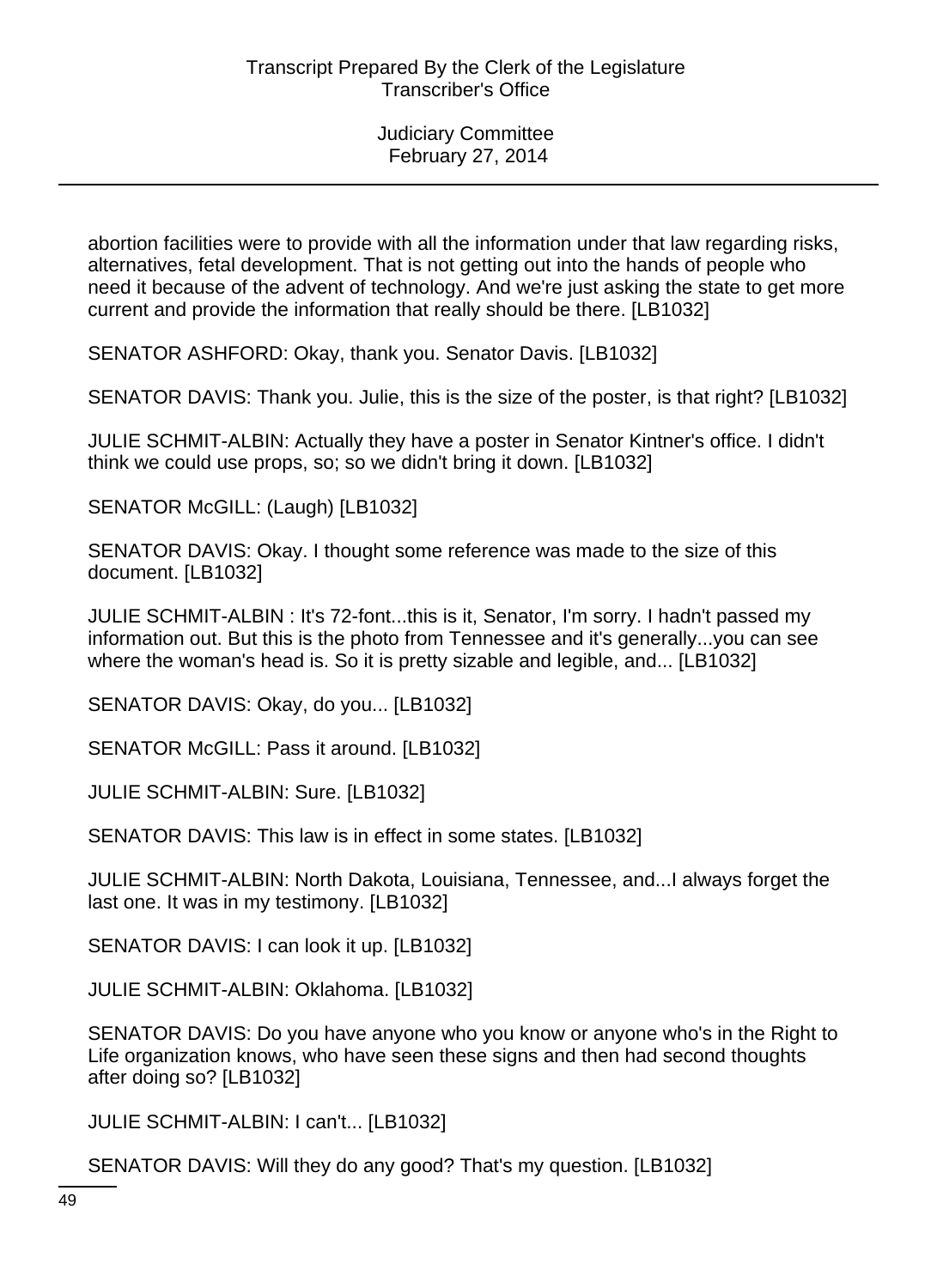JULIE SCHMIT-ALBIN: I understand. I can't state that I have personal knowledge of that from the four states that we communicated with. However, I would reiterate what Olivia was saying, and Jeannie, that if she...she's already supposed to be told, under our informed consent statute, by the facility: you know that you're not...you know, you shouldn't have to be coerced or forced into this. But that sign is something completely different. Again, it's in front of her. She may be waiting there an hour or longer. She may not...she's a young girl; she may not know her rights. And so it's just one last effort for her to understand her rights that she is not to be forced or coerced. Plus there is the hammer of the fact that the abortion facility cannot perform the abortion on her if she does not give her free and willful consent. So not only is the sign saying, you're not supposed to be forced or coerced into an abortion, but, by the way, the abortion facility cannot perform the abortion on you, that might give her a little bit of oomph and emphasis if her coercer or somebody is with her saying, do this, do this, do this. [LB1032]

SENATOR DAVIS: Thank you. [LB1032]

JULIE SCHMIT-ALBIN: Thank you. [LB1032]

SENATOR ASHFORD: But if she's a young girl, if she's underage, she has to have the consent of her parents. [LB1032]

JULIE SCHMIT-ALBIN: One parent. [LB1032]

SENATOR ASHFORD: Yeah, or a parent. So we have that protection. Okay. Thank you. [LB1032]

JULIE SCHMIT-ALBIN: Thank you. [LB1032]

SENATOR ASHFORD: Anybody else for the bill? Anyone against the bill? Opponents? Alan. [LB1032]

ALAN PETERSON: Members of the Judiciary Committee, I'm Alan Peterson, and I represent ACLU Nebraska, which is a civil liberties organization. This bill raises an enormous First Amendment freedom of speech problem that hasn't been touched on by either side. Sometimes I bring a little different perspective and I always appreciate that I'm listened to. Back in 1977, the U.S. Supreme Court started making clear that the freedom of speech has two sides. You're free to speak without government interference and you're also free not to. This is called the negative freedom of speech. The government can't tell us what we have to say. It's not absolute; there's some exceptions and I'll get to a couple of those. The case that started it is called Wooley v. Maynard. It seemed like a trivial matter but some religious folks in New Hampshire didn't want to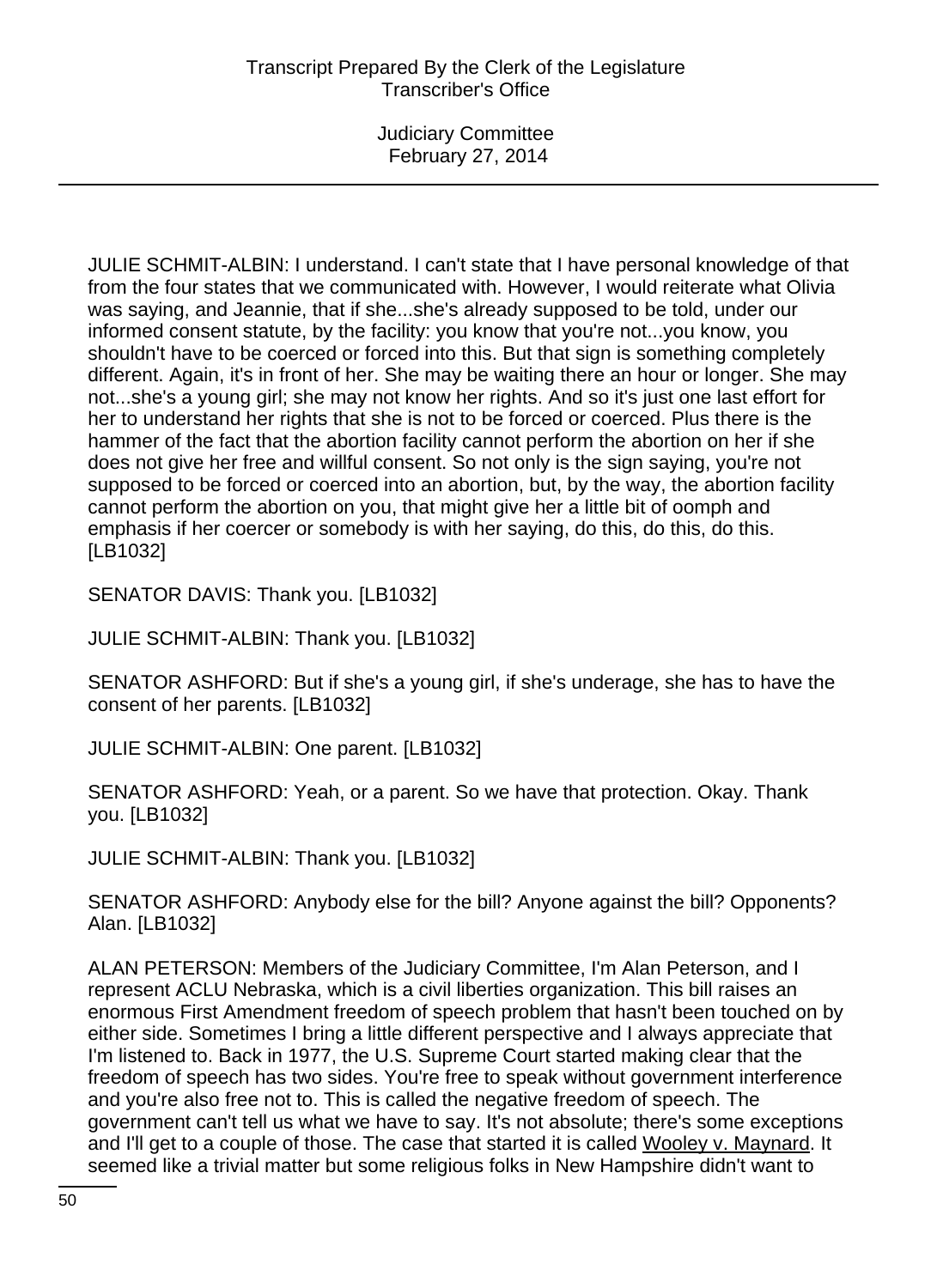# Transcript Prepared By the Clerk of the Legislature Transcriber's Office

Judiciary Committee February 27, 2014

bear on their car the government sign "Live Free or Die." That's kind of the New Hampshire slogan, I guess. They filed suit after they covered up that on their license plate, and said it's against our religion to carry that; we don't believe that. It went all the way to the U.S. Supreme Court where the court laid out the freedom not to speak, and especially, not to carry the government's message. That's not what this country is about. The freedom of speech carries that right also. Now let's apply it. And what's really interesting is in the abortion wars of our country, which have been going on for years, one of the battlefields is this very item: Can the states or the laws...can the laws require either side to carry the message of the government, its policies? And the litigation...let me start with the fact that there are a number of states and municipalities that passed laws requiring crisis pregnancy counseling centers, some of them sponsored by the churches, others privately, to include signs on their walls--sound familiar?--that said this organization does not counsel on contraceptives or on abortion, on the idea, well, they have to know that. Now compare what's being proposed here: signs on the walls that say, oh, you can't be coerced. Litigation all over the country has been fighting those signs on both sides because it makes the government's message...it makes you or the clinic or the counseling center the courier of the government's message, and that violates the First Amendment. Negative freedom of speech. The right to be silent. And the states that were mentioned, they have litigation over these going on, as do the states that went the other way--call them the liberal states. And, in general, a number of these kinds of requirements have been struck down on that negative freedom of speech. I've got a right not to salute the flag. I've got a right not to say the pledge of allegiance. And people in this country have the right not to be the bearer of the government's message by being forced to put on the wall of your house or inside your clinic or hospital or whatever, something the government wants you to say. You know, of all the entities we're talking about, the one that doesn't really have a First Amendment right, it's the government. The rest of us do. [LB1032]

SENATOR ASHFORD: Alan, yeah. So I think that's what Senator...or I know that's what Senator Chambers was asking, that...you know, are you asking...are we asking this entity to...does that...how far does that go? Does that...would it or would it not apply to informed consent. That's more of a medical licensure issue, isn't it? [LB1032]

ALAN PETERSON: Yeah, and... [LB1032]

SENATOR ASHFORD: And that...so that would be an exception, I suspect, because you're... [LB1032]

ALAN PETERSON: I understand. I agree,... [LB1032]

SENATOR ASHFORD: Or is that... [LB1032]

ALAN PETERSON: ...it's an exception. And the basis of the exception is the courts have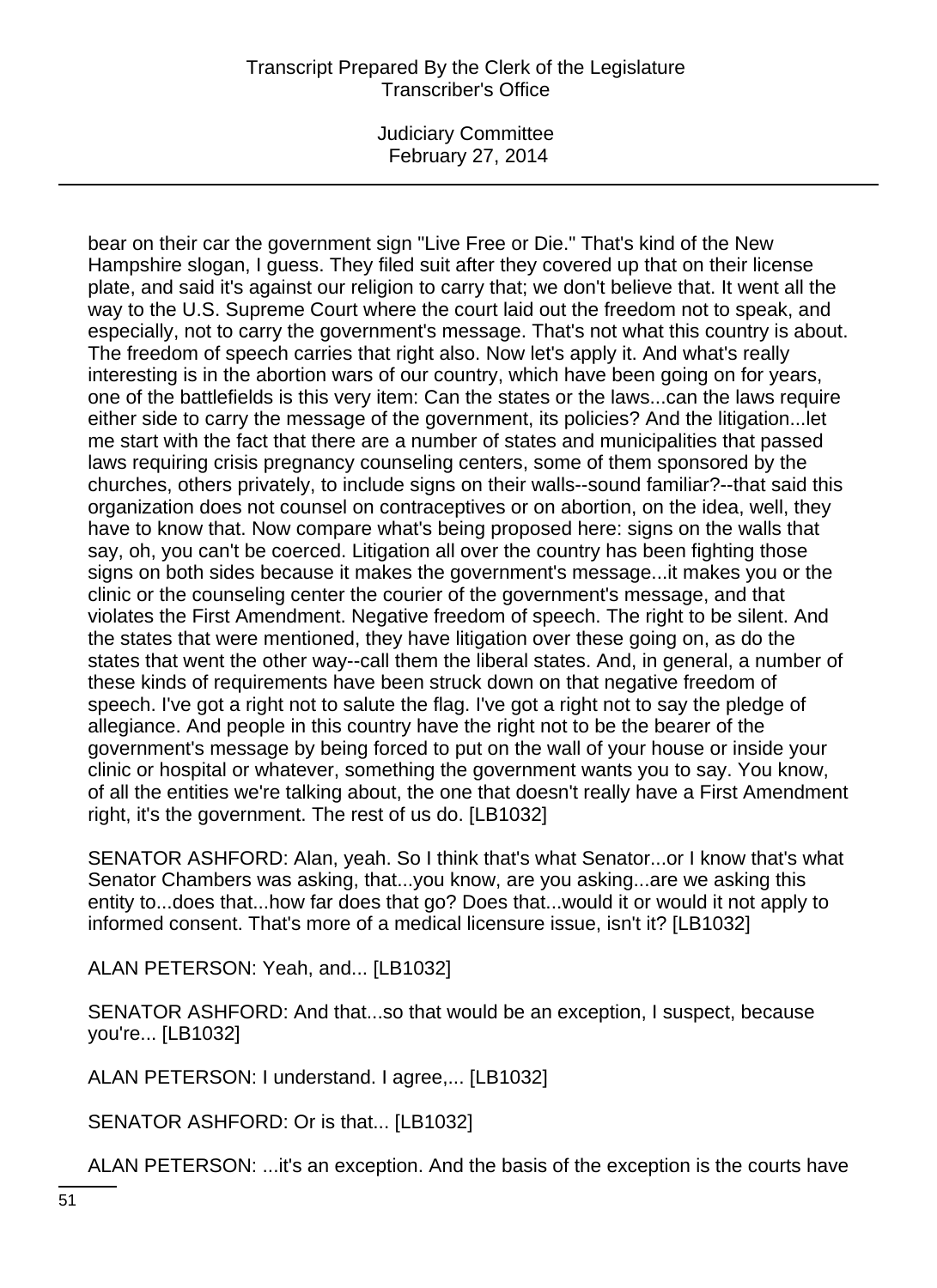said if it's scientific medical information, that's part of informed consent. They're using that as kind of the distinguishing factor. But here we're talking about posting stuff on the wall. [LB1032]

SENATOR ASHFORD: Okay. And that is a...there is a difference between the two, in your opinion, and it relates back to the First Amendment, the right... [LB1032]

ALAN PETERSON: The courts use... [LB1032]

SENATOR ASHFORD: ...not... [LB1032]

ALAN PETERSON: Yeah, the courts use that as a distinction. [LB1032]

SENATOR ASHFORD: Okay, thank you. [LB1032]

ALAN PETERSON: Um-hum. [LB1032]

SENATOR ASHFORD: Senator Chambers and then Senator Davis. [LB1032]

SENATOR CHAMBERS: Mr. Peterson, when a hospital or a healthcare facility is going to perform a procedure, they can put whatever they want to on the paper that they give you, informing you of what is required, in terms of you must know this and know that, and this is labeled informed consent. And you...I've seen so many of them. [LB1032]

ALAN PETERSON: Right. [LB1032]

SENATOR CHAMBERS: But the state could not order any facility to write those words on the wall. Let's take the constitution. Could a court...could a Legislature order every public school to print the words of the constitution--now this is a public building--print the words of the constitution on every wall in every classroom in the school? [LB1032]

ALAN PETERSON: On behalf of ACLU, we'd file suit in a second over that. [LB1032]

SENATOR CHAMBERS: And if it's a question even in a public facility, could they order every lawyer to print in his or her office the words of the constitution on the walls? [LB1032]

ALAN PETERSON: No. I don't believe so. No. [LB1032]

SENATOR CHAMBERS: And this kind of legislation is so preposterous, it is so ill-advised, it is so simpleminded, I have trouble formulating questions to demonstrate the principles at stake. But when something like is presented to this committee, I have an obligation to say something. But it is so ridiculous that it's outside the realm of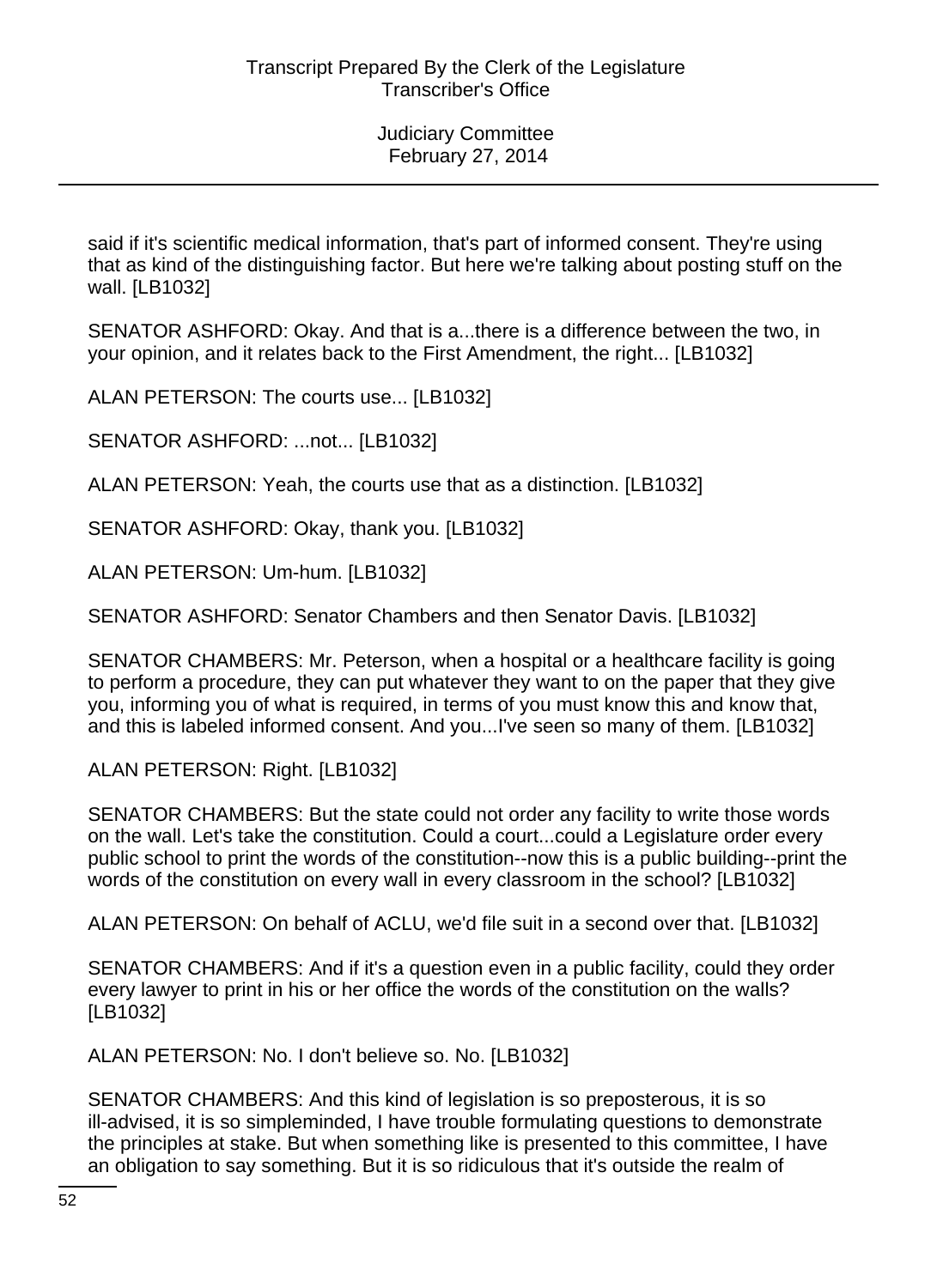rational, intelligent discussion. So my words are not intended to discuss it as though there's anything sensible in here but to just express my total repugnance and opposition to this kind of thing even being presented. But a senator can present anything he or she chooses, and it's my responsibility to deal with it in the way that I think it should be dealt with. You're just a sounding board because you're here. You don't even have to respond to anything I said unless you want to. [LB1032]

ALAN PETERSON: May I? [LB1032]

SENATOR CHAMBERS: Yes, you may. [LB1032]

ALAN PETERSON: I respect Senator Kintner with regard to the consistency he showed a moment ago in your questioning about he wouldn't go for coercion of somebody planning to get a pregnancy either. I appreciate that, and I... [LB1032]

SENATOR CHAMBERS: An abortion, you mean. [LB1032]

ALAN PETERSON: ...he has said before that he agrees with the ACLU on a lot of civil liberties issues, and I take him at his word. But this is a very bad bill. [LB1032]

SENATOR ASHFORD: Thanks, Alan. [LB1032]

ALAN PETERSON: Thank you. [LB1032]

SENATOR ASHFORD: Yes, Senator Davis. I'm sorry. [LB1032]

SENATOR DAVIS: I've got several questions for you, Alan. [LB1032]

ALAN PETERSON: Oh, Senator Davis, I'm sorry. [LB1032]

SENATOR DAVIS: What harm does this do? What harm does it do to the abortion clinic? [LB1032]

ALAN PETERSON: You know, the purpose, I think, of the sign is to see if they can do a little more intimidation, a little more arguing against the abortion. That's a legitimate message but not from the United States government using the instrument of the walls of a private entity. That's not how this country is supposed to work. That's the harm. It's...I'm not going to say it's a foot in the door because it is a fairly innocuous message: You can't be coerced. I agree with that. So is the message on the other side, you know, that this organization doesn't advise on contraception or abortion. But the principle is so strong and the concern is so strong, the courts are fighting over this all over the country. It's important. [LB1032]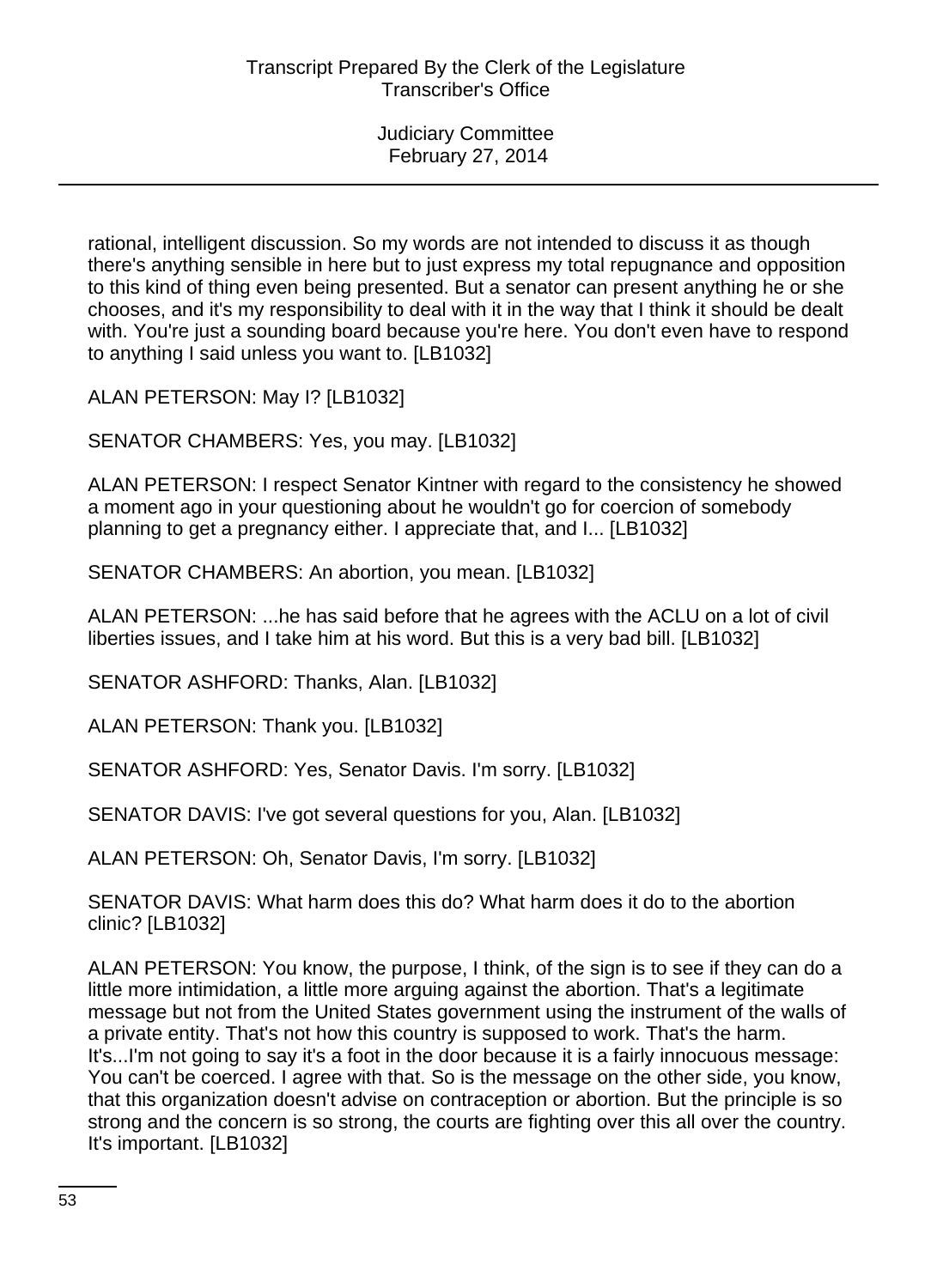SENATOR DAVIS: How does this...how is this any different than a cigarette...a warning on a cigarette package? [LB1032]

ALAN PETERSON: The distinction the courts have been making on that is if there is scientific and medical information to require a warning of some kind that's supportable in court, basically, pretty strong evidence. That is the case with regard to cigarettes, fetal alcohol syndrome was mentioned by Ms. Schmit-Albin a while ago; that's probably the distinction the courts are making. I think the other thing is sort of using your place of business as a sign board for the government to say what it wants to say. That's the, I don't know, pretty offensive thing, I guess. [LB1032]

SENATOR DAVIS: I think you could make an argument that perhaps there are some health connections here because you've heard from three people today... [LB1032]

ALAN PETERSON: Yes. [LB1032]

SENATOR DAVIS: ...who have a lot of guilt and remorse about what happened in their life. [LB1032]

ALAN PETERSON: I understand. [LB1032]

SENATOR DAVIS: So I think that's a little bit shaky. What about the pledge of allegiance, when we ask our students to say the pledge of allegiance? Are we doing the same thing? [LB1032]

ALAN PETERSON: Well, we ask them to, but constitutionally they don't have to say it. And this bill doesn't allow for anybody to opt out. It's 10,000 bucks a day. That's the difference. [LB1032]

SENATOR DAVIS: And what about when we have a political campaign and we say, paid for by the ACLU. It's required by law that that be added to that advertising. Is that an imposition? [LB1032]

ALAN PETERSON: Yeah, yeah. The other common exception, I'll call it, besides the scientific medical angle, is to prevent fraud or deception and to require integrity of a process. I think that would probably fit that one closest. [LB1032]

SENATOR DAVIS: How would you feel about this bill if it didn't have a \$10,000 fine; if it had a \$5 fine? [LB1032]

ALAN PETERSON: I'm here for ACLU and for the Bill of Rights, so you're asking me as the lawyer and lobbyist for them. I understand that. I would still be highly offended by it personally. But it's...to me, it's...the First Amendment is kind of a precious thing. It's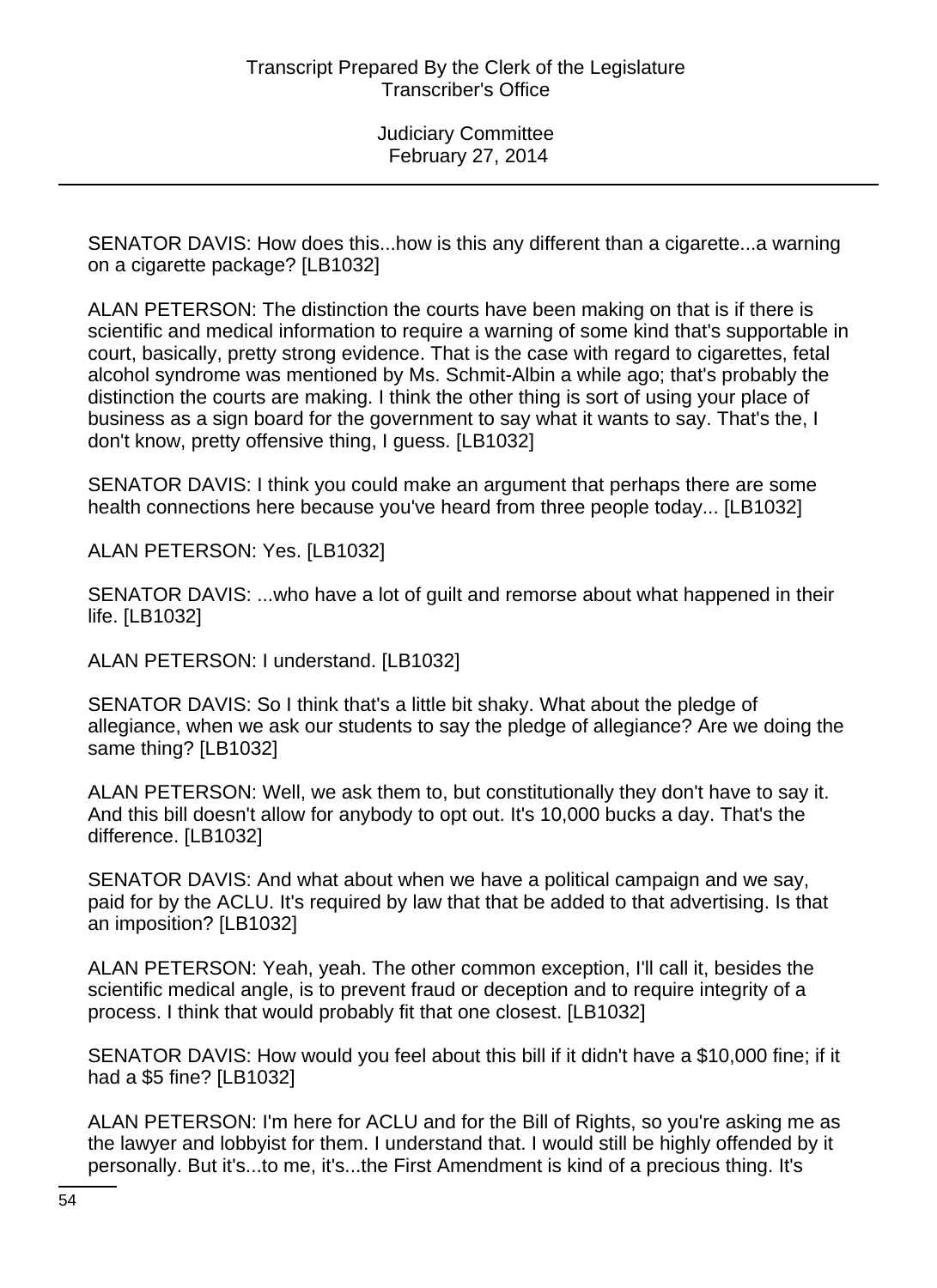what really does bind this country together along with the rest of the Bill of Rights. If it was a \$1 fine I would be right here and feeling it just as strongly. [LB1032]

SENATOR DAVIS: You know, I come from the cattle industry. Some years ago we were...a group of people took the Nebraska Cattlemen's Beef Association to court over the beef checkoff, which is a mandatory dollar assessed against us. [LB1032]

ALAN PETERSON: Yes. [LB1032]

SENATOR DAVIS: And so the government found that that...or the Supreme Court ruled that that was government speech and we were... [LB1032]

ALAN PETERSON: Right. [LB1032]

SENATOR DAVIS: ...forced to do that. [LB1032]

ALAN PETERSON: Yeah. [LB1032]

SENATOR DAVIS: I'm just laying that out, that... [LB1032]

ALAN PETERSON: No, it's an... [LB1032]

SENATOR DAVIS: ...the ground is real gray. [LB1032]

ALAN PETERSON: That's right. The checkoff was affirmed as something they could force them to do... [LB1032]

SENATOR DAVIS: Right. [LB1032]

ALAN PETERSON: And the court decided that by saying, well, that really was speech for a government purpose, and they distinguished it in ways that most lawyers and judges, even now, can't follow. But that is an exception; you're right. Um-hum. [LB1032]

SENATOR DAVIS: Thank you. [LB1032]

ALAN PETERSON: Good. And thank you very much. [LB1032]

SENATOR ASHFORD: Thanks, Alan. Any other opponents? [LB1032]

SHAUNA BENJAMIN: (Exhibit 31) Good afternoon, committee members. My name is Shauna Benjamin, S-h-a-u-n-a B-e-n-j-a-m-i-n. I'm the director of supporter engagement and public policy for Planned Parenthood of the Heartland and Planned Parenthood Voters of Nebraska. Planned Parenthood is a trusted healthcare provider with health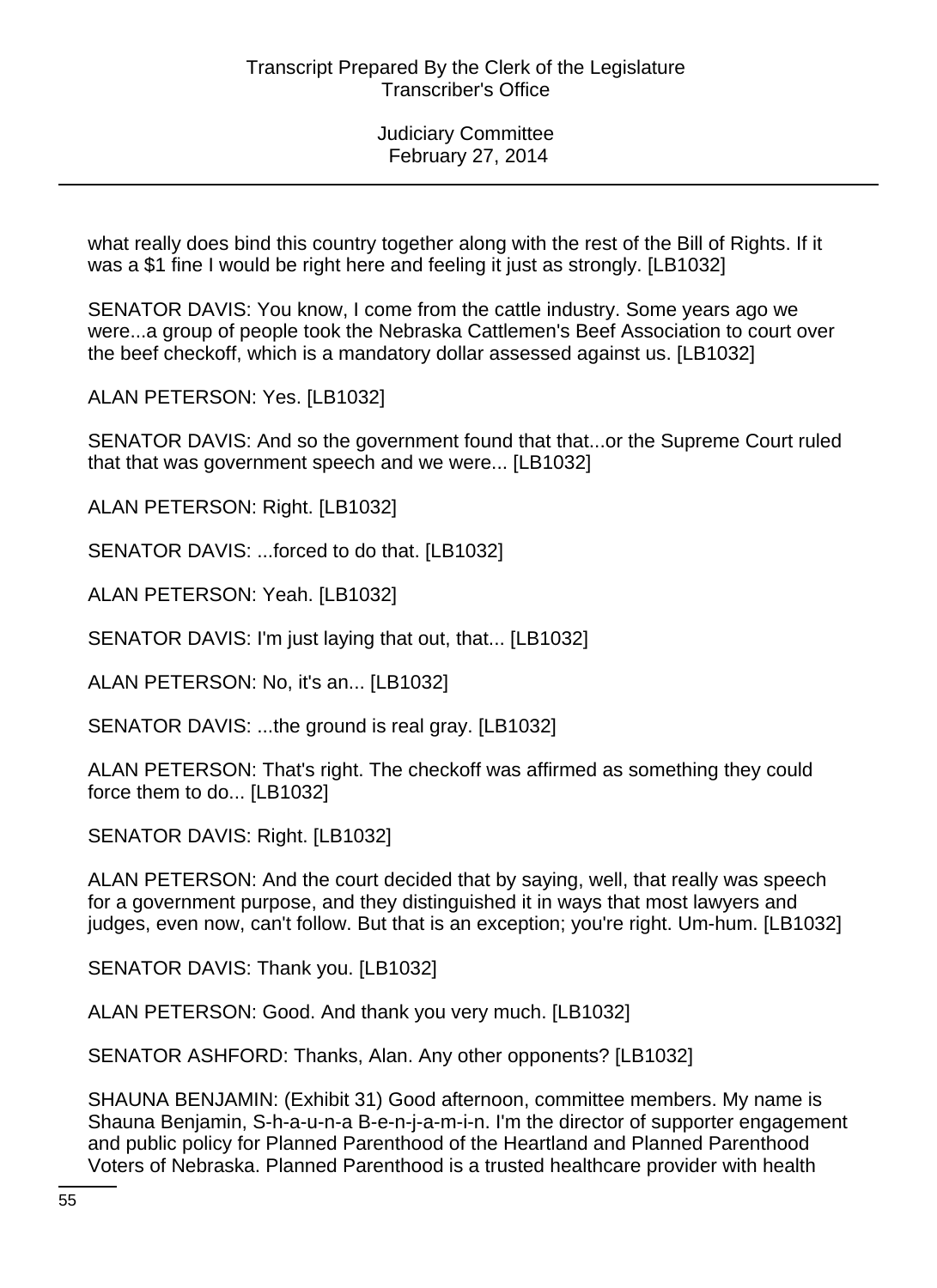## Transcript Prepared By the Clerk of the Legislature Transcriber's Office

Judiciary Committee February 27, 2014

centers in both Omaha and Lincoln, offering comprehensive reproductive health services. Our position is that LB1032 is unnecessary legislation because information about coercion is already provided for all patients considering abortion in Nebraska. Planned Parenthood of the Heartland opposes reproductive coercion in all forms. Every patient considering abortion undergoes counseling to ensure she's not subjected to duress or to coercion of any kind, and that all decisions are reached on the basis of full information and free discussion. While we believe that the unnecessary legislation intends to harass abortion providers, if it is the desire of the Unicameral that every woman be fully informed, that the health risks associated with abortion and with carrying a pregnancy to term should also be considered. If the concern of the Unicameral is to ensure that pregnant women are fully informed, similar attention needs to be directed to nonmedical facilities or limited service pregnancy centers that operate with no oversight. Planned Parenthood of the Heartland therefore recommends the following amendments: the first being on page 2, line 15, after "against your will," insert "It is also unlawful for a person to coerce you to continue a pregnancy through force, blackmail, or threats. If you are a minor who believes your parents may coerce you into continuing a pregnancy, you may be able to obtain permission from a court for an abortion without informing your parents." The second recommended amendment on page 4, line 17, after the period, insert a new section, "(1) Quote, Limited service pregnancy center, end quote, means an organization that advertises, offers, or provides pregnancy tests and ultrasounds, and information about adoption or abortion, whether for a fee or as a free service, but does not provide any of the following: prenatal medical care, comprehensive birth control services, abortion, or referrals for abortion. A limited service pregnancy center remains subject to the provisions of this section notwithstanding the presence of a licensed healthcare provider in the governance of, on the staff of, or acting as a volunteer with a limited service pregnancy center. (2) A limited service pregnancy center shall conspicuously post a sign in each waiting room and in each room in which consultations, pregnancy tests, and ultrasounds are performed, which reads, quote, Notice, it is unlawful for a person to coerce you to continue a pregnancy through force, blackmail, or threats. If you are a minor who is being coerced into continuing a pregnancy, you may be able to obtain permission from a court for an abortion without informing your parents or any other person who is coercing you. This center does not provide abortions, comprehensive birth control services, or medical care for pregnant women. This center does not provide referrals for abortion, end quote. (3) The sign required pursuant to this section shall be printed with lettering that is legible and shall be at least three-quarter of an inch boldface type. (4) Any limited service pregnancy center that fails to post a required sign in knowing, reckless, or negligent violation of this section shall be assessed a fine of \$10,000. Each day on which a pregnancy test, ultrasound, or consultation are performed with a limited service pregnancy center during which the required sign is not posted during a portion of business... [LB1032]

SENATOR ASHFORD: Shauna, (laugh) I think we get your point. [LB1032]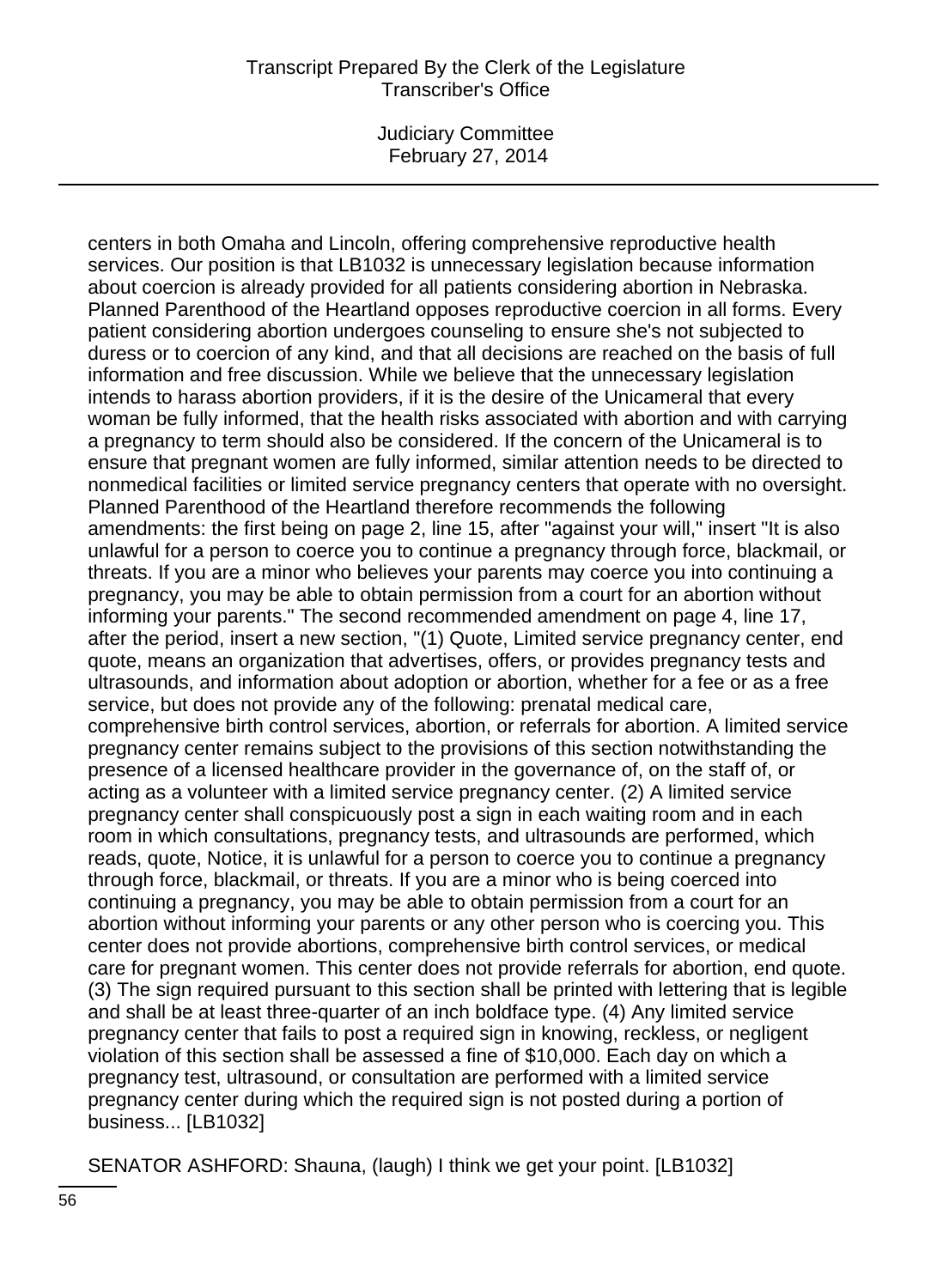SHAUNA BENJAMIN: Okay. [LB1032]

SENATOR ASHFORD: So do we have any questions? Yes, Senator Coash. [LB1032]

SENATOR COASH: Thank you, Chairman. Shauna, at the beginning of your testimony, and I'm reading here, you said, information about coercion is already provided for patients. [LB1032]

SHAUNA BENJAMIN: Um-hum. [LB1032]

SENATOR COASH: So can you go into a little more detail on how that's provided? How do you provide that information on coercion to patients? [LB1032]

SHAUNA BENJAMIN: Certainly. I can speak a little bit to that. During the education process, our trained staff ensures a patient's decision is her own. Through a decision assessment tool the patient completes, the patient is asked how her decision was made and what support system she has. Our staff then reviews this assessment with the patient. And if there is any indication that coercion may have taken place, our staff will provide the patient with the additional resources that she needs. [LB1032]

SENATOR COASH: So it's mainly through a counseling process that you try to assess if the woman is being coerced. [LB1032]

SHAUNA BENJAMIN: Yes. Um-hum. [LB1032]

SENATOR COASH: Is there any process that you do, either voluntarily or mandated, where you inform the woman that she is...she cannot be legally forced to do it? [LB1032]

SHAUNA BENJAMIN: Absolutely, yes. That's the portion that screens for coercion and offers the (inaudible). [LB1032]

SENATOR COASH: Well, screening...asking a woman or trying to discern whether she's being coerced is one thing, but informing her that she cannot be coerced is another thing. And I'm asking if you do the latter. Do you inform her that she cannot be coerced; she can't here because her boyfriend told her she has to be? [LB1032]

SHAUNA BENJAMIN: Yes, absolutely. [LB1032]

SENATOR COASH: And how do you do that? Just by telling her that? You know, Senator Kintner is proposing a sign to...because it is the law. You can't be coerced. Do you give her something in writing that says, here's the law, you can't be coerced; do you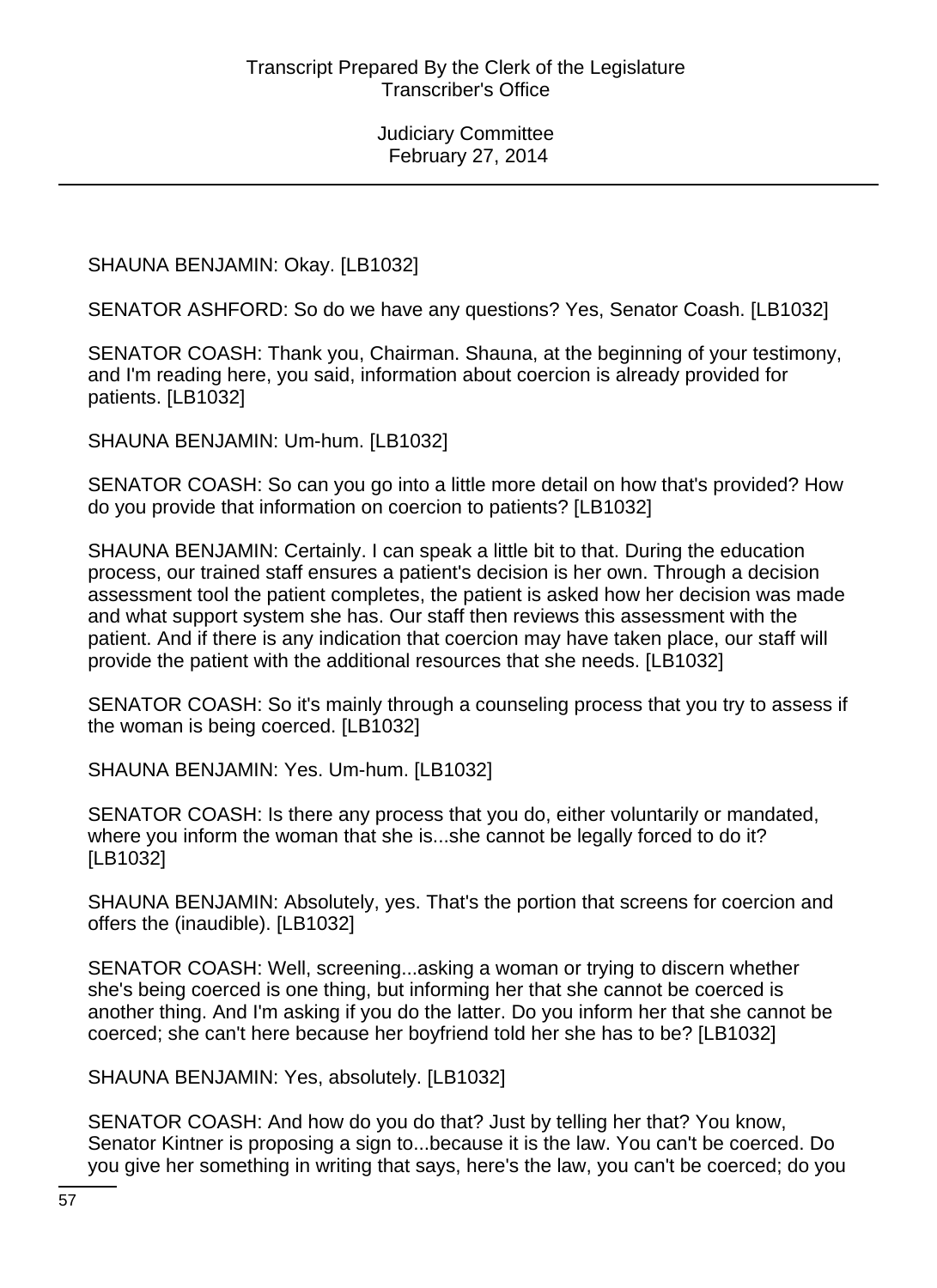do that? [LB1032]

SHAUNA BENJAMIN: I haven't...I don't have the documents that are provided to women seeking abortion services. If your...I can follow up and get that information to you if you're interested in that. [LB1032]

SENATOR COASH: What I'm interested in is...sure, yeah, I'll take a look at that. I'm having trouble formulating what I'm exactly interested in. I'm trying to make sure that women are informed that they are allowed by law to not be coerced, and just digging into the weeds a little bit about how an abortion provider makes that known to the woman. So, yeah, I'll take your information. [LB1032]

SHAUNA BENJAMIN: There's information that is required to be provided to a woman 24 hours before...at least 24 hours before an abortion... [LB1032]

SENATOR COASH: Okay. [LB1032]

SHAUNA BENJAMIN: ...that includes information about coercion. Then the woman is also spoken to at several points during her time in a health center, verbally, the day... [LB1032]

SENATOR COASH: Okay. So you said there's information that's required to be given to the woman 24 hours before. [LB1032]

SHAUNA BENJAMIN: Um-hum. [LB1032]

SENATOR COASH: Is that information mandated by law as to the manner that it's given; in other words, here's a pamphlet of what I have to tell you, since we're 24 hours away from you going through with this procedure? [LB1032]

SHAUNA BENJAMIN: I'm sorry. Was the question...? [LB1032]

SENATOR COASH: Is the manner in which that information is given to the woman 24 hours before she goes through, is the manner in which it's to be given dictated? In other words, is it dictated that it be given...the...here's a pamphlet; or do you just have to check a box and say, I verbally told her one, two, three, four, five things? What's the current law and practice as you understand it? [LB1032]

SHAUNA BENJAMIN: As I understand it, the physical documents are given to the woman at least 24 hours in advance. Then, the day of, she also signs that she's received the materials. [LB1032]

SENATOR COASH: Okay. I would be interested in seeing what information is provided.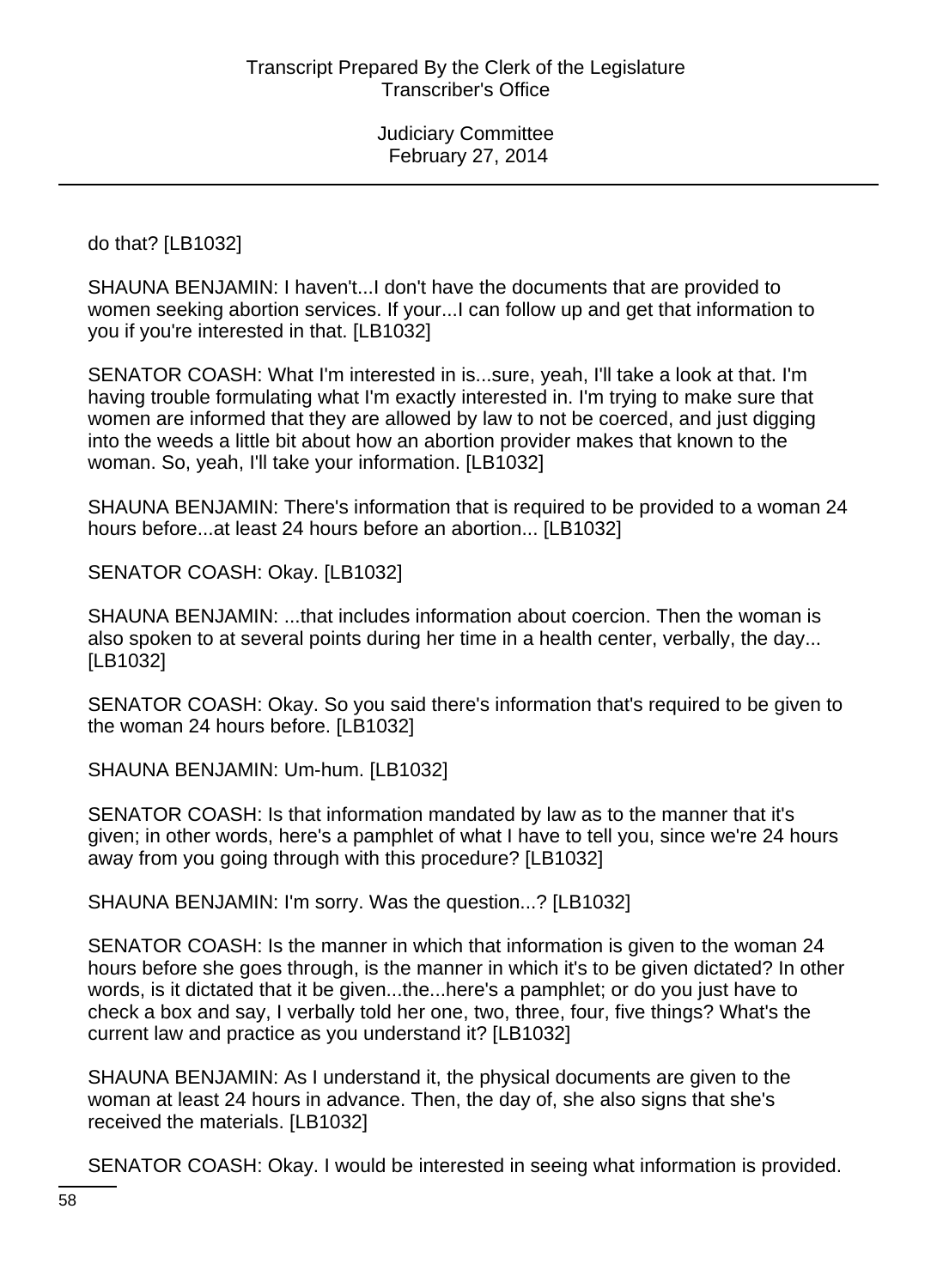I'll leave it at that. Thank you. [LB1032]

SENATOR ASHFORD: Thank you, Senator Coash. Yes, Senator Davis. [LB1032]

SENATOR DAVIS: So the documents that are provided to her 24 hours ahead of time, is that by statute that Nebraska has that law in effect? [LB1032]

SHAUNA BENJAMIN: They do, yes. [LB1032]

SENATOR DAVIS: Do you think that's an infringement on your speech rights? [LB1032]

SHAUNA BENJAMIN: No, because it includes medically relevant information. It includes health information. [LB1032]

SENATOR DAVIS: But it also includes information about coercion, is that correct? [LB1032]

SHAUNA BENJAMIN: Yes. [LB1032]

SENATOR DAVIS: Okay. [LB1032]

SHAUNA BENJAMIN: Which we consider to be a health risk, of course. [LB1032]

SENATOR DAVIS: And I'd...like Senator, I would like to see the documents. [LB1032]

SHAUNA BENJAMIN: Sure. I can provide those to all the committee members. [LB1032]

SENATOR COASH: Did you...I just want to be clear in your answer to Senator Davis. Did you say you believe coercion is part of the health risk? [LB1032]

SHAUNA BENJAMIN: We believe that...yes, I believe that coercion presents a risk to a woman's health. [LB1032]

SENATOR COASH: So maybe... [LB1032]

SHAUNA BENJAMIN: Can present a risk. [LB1032]

SENATOR COASH: So if that's the case, it may not fall under what Mr. Peterson was talking about, which is an exception for just health. Right? Alan testified that the only way you can ever force speech is if it's for health, and you just said coercion is part of a woman's health. So, I...and you don't have to respond. I'm sensing conflict between what you and Mr. Peterson talked about with regard to coercion and its connection to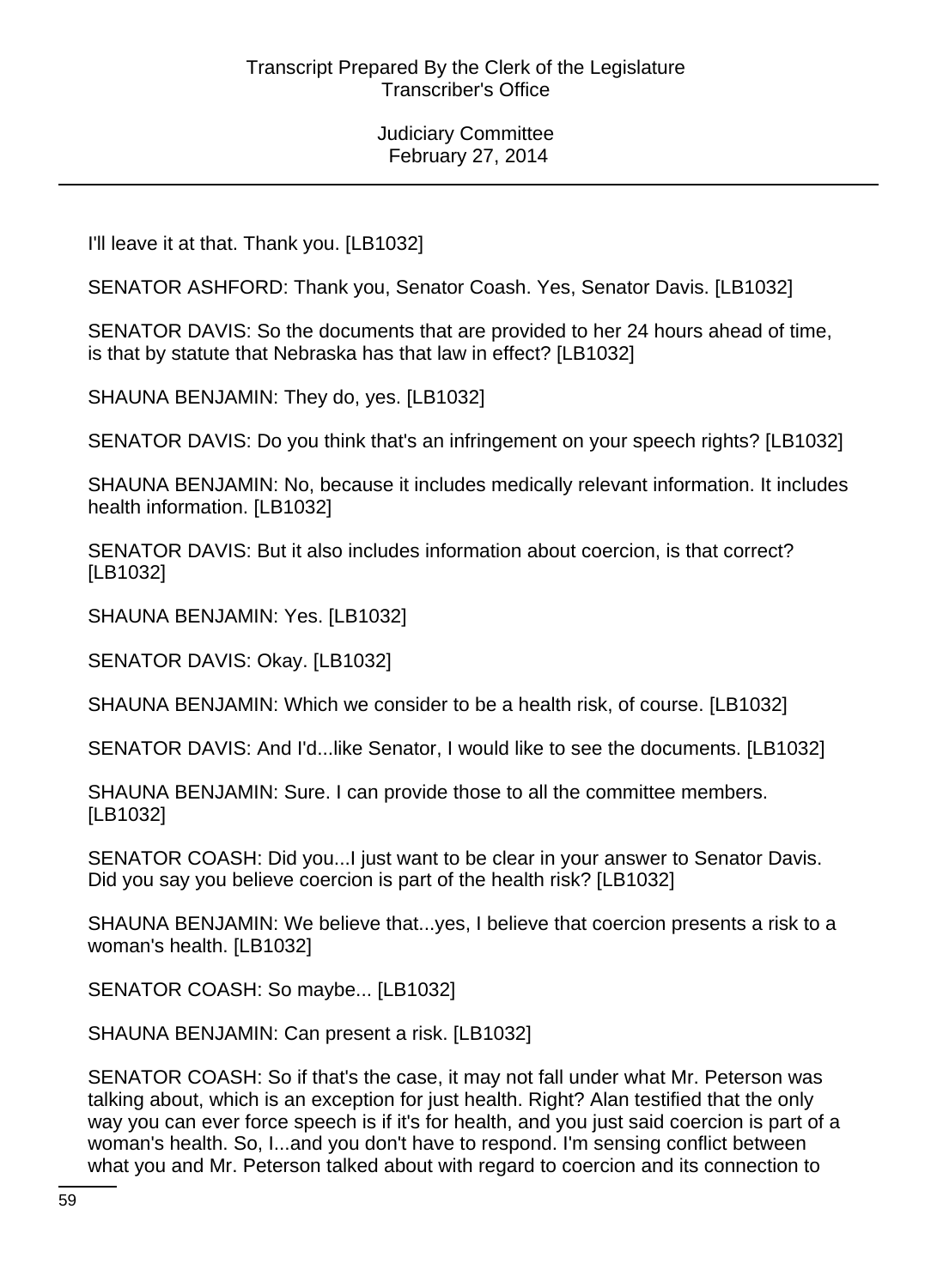health. But I... [LB1032]

SHAUNA BENJAMIN: If I may respond? [LB1032]

SENATOR COASH: Sure. [LB1032]

SHAUNA BENJAMIN: There are components that could be considered...that are considered part of coercion that can have an impact on health. So when we talk about violence, when we talk about the health risks associated with either carrying a pregnancy or with an abortion, about the maternal death suffered by women who continue a pregnancy, it's 17.8 maternal deaths per 100,000 live births. Conversely it's less than 1 death per legally induced abortion. So there are...you know, there are some health risks associated with each. So coercion can have an impact on women's health, though it, in and of itself, is not...doesn't impact someone's physical health, unless it includes those components that...such as violence, that impact their physical health, or such as emotional abuse that can impact their psychological health. [LB1032]

SENATOR COASH: Okay. [LB1032]

SENATOR ASHFORD: Thanks, Shauna. I don't see any other...thank you. [LB1032]

SHAUNA BENJAMIN: Certainly. I'll follow up by getting those documents to the committee members. [LB1032]

SENATOR ASHFORD: Okay. Any other...where are we? On the opponent side, anyone else opposed? Do we have neutral testimony? I think...all right. Senator Kintner, do you wish to close? [LB1032]

SENATOR KINTNER: Yes, I do. You know, this bill doesn't infringe on anyone's rights. As a matter of fact, it reinforces the right to make an informed decision and do it without coercion. It doesn't tell you which...it doesn't steer you to one decision or the other decision. It's totally neutral on that. So this is preserving a right, enhancing a right, not taking away a right. The other thing that I'd point out is that, you know, commercial speech is handled a little differently than personal speech. And the courts have given a lot more leeway to regulating commercial speech, in that we're not regulating commercial speech. We're just saying you've got to post something. And I would say that to give the information in a packet of...you know, you get a whole packet of information about abortion, and there's probably liability waivers and all that kind of stuff in there. To stick a sentence in there versus putting it on a poster...and the poster...in my office I have a picture of Butler's Hinkle Fieldhouse, and it's exactly the same size as that framed poster on my wall. If you want to see it, walk in my office next door. But, you know, it's a lot different if you have it on something like this versus a sentence within 20 pages of material. There's a big difference. So it's not infringing. It's just reinforcing. And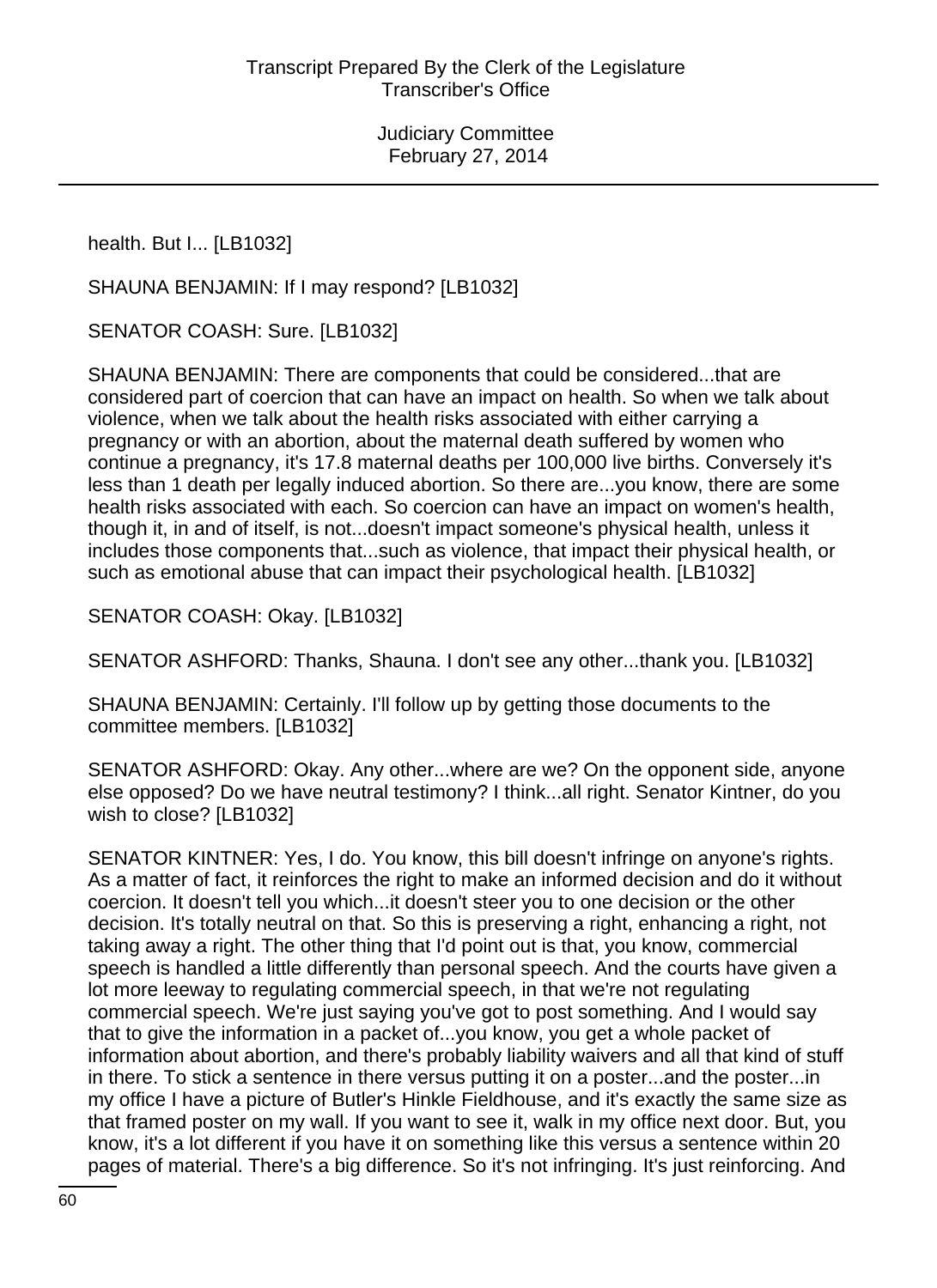I would also point out that, you know, four states have passed it. No legal challenges. It stands in all four; no problems. So I would encourage you to pass this. We have differing opinions on abortion and I respect that. I've never gotten anyone in this body and said, you know, you should adopt my position on abortion. I respect there's differences. And this is something I think we can all come together on. So thank you very much for your time today. Appreciate it. [LB1032]

SENATOR ASHFORD: Senator Chambers. [LB1032]

SENATOR CHAMBERS: Senator Kintner, I'm very glad that you came back. And you've heard testimony now, so you can answer questions. First of all,... [LB1032]

SENATOR KINTNER: Senator, I would say you got over your trouble forming questions, right? Okay. [LB1032]

SENATOR CHAMBERS: First of all, I was the one in the Legislature when those slogans for the state were taken off because I offered legislation. They used to put the "beef state." And I referred to the case that Mr. Peterson cited, or a similar case, and those slogans were taken off. I think license plates should be notification that a person is legally driving the car and not a billboard for the government or anybody else. But here's what I want to do with you. You gave us this amendment. And do you have a copy of it before you? I'll give you time to get one. [LB1032]

SENATOR KINTNER: We don't have another copy. Okay, we handed them all out. [LB1032]

SENATOR CHAMBERS: Somebody is going to give you one. [LB1032]

SENATOR ASHFORD: We should have a copy of it somewhere. [LB1032]

SENATOR DAVIS: AM1943. [LB1032]

SENATOR ASHFORD: Alex, do you want to... [LB1032]

SENATOR KINTNER: This is a mad scramble. Is this it? Okay, I've got it right now. Thank you. I've got it. [LB1032]

SENATOR CHAMBERS: Would you turn to page 1 of the amendment you gave us? Did you craft this amendment yourself? [LB1032]

SENATOR KINTNER: No. I just...I sent it up to Bill Drafters and said, here's what we want to do; please do it. [LB1032]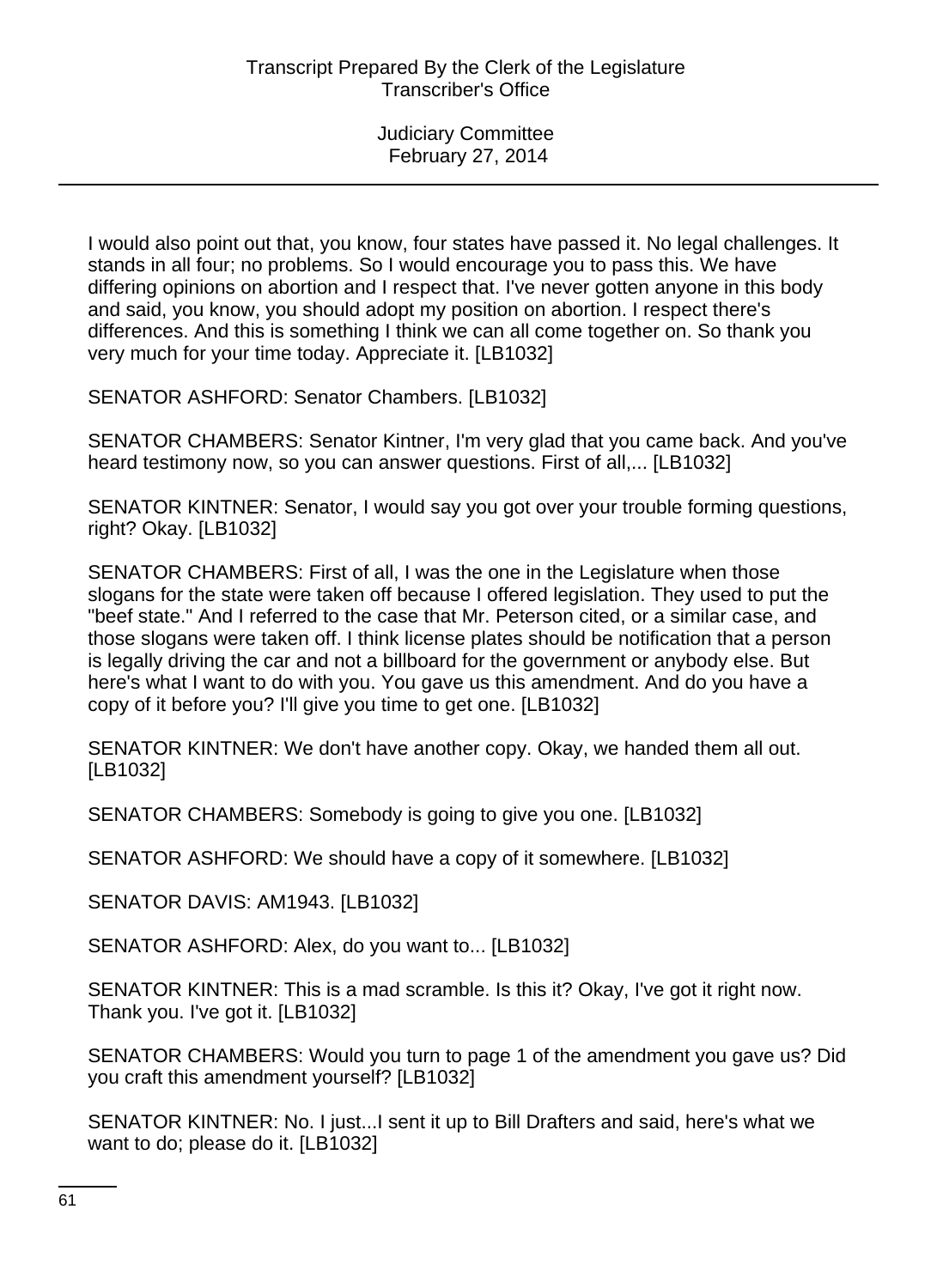SENATOR CHAMBERS: Okay. Did you read the amendment? [LB1032]

SENATOR KINTNER: Did I read the amendment? Yes. [LB1032]

SENATOR CHAMBERS: Okay. Look in line 10 on page 1. [LB1032]

SENATOR KINTNER: Okay. [LB1032]

SENATOR CHAMBERS: "...performed solely to prevent the death of the woman." [LB1032]

SENATOR KINTNER: Right. [LB1032]

SENATOR CHAMBERS: First of all, what about endangerment to her health? If the only reason an abortion is performed is to prevent the death of the woman or serious harm to her health, that facility would have to post that sign, wouldn't it? Because there is no exemption for an abortion to protect the woman's health. So if that's the reason that the abortion is given, that facility, if it's a hospital, has to post this sign, doesn't it? [LB1032]

SENATOR KINTNER: Well, it says "Any health care facility in which abortions are performed, other than facilities in which abortions are performed solely to prevent the death of the woman." [LB1032]

SENATOR CHAMBERS: So if any other reason for the abortion is present, that facility has to post a sign, according to this language. Isn't that correct? [LB1032]

SENATOR KINTNER: That is correct. [LB1032]

SENATOR CHAMBERS: So it would apply to hospitals too, who would perform an abortion to protect a woman's health. [LB1032]

SENATOR KINTNER: I don't know of any hospitals in our state that do abortions. There's... [LB1032]

SENATOR CHAMBERS: But if a hospital does...oh, you don't think there are any hospitals where abortions are performed? [LB1032]

SENATOR KINTNER: Not, unless it's for the health of the mother, life of the mother, yeah. [LB1032]

SENATOR CHAMBERS: No, you said it right. You said, or the health of the mother. There's no health exemption here. [LB1032]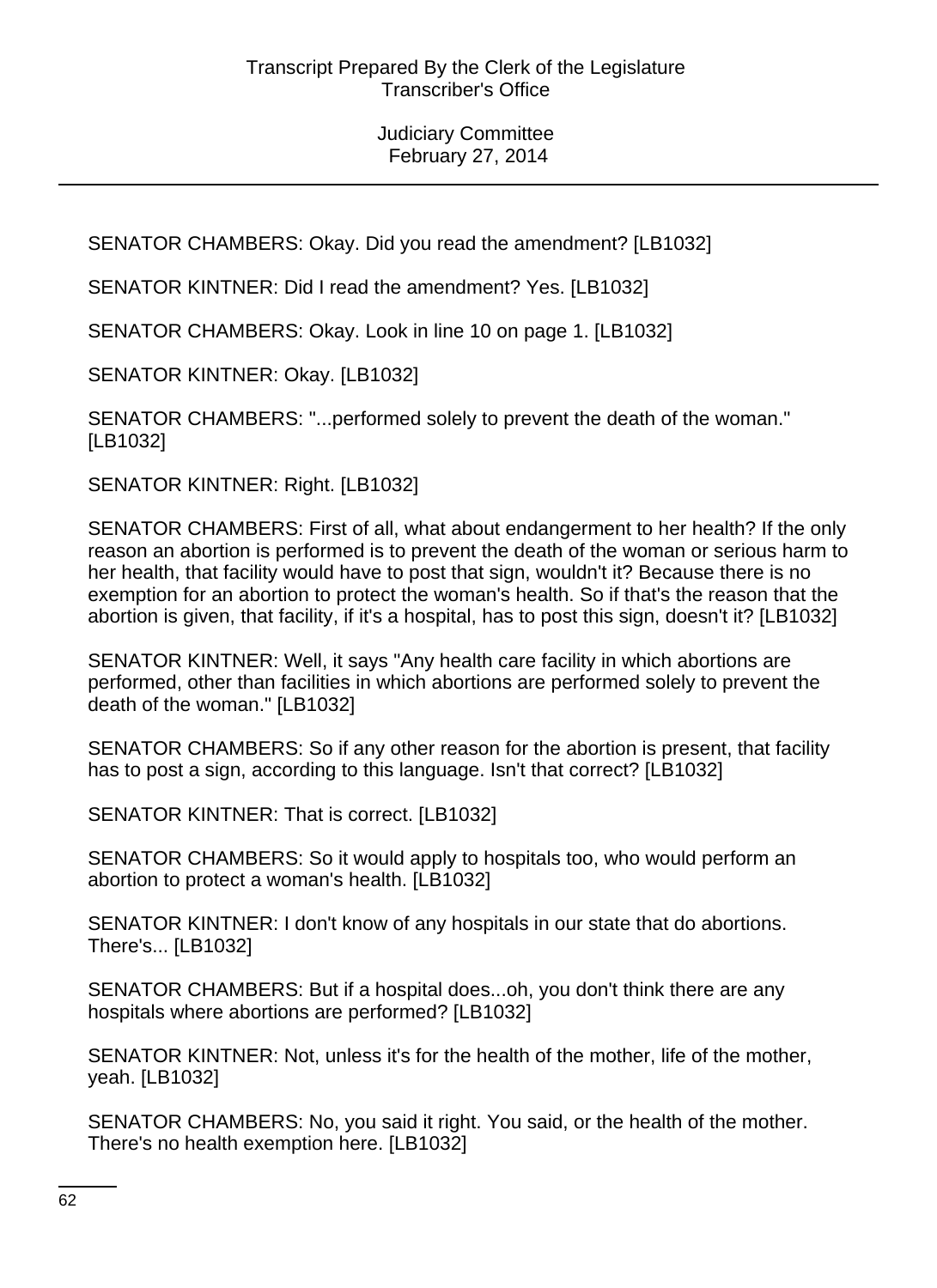SENATOR KINTNER: Or life of the mother. There we go. [LB1032]

SENATOR CHAMBERS: So then the hospital, if... [LB1032]

SENATOR KINTNER: Well, there might. I don't know of any. [LB1032]

SENATOR CHAMBERS: But here's what I'm... [LB1032]

SENATOR KINTNER: No one has been able to find one. [LB1032]

SENATOR CHAMBERS: We're trying to determine the scope of the law. I'm not asking you to know what every hospital does. That's why I introduced my question with the word "if." If a hospital or any healthcare facility performs an abortion to protect the health of the woman, to use the language here, that facility would have to post a sign under the language of your law, wouldn't it? The answer is yes. [LB1032]

SENATOR KINTNER: Unless they're doing it for the life of the mother, yes. [LB1032]

SENATOR CHAMBERS: Right. Now, do you use the term "unborn child" when you're speaking of a fetus? [LB1032]

SENATOR KINTNER: Sometimes I do. [LB1032]

SENATOR CHAMBERS: And does the statute use the term "unborn child"? [LB1032]

SENATOR KINTNER: What statute are we talking about? [LB1032]

SENATOR CHAMBERS: The statutes in Nebraska. They do. [LB1032]

SENATOR KINTNER: They may. I haven't looked at them (inaudible). [LB1032]

SENATOR CHAMBERS: They do. So let me ask you this question: If a woman gives birth to a child, is she referred to as the mother? [LB1032]

SENATOR KINTNER: In the statute, or just for me? [LB1032]

SENATOR CHAMBERS: Yeah, and by anybody. She's the mother. [LB1032]

SENATOR KINTNER: She...yeah, she's the birth mother. Absolutely. [LB1032]

SENATOR CHAMBERS: We're talking about a pregnant woman in this law that you're proposing, aren't we? Aren't we? [LB1032]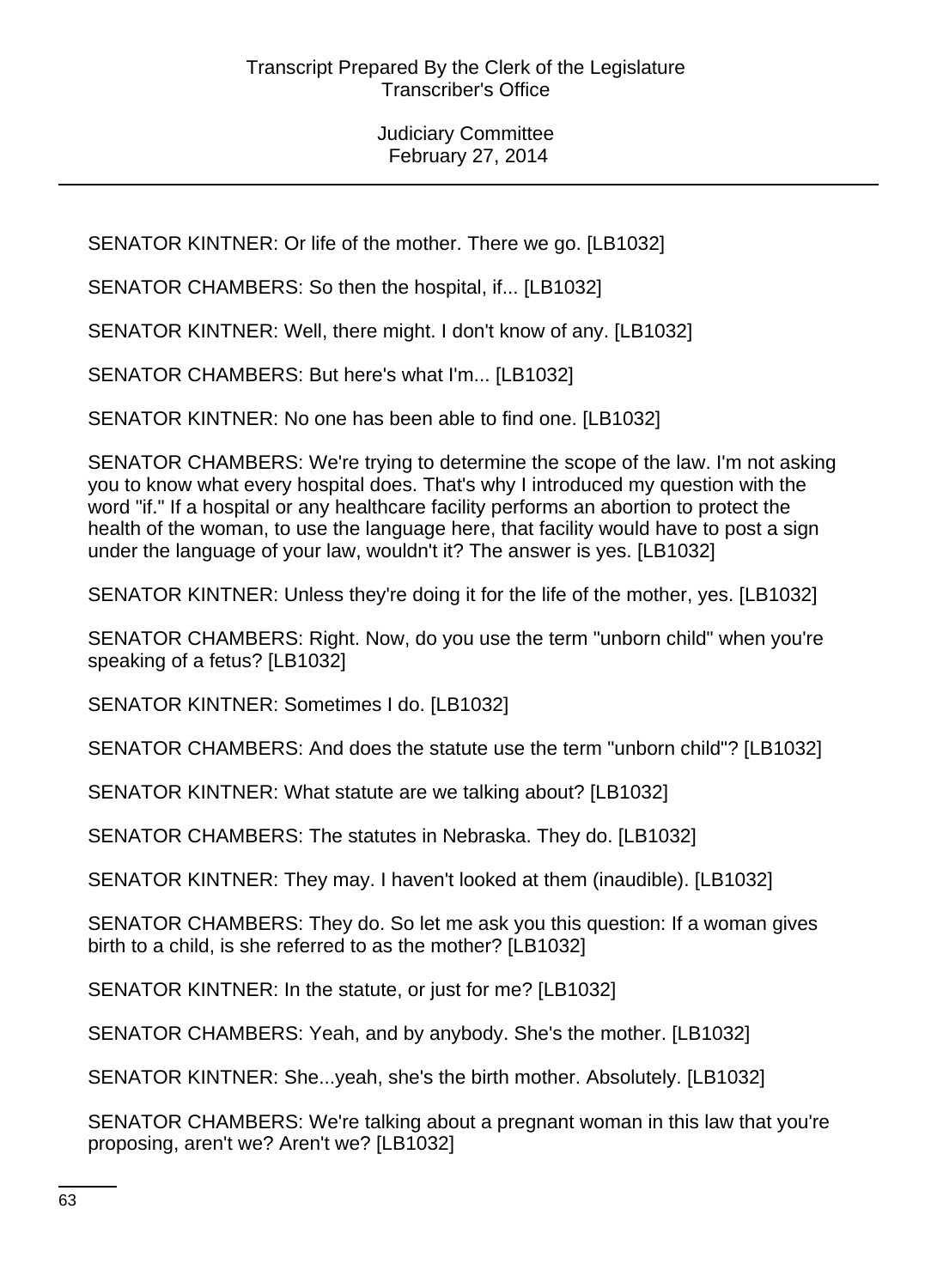SENATOR KINTNER: Yes, I think we're talking about pregnant women. Yes. [LB1032]

SENATOR CHAMBERS: Speak up, Senator Kintner. You know what your law is speaking of. It's speaking of a pregnant woman, isn't it? [LB1032]

SENATOR KINTNER: It's a pregnant woman, yes. [LB1032]

SENATOR CHAMBERS: Well, why do you say woman instead of mother? In line 10, it should say, performed solely to prevent the death of the "mother." If that which she is carrying is an unborn child, she has to be the mother. She's not just a woman. She's the mother. [LB1032]

SENATOR KINTNER: Well, I asked Bill Drafting to draft this in a way it's consistent... [LB1032]

SENATOR CHAMBERS: I'm talking to you. [LB1032]

SENATOR KINTNER: ...with existing law. [LB1032]

SENATOR CHAMBERS: You are the one presenting this to us. You're answering our questions. [LB1032]

SENATOR KINTNER: Okay. [LB1032]

SENATOR CHAMBERS: You're refining the legislation. And I wanted to get your thinking on it. [LB1032]

SENATOR KINTNER: Okay. You want to get my thinking, not what's on here, but my thinking, right? [LB1032]

SENATOR CHAMBERS: Let's...but we're going to look at...right, at your legislation. [LB1032]

SENATOR KINTNER: Okay. [LB1032]

SENATOR CHAMBERS: Would you, in line 10, say the woman or the mother? Or does the woman not become a mother until the child is born? [LB1032]

SENATOR KINTNER: You know what? If I'm speaking about legal things and law, I would probably say the woman who is carrying the baby. If I'm speaking more casually with people I might...I would say the mother. [LB1032]

SENATOR CHAMBERS: Would you support my legislation to strike "unborn child"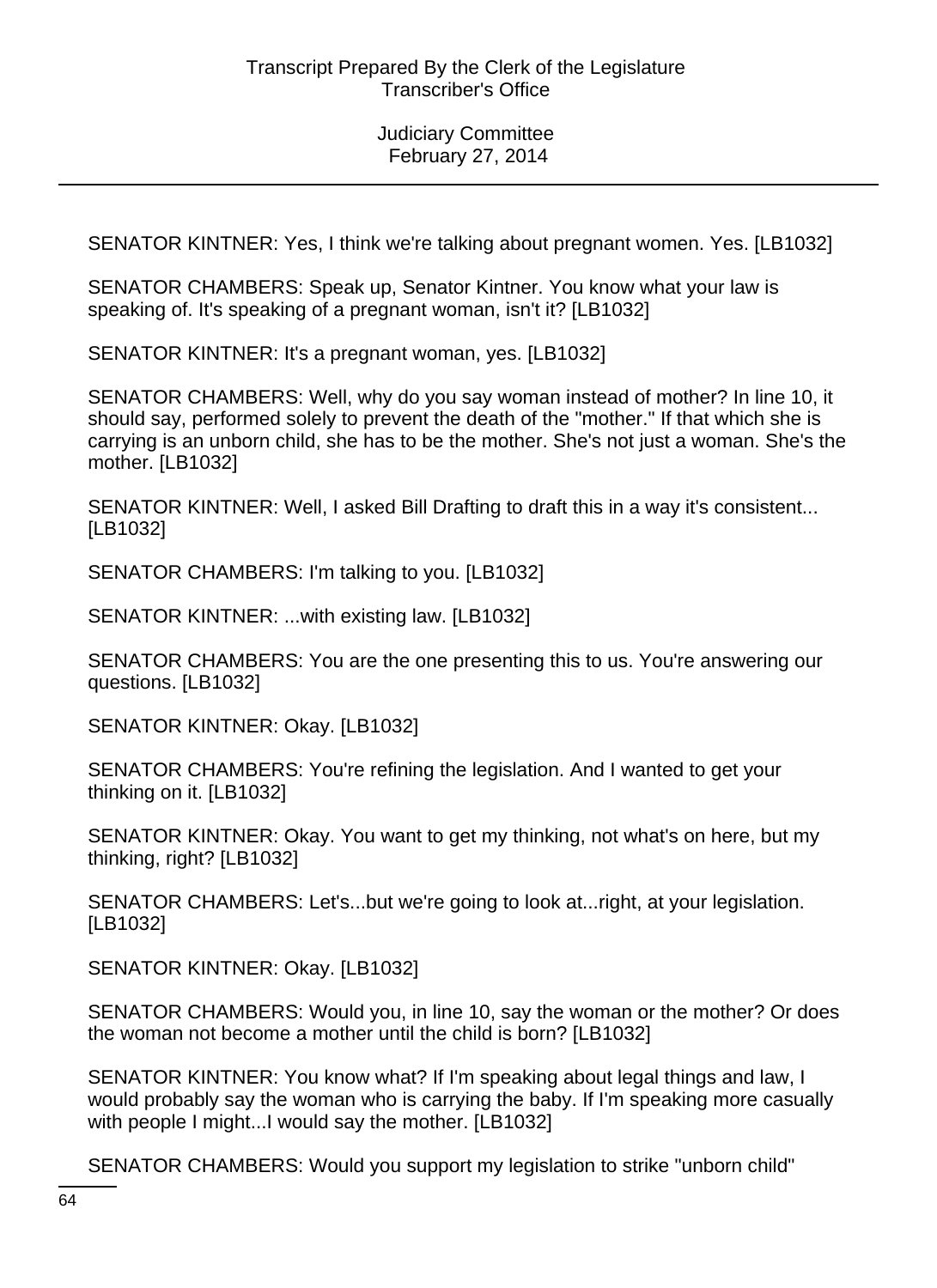everywhere it appears in the statute, and use the appropriate term "fetus" or "embryo"? Would you be willing to do that? [LB1032]

SENATOR KINTNER: No. I'd be happy to keep the statutes right where there are now. [LB1032]

SENATOR CHAMBERS: Okay. I know. I'm showing your inconsistency and the fallaciousness of this legislation. Now let's go to line 11. [LB1032]

SENATOR KINTNER: Line 11. Okay, got it. [LB1032]

SENATOR CHAMBERS: Are you aware that this a criminal statute? Is that what you intended this to be? Is that what Right to Life told you they were giving you to present? [LB1032]

SENATOR KINTNER: A \$10,000 fine, so that's... [LB1032]

SENATOR CHAMBERS: And fine refers... [LB1032]

SENATOR KINTNER: ...that's not a civil... [LB1032]

SENATOR CHAMBERS: Wait a minute. Fine refers to a crime. And when you come to line 14 and you use the word "violation," and when you come to line 16 you use the word "sanction." It was language such as this which led the Supreme Court to say that a traffic violation is a crime. [LB1032]

SENATOR KINTNER: Okay. [LB1032]

SENATOR CHAMBERS: It's a crime. This is a criminal statute. This is a fine. It's not strictly civil. [LB1032]

SENATOR KINTNER: That's correct. [LB1032]

SENATOR CHAMBERS: But let's say it's not a crime. What does "conspicuously" mean? Because this has to do with that fine being imposed. What does "conspicuously" mean, because it says the sign "shall." It shall be conspicuously posted. What does "conspicuously" mean? [LB1032]

SENATOR KINTNER: So it's easy to read. And just to make sure there's no doubt about it, we've got a good-sized sign, so you can't help but put it conspicuously. [LB1032]

SENATOR CHAMBERS: But wait a minute. We're not talking about ability to be read in this section, because I apparently have read your bill better than you have. When we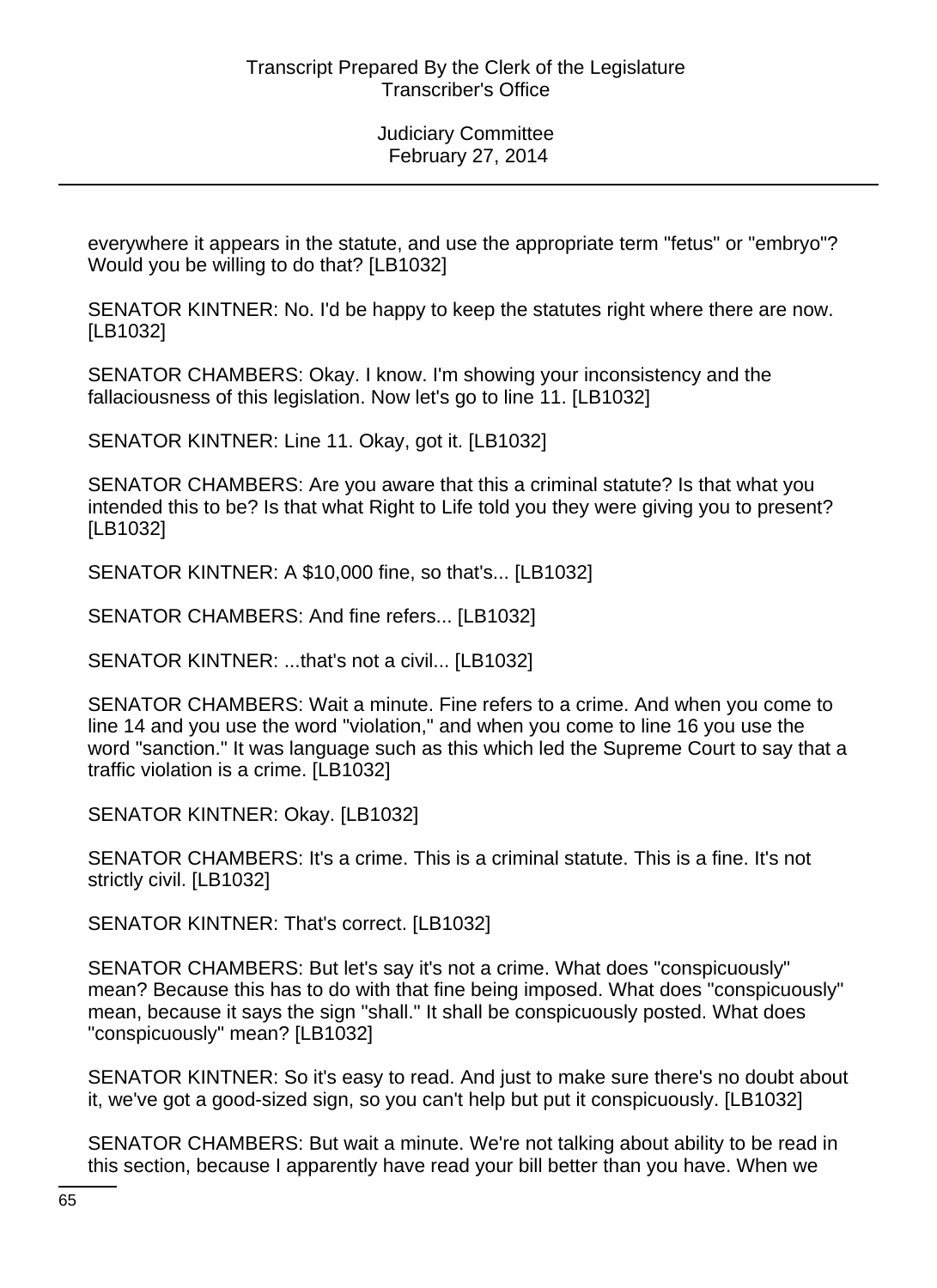come farther down, in line 21, with the lettering that is legible. Legible means readable. [LB1032]

SENATOR KINTNER: Um-hum. [LB1032]

SENATOR CHAMBERS: So we're talking about readable here. We're talking about the location: conspicuously located. What does "conspicuously" mean? Not the size. And it doesn't have to be as big as what you indicated with the spread of your hands...of your arms. [LB1032]

SENATOR KINTNER: Well, I'm going to define it as being able to read it without looking for it,... [LB1032]

SENATOR CHAMBERS: No, what... [LB1032]

SENATOR KINTNER: ...so it's conspicuous. [LB1032]

SENATOR CHAMBERS: So where would it be posted to be conspicuous? It could be posted on the floor, then, couldn't it? Does this say it has to be posted on the wall? [LB1032]

SENATOR KINTNER: No. [LB1032]

SENATOR CHAMBERS: It could be posted on the ceiling, couldn't it? [LB1032]

SENATOR KINTNER: Well, that wouldn't be conspicuous because you'd have to look up to see it. It would have to be where you could see it without looking to find it. That would be conspicuous. [LB1032]

SENATOR CHAMBERS: Does it say that in this language? [LB1032]

SENATOR KINTNER: No. It uses the word "conspicuous." [LB1032]

SENATOR CHAMBERS: Now, it could be conspicuous on the ceiling, couldn't it? Are these lights conspicuous, Senator Kintner? Are they conspicuous? [LB1032]

SENATOR KINTNER: No. Because I... [LB1032]

SENATOR CHAMBERS: Oh, so if you... [LB1032]

SENATOR KINTNER: ...I didn't look at them when I came in. They're not conspicuous. [LB1032]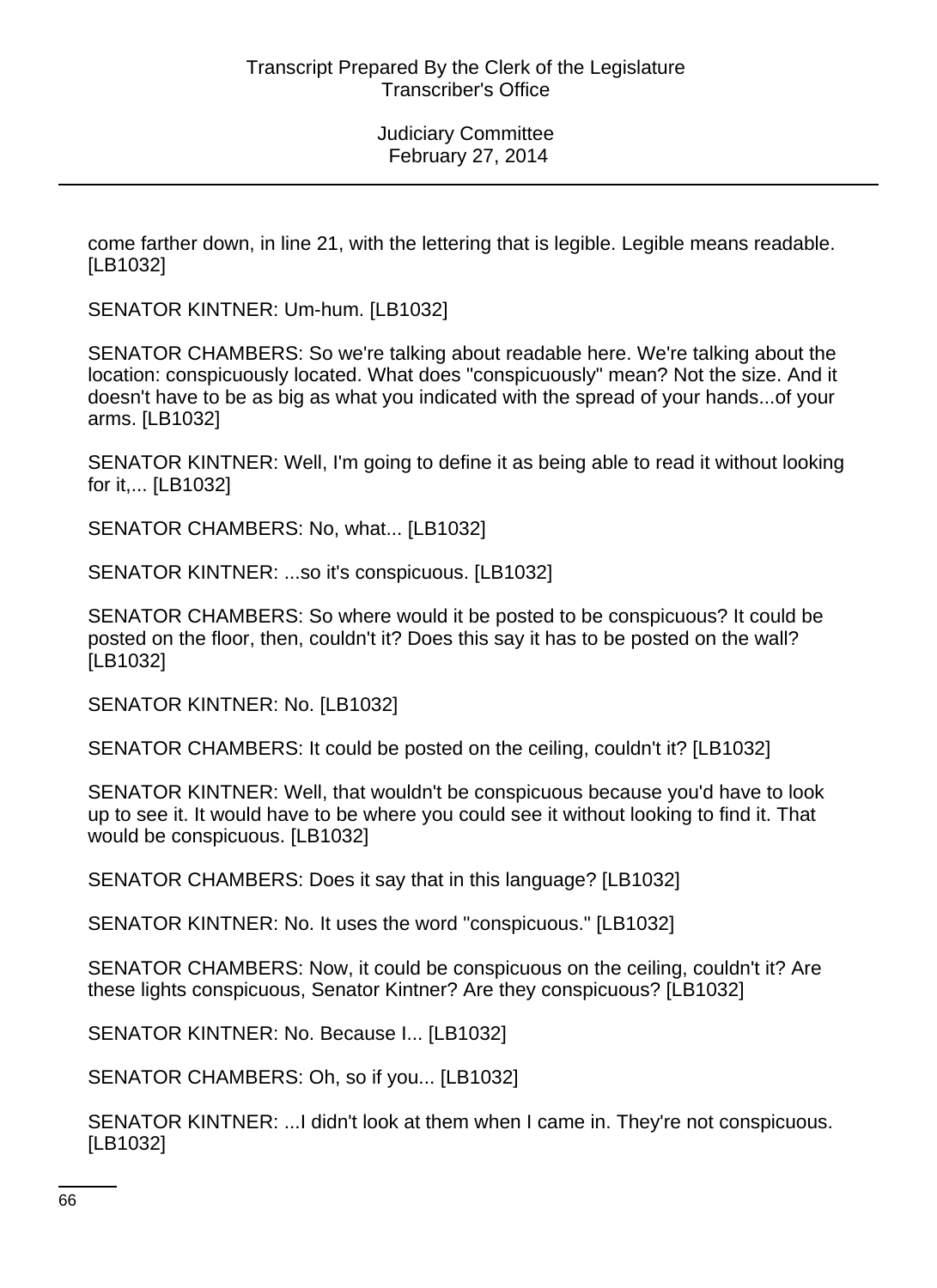SENATOR CHAMBERS: So you don't know what the word "conspicuous" really means, do you? [LB1032]

SENATOR KINTNER: It means you can easily find it. That's what we're referring to right here. [LB1032]

SENATOR CHAMBERS: But the statute doesn't say that, does it? [LB1032]

SENATOR KINTNER: It says conspicuous. [LB1032]

SENATOR CHAMBERS: It could be posted on the floor, couldn't it? [LB1032]

SENATOR KINTNER: Well, they might try that. I don't know. [LB1032]

SENATOR CHAMBERS: Could it...under your...I'm talking about your law, not mine. [LB1032]

SENATOR KINTNER: Conspicuous, so you can easily find it. [LB1032]

SENATOR CHAMBERS: Is that carpet conspicuous? Do you see what a foolish law you've got? [LB1032]

SENATOR KINTNER: Yeah. [LB1032]

SENATOR CHAMBERS: Do you see what they're doing to you? But let's go beyond that. [LB1032]

SENATOR KINTNER: Okay. [LB1032]

SENATOR CHAMBERS: That does require a measure of metaphysical training to understand what conspicuous means. So let's go to what you say, starting in line 14. This in lines 14 through 21 comprises the text of the notice. It says this is what must be shown. [LB1032]

SENATOR KINTNER: That's correct. [LB1032]

SENATOR CHAMBERS: Suppose there's a misspelling. [LB1032]

SENATOR KINTNER: Well, then they would probably have to correct it. [LB1032]

SENATOR CHAMBERS: And if they didn't, they would be in violation, wouldn't they? [LB1032]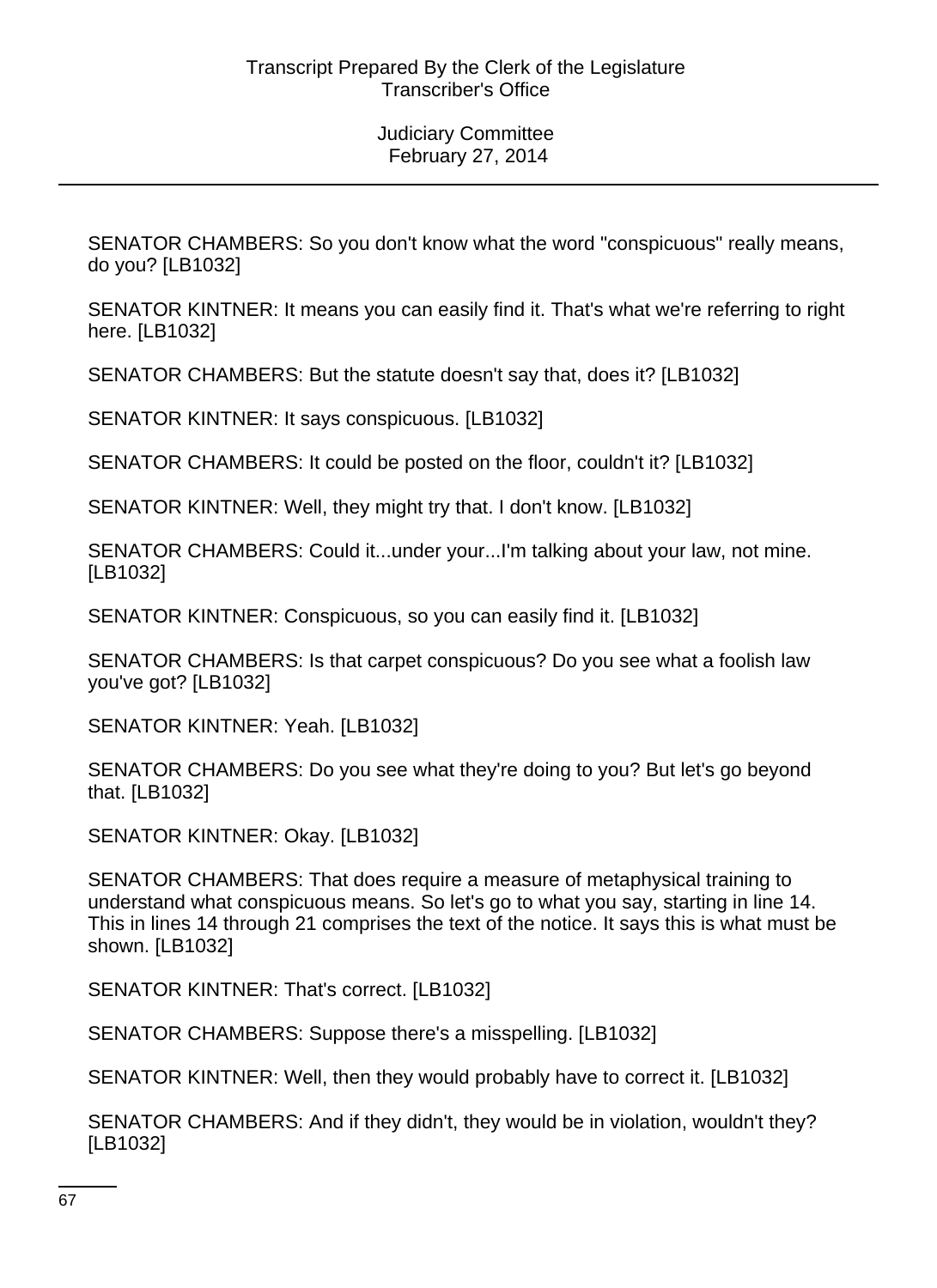SENATOR KINTNER: I don't think so. [LB1032]

SENATOR CHAMBERS: No, I'm not talking about what you think. What does this say? This is what it shall say. [LB1032]

SENATOR KINTNER: Right. [LB1032]

SENATOR CHAMBERS: Now, if I...suppose...then let's make it easy. Let's go to line 16. [LB1032]

SENATOR KINTNER: Okay. [LB1032]

SENATOR CHAMBERS: If instead of the word "we," the personal pronoun "I" is there. That would be in violation, wouldn't it? [LB1032]

SENATOR KINTNER: You know, I think there's the spirit of the law. And if you can make a good-faith effort to put it somewhere where you think it's conspicuous and you try to spell everything right and you type it out so it's legible, I think there's a spirit of the law. I don't think anybody would quibble with that. [LB1032]

SENATOR CHAMBERS: Then let's go to page 2 in line 8. Now a negligent violation of this section makes you guilty and subject to a \$10,000 fine a day. If I put "I," then I'm not exercising the care required to print this sign exactly as it is here, because it's written here for me. So let's say that I use a contraction in line 16. Instead of cannot, I put can't. Would that be a violation? [LB1032]

SENATOR KINTNER: Well, it would have to be... [LB1032]

SENATOR CHAMBERS: You're not sure, are you. [LB1032]

SENATOR KINTNER: ...have to be knowing, reckless, or negligent. [LB1032]

SENATOR CHAMBERS: But you're not sure if I substitute the contraction can't for cannot. You don't know for sure whether that's a violation, do you? [LB1032]

SENATOR KINTNER: Well, I think we go to knowing,... [LB1032]

SENATOR CHAMBERS: But you're not... [LB1032]

SENATOR KINTNER: ...reckless, or negligent. So if you put can't instead of cannot, I don't know. I don't know, would that... [LB1032]

SENATOR CHAMBERS: That's what I'm saying: You don't know. And if you don't know,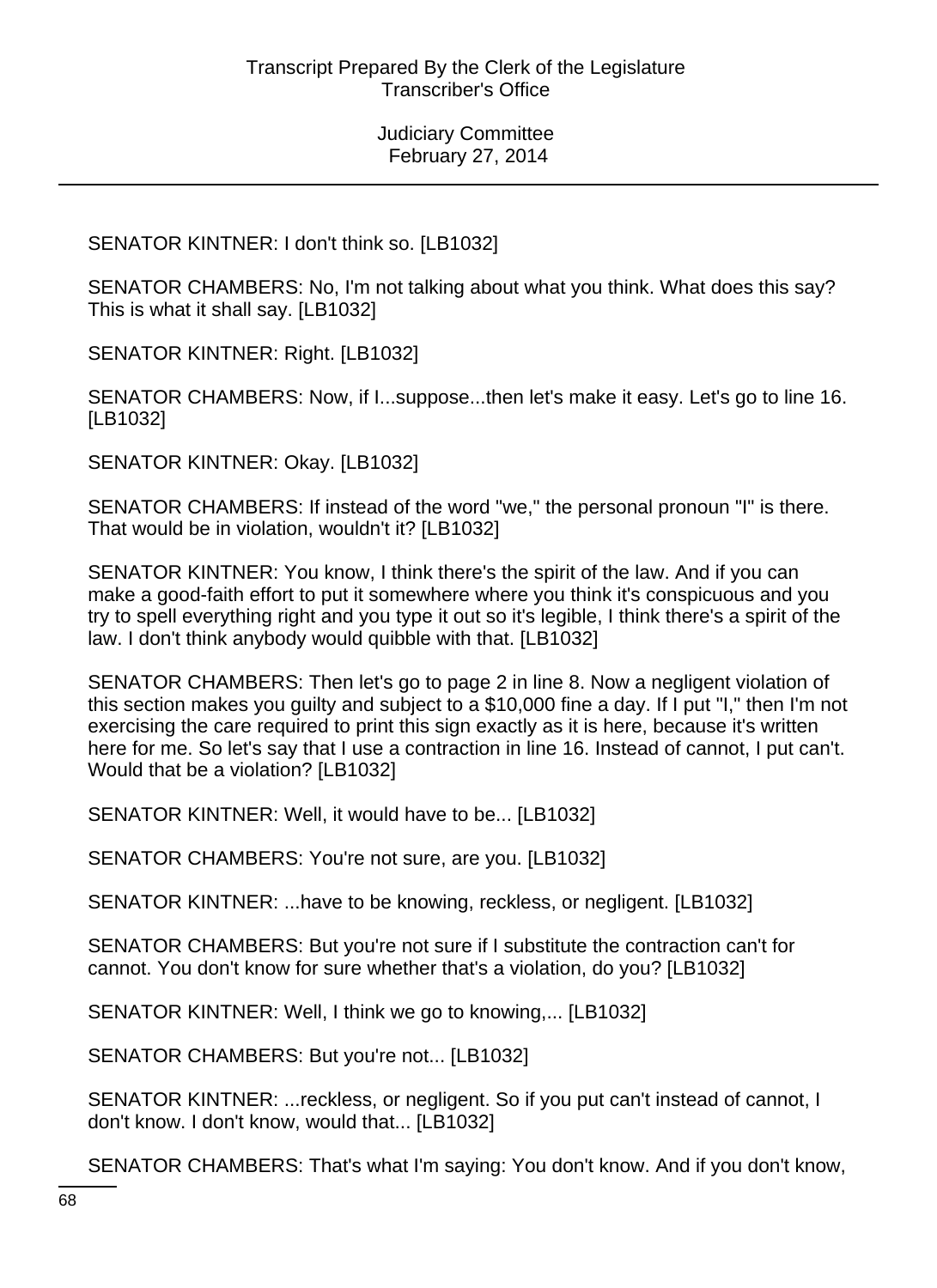then that is the definition of ambiguous, because a person does not know what is allowed and what is not. So you're not given fair notice and you cannot be found guilty. But let's continue. And this is what happens when you bring these bills. We need time because we're compiling a record, and I want that record to show what your friends in pro-life gave you...or Right to Life. [LB1032]

SENATOR KINTNER: And I want the record to show, too, what we're trying to do here,... [LB1032]

SENATOR CHAMBERS: But let's... [LB1032]

SENATOR KINTNER: ...so it cuts both ways. [LB1032]

SENATOR CHAMBERS: Let's continue. Let's go to line 17, beginning with the word "it." "It is against the law." Suppose instead of putting "It's against the law," and on my sign it says, "It is unlawful." I haven't written what the statute says I have to put on that sign, have I? It doesn't matter what I intend or what I mean. This says the notice shall be what is here. That means I've got to do what is here to comply with this law, doesn't it? If I substitute "illegal" or "unlawful," the meaning may be the same but I haven't said it the way this statute dictates it, the state's message that it's compelling a private person to use. You've got to say it the way the state told you to. That's what you're requiring. You're requiring this mandate, aren't you? [LB1032]

SENATOR KINTNER: That's correct. [LB1032]

SENATOR CHAMBERS: And you're saying if somebody doesn't comply, that person, for not carrying out this mandate, shall be fined \$10,000 a day. [LB1032]

SENATOR KINTNER: That's correct. [LB1032]

SENATOR CHAMBERS: Okay. And you're for that. [LB1032]

SENATOR KINTNER: That's correct. [LB1032]

SENATOR CHAMBERS: But you don't know for sure when a violation occurs in terms of how you present this notice, do you? [LB1032]

SENATOR KINTNER: You know what? If somebody is cited for having it wrong, you know what's going to happen? The prosecutor will say, fix it, and we'll be done with it. That's what will happen. [LB1032]

SENATOR CHAMBERS: No, no. You're not the prosecutor. You are the senator. We are constructing this law. Now, why don't we say in the law what we mean and not leave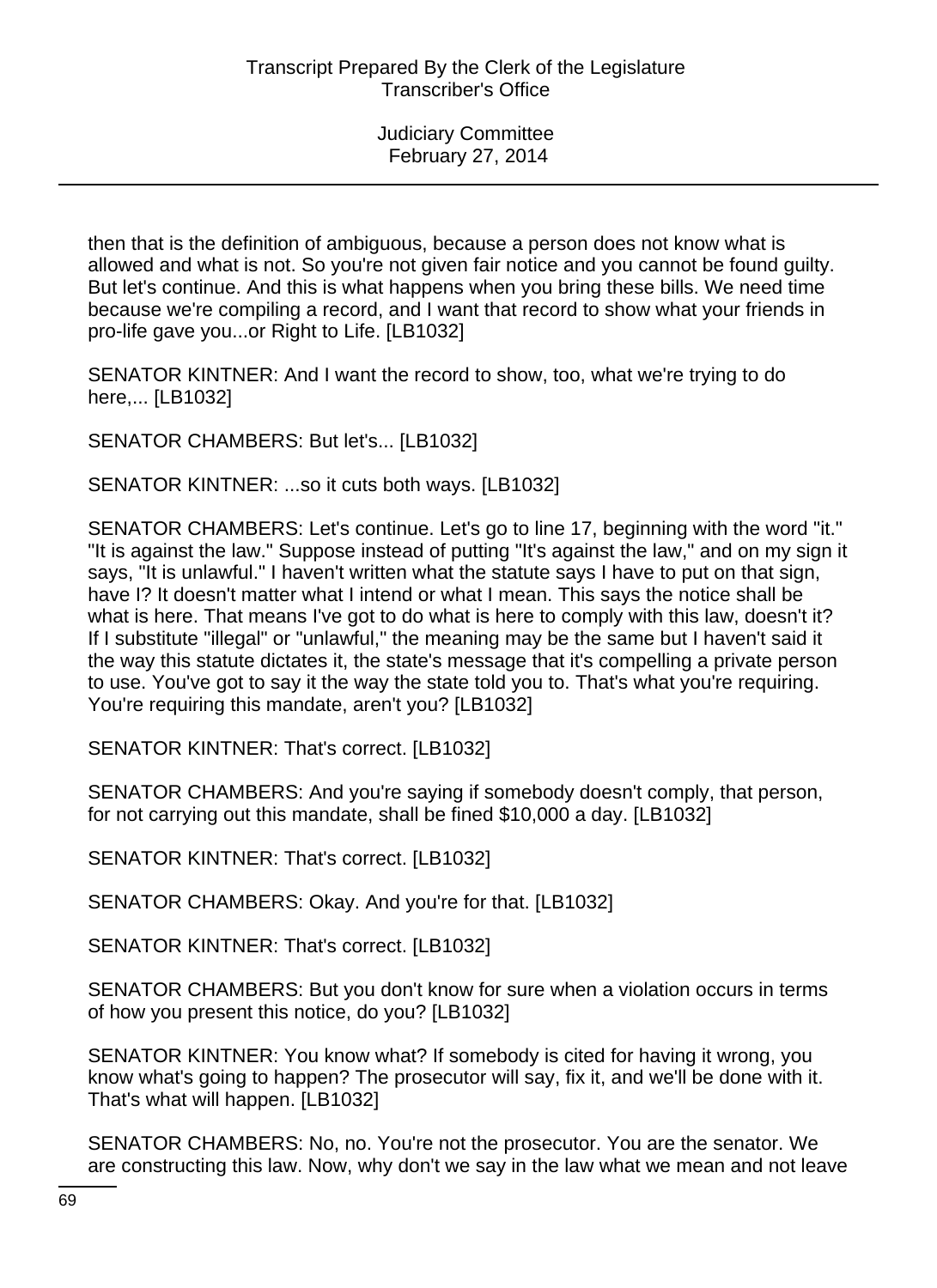it to a prosecutor to say, well, the state said this is what has to be here, but I as a prosecutor will say, it doesn't have to mean what it says. But let's continue. And this is what happens when you bring this here. Other people get tired. I don't. I'm meticulous, because we're talking about what I consider to be a crime, a criminal violation; and you don't. But let's continue. Suppose I leave out the words, in line 17... [LB1032]

SENATOR KINTNER: On page 1, right? [LB1032]

SENATOR CHAMBERS: Page 1. [LB1032]

SENATOR KINTNER: Okay. [LB1032]

SENATOR CHAMBERS: ...the two words "freely given"...three words, "freely given and," and I simply put "unless we have your voluntary consent." If I leave out those words "freely given and," I'm in violation of this notice. Isn't that correct? If I leave out words that you have ordered to be there, I'm in violation of the statute, aren't I? [LB1032]

SENATOR KINTNER: Yes. Just print the words down. How hard can that be? Print the words down. [LB1032]

SENATOR CHAMBERS: Senator Kintner, don't act like a child now. (Laughter) I'm going to treat you like a grown man. You brought this to us. I ask you, were you embarrassed? And you said no. [LB1032]

SENATOR KINTNER: You know what? We made it so easy, we wrote it down for you. Now how hard can that be. [LB1032]

SENATOR CHAMBERS: It should be very simple. [LB1032]

SENATOR KINTNER: Okay. We agree. [LB1032]

SENATOR CHAMBERS: So let's continue analyzing what you presented. If I leave out the words "freely given and," then I'm in violation. It should be easy to answer. Let me ask you a general question. If my notice is not the same as that required by statute; if mine is not the same, am I in violation of that statute? [LB1032]

SENATOR KINTNER: You know what? I think... [LB1032]

SENATOR CHAMBERS: Senator Kintner,... [LB1032]

SENATOR KINTNER: ...you are. I think you are. [LB1032]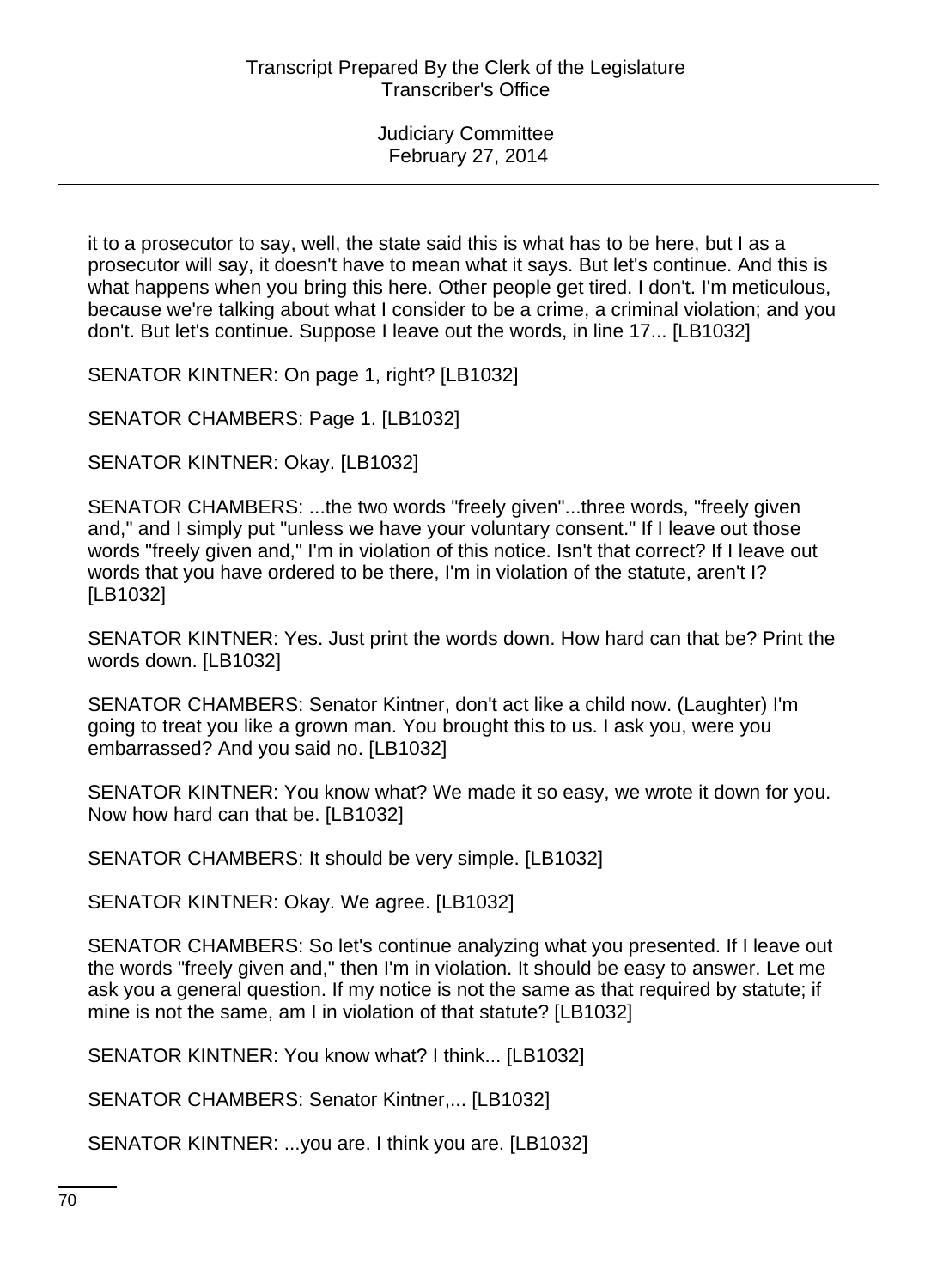SENATOR CHAMBERS: ...if it's not the same, then I haven't complied with what the statute said, have I? [LB1032]

SENATOR KINTNER: No, to comply with it... [LB1032]

SENATOR CHAMBERS: Okay. [LB1032]

SENATOR KINTNER: ...how hard can that be? [LB1032]

SENATOR CHAMBERS: Okay. And if I haven't complied, then I am subject to a \$10,000 fine...\$10,000-a-day fine, am I? [LB1032]

SENATOR KINTNER: Yes, you are subject to... [LB1032]

SENATOR CHAMBERS: Okay. [LB1032]

SENATOR KINTNER: ...a \$10,000-a-day fine. [LB1032]

SENATOR CHAMBERS: And that's your intention, isn't it? [LB1032]

SENATOR KINTNER: Yes, it is. [LB1032]

SENATOR CHAMBERS: Okay. So don't be so reluctant to answer the questions. Now let's continue. You have the right to contact any local or state law enforcement agency. Do they have the right to contact a federal agency also? [LB1032]

SENATOR KINTNER: Yes, I would think you have a right to do that. Yes. [LB1032]

SENATOR CHAMBERS: But we don't want them to have to worry about that. This is limited only to a state or local, right? Correct? [LB1032]

SENATOR KINTNER: The signage is. [LB1032]

SENATOR CHAMBERS: Going by your language. [LB1032]

SENATOR KINTNER: The signage is. You have a right to call anyone you want on the phone. You can call Papa John's pizza... [LB1032]

SENATOR CHAMBERS: But we're dealing with this... [LB1032]

SENATOR KINTNER: ...on the phone. You have the right. [LB1032]

SENATOR CHAMBERS: But you didn't say Papa John's pizza. I'm dealing with...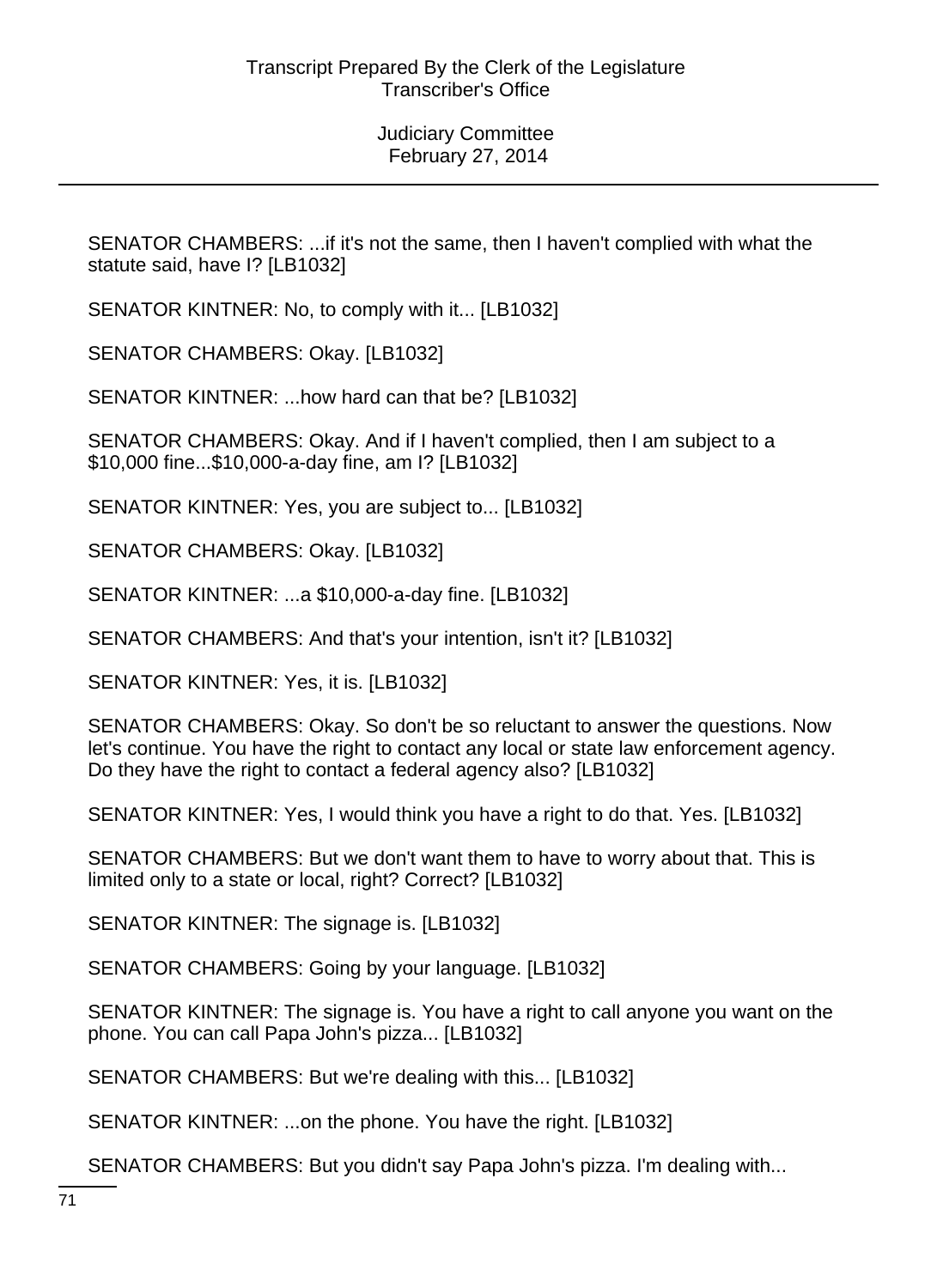[LB1032]

SENATOR KINTNER: No. [LB1032]

SENATOR CHAMBERS: Senator Kintner, I'm dealing with your language. Let's deal with your language. [LB1032]

SENATOR KINTNER: Well, you were talking about rights, and I wanted to just talk about rights. [LB1032]

SENATOR CHAMBERS: You would have agreed with me if we were talking about your language when I said it doesn't apply to federal. You would have just said, right, it doesn't. But you bring in Papa John's pizza. I know you might be hungry. The hour is late. But try to concentrate on this if we can. "To receive protection from any actual or threatened physical abuse or violence." What does that have to do with this particular sign and giving notice of what a person is entitled to when it comes to an abortion? This could apply to somebody approaching you on the street and saying, I'm going to knock the daylights out of you. Why should this person in this facility be required to give a person notice that you have a right to protect the law enforcement agency if somebody threatens you with violence? That sentence could be taken out, couldn't it? [LB1032]

SENATOR KINTNER: The reason that we put that in there is just to reinforce you have that right. You have a lot of other rights that we didn't put in there. [LB1032]

SENATOR CHAMBERS: We're not talking about that. [LB1032]

SENATOR KINTNER: We just put these rights in there. [LB1032]

SENATOR CHAMBERS: If we eliminated this sentence, what damage would it do to what you're supposedly trying to make clear? We don't really need it, do we? [LB1032]

SENATOR KINTNER: Yeah, we do. [LB1032]

SENATOR CHAMBERS: Okay. [LB1032]

SENATOR KINTNER: Because a threat is an implied threat or a physical threat. We want to make sure every threat is covered. [LB1032]

SENATOR CHAMBERS: Then...okay, let's go to line 22. "The sign required pursuant to this section"--the signage required, and it tells you what you have to put on that sign--"shall be printed with lettering that is legible and shall be..." Remember how wide you were spreading your arms? [LB1032]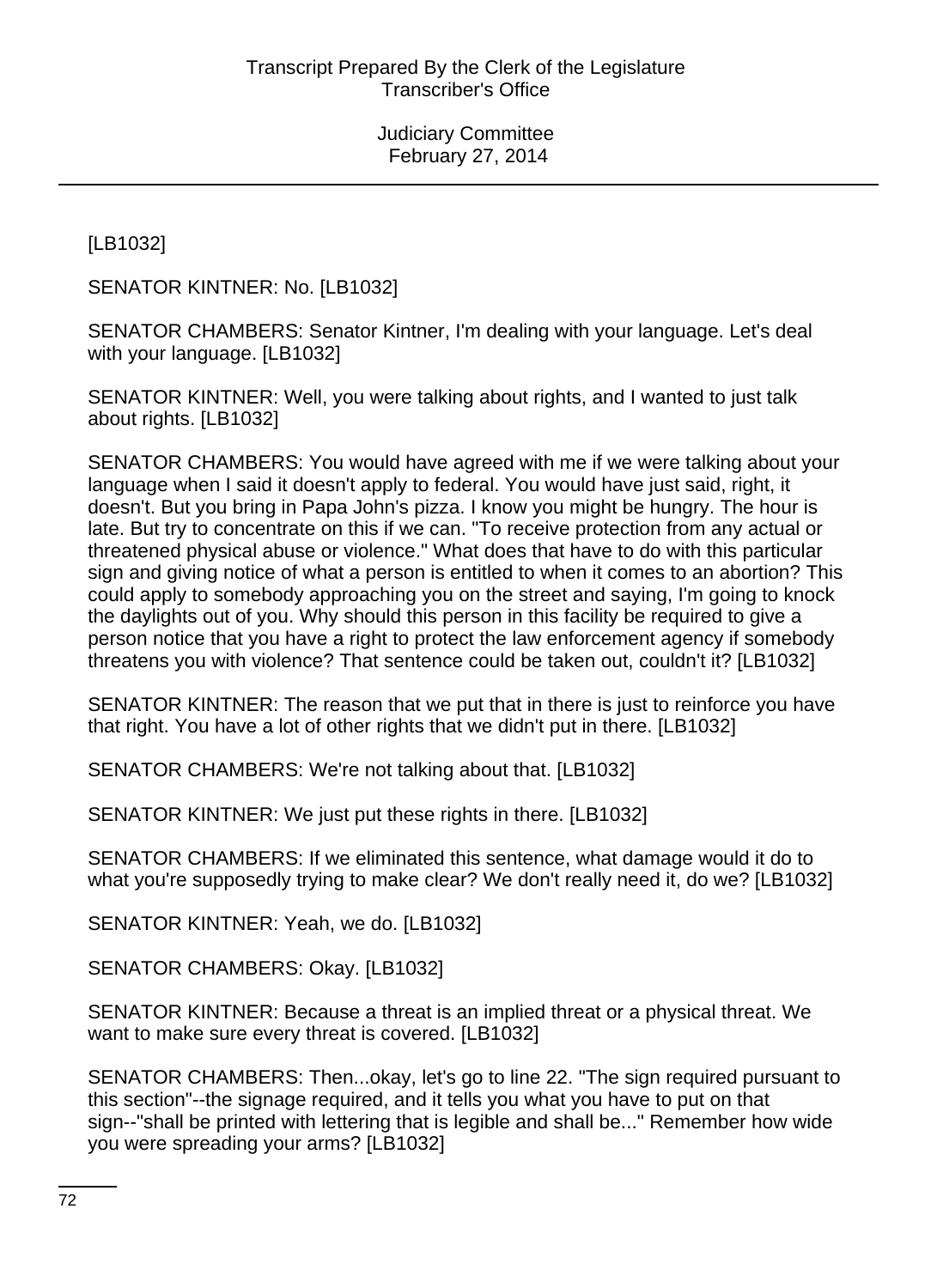SENATOR KINTNER: Right, like this. Yeah. [LB1032]

SENATOR CHAMBERS: Okay. Now let's see how large the printing can be at a minimum: at least three-quarters of an inch. Three-quarters of an inch is something like the space between my fingers, and that's about an inch. So three-quarters of an inch lettering, giving this message, wouldn't be on a sign as wide as you spread your arms, would it? You didn't give any dimensions for the paper on which the sign would be printed, did you? So if this can be printed on a sheet of paper the size of a sheet of notebook paper or typing paper, 8x11, or 11x14, then you would be safe. Is that true? And I see you've got help. [LB1032]

SENATOR KINTNER: Yes, we have it. [LB1032]

SENATOR CHAMBERS: Is that the correct size? [LB1032]

SENATOR KINTNER: Yes, this is the size. [LB1032]

SENATOR CHAMBERS: Would you hold that so the committee members can see it? Would you face that toward us so we can see it? [LB1032]

SENATOR KINTNER: Yes. There we go. This is it right here. [LB1032]

SENATOR CHAMBERS: Now how much of that board does it cover? [LB1032]

SENATOR KINTNER: Oh, a little bit more than half. [LB1032]

SENATOR CHAMBERS: And is that lettering...how tall is each one of those letters? [LB1032]

SENATOR KINTNER: About three-quarters of an inch type style. [LB1032]

SENATOR CHAMBERS: How do you know? [LB1032]

SENATOR KINTNER: That's about it. [LB1032]

SENATOR CHAMBERS: No. Was it measured? And whoever printed it knows that it was measured. All right. Now that's not as wide as you spread your arms, is it? [LB1032]

SENATOR KINTNER: Well, this was. Yeah, right there. [LB1032]

SENATOR CHAMBERS: Oh, so you're going to have it...the lettering running up and down instead of across. [LB1032]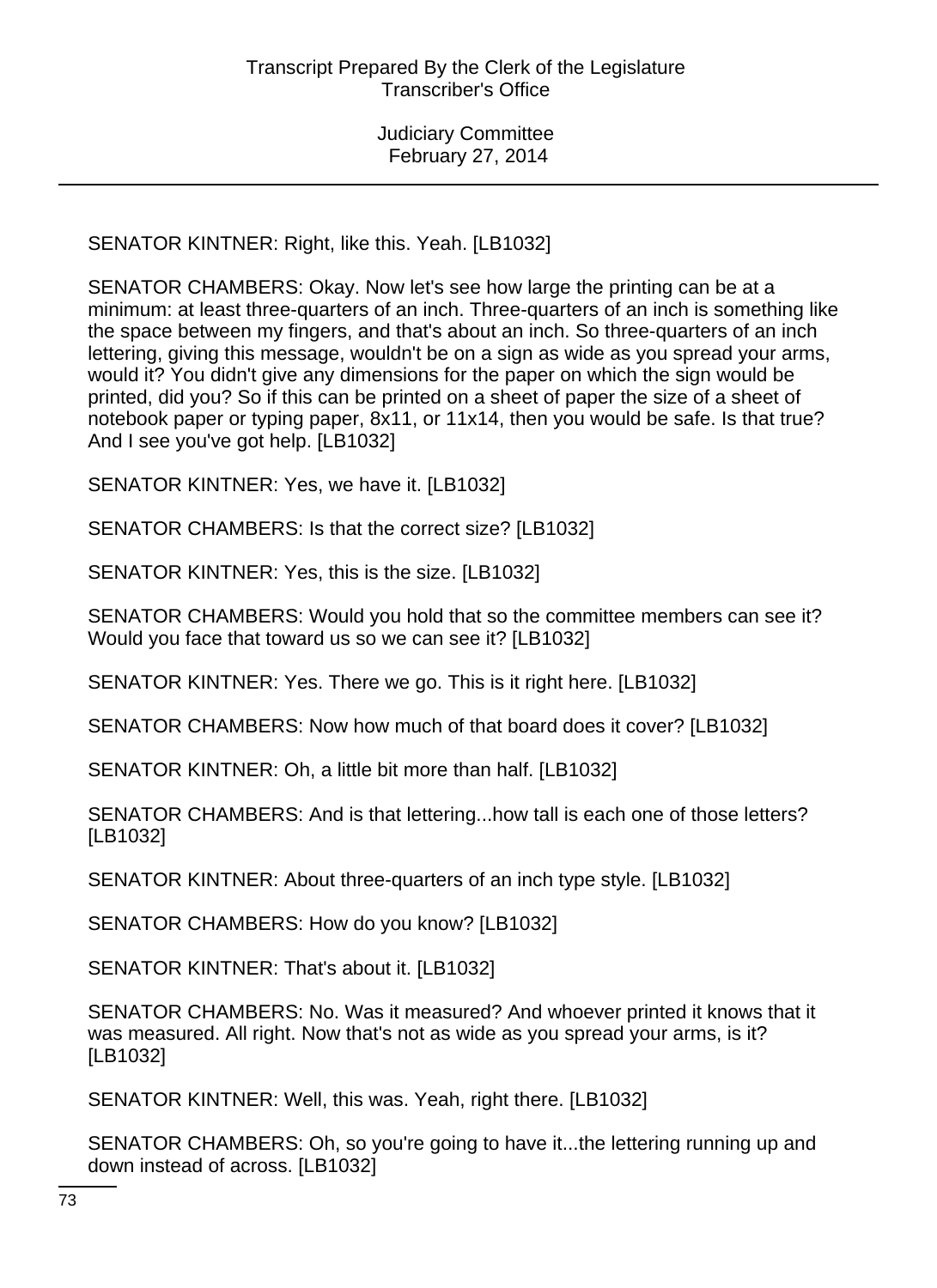SENATOR KINTNER: Do it any way you want. Just as long as it's on there, do it any way you want. [LB1032]

SENATOR CHAMBERS: Thank you. Then I don't have to have the letters upright. I can have the sign sideways, if I choose. You just said, any way I want, didn't you? [LB1032]

SENATOR KINTNER: Yeah, you can print it like this or you can print it like this. [LB1032]

SENATOR CHAMBERS: Yes, I can do it. Can I have it upside down if I want to? [LB1032]

SENATOR KINTNER: Just as long you can read it. As long as it's legible. [LB1032]

SENATOR CHAMBERS: And it is legible, isn't it? [LB1032]

SENATOR KINTNER: As long as it's legible. [LB1032]

SENATOR CHAMBERS: So I could have it upside down. [LB1032]

SENATOR KINTNER: Well, no, it's not legible then. [LB1032]

SENATOR CHAMBERS: I could have it upside down. [LB1032]

SENATOR KINTNER: It's not legible then. [LB1032]

SENATOR CHAMBERS: To you. [LB1032]

SENATOR KINTNER: It's got to be legible. You've got to be able to read it. Legible. [LB1032]

SENATOR CHAMBERS: Legible to whom? [LB1032]

SENATOR KINTNER: To a normal person. To someone who can read. To someone who has sight. [LB1032]

SENATOR CHAMBERS: Now, let's look at this language. And if your followers are getting tired, I'm glad, because I get tired of this. But we're going to stay here and work through this. The lettering, it says printed. Then on the next page, boldface type. So that precludes me from having a sign painter paint the sign, doesn't it? Because if I paint it, it's not in type. This specifies type, doesn't it? [LB1032]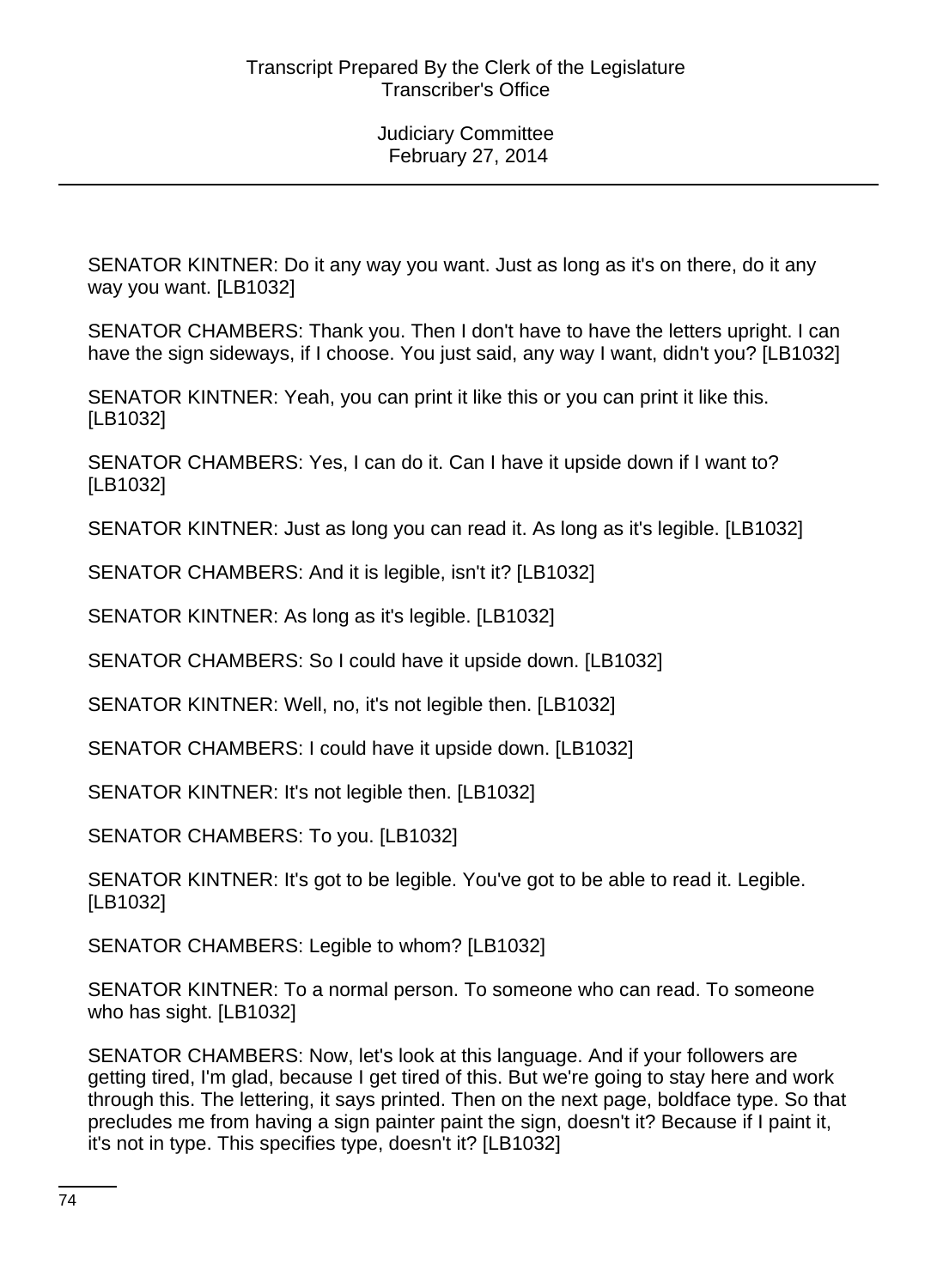SENATOR KINTNER: That's correct. [LB1032]

SENATOR CHAMBERS: Now, what makes type boldface? It doesn't say how thick each letter has to be. Boldface is usually in contradistinction to a different type of lettering which is found in the same text. [LB1032]

SENATOR KINTNER: Well, they're all canned type styles, and then you take whatever type style you're using and then you bold that. That's what it's saying. [LB1032]

SENATOR CHAMBERS: Would I be allowed under this, because it says lettering in line 23, on page 1, to have a sign painter letter it? Can I have a sign painter letter this, or must it be printed? [LB1032]

SENATOR KINTNER: Well, when they letter it, they usually print it. [LB1032]

SENATOR CHAMBERS: And here it limits it to printed, doesn't it? [LB1032]

SENATOR KINTNER: Yeah, it has to be printed. [LB1032]

SENATOR CHAMBERS: The sign shall be printed. [LB1032]

SENATOR KINTNER: That's correct. Not cursive. You can't do cursive. [LB1032]

SENATOR CHAMBERS: Printed with lettering. [LB1032]

SENATOR KINTNER: Um-hum. [LB1032]

SENATOR CHAMBERS: Why could it...if a sign was painted by a professional sign painter, that sign...and it's legible and the letters are one inch tall, that sign would be in violation, wouldn't it,... [LB1032]

SENATOR KINTNER: No, it's...no, no. [LB1032]

SENATOR CHAMBERS: ...since it mandates that it be printed. [LB1032]

SENATOR KINTNER: It says "at least," so it can be three-quarters inch or larger. [LB1032]

SENATOR CHAMBERS: But I'm talking about lettered by a sign painter rather than printed. Does that word in line 23, on page 1, refer to printing, as you indicated, as opposed to cursive? Or does it refer to printing as of the type that you would have on page 2, where boldface type is used? [LB1032]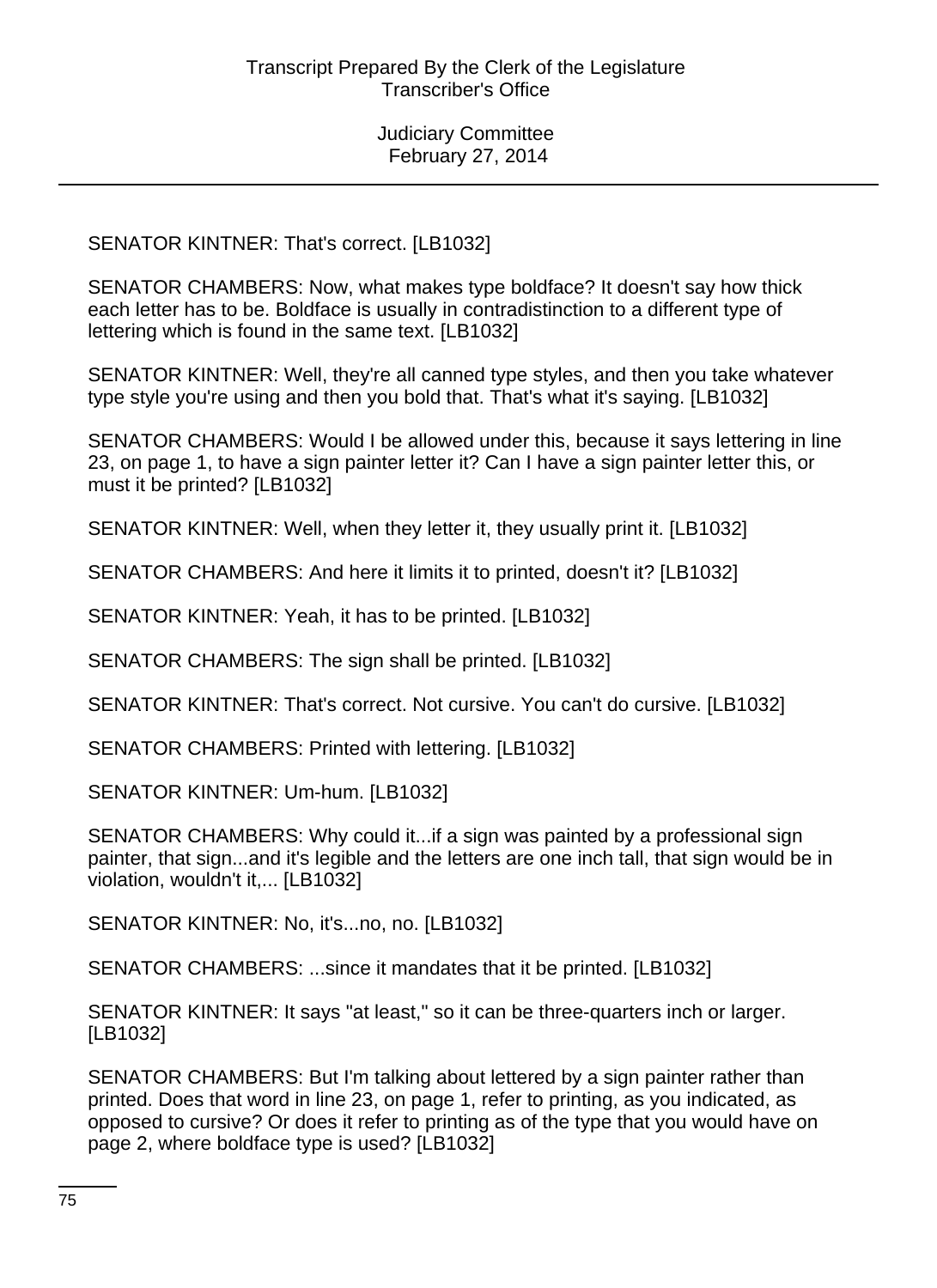SENATOR KINTNER: No. What it's referring to is printed on here, not handwritten. [LB1032]

SENATOR CHAMBERS: Is it ambiguous? [LB1032]

SENATOR KINTNER: Printed commercially on here. [LB1032]

SENATOR CHAMBERS: Is it ambiguous? [LB1032]

SENATOR KINTNER: No. [LB1032]

SENATOR CHAMBERS: Could it mean, could it cover printing by a sign painter? If I printed... [LB1032]

SENATOR KINTNER: Well... [LB1032]

SENATOR CHAMBERS: Senator Kintner, stay with me, and I know the hour is late, but it's your bill. It's the kind of bill that leads to this. If I printed, as a sign painter, those letters that comprise that sign and held the two side by side and you couldn't tell which was printed by some mechanical device or which was lettered by the sign painter, would the one lettered by the sign painter be in violation of this law? [LB1032]

SENATOR KINTNER: No. Printed refers to transferring it onto a sign. The method that the printer uses is up to him; as long as it's transferred on a sign, it's three-quarters of an inch large. When we say printed, we mean transferred onto a sign. [LB1032]

SENATOR CHAMBERS: But no, you mean more, because if you go to the next page, the top of page 2, are the two words "boldface type." [LB1032]

SENATOR KINTNER: Yes. [LB1032]

SENATOR CHAMBERS: Type doesn't refer to lettering by a sign painter, does it? [LB1032]

SENATOR KINTNER: Well, it's the type style. Boldface type. [LB1032]

SENATOR CHAMBERS: That's not... [LB1032]

SENATOR KINTNER: So whatever type style you're using, it has to be boldface and it's got to be three-quarters of an inch. [LB1032]

SENATOR CHAMBERS: But it has to be typed. It has to be typed, mechanically transferred. [LB1032]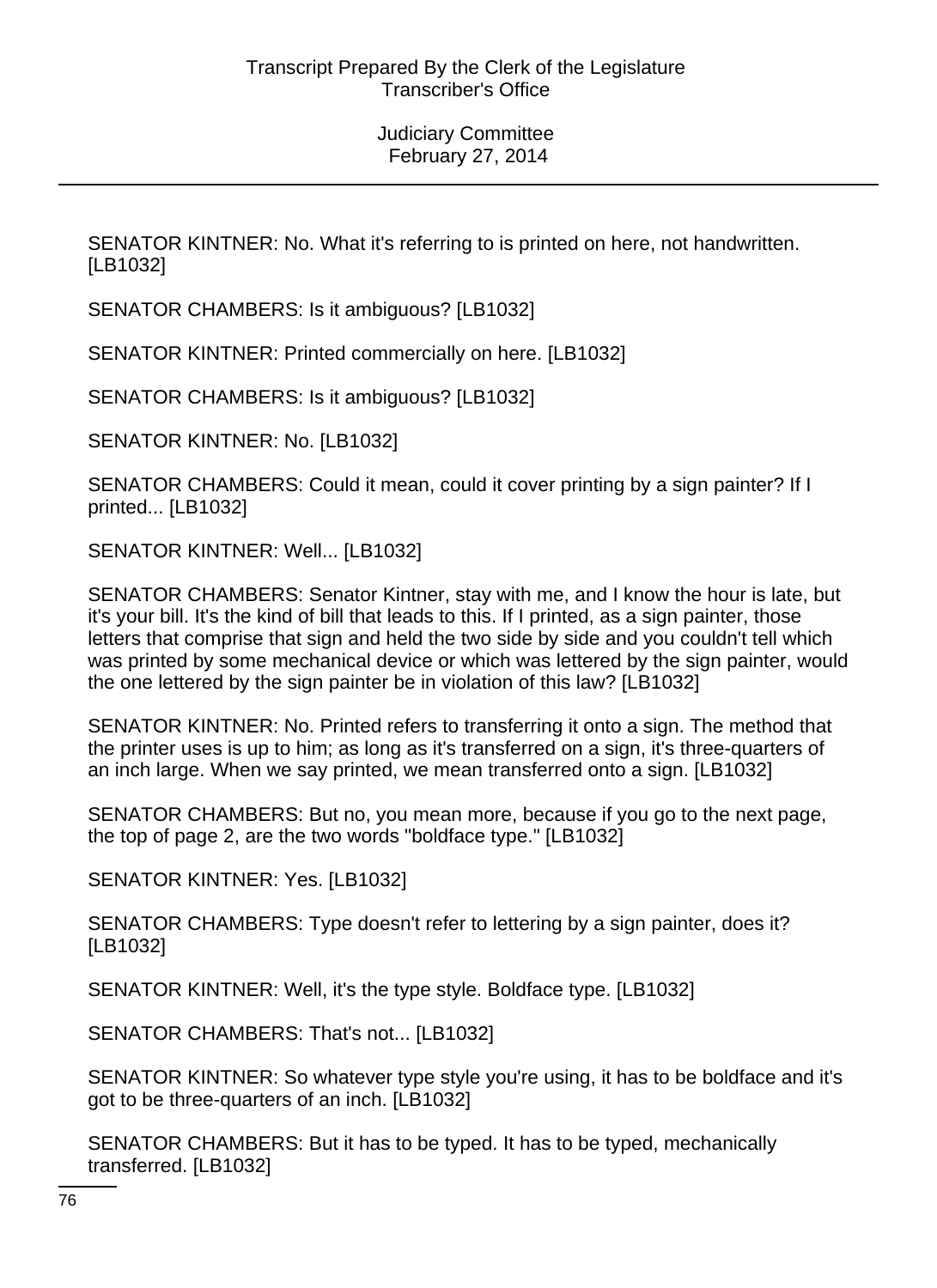SENATOR KINTNER: No. Bold...the type...it is talking about the...the type style is what it's referring to. Type style. [LB1032]

SENATOR CHAMBERS: But that's not clear from the language here, when on the preceding page you have the word "printed," is it? [LB1032]

SENATOR KINTNER: Boldface...no, that's standard industry language. [LB1032]

SENATOR CHAMBERS: This is ambiguous. [LB1032]

SENATOR KINTNER: Boldface type is...in the printing industry is boldface type. That's standard language. [LB1032]

SENATOR CHAMBERS: A person could be prosecuted...wait a minute, I'm getting ahead of myself. If this sign is deemed to be out of compliance by somebody, a complaint has to be made about it before this enforcement machinery comes into play. So to whom would the complaint be filed? To whom would the complaint be filed that a sign is not complying with the statute? [LB1032]

SENATOR KINTNER: Well, I think they would probably call the sheriff or the prosecutor. [LB1032]

SENATOR CHAMBERS: But, are... [LB1032]

SENATOR KINTNER: They can go anywhere they want to go and they'll be directed to where they need to go. [LB1032]

SENATOR CHAMBERS: But the sheriff does not...well, who would handle the action of enforcing this statute? It's not the sheriff's business. The sheriff is not a prosecutor. Or do you think... [LB1032]

SENATOR KINTNER: Well, the prosecutor prosecutes it. The sheriff does the arrest. [LB1032]

SENATOR CHAMBERS: So you feel the sheriff would arrest the person whose sign is out of compliance. [LB1032]

SENATOR KINTNER: Or cite them with a citation. They may not get...they may cite them. I don't know how they'll do it. It's up to them. Let the law enforcement people do their job. [LB1032]

SENATOR CHAMBERS: Law enforcement doesn't enforce civil law. If you're going to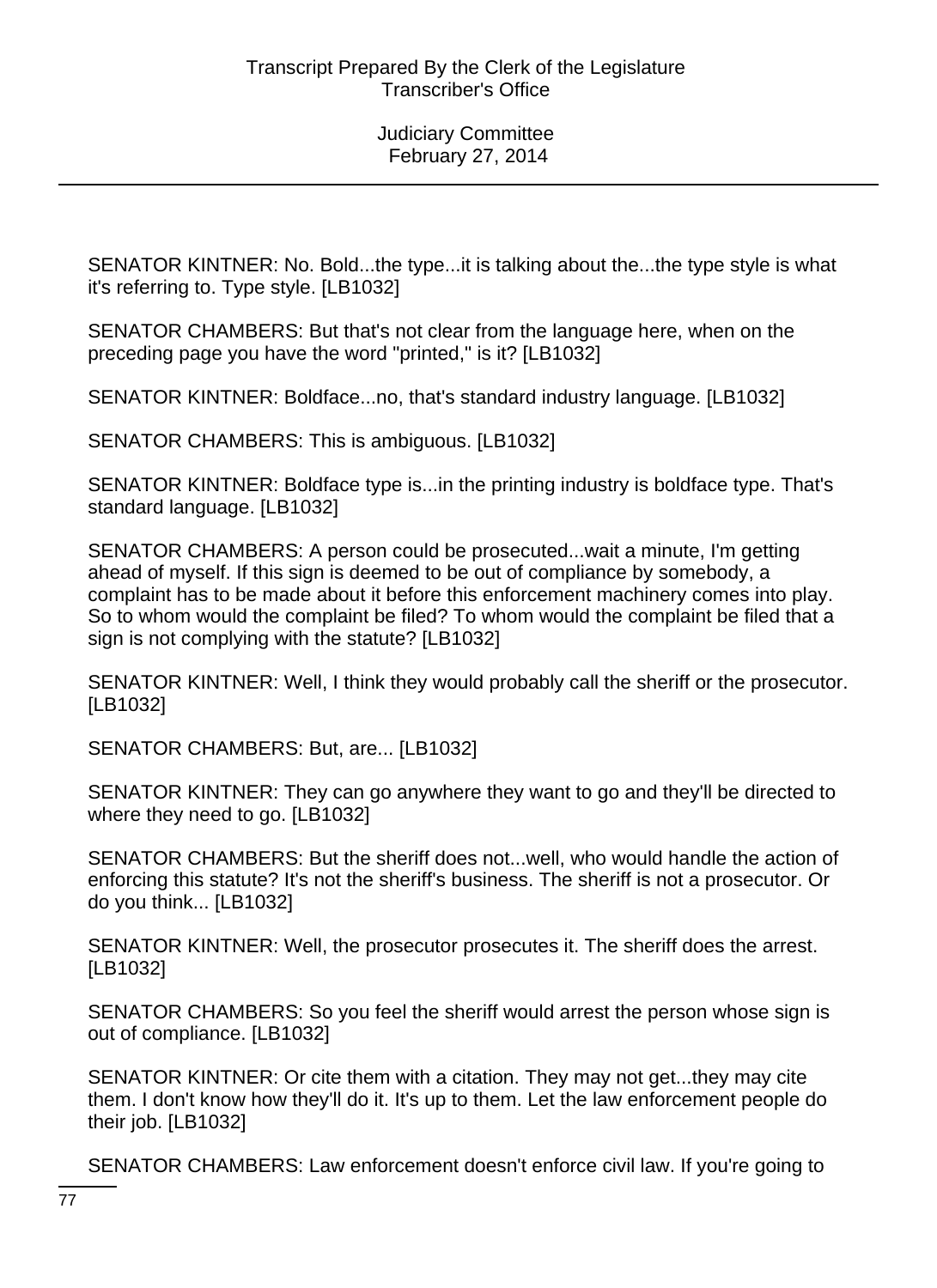have a prosecutor, you're talking about... [LB1032]

SENATOR KINTNER: You just said criminal law. And I agree, this is a criminal statute right here. We're...criminal law. [LB1032]

SENATOR CHAMBERS: Then you have to be very specific, very precise. It cannot be overbroad. It cannot be ambiguous. It cannot have two meanings. And it has to let everybody who sees it, who has ordinary intelligence, know what is allowed and what is not. And since this is a criminal statute, it could not stand constitutional muster anywhere. And you have been... [LB1032]

SENATOR KINTNER: Wrong. Four states. [LB1032]

SENATOR CHAMBERS: You have... [LB1032]

SENATOR KINTNER: You're wrong, it's in four states. [LB1032]

SENATOR CHAMBERS: That doesn't mean anything, what they do in four states. We're talking... [LB1032]

SENATOR KINTNER: You said anywhere. I thought four states is somewhere. [LB1032]

SENATOR CHAMBERS: We're talking about Nebraska. [LB1032]

SENATOR KINTNER: Okay. [LB1032]

SENATOR CHAMBERS: This would be enforced in Nebraska. You've been tricked. You've been bamboozled. You've been suckered. You've been had. Now this is a criminal statute but it's ambiguous. It could mean different things to different people all of whom are trying to comply with the law. And I think some people might read this language the way I do, that the sign must be mechanically produced, using this type. It doesn't say this type of boldface. Type. And we know what the word "type" means in common parlance. And laws are considered to have the meaning that the words have in ordinary usage because the law is governing the conduct of ordinary people. Do you think that if you went into a facility and you know that abortions are performed there, and you know that abortions are performed for reasons other than merely to prevent the death of the mother, would you file a complaint about that sign not being there? Or would there be a busybody sign police squad, known as Right to Life, given the duty to snoop out all of these locations to see if there are not signs? [LB1032]

SENATOR KINTNER: Well, to be honest with you, I probably wouldn't be thinking about that,... [LB1032]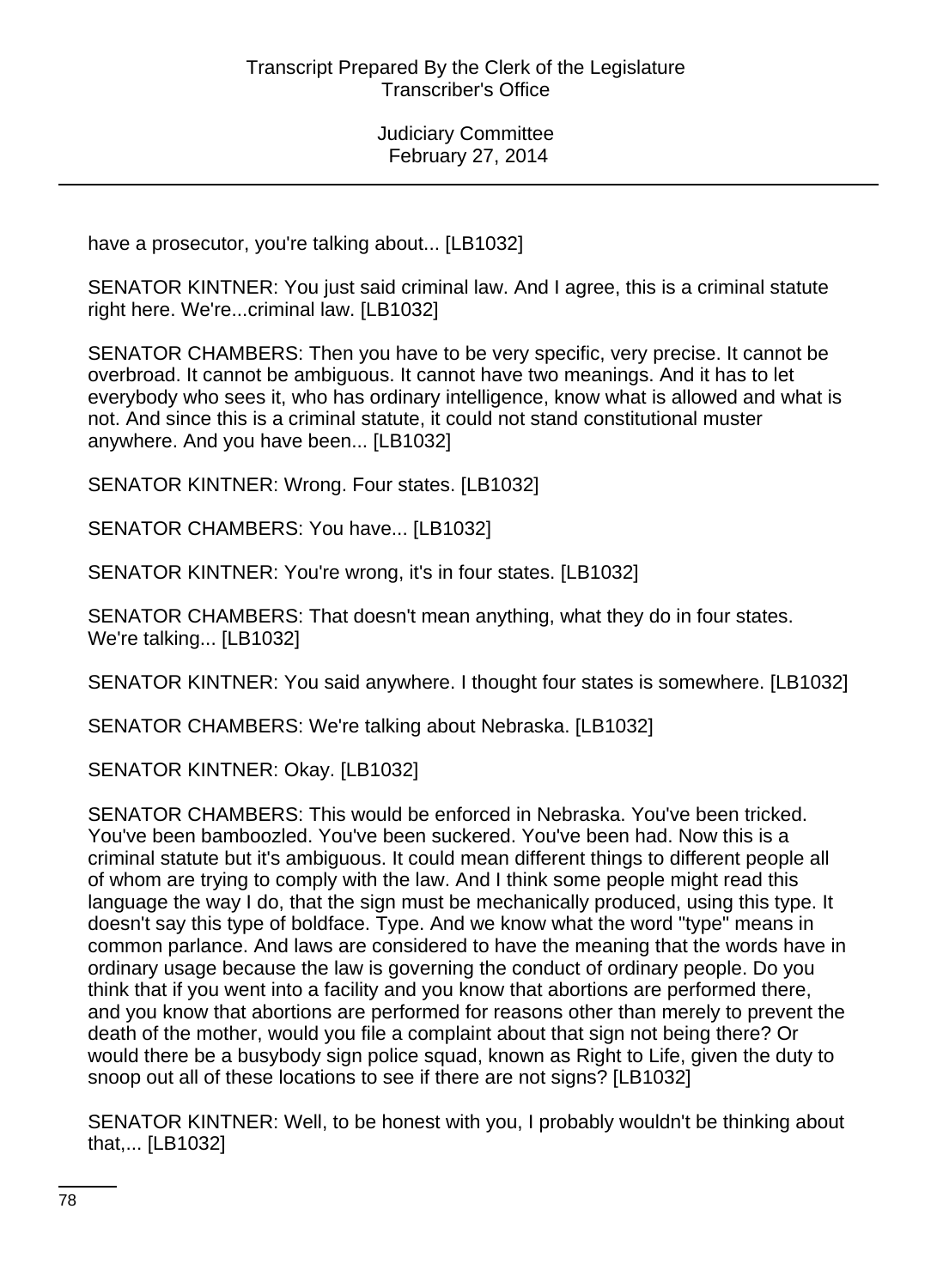SENATOR CHAMBERS: Yeah, I know you wouldn't. [LB1032]

SENATOR KINTNER: ...so I probably would not be the one... [LB1032]

SENATOR CHAMBERS: But some Right to Life people do, because they... [LB1032]

SENATOR KINTNER: You know, if somebody reminded me, I might. Oh, yeah, I... [LB1032]

SENATOR CHAMBERS: Right. At least one snooped in records but didn't have to worry about criminal punishment because diversion was allowed. So there are people in your organization who commit crimes and have committed crimes. So did they tell you that they're going to have people snooping? Do you think that the county attorney is going to have people in his office going around checking all these facilities and measuring the letters to see if these signs are in compliance? Somebody is going to have to file a complaint. Then it's going to be up to the prosecutor to determine whether or not a criminal complaint should be filed, charging that person and taking that person to court, so that the fine can be imposed. The county attorney cannot impose this fine. Who, in your understanding, based on what Right to Life told you, and they have lawyers, how did they tell you a determination would be made that somebody has to pay this fine? Who orders the fine to be paid? [LB1032]

SENATOR KINTNER: First of all, nobody told me. I just know the legal system. I know how it works. You have to be convicted of a crime before you can be punished. [LB1032]

SENATOR CHAMBERS: And it would have to... [LB1032]

SENATOR KINTNER: The idea is not to make anyone pay a huge fine. [LB1032]

SENATOR CHAMBERS: Yes, it... [LB1032]

SENATOR KINTNER: We just want to get signs on the wall. [LB1032]

SENATOR CHAMBERS: No, that... [LB1032]

SENATOR KINTNER: The idea is not to trip anyone up... [LB1032]

SENATOR CHAMBERS: No. [LB1032]

SENATOR KINTNER: ...or make anyone a criminal. [LB1032]

SENATOR CHAMBERS: No, no, no. You said the \$10,000 a day was your idea, didn't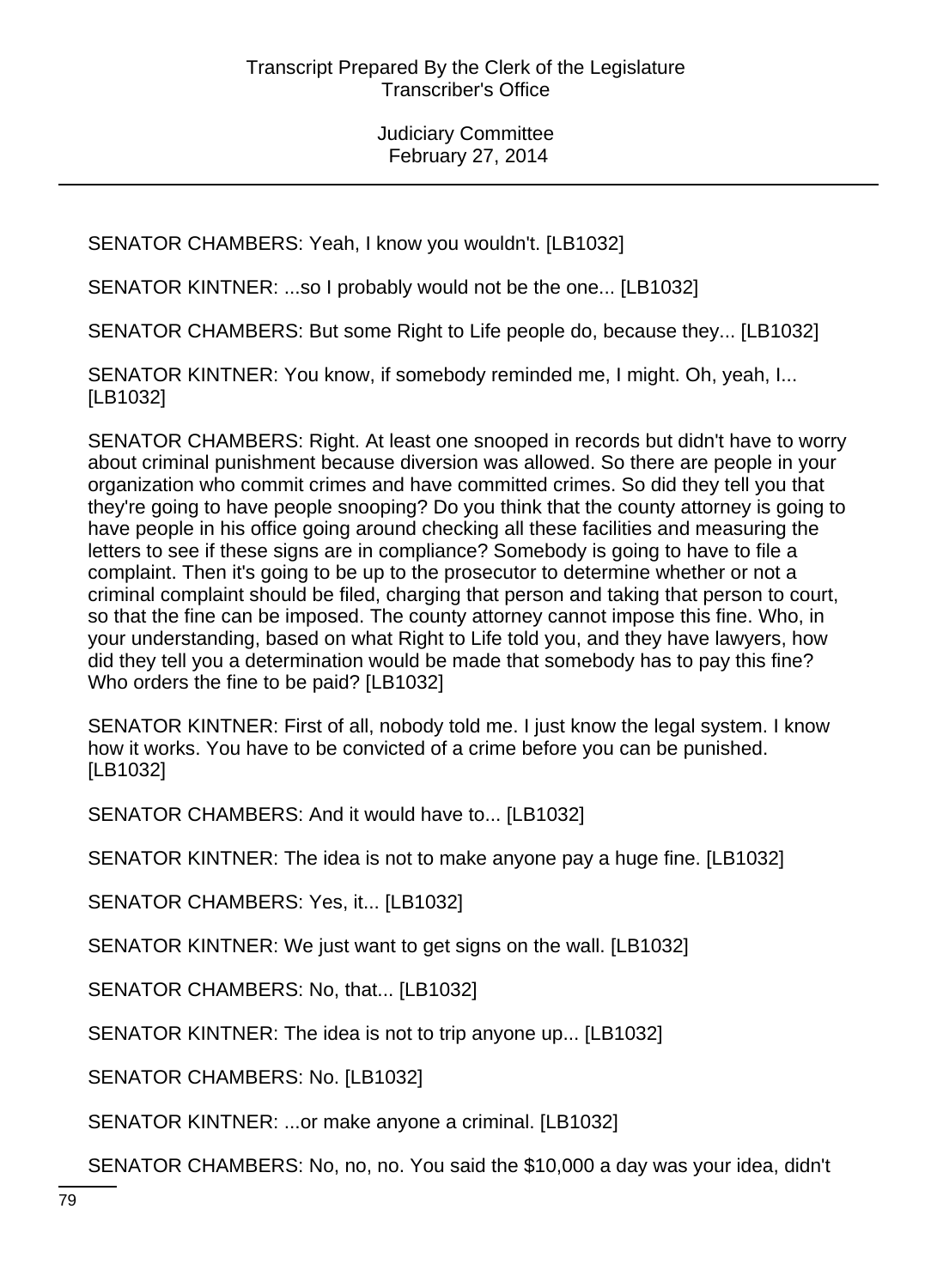you? I pay attention to you. [LB1032]

SENATOR KINTNER: Yeah. I could pick \$10,000, \$5,000, \$7,000, \$15,000. I picked \$10,000. [LB1032]

SENATOR CHAMBERS: And \$10,000 is a big fine, isn't it? [LB1032]

SENATOR KINTNER: Big fine. [LB1032]

SENATOR CHAMBERS: And you intended that to be the punishment for anybody in violation of your law. Wasn't that your intent? [LB1032]

SENATOR KINTNER: That is correct. That is my intent. I wanted to get their attention quick. [LB1032]

SENATOR CHAMBERS: So the intent is to levy a big fine. So now don't tell me that a big fine is not the intent. [LB1032]

SENATOR KINTNER: My intention is to get their attention and make sure it's complied with. I don't want their money. I just them to comply with the law. That's it. [LB1032]

SENATOR CHAMBERS: But if they are out of compliance, you want them to be assessed this fine, don't you? [LB1032]

SENATOR KINTNER: I want them to get in compliance. [LB1032]

SENATOR CHAMBERS: You want the...oh, but that's not allowed by this. It doesn't say... [LB1032]

SENATOR KINTNER: I want them to get in compliance. [LB1032]

SENATOR CHAMBERS: No, it doesn't allow correction. It says \$10,000 a day. And if one of your snoops counted up the number of days and there were 30 days, how much is \$10,000 times 30? Or 30 times \$10,000? [LB1032]

SENATOR KINTNER: Well, I guess they'd have to go in there 30 different times and then call the police. I don't know. [LB1032]

SENATOR CHAMBERS: And each day would be a \$10,000 fine. Let me make it easy. How much would be the fine for ten days? What is ten times \$10,000? [LB1032]

SENATOR KINTNER: I don't know what the prosecutor would do with that. It's up to him. He may say one day, that's it. [LB1032]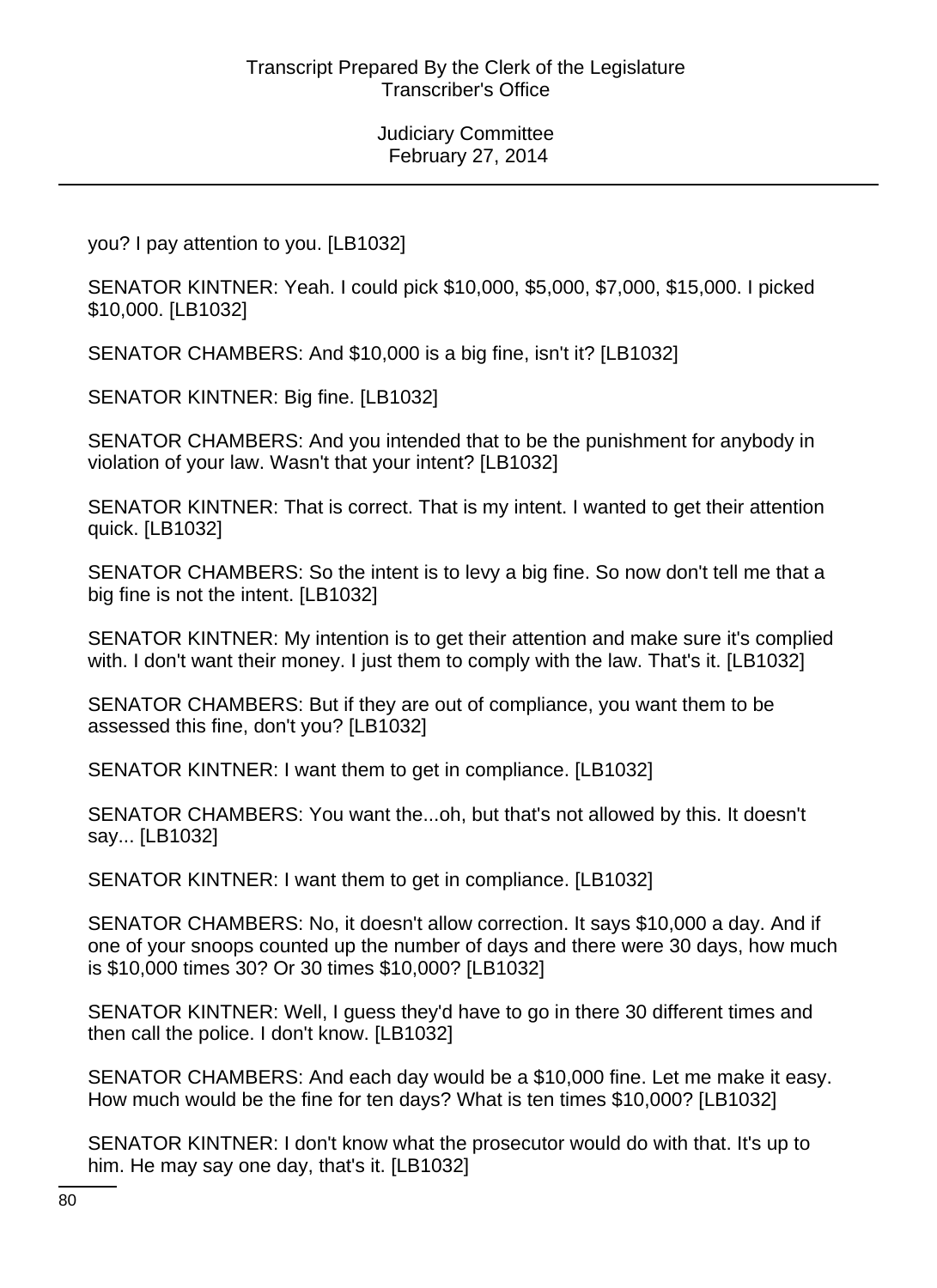SENATOR CHAMBERS: So as confused as this is, you're confused. You don't understand it. [LB1032]

SENATOR KINTNER: The idea is to get compliance. Not to arrest someone or not to fine someone...you can't arrest anyone. Not to fine anyone. The idea is compliance. Get the sign on the wall. That's what we're trying to do. [LB1032]

SENATOR CHAMBERS: Not on the wall. This doesn't say on the wall. [LB1032]

SENATOR KINTNER: In a conspicuous place. [LB1032]

SENATOR CHAMBERS: And you don't know what conspicuously means. You already established that. [LB1032]

SENATOR KINTNER: Yeah, so you walk in and you can see it. See it without looking for it. [LB1032]

SENATOR CHAMBERS: Can you see it...? That's not what it says. Now, I'm going about to let you go, Senator Kintner. [LB1032]

SENATOR KINTNER: Okay. [LB1032]

SENATOR CHAMBERS: But I want there to be a record. [LB1032]

SENATOR KINTNER: Okay. [LB1032]

SENATOR CHAMBERS: Everything you and I have said has been recorded... [LB1032]

SENATOR KINTNER: Right. [LB1032]

SENATOR CHAMBERS: ...and it will be typed. [LB1032]

SENATOR KINTNER: Right. [LB1032]

SENATOR CHAMBERS: And this is a part of the legislative history. And when they...if a court gets this, if any prosecutor would be stupid enough to file a charge on the basis of this, the court...and let's say a person would be convicted, because maybe there are stupid judges like the people in pro-life who wrote this. Maybe you've got a judge who's just like that, because there was one who asked a young woman, did she know that if she gets an abortion she's killing a baby. So you've got some pro-life judges who are stupid also. So there's a conviction and it goes to appeal. And I can't represent anybody but I'd help write the brief, and I would say, let's just present to the court the legislative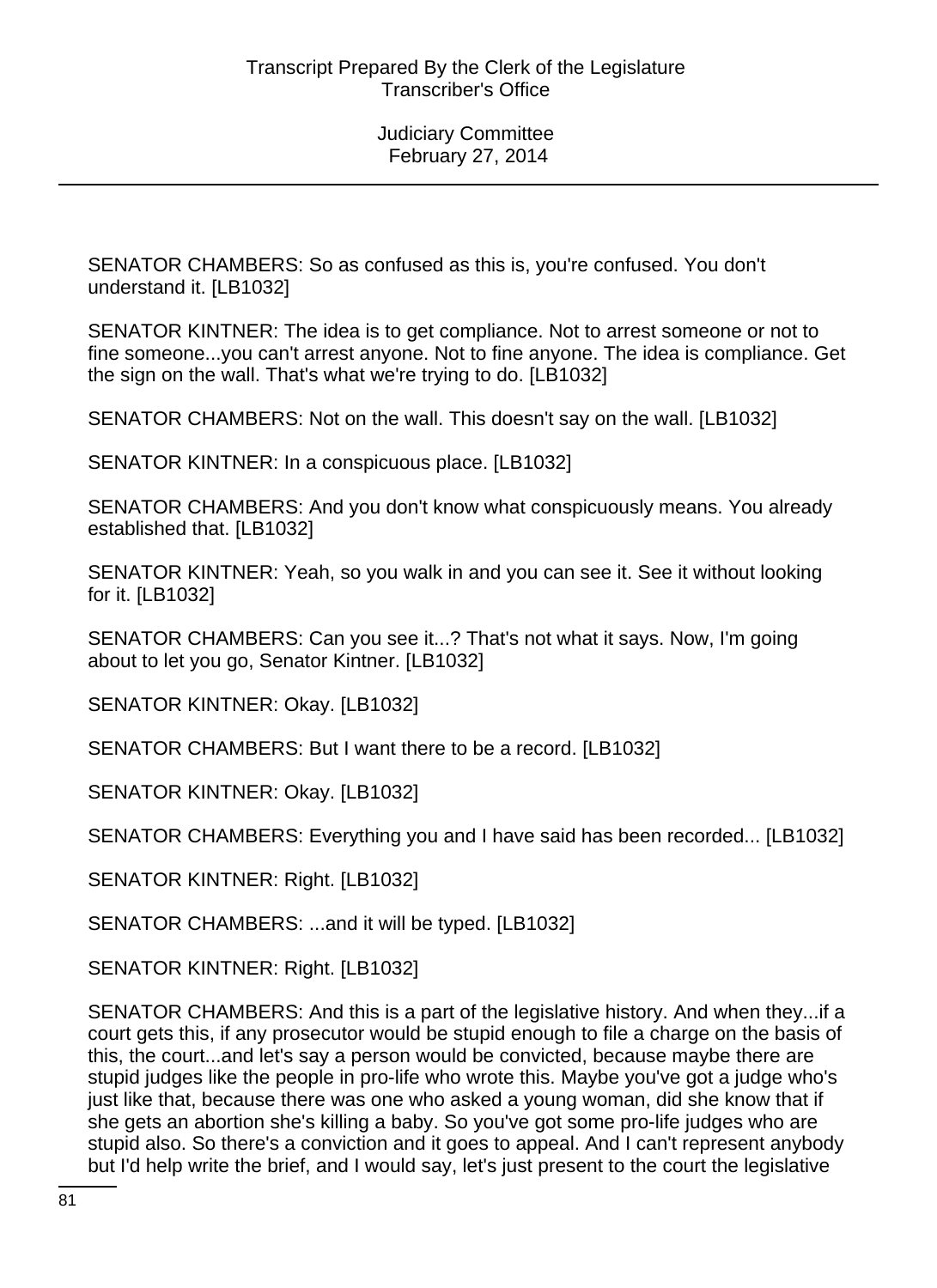history and show how confused the introducer was; what the introducer said was not his intention, did not know what the words meant. And if the one who brought the law, Your Honor, this honorable court, if the one who brought the law does not know what the law means, how can a Legislature be stupid enough to pass a law and they don't know what it means either, and you had a county attorney stupid enough to file a charge and he didn't know what it meant, and you had a lower judge at a lower level convict and he didn't know what it means. I'm hoping, honorable members of this honorable court, that you will serve... [LB1032]

SENATOR ASHFORD: Alan. Alan. Alan. Alan. Alan. Alan. [LB1032]

SENATOR CHAMBERS: ....the function that a Supreme Court is for. [LB1032]

SENATOR ASHFORD: Alan. [LB1032]

SENATOR CHAMBERS: That you will say that this is overbroad, it's ambiguous, it is vague, that no criminal statute can be found constitutional if a person of ordinary intelligence cannot read that statute and know by reading it what conduct is allowed and what conduct is prohibited. The introducer did not know. The Legislature did not know. The county attorney did not know. But I expect that the judges who comprise this honorable court will know. And I deliberately took all of this time. Those who facilitate this kind of stuff being presented to the Legislature, should sit through this. And I have, now that I think about it, a couple more questions if you will bear with me. Do you think that it would be a legitimate exercise of a woman's right under the law of Nebraska to seek an abortion in the case where her health is endangered? Although in the early stages, that's not necessary. But I want to make it possible for you, because you're against abortion, from the things that I've heard. You have offered an amendment which is going to exempt from the operation of this law any medical facility or health facility which performs abortions but solely for the purpose of preventing the death of the woman. And I'll use your term "woman," rather than mother. Would you be against amending this to say, to prevent the death or endanger the health of the mother? Or do you think no abortion should be allowed where the woman's health...and you can put seriously endangered, whatever modifier you want. Do you think that a woman whose health would be seriously endangered by carrying a pregnancy to term should not be allowed to obtain an abortion? [LB1032]

SENATOR KINTNER: Well, you asked me a couple different things. First of all,... [LB1032]

SENATOR CHAMBERS: I'm asking you. [LB1032]

SENATOR KINTNER: ...you asked me if I would take an amendment. No. The language is fine. [LB1032]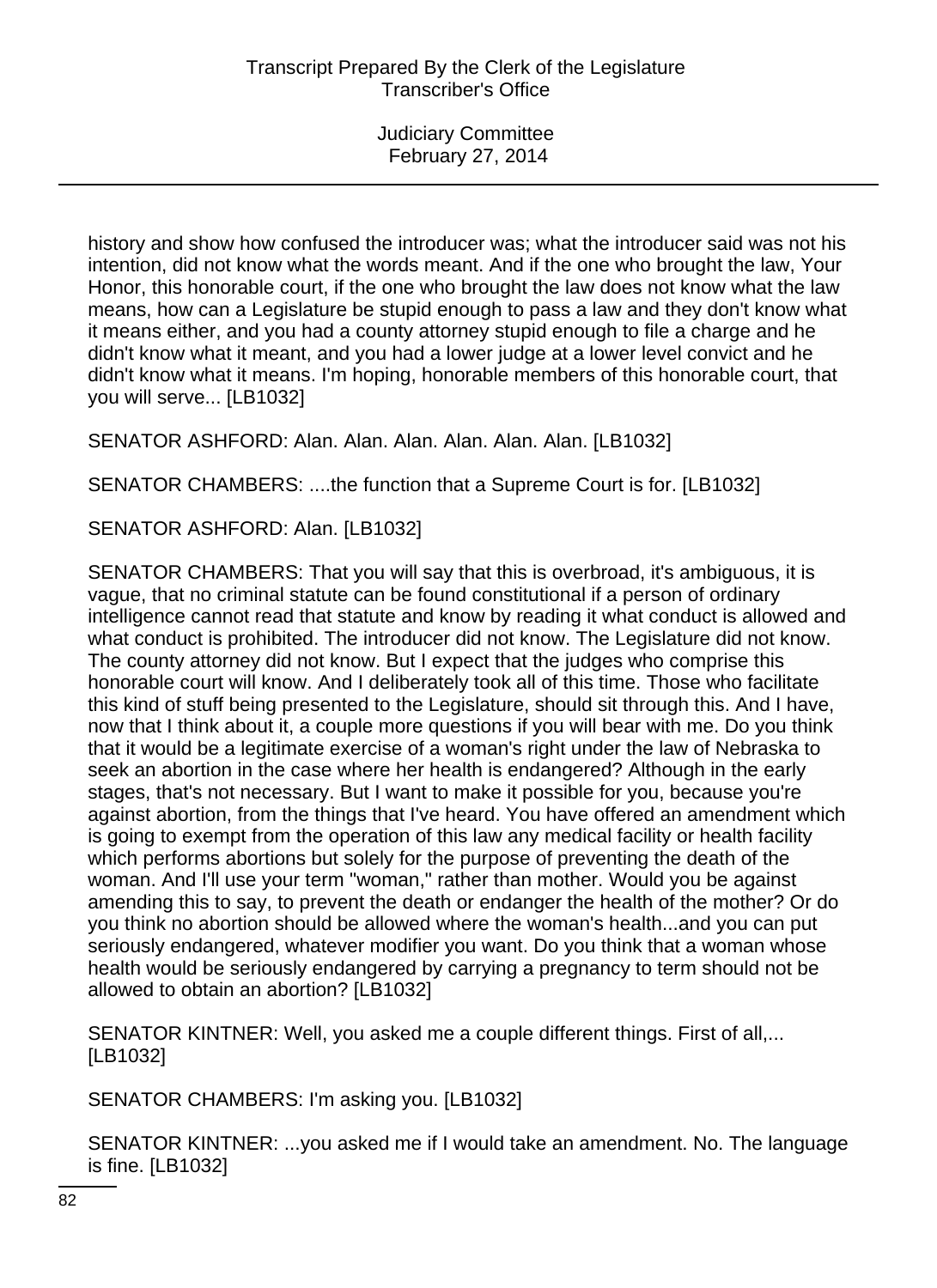SENATOR CHAMBERS: So you... [LB1032]

SENATOR KINTNER: If she comes in for her health, then there will be a sign on the wall she'll get to see. That's the way it is. [LB1032]

SENATOR CHAMBERS: I don't care about the signs. [LB1032]

SENATOR KINTNER: Well, no, you... [LB1032]

SENATOR CHAMBERS: And you told me... [LB1032]

SENATOR KINTNER: ...you asked me about amending it. I'm answering... [LB1032]

SENATOR CHAMBERS: I'm not going to pursue it. [LB1032]

SENATOR KINTNER: ...that one. [LB1032]

SENATOR CHAMBERS: Right. That's why I'm letting it go... [LB1032]

SENATOR KINTNER: Okay. All right. [LB1032]

SENATOR CHAMBERS: ...when you said no. Now I'm going to take these other questions very simply so there can be a yes or no answer to help the court. Where you say this is the notice and you specify every word that must be in that notice, based on your understanding of your law does every word in that notice that is printed with boldface type, at least three-quarters of an inch tall...and it doesn't say three-quarters of an inch tall. It just says three-quarters of an inch. So maybe... [LB1032]

SENATOR KINTNER: It could be three-quarters of an inch short, but we'll take it. [LB1032]

SENATOR CHAMBERS: Or it could be all of it three-quarters of an inch and it would be legible with a magnifying glass. Does your language say that this lettering must be legible without any visual assistance? [LB1032]

SENATOR KINTNER: No. [LB1032]

SENATOR CHAMBERS: So it could be small. When you say three-quarters of an inch, it could be that all of it is in three-quarters of an inch--the lettering--that is... [LB1032]

SENATOR KINTNER: You can tell it's late because you're reaching. You're really reaching here. [LB1032]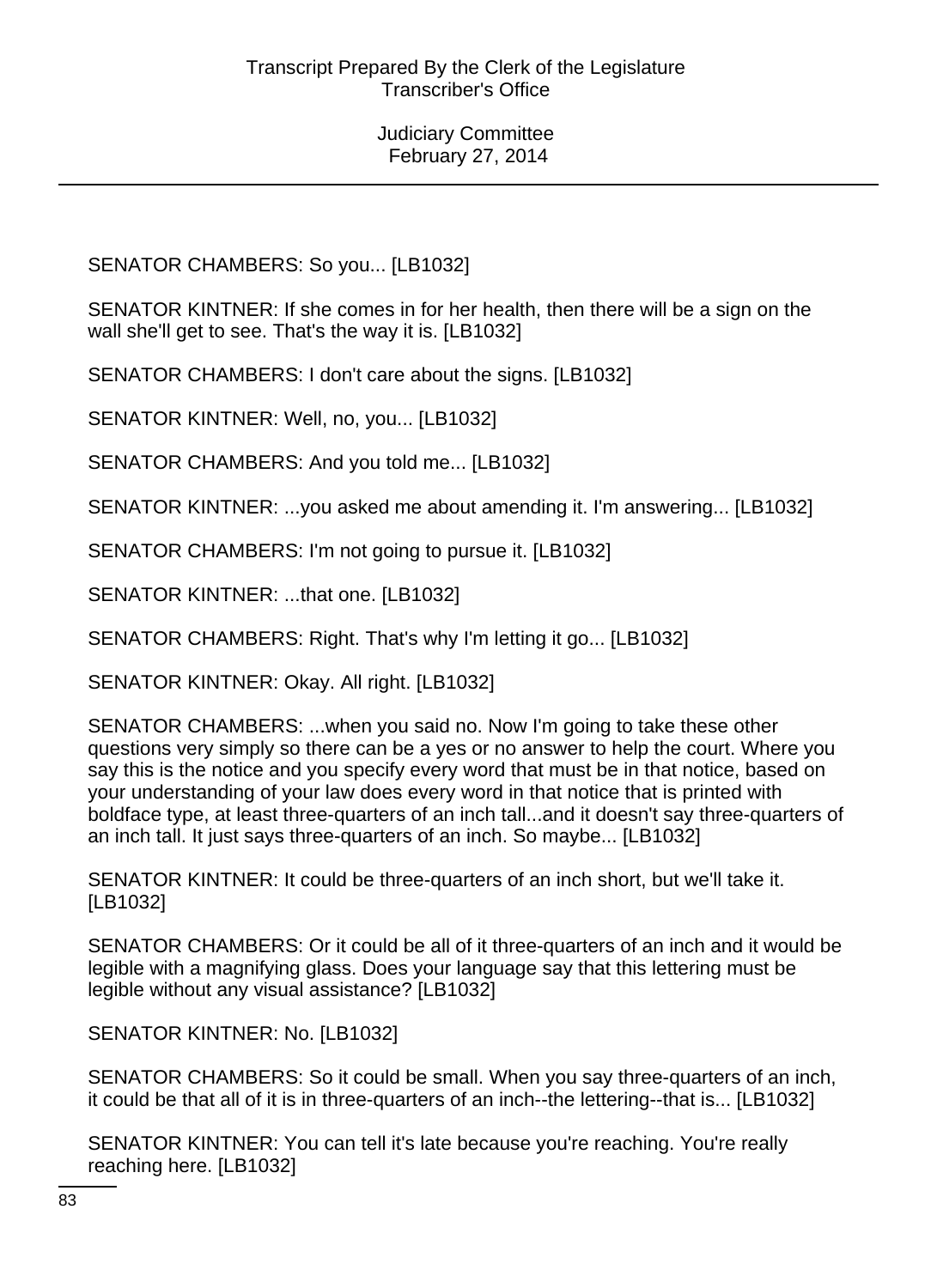SENATOR CHAMBERS: ...shall be printed. And it doesn't say the lettering--or does it say the lettering or the message--shall be at least three-quarters of an inch boldface type. But it doesn't say three-quarters of an inch tall, does it? It could be three-quarters of an inch wide, couldn't it? Because you said the sign could be. [LB1032]

SENATOR KINTNER: Well, if it was three-quarters of an inch wide, we'd just turn the sign this way. It will be fine. [LB1032]

SENATOR CHAMBERS: But it could be three-quarters of an inch, and within that three-quarters of inch you could get all of those words, and then you'd use a microscope. And if you think that's not true, I can take some sign and some letters that large and put them on a sheet of paper and take them to a copy machine that we have here and reduce it and reduce it and reduce it and reduce it. And if you had a strong enough magnifying glass, you'd be able to read it, although with your naked eye it wouldn't even look like lettering. But let's forget that. That's nitpicking. (Laughter) When we come down here to this sign, every word must be exactly the wording in this notice. Is that true or false? [LB1032]

SENATOR KINTNER: Yeah, you have to take it as it is, yes. [LB1032]

SENATOR CHAMBERS: And if there's word... [LB1032]

SENATOR KINTNER And we put it here. See, you can't miss it. [LB1032]

SENATOR CHAMBERS And if there are words not in that sign, that sign is out of compliance. [LB1032]

SENATOR KINTNER: That's correct. [LB1032]

SENATOR CHAMBERS: And if the words are negligently left out, that means there's no intent, there's no recklessness, it's just carelessness; then you're guilty. [LB1032]

SENATOR KINTNER: You're guilty when convicted. Only if you're convicted. [LB1032]

SENATOR CHAMBERS: Right. But can you be convicted? Let me ask you a question. Can you be convicted of a crime for a negligent action? [LB1032]

SENATOR KINTNER: Yes. [LB1032]

SENATOR CHAMBERS: You can? So then if you negligently leave out the words, then you're guilty. Ten thousand dollars a day. And you want that...that's your intent, isn't it,... [LB1032]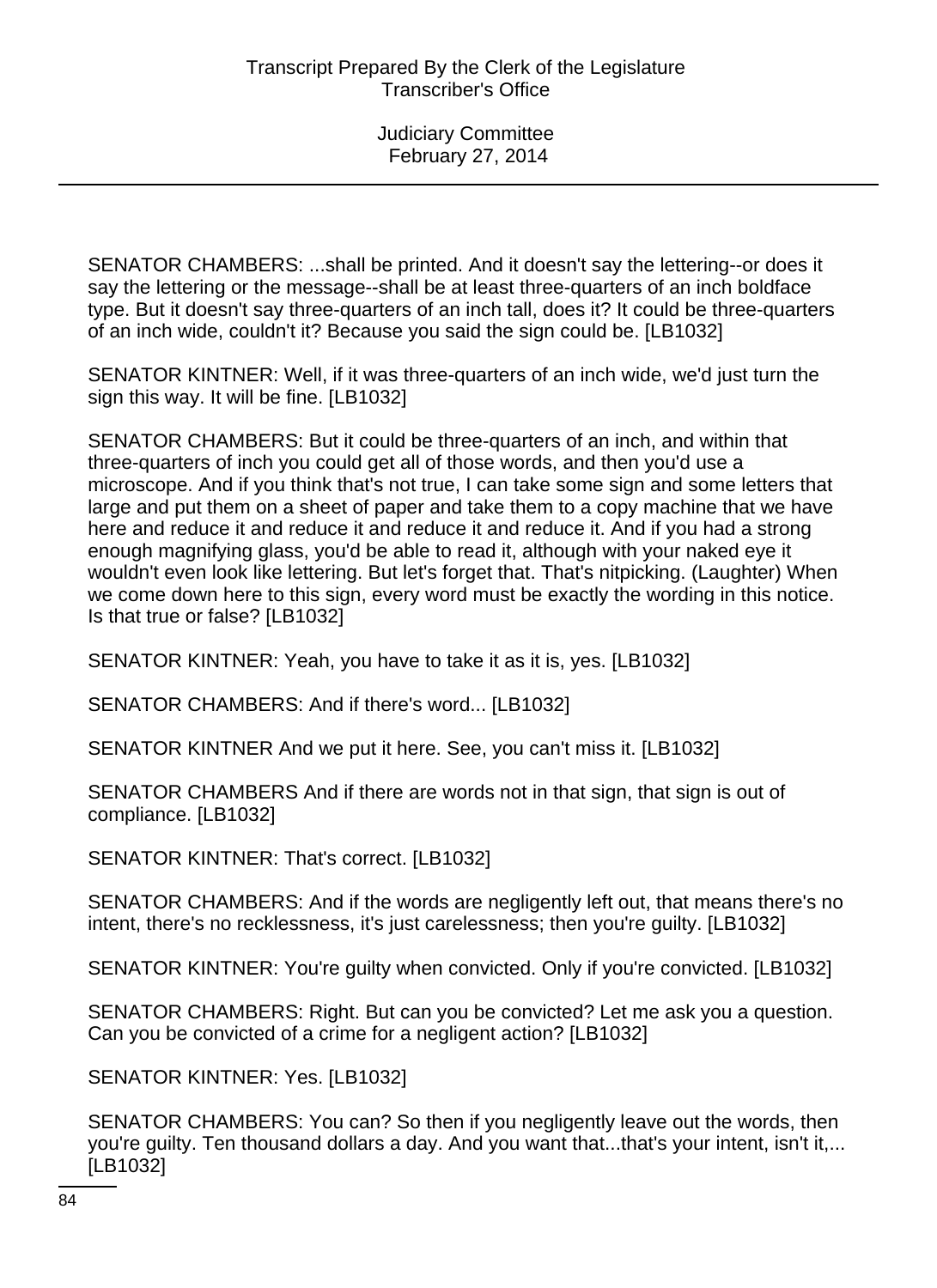SENATOR KINTNER: Correct. [LB1032]

SENATOR CHAMBERS: ...because you said negligent and you put the amount of the fine. So we're getting yes or no answers now. You said, no, you would not accept an amendment. That's clear. You said this notice must contain the words that are in the statutory notice here. So now that you've agreed to that, I want to go to when we get to the part where you're going to establish a violation. If you negligently leave out words, then you're guilty, based on your language, isn't that right? [LB1032]

SENATOR KINTNER: If you knowingly...yes, if you knowingly leave out words. [LB1032]

SENATOR CHAMBERS: Right. Because it says you fail... [LB1032]

SENATOR KINTNER: But Senator Chambers, I've got to tell you,... [LB1032]

SENATOR CHAMBERS: Wait a minute, it says... [LB1032]

SENATOR KINTNER: ...I gave the intent to the Bill Drafter. This what they came up with. [LB1032]

SENATOR CHAMBERS: Oh, you can't blame somebody else. That's what...that's a... [LB1032]

SENATOR KINTNER: Well, I'm not an attorney. But, you know, this makes sense. This is very easy to understand. I read it and I understand it... [LB1032]

SENATOR CHAMBERS: Senator Kintner, now a Bill Drafter works for the Legislature. I'm concerned about the integrity of that office. This language was not provided by the Bill Drafter. They would not put negligent...they would not put...or I'm going to ask you: Did they select the words "knowing, reckless, or negligent," or is that the language that was presented to the Bill Drafter to put into this? [LB1032]

SENATOR KINTNER: You know what, I don't know. I don't know. I just said... [LB1032]

SENATOR CHAMBERS: Who took the language to the Bill...? [LB1032]

SENATOR KINTNER: ...this needs to be amended. This is what it needs to say and... [LB1032]

SENATOR CHAMBERS: Who took the language... [LB1032]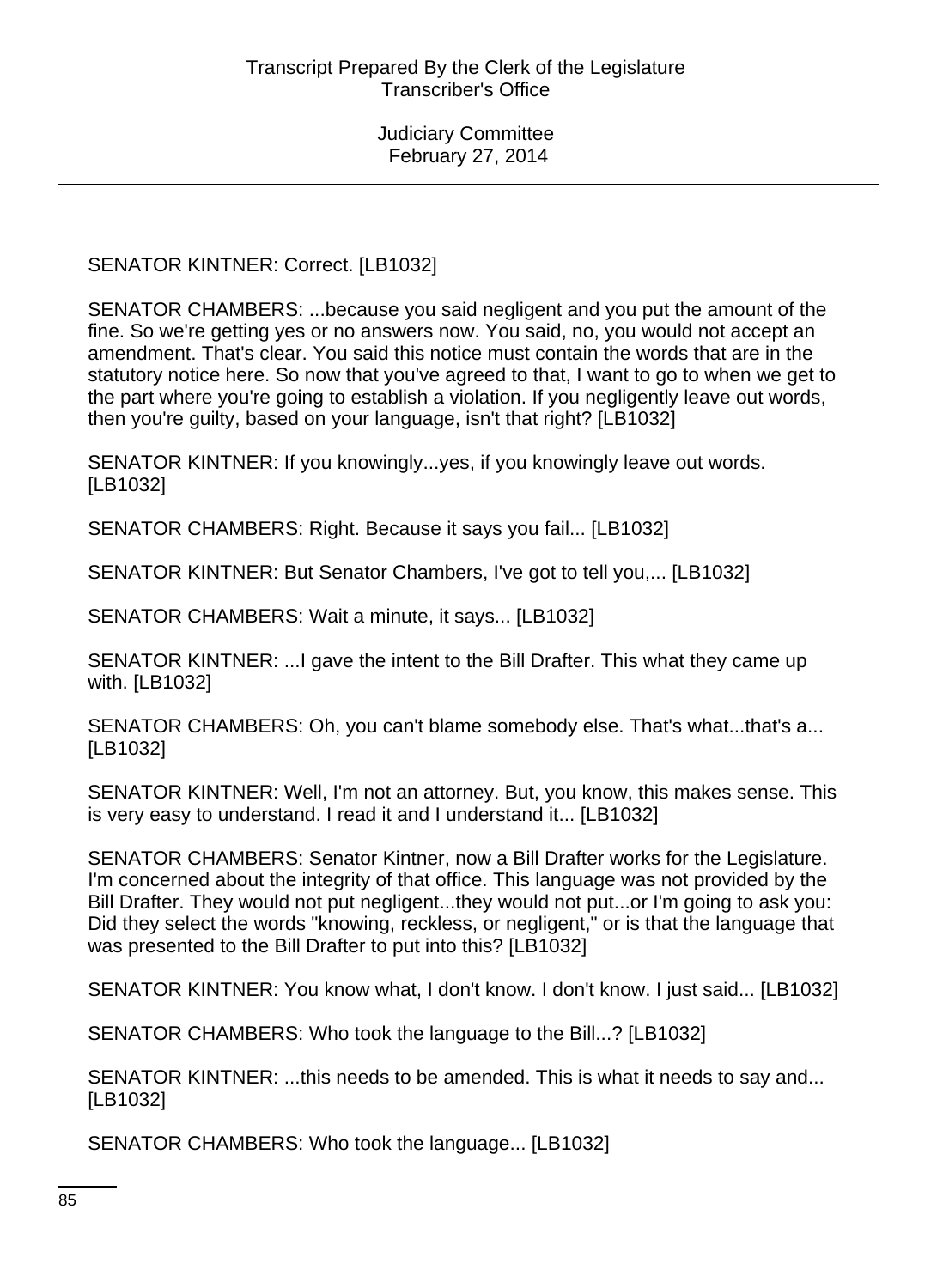SENATOR KINTNER: ...and then it came back. [LB1032]

SENATOR CHAMBERS: Who took the language to our Bill Drafter? Because I think you have maligned them. They don't write legislation. They carry out what the senator presents. Did you carry the language to the Bill Drafter yourself? [LB1032]

SENATOR KINTNER: No. [LB1032]

SENATOR CHAMBERS: Who did? [LB1032]

SENATOR KINTNER: One of the guys who works for me. [LB1032]

SENATOR CHAMBERS: Say what? [LB1032]

SENATOR KINTNER: One of the guys that works for me did. [LB1032]

SENATOR CHAMBERS: One of the guys who works for you. [LB1032]

SENATOR KINTNER: Yeah. [LB1032]

SENATOR CHAMBERS: But the language that's in this was presented to the Bill Drafter, wasn't it? This is the language. [LB1032]

SENATOR KINTNER: We told the Bill Drafter what we wanted it to say... [LB1032]

SENATOR CHAMBERS: Did you... [LB1032]

SENATOR KINTNER: ...and they sent it back down. I don't know what changes they made to it. I don't know. It came back and this is what they said was acceptable. I take it. [LB1032]

SENATOR CHAMBERS: But the Bill Drafter is not going to be... [LB1032]

SENATOR KINTNER: And they do a good job so I trust it. [LB1032]

SENATOR CHAMBERS: The Bill Drafter in my presence is not going to be blamed for this tripe. Whoever gave this tripe to whoever that fellow is who took it upstairs is the one responsible for this; not the Bill Drafter. If you gave the Bill Drafter language that said the earth is flat, then the Bill Drafter would print the earth is flat, because the Bill Drafter is neither judging nor endorsing nor criticizing what is presented. That's not the Bill Drafter's duty. The Bill Drafter's job is ministerial. The bill...that means you carry out orders. You don't use discretion. [LB1032]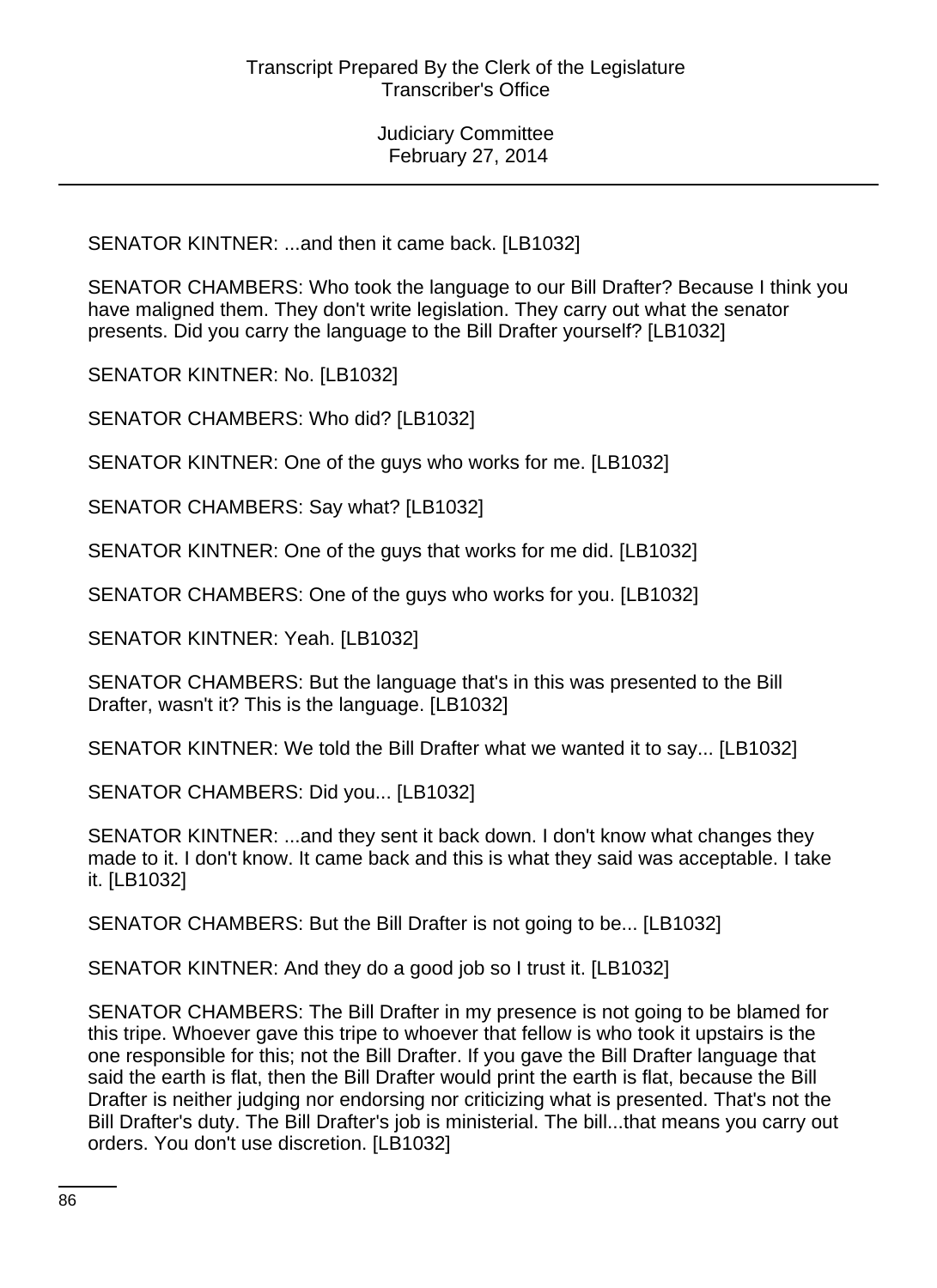SENATOR KINTNER: Senator Chambers, I get calls from the Bill Drafter saying, is this what you mean? If you do this, it won't do this. They ask me questions all the time. There is give and take. [LB1032]

SENATOR CHAMBERS: Did they question you... [LB1032]

SENATOR KINTNER: They try to figure out my intent. [LB1032]

SENATOR CHAMBERS: Did they question you on this? [LB1032]

SENATOR KINTNER: No. [LB1032]

SENATOR CHAMBERS: Okay. So let's leave that out. That's what I wanted to get to. This is not the Bill Drafter's doing. This is those Right to Life people's doing. They gave it to you. Was this language taken from one of those four states that has a law of this kind? [LB1032]

SENATOR KINTNER: I do not know. [LB1032]

SENATOR CHAMBERS: Did the fellow who took is upstairs know? [LB1032]

SENATOR KINTNER: No. [LB1032]

SENATOR CHAMBERS: Did pro-life people tell you...ah, Right to Life, did they tell you that this is language from another state's laws? [LB1032]

SENATOR KINTNER: No. [LB1032]

SENATOR CHAMBERS: And you didn't check to see yourself? [LB1032]

SENATOR KINTNER: No. [LB1032]

SENATOR CHAMBERS: So you don't really know where this came from other than the fact that some words originated with Right to Life in terms of giving you something that you should have drafted into this. That's the way it went, wasn't it? [LB1032]

SENATOR KINTNER: Yes. Yes, that it was deficient and we wanted to make some changes to it. Yes. [LB1032]

SENATOR CHAMBERS: Who from pro-life...who from Right to Life gave it to you? That shouldn't be secret. [LB1032]

SENATOR KINTNER: I don't know. I don't know. [LB1032]